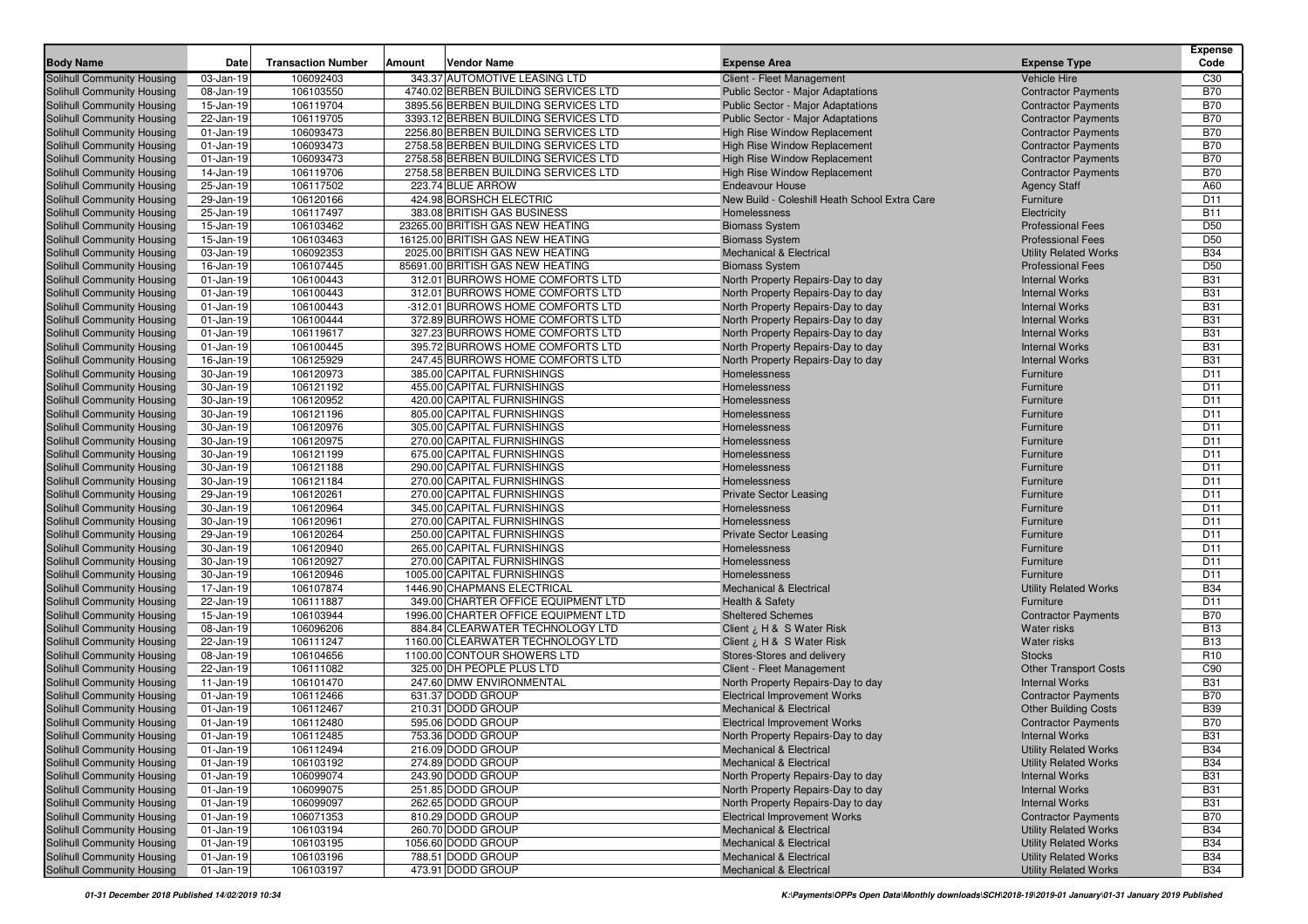| <b>Body Name</b>                                                | Date                         | <b>Transaction Number</b> | Amount | <b>Vendor Name</b>                     | <b>Expense Area</b>                                                      | <b>Expense Type</b>                                          | <b>Expense</b><br>Code   |
|-----------------------------------------------------------------|------------------------------|---------------------------|--------|----------------------------------------|--------------------------------------------------------------------------|--------------------------------------------------------------|--------------------------|
| <b>Solihull Community Housing</b>                               | $01$ -Jan-19                 | 106103198                 |        | 510.27 DODD GROUP                      | <b>Mechanical &amp; Electrical</b>                                       | <b>Utility Related Works</b>                                 | <b>B34</b>               |
| Solihull Community Housing                                      | $01$ -Jan-19                 | 106103200                 |        | 876.99 DODD GROUP                      | <b>Mechanical &amp; Electrical</b>                                       | <b>Utility Related Works</b>                                 | <b>B34</b>               |
| Solihull Community Housing                                      | 01-Jan-19                    | 106090366                 |        | 439.51 DODD GROUP                      | Public Sector - Minor Works                                              | <b>Contractor Payments</b>                                   | <b>B70</b>               |
| Solihull Community Housing                                      | 01-Jan-19                    | 106090367                 |        | 433.23 DODD GROUP                      | <b>Mechanical &amp; Electrical</b>                                       | <b>Utility Related Works</b>                                 | <b>B34</b>               |
| Solihull Community Housing                                      | $01$ -Jan-19                 | 106103201                 |        | 418.04 DODD GROUP                      | <b>Mechanical &amp; Electrical</b>                                       | <b>Utility Related Works</b>                                 | <b>B34</b>               |
| Solihull Community Housing                                      | $01$ -Jan-19                 | 106090368                 |        | 443.52 DODD GROUP                      | <b>Mechanical &amp; Electrical</b>                                       | <b>Utility Related Works</b>                                 | <b>B34</b>               |
| Solihull Community Housing                                      | $01$ -Jan-19                 | 106103202                 |        | 416.01 DODD GROUP                      | <b>Mechanical &amp; Electrical</b>                                       | <b>Utility Related Works</b>                                 | <b>B34</b>               |
| Solihull Community Housing                                      | $01$ -Jan-19                 | 106103203                 |        | 430.57 DODD GROUP                      | <b>Mechanical &amp; Electrical</b>                                       | <b>Utility Related Works</b>                                 | <b>B34</b>               |
| Solihull Community Housing                                      | $01$ -Jan-19                 | 106099099                 |        | 4315.42 DODD GROUP                     | <b>Fire Protection Works</b>                                             | <b>Contractor Payments</b>                                   | <b>B70</b>               |
| <b>Solihull Community Housing</b>                               | 01-Jan-19                    | 106071355                 |        | 4315.42 DODD GROUP                     | <b>Fire Protection Works</b>                                             | <b>Contractor Payments</b>                                   | <b>B70</b>               |
| Solihull Community Housing                                      | $01$ -Jan-19                 | 106071356                 |        | 4315.42 DODD GROUP                     | <b>Fire Protection Works</b>                                             | <b>Contractor Payments</b>                                   | <b>B70</b>               |
| Solihull Community Housing                                      | $01$ -Jan-19                 | 106071357                 |        | 4315.42 DODD GROUP                     | <b>Fire Protection Works</b>                                             | <b>Contractor Payments</b>                                   | <b>B70</b>               |
| Solihull Community Housing                                      | $01$ -Jan-19                 | 106071358                 |        | 4315.42 DODD GROUP                     | <b>Fire Protection Works</b>                                             | <b>Contractor Payments</b>                                   | <b>B70</b>               |
| Solihull Community Housing                                      | $01$ -Jan-19                 | 106071359                 |        | 4315.42 DODD GROUP                     | <b>Fire Protection Works</b>                                             | <b>Contractor Payments</b>                                   | <b>B70</b>               |
| Solihull Community Housing                                      | $01$ -Jan-19                 | 106071360                 |        | 4315.42 DODD GROUP                     | <b>Fire Protection Works</b>                                             | <b>Contractor Payments</b>                                   | <b>B70</b>               |
| Solihull Community Housing                                      | $01$ -Jan-19                 | 106071361                 |        | 4315.42 DODD GROUP                     | <b>Fire Protection Works</b>                                             | <b>Contractor Payments</b>                                   | <b>B70</b>               |
| Solihull Community Housing                                      | $01$ -Jan-19                 | 106071362                 |        | 4315.42 DODD GROUP                     | <b>Fire Protection Works</b>                                             | <b>Contractor Payments</b>                                   | <b>B70</b>               |
| Solihull Community Housing                                      | $01$ -Jan-19                 | 106090370                 |        | 2510.10 DODD GROUP                     | Gas Warm Air/B'boiler/Storage Heater                                     | <b>Contractor Payments</b>                                   | <b>B70</b>               |
| Solihull Community Housing                                      | $01$ -Jan-19                 | 106090371                 |        | 1996.98 DODD GROUP                     | Gas Warm Air/B'boiler/Storage Heater                                     | <b>Contractor Payments</b>                                   | <b>B70</b>               |
| Solihull Community Housing                                      | $01$ -Jan-19                 | 106090372                 |        | 3331.35 DODD GROUP                     | Gas Warm Air/B'boiler/Storage Heater                                     | <b>Contractor Payments</b>                                   | <b>B70</b>               |
| Solihull Community Housing                                      | $01$ -Jan-19                 | 106090373                 |        | 3331.35 DODD GROUP                     | Gas Warm Air/B'boiler/Storage Heater                                     | <b>Contractor Payments</b>                                   | <b>B70</b>               |
| Solihull Community Housing                                      | $01$ -Jan-19                 | 106090374                 |        | 3331.35 DODD GROUP                     | Gas Warm Air/B'boiler/Storage Heater                                     | <b>Contractor Payments</b>                                   | <b>B70</b>               |
| Solihull Community Housing                                      | $01$ -Jan-19                 | 106099102                 |        | 4315.42 DODD GROUP                     | <b>Fire Protection Works</b>                                             | <b>Contractor Payments</b>                                   | <b>B70</b>               |
| Solihull Community Housing                                      | $01$ -Jan-19                 | 106099103                 |        | 4315.42 DODD GROUP                     | <b>Fire Protection Works</b>                                             | <b>Contractor Payments</b>                                   | <b>B70</b>               |
| Solihull Community Housing                                      | $01$ -Jan-19                 | 106099104                 |        | 4315.42 DODD GROUP                     | <b>Fire Protection Works</b>                                             | <b>Contractor Payments</b>                                   | <b>B70</b>               |
| Solihull Community Housing                                      | $01$ -Jan-19                 | 106090380                 |        | 429.11 DODD GROUP                      | <b>Electrical Improvement Works</b>                                      | <b>Contractor Payments</b>                                   | <b>B70</b>               |
| Solihull Community Housing                                      | $01$ -Jan-19                 | 106090381                 |        | 315.54 DODD GROUP                      | <b>Electrical Improvement Works</b>                                      | <b>Contractor Payments</b>                                   | <b>B70</b>               |
| Solihull Community Housing                                      | $01$ -Jan-19                 | 106090383                 |        | 390.31 DODD GROUP                      | <b>Electrical Improvement Works</b>                                      | <b>Contractor Payments</b>                                   | <b>B70</b>               |
| Solihull Community Housing                                      | 01-Jan-19                    | 106103204                 |        | 552.46 DODD GROUP                      | <b>Electrical Improvement Works</b>                                      | <b>Contractor Payments</b>                                   | <b>B70</b>               |
| Solihull Community Housing                                      | $01$ -Jan-19                 | 106090386                 |        | 349.77 DODD GROUP                      | <b>Electrical Improvement Works</b>                                      | <b>Contractor Payments</b>                                   | <b>B70</b>               |
| Solihull Community Housing                                      | $01$ -Jan-19                 | 106090387                 |        | 378.83 DODD GROUP                      | <b>Electrical Improvement Works</b>                                      | <b>Contractor Payments</b>                                   | <b>B70</b>               |
| <b>Solihull Community Housing</b>                               | $01$ -Jan-19                 | 106090402                 |        | 300.30 DODD GROUP                      | <b>Electrical Improvement Works</b>                                      | <b>Contractor Payments</b>                                   | <b>B70</b>               |
| Solihull Community Housing                                      | $01$ -Jan-19                 | 106090404                 |        | 282.66 DODD GROUP                      | <b>Electrical Improvement Works</b>                                      | <b>Contractor Payments</b>                                   | <b>B70</b>               |
| Solihull Community Housing                                      | $01$ -Jan-19                 | 106090405                 |        | 241.65 DODD GROUP                      | <b>Electrical Improvement Works</b>                                      | <b>Contractor Payments</b>                                   | <b>B70</b>               |
| Solihull Community Housing                                      | $01$ -Jan-19                 | 106090409                 |        | 318.59 DODD GROUP                      | <b>Electrical Improvement Works</b>                                      | <b>Contractor Payments</b>                                   | <b>B70</b>               |
| Solihull Community Housing                                      | $01$ -Jan-19                 | 106099105                 |        | 258.09 DODD GROUP                      | <b>Mechanical &amp; Electrical</b>                                       | <b>Utility Related Works</b>                                 | <b>B34</b>               |
| Solihull Community Housing                                      | $01$ -Jan-19                 | 106099106                 |        | 390.50 DODD GROUP                      | <b>Mechanical &amp; Electrical</b>                                       | <b>Utility Related Works</b>                                 | <b>B34</b>               |
| Solihull Community Housing                                      | $01$ -Jan-19                 | 106099107                 |        | 427.98 DODD GROUP                      | <b>Mechanical &amp; Electrical</b>                                       | <b>Utility Related Works</b>                                 | <b>B34</b>               |
| Solihull Community Housing                                      | $01$ -Jan-19                 | 106099108                 |        | 327.79 DODD GROUP                      | <b>Mechanical &amp; Electrical</b>                                       | <b>Utility Related Works</b>                                 | <b>B34</b>               |
| Solihull Community Housing                                      | $01$ -Jan-19                 | 106099109                 |        | 625.10 DODD GROUP                      | <b>Mechanical &amp; Electrical</b>                                       | <b>Utility Related Works</b>                                 | <b>B34</b>               |
| Solihull Community Housing                                      | $01$ -Jan-19                 | 106099110                 |        | 324.18 DODD GROUP                      | <b>Mechanical &amp; Electrical</b>                                       | <b>Utility Related Works</b>                                 | <b>B34</b>               |
| Solihull Community Housing                                      | $01$ -Jan-19                 | 106090495                 |        | 299.45 DODD GROUP                      | <b>Mechanical &amp; Electrical</b>                                       | <b>Utility Related Works</b>                                 | <b>B34</b>               |
| Solihull Community Housing                                      | $01$ -Jan-19                 | 106099111                 |        | 413.88 DODD GROUP                      | <b>Mechanical &amp; Electrical</b>                                       | <b>Utility Related Works</b>                                 | <b>B34</b>               |
| Solihull Community Housing<br>Solihull Community Housing        | $01$ -Jan-19                 | 106090506                 |        | 211.83 DODD GROUP<br>222.41 DODD GROUP | <b>Mechanical &amp; Electrical</b>                                       | <b>Utility Related Works</b>                                 | <b>B34</b><br><b>B34</b> |
|                                                                 | $01$ -Jan-19<br>$01$ -Jan-19 | 106090515<br>106099112    |        | 279.88 DODD GROUP                      | <b>Mechanical &amp; Electrical</b><br><b>Mechanical &amp; Electrical</b> | <b>Utility Related Works</b>                                 | <b>B34</b>               |
| Solihull Community Housing<br><b>Solihull Community Housing</b> | $01$ -Jan-19                 | 106099113                 |        | 258.09 DODD GROUP                      | <b>Mechanical &amp; Electrical</b>                                       | <b>Utility Related Works</b><br><b>Utility Related Works</b> | <b>B34</b>               |
| <b>Solihull Community Housing</b>                               | $01$ -Jan-19                 | 106099114                 |        | 236.21 DODD GROUP                      | <b>Mechanical &amp; Electrical</b>                                       | <b>Utility Related Works</b>                                 | <b>B34</b>               |
| Solihull Community Housing                                      | $01$ -Jan-19                 | 106099115                 |        | 323.05 DODD GROUP                      | <b>Mechanical &amp; Electrical</b>                                       | <b>Utility Related Works</b>                                 | <b>B34</b>               |
| Solihull Community Housing                                      | $01$ -Jan-19                 | 106099116                 |        | 273.50 DODD GROUP                      | <b>Mechanical &amp; Electrical</b>                                       | <b>Utility Related Works</b>                                 | <b>B34</b>               |
| <b>Solihull Community Housing</b>                               | 01-Jan-19                    | 106099117                 |        | 258.09 DODD GROUP                      | <b>Mechanical &amp; Electrical</b>                                       | <b>Utility Related Works</b>                                 | <b>B34</b>               |
| Solihull Community Housing                                      | 01-Jan-19                    | 106099118                 |        | 333.81 DODD GROUP                      | <b>Mechanical &amp; Electrical</b>                                       | <b>Utility Related Works</b>                                 | <b>B34</b>               |
| Solihull Community Housing                                      | 01-Jan-19                    | 106099119                 |        | 258.80 DODD GROUP                      | <b>Mechanical &amp; Electrical</b>                                       | <b>Utility Related Works</b>                                 | <b>B34</b>               |
| Solihull Community Housing                                      | $01$ -Jan-19                 | 106099120                 |        | 242.49 DODD GROUP                      | <b>Mechanical &amp; Electrical</b>                                       | <b>Utility Related Works</b>                                 | <b>B34</b>               |
| <b>Solihull Community Housing</b>                               | $01$ -Jan-19                 | 106090607                 |        | 222.41 DODD GROUP                      | <b>Mechanical &amp; Electrical</b>                                       | <b>Utility Related Works</b>                                 | <b>B34</b>               |
| <b>Solihull Community Housing</b>                               | 01-Jan-19                    | 106090616                 |        | 444.23 DODD GROUP                      | Kitchens                                                                 | <b>Contractor Payments</b>                                   | <b>B70</b>               |
| <b>Solihull Community Housing</b>                               | $01$ -Jan-19                 | 106090618                 |        | 593.63 DODD GROUP                      | Kitchens                                                                 | <b>Contractor Payments</b>                                   | <b>B70</b>               |
| <b>Solihull Community Housing</b>                               | 01-Jan-19                    | 106099121                 |        | 625.33 DODD GROUP                      | Public Sector - Major Adaptations                                        | <b>Contractor Payments</b>                                   | <b>B70</b>               |
| <b>Solihull Community Housing</b>                               | 01-Jan-19                    | 106099122                 |        | 604.29 DODD GROUP                      | <b>Kitchens</b>                                                          | <b>Contractor Payments</b>                                   | <b>B70</b>               |
| Solihull Community Housing                                      | $01$ -Jan-19                 | 106099123                 |        | 268.21 DODD GROUP                      | <b>Mechanical &amp; Electrical</b>                                       | <b>Utility Related Works</b>                                 | <b>B34</b>               |
|                                                                 |                              |                           |        |                                        |                                                                          |                                                              |                          |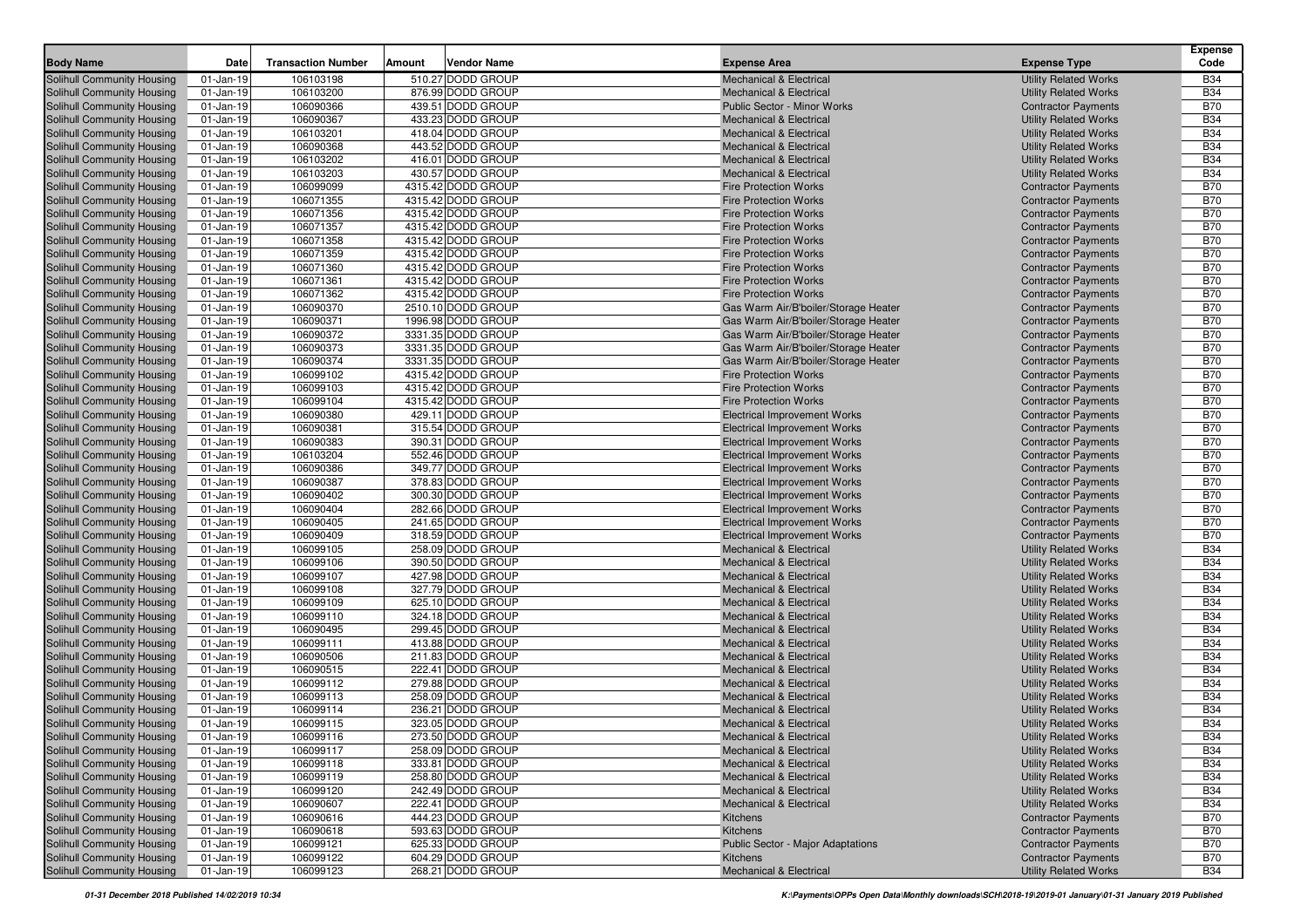| <b>Body Name</b>                                                | Date                   | <b>Transaction Number</b> | Amount | Vendor Name                            | <b>Expense Area</b>                                                      | <b>Expense Type</b>                                          | <b>Expense</b><br>Code   |
|-----------------------------------------------------------------|------------------------|---------------------------|--------|----------------------------------------|--------------------------------------------------------------------------|--------------------------------------------------------------|--------------------------|
|                                                                 |                        |                           |        | 380.04 DODD GROUP                      |                                                                          |                                                              |                          |
| Solihull Community Housing                                      | 01-Jan-19              | 106090627                 |        | 234.40 DODD GROUP                      | Kitchens                                                                 | <b>Contractor Payments</b>                                   | <b>B70</b><br><b>B34</b> |
| Solihull Community Housing<br><b>Solihull Community Housing</b> | 01-Jan-19<br>01-Jan-19 | 106099124<br>106099125    |        | 697.95 DODD GROUP                      | <b>Mechanical &amp; Electrical</b><br>Public Sector - Major Adaptations  | <b>Utility Related Works</b>                                 | <b>B70</b>               |
| <b>Solihull Community Housing</b>                               | 01-Jan-19              | 106090632                 |        | 430.15 DODD GROUP                      | Kitchens                                                                 | <b>Contractor Payments</b><br><b>Contractor Payments</b>     | <b>B70</b>               |
| <b>Solihull Community Housing</b>                               | 01-Jan-19              | 106090635                 |        | 410.48 DODD GROUP                      | Kitchens                                                                 | <b>Contractor Payments</b>                                   | <b>B70</b>               |
| Solihull Community Housing                                      | 01-Jan-19              | 106090638                 |        | 490.62 DODD GROUP                      | Kitchens                                                                 | <b>Contractor Payments</b>                                   | <b>B70</b>               |
| <b>Solihull Community Housing</b>                               | 01-Jan-19              | 106099126                 |        | 628.49 DODD GROUP                      | Public Sector - Major Adaptations                                        | <b>Contractor Payments</b>                                   | <b>B70</b>               |
| <b>Solihull Community Housing</b>                               | 01-Jan-19              | 106090643                 |        | 433.58 DODD GROUP                      | Kitchens                                                                 | <b>Contractor Payments</b>                                   | <b>B70</b>               |
| <b>Solihull Community Housing</b>                               | 01-Jan-19              | 106103205                 |        | 891.19 DODD GROUP                      | <b>Mechanical &amp; Electrical</b>                                       | <b>Utility Related Works</b>                                 | <b>B34</b>               |
| <b>Solihull Community Housing</b>                               | 01-Jan-19              | 106090647                 |        | 594.43 DODD GROUP                      | Private Sector - Disabled Facilities Grants                              | <b>Contractor Payments</b>                                   | <b>B70</b>               |
| <b>Solihull Community Housing</b>                               | 01-Jan-19              | 106103206                 |        | 240.74 DODD GROUP                      | <b>Mechanical &amp; Electrical</b>                                       | <b>Utility Related Works</b>                                 | <b>B34</b>               |
| Solihull Community Housing                                      | $01-Jan-19$            | 106099127                 |        | 899.96 DODD GROUP                      | Private Sector - Disabled Facilities Grants                              | <b>Contractor Payments</b>                                   | <b>B70</b>               |
| <b>Solihull Community Housing</b>                               | $01$ -Jan-19           | 106125602                 |        | 332.91 DODD GROUP                      | <b>Mechanical &amp; Electrical</b>                                       | <b>Utility Related Works</b>                                 | <b>B34</b>               |
| Solihull Community Housing                                      | $01$ -Jan-19           | 106099128                 |        | 258.09 DODD GROUP                      | <b>Mechanical &amp; Electrical</b>                                       | <b>Utility Related Works</b>                                 | <b>B34</b>               |
| <b>Solihull Community Housing</b>                               | $01$ -Jan-19           | 106090969                 |        | 380.19 DODD GROUP                      | <b>Electrical Improvement Works</b>                                      | <b>Contractor Payments</b>                                   | <b>B70</b>               |
| <b>Solihull Community Housing</b>                               | $01$ -Jan-19           | 106090971                 |        | 339.63 DODD GROUP                      | <b>Electrical Improvement Works</b>                                      | <b>Contractor Payments</b>                                   | <b>B70</b>               |
| <b>Solihull Community Housing</b>                               | $01$ -Jan-19           | 106090976                 |        | 447.03 DODD GROUP                      | <b>Electrical Improvement Works</b>                                      | <b>Contractor Payments</b>                                   | <b>B70</b>               |
| <b>Solihull Community Housing</b>                               | $01$ -Jan-19           | 106090977                 |        | 386.69 DODD GROUP                      | <b>Electrical Improvement Works</b>                                      | <b>Contractor Payments</b>                                   | <b>B70</b>               |
| <b>Solihull Community Housing</b>                               | $01$ -Jan-19           | 106090978                 |        | 348.63 DODD GROUP                      | <b>Electrical Improvement Works</b>                                      | <b>Contractor Payments</b>                                   | <b>B70</b>               |
| <b>Solihull Community Housing</b>                               | $01$ -Jan-19           | 106103245                 |        | 2239.87 DODD GROUP                     | <b>Electrical Improvement Works</b>                                      | <b>Contractor Payments</b>                                   | <b>B70</b>               |
| <b>Solihull Community Housing</b>                               | $01$ -Jan-19           | 106090979                 |        | 478.55 DODD GROUP                      | <b>Electrical Improvement Works</b>                                      | <b>Contractor Payments</b>                                   | <b>B70</b>               |
| Solihull Community Housing                                      | $01$ -Jan-19           | 106090980                 |        | 329.36 DODD GROUP                      | <b>Electrical Improvement Works</b>                                      | <b>Contractor Payments</b>                                   | <b>B70</b>               |
| <b>Solihull Community Housing</b>                               | $01$ -Jan-19           | 106090981                 |        | 473.54 DODD GROUP                      | <b>Electrical Improvement Works</b>                                      | <b>Contractor Payments</b>                                   | <b>B70</b>               |
| <b>Solihull Community Housing</b>                               | $01$ -Jan-19           | 106099129                 |        | 622.49 DODD GROUP                      | <b>Electrical Improvement Works</b>                                      | <b>Contractor Payments</b>                                   | <b>B70</b>               |
| <b>Solihull Community Housing</b>                               | $01$ -Jan-19           | 106090982                 |        | 277.01 DODD GROUP                      | <b>Electrical Improvement Works</b>                                      | <b>Contractor Payments</b>                                   | <b>B70</b>               |
| Solihull Community Housing                                      | $01$ -Jan-19           | 106090983                 |        | 478.93 DODD GROUP                      | <b>Electrical Improvement Works</b>                                      | <b>Contractor Payments</b>                                   | <b>B70</b>               |
| Solihull Community Housing                                      | 10-Jan-19              | 106112501                 |        | 312.81 DODD GROUP                      | <b>Mechanical &amp; Electrical</b>                                       | <b>Utility Related Works</b>                                 | <b>B34</b>               |
| <b>Solihull Community Housing</b>                               | 21-Jan-19              | 106119353                 |        | 381.07 DODD GROUP                      | <b>Mechanical &amp; Electrical</b>                                       | <b>Utility Related Works</b>                                 | <b>B34</b>               |
| <b>Solihull Community Housing</b>                               | 21-Jan-19              | 106119354                 |        | 245.57 DODD GROUP                      | <b>Mechanical &amp; Electrical</b>                                       | <b>Utility Related Works</b>                                 | <b>B34</b>               |
| <b>Solihull Community Housing</b>                               | 21-Jan-19              | 106112520                 |        | 220.33 DODD GROUP                      | <b>Mechanical &amp; Electrical</b>                                       | <b>Utility Related Works</b>                                 | <b>B34</b>               |
| <b>Solihull Community Housing</b>                               | 21-Jan-19              | 106119355                 |        | 280.76 DODD GROUP                      | <b>Mechanical &amp; Electrical</b>                                       | <b>Utility Related Works</b>                                 | <b>B34</b>               |
| <b>Solihull Community Housing</b>                               | 21-Jan-19              | 106112573                 |        | 259.84 DODD GROUP                      | <b>Mechanical &amp; Electrical</b>                                       | <b>Utility Related Works</b>                                 | <b>B34</b>               |
| <b>Solihull Community Housing</b>                               | 21-Jan-19              | 106119356                 |        | 231.57 DODD GROUP                      | <b>Mechanical &amp; Electrical</b>                                       | <b>Utility Related Works</b>                                 | <b>B34</b>               |
| <b>Solihull Community Housing</b>                               | 21-Jan-19              | 106119357                 |        | 272.90 DODD GROUP                      | <b>Mechanical &amp; Electrical</b>                                       | <b>Utility Related Works</b>                                 | <b>B34</b>               |
| Solihull Community Housing                                      | 21-Jan-19              | 106112654                 |        | 222.41 DODD GROUP                      | <b>Mechanical &amp; Electrical</b>                                       | <b>Utility Related Works</b>                                 | <b>B34</b>               |
| Solihull Community Housing                                      | 21-Jan-19              | 106119358                 |        | 314.68 DODD GROUP<br>481.03 DODD GROUP | <b>Mechanical &amp; Electrical</b>                                       | <b>Utility Related Works</b>                                 | <b>B34</b>               |
| Solihull Community Housing                                      | 21-Jan-19              | 106119359                 |        | 468.76 DODD GROUP                      | <b>Mechanical &amp; Electrical</b>                                       | <b>Utility Related Works</b>                                 | <b>B34</b><br><b>B34</b> |
| Solihull Community Housing                                      | 21-Jan-19<br>21-Jan-19 | 106119360<br>106119361    |        | 227.72 DODD GROUP                      | <b>Mechanical &amp; Electrical</b>                                       | <b>Utility Related Works</b>                                 | <b>B34</b>               |
| <b>Solihull Community Housing</b><br>Solihull Community Housing | 21-Jan-19              | 106119363                 |        | 394.52 DODD GROUP                      | <b>Mechanical &amp; Electrical</b><br><b>Mechanical &amp; Electrical</b> | <b>Utility Related Works</b><br><b>Utility Related Works</b> | <b>B34</b>               |
| Solihull Community Housing                                      | 21-Jan-19              | 106119364                 |        | 265.17 DODD GROUP                      | <b>Mechanical &amp; Electrical</b>                                       | <b>Utility Related Works</b>                                 | <b>B34</b>               |
| <b>Solihull Community Housing</b>                               | 21-Jan-19              | 106112744                 |        | 279.95 DODD GROUP                      | <b>Mechanical &amp; Electrical</b>                                       | <b>Utility Related Works</b>                                 | <b>B34</b>               |
| Solihull Community Housing                                      | 21-Jan-19              | 106119365                 |        | 306.27 DODD GROUP                      | <b>Mechanical &amp; Electrical</b>                                       | <b>Utility Related Works</b>                                 | <b>B34</b>               |
| Solihull Community Housing                                      | 21-Jan-19              | 106112806                 |        | 222.41 DODD GROUP                      | <b>Mechanical &amp; Electrical</b>                                       | <b>Utility Related Works</b>                                 | <b>B34</b>               |
| Solihull Community Housing                                      | 21-Jan-19              | 106112883                 |        | 216.51 DODD GROUP                      | <b>Mechanical &amp; Electrical</b>                                       | <b>Utility Related Works</b>                                 | <b>B34</b>               |
| Solihull Community Housing                                      | 22-Jan-19              | 106114422                 |        | 294.90 DODD GROUP                      | North Property Repairs-Voids                                             | Voids                                                        | <b>B38</b>               |
| Solihull Community Housing                                      | 22-Jan-19              | 106114425                 |        | 264.26 DODD GROUP                      | North Property Repairs-Voids                                             | Voids                                                        | <b>B38</b>               |
| Solihull Community Housing                                      | 22-Jan-19              | 106114426                 |        | 245.50 DODD GROUP                      | North Property Repairs-Voids                                             | Voids                                                        | <b>B38</b>               |
| Solihull Community Housing                                      | 22-Jan-19              | 106114482                 |        | 326.07 DODD GROUP                      | <b>Electrical Improvement Works</b>                                      | <b>Contractor Payments</b>                                   | <b>B70</b>               |
| Solihull Community Housing                                      | 22-Jan-19              | 106114483                 |        | 318.79 DODD GROUP                      | <b>Electrical Improvement Works</b>                                      | <b>Contractor Payments</b>                                   | <b>B70</b>               |
| Solihull Community Housing                                      | 22-Jan-19              | 106114484                 |        | 341.64 DODD GROUP                      | <b>Electrical Improvement Works</b>                                      | <b>Contractor Payments</b>                                   | <b>B70</b>               |
| <b>Solihull Community Housing</b>                               | 22-Jan-19              | 106114486                 |        | 349.35 DODD GROUP                      | <b>Electrical Improvement Works</b>                                      | <b>Contractor Payments</b>                                   | <b>B70</b>               |
| Solihull Community Housing                                      | 22-Jan-19              | 106114491                 |        | 233.31 DODD GROUP                      | <b>Electrical Improvement Works</b>                                      | <b>Contractor Payments</b>                                   | <b>B70</b>               |
| Solihull Community Housing                                      | 22-Jan-19              | 106114496                 |        | 233.31 DODD GROUP                      | <b>Electrical Improvement Works</b>                                      | <b>Contractor Payments</b>                                   | <b>B70</b>               |
| <b>Solihull Community Housing</b>                               | 22-Jan-19              | 106114603                 |        | 389.31 DODD GROUP                      | Kitchens                                                                 | <b>Contractor Payments</b>                                   | <b>B70</b>               |
| Solihull Community Housing                                      | 22-Jan-19              | 106114604                 |        | 434.41 DODD GROUP                      | Kitchens                                                                 | <b>Contractor Payments</b>                                   | <b>B70</b>               |
| Solihull Community Housing                                      | 22-Jan-19              | 106119366                 |        | 719.44 DODD GROUP                      | Public Sector - Major Adaptations                                        | <b>Contractor Payments</b>                                   | <b>B70</b>               |
| Solihull Community Housing                                      | 22-Jan-19              | 106114605                 |        | 1966.98 DODD GROUP                     | Gas Warm Air/B'boiler/Storage Heater                                     | <b>Contractor Payments</b>                                   | <b>B70</b>               |
| Solihull Community Housing                                      | 22-Jan-19              | 106114606                 |        | 3331.35 DODD GROUP                     | Gas Warm Air/B'boiler/Storage Heater                                     | <b>Contractor Payments</b>                                   | B70                      |
| Solihull Community Housing                                      | 28-Jan-19              | 106121236                 |        | 222.41 DODD GROUP                      | <b>Mechanical &amp; Electrical</b>                                       | <b>Utility Related Works</b>                                 | <b>B34</b>               |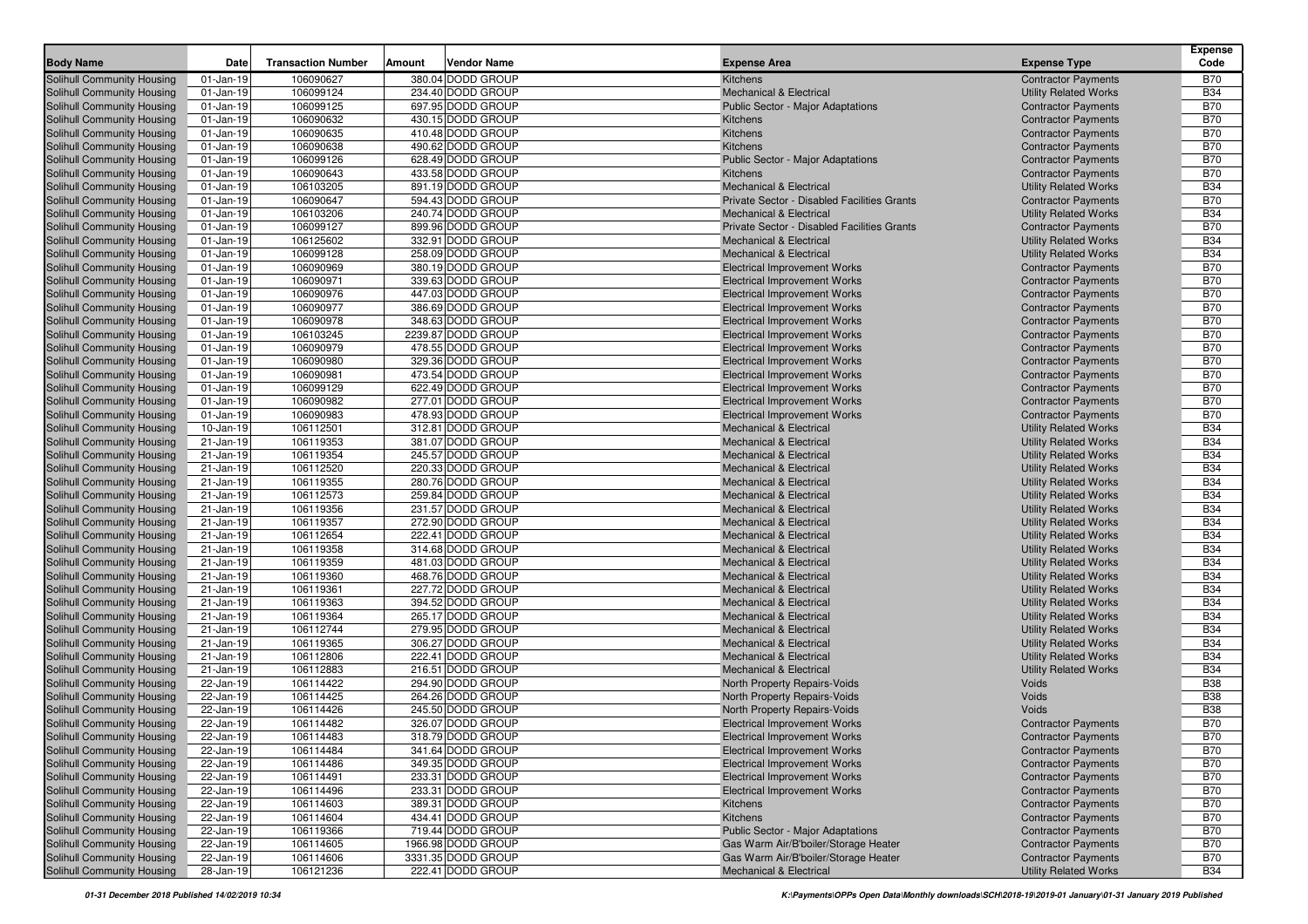| <b>Body Name</b>                                         | Date                   | <b>Transaction Number</b> | Amount | Vendor Name                                       | <b>Expense Area</b>                                                      | <b>Expense Type</b>                                                   | <b>Expense</b><br>Code        |
|----------------------------------------------------------|------------------------|---------------------------|--------|---------------------------------------------------|--------------------------------------------------------------------------|-----------------------------------------------------------------------|-------------------------------|
| <b>Solihull Community Housing</b>                        | 28-Jan-19              | 106121238                 |        | 219.96 DODD GROUP                                 | <b>Mechanical &amp; Electrical</b>                                       | <b>Utility Related Works</b>                                          | <b>B34</b>                    |
| Solihull Community Housing                               | 28-Jan-19              | 106121276                 |        | 215.94 DODD GROUP                                 | <b>Mechanical &amp; Electrical</b>                                       | <b>Utility Related Works</b>                                          | <b>B34</b>                    |
| <b>Solihull Community Housing</b>                        | 28-Jan-19              | 106121298                 |        | 225.33 DODD GROUP                                 | <b>Mechanical &amp; Electrical</b>                                       | <b>Utility Related Works</b>                                          | <b>B34</b>                    |
| Solihull Community Housing                               | 28-Jan-19              | 106121336                 |        | 222.41 DODD GROUP                                 | <b>Mechanical &amp; Electrical</b>                                       | <b>Utility Related Works</b>                                          | <b>B34</b>                    |
| Solihull Community Housing                               | 28-Jan-19              | 106121362                 |        | 222.41 DODD GROUP                                 | <b>Mechanical &amp; Electrical</b>                                       | <b>Utility Related Works</b>                                          | <b>B34</b>                    |
| Solihull Community Housing                               | 28-Jan-19              | 106121398                 |        | 214.70 DODD GROUP                                 | <b>Mechanical &amp; Electrical</b>                                       | <b>Utility Related Works</b>                                          | <b>B34</b>                    |
| Solihull Community Housing                               | 28-Jan-19              | 106121478                 |        | 215.94 DODD GROUP                                 | <b>Mechanical &amp; Electrical</b>                                       | <b>Utility Related Works</b>                                          | <b>B34</b>                    |
| Solihull Community Housing                               | 28-Jan-19              | 106121481                 |        | 222.41 DODD GROUP                                 | <b>Mechanical &amp; Electrical</b>                                       | <b>Utility Related Works</b>                                          | <b>B34</b>                    |
| Solihull Community Housing                               | 28-Jan-19              | 106121486                 |        | 215.64 DODD GROUP                                 | <b>Mechanical &amp; Electrical</b>                                       | <b>Utility Related Works</b>                                          | <b>B34</b>                    |
| <b>Solihull Community Housing</b>                        | 29-Jan-19              | 106121533                 |        | 215.53 DODD GROUP                                 | <b>Mechanical &amp; Electrical</b>                                       | <b>Utility Related Works</b>                                          | <b>B34</b>                    |
| Solihull Community Housing                               | 29-Jan-19              | 106121536                 |        | 222.41 DODD GROUP                                 | <b>Mechanical &amp; Electrical</b>                                       | <b>Utility Related Works</b>                                          | <b>B34</b>                    |
| Solihull Community Housing                               | 29-Jan-19              | 106121621                 |        | 222.41 DODD GROUP                                 | <b>Mechanical &amp; Electrical</b>                                       | <b>Utility Related Works</b>                                          | <b>B34</b>                    |
| Solihull Community Housing                               | 29-Jan-19              | 106121671                 |        | 208.73 DODD GROUP                                 | <b>Mechanical &amp; Electrical</b>                                       | <b>Utility Related Works</b>                                          | <b>B34</b>                    |
| Solihull Community Housing                               | 29-Jan-19              | 106121682                 |        | 276.65 DODD GROUP                                 | <b>Mechanical &amp; Electrical</b>                                       | <b>Utility Related Works</b>                                          | <b>B34</b>                    |
| Solihull Community Housing                               | 29-Jan-19              | 106121683                 |        | 222.05 DODD GROUP                                 | <b>Mechanical &amp; Electrical</b>                                       | <b>Utility Related Works</b>                                          | <b>B34</b>                    |
| Solihull Community Housing                               | 29-Jan-19              | 106121695                 |        | 222.41 DODD GROUP                                 | <b>Mechanical &amp; Electrical</b>                                       | <b>Utility Related Works</b>                                          | <b>B34</b>                    |
| <b>Solihull Community Housing</b>                        | 29-Jan-19              | 106121720                 |        | 222.41 DODD GROUP                                 | <b>Mechanical &amp; Electrical</b>                                       | <b>Utility Related Works</b>                                          | <b>B34</b>                    |
| <b>Solihull Community Housing</b>                        | 29-Jan-19              | 106121741                 |        | 214.12 DODD GROUP                                 | <b>Mechanical &amp; Electrical</b>                                       | <b>Utility Related Works</b>                                          | <b>B34</b><br><b>B34</b>      |
| Solihull Community Housing                               | 29-Jan-19              | 106121748                 |        | 222.41 DODD GROUP<br>210.62 DODD GROUP            | <b>Mechanical &amp; Electrical</b>                                       | <b>Utility Related Works</b>                                          | <b>B34</b>                    |
| Solihull Community Housing<br>Solihull Community Housing | 29-Jan-19<br>29-Jan-19 | 106121818<br>106121845    |        | 216.45 DODD GROUP                                 | <b>Mechanical &amp; Electrical</b><br><b>Mechanical &amp; Electrical</b> | <b>Utility Related Works</b>                                          | <b>B34</b>                    |
| Solihull Community Housing                               | 30-Jan-19              | 106126079                 |        | 315.27 DODD GROUP                                 | Private Sector - Minor Works                                             | <b>Utility Related Works</b>                                          | <b>B70</b>                    |
| Solihull Community Housing                               | 30-Jan-19              | 106126256                 |        | 212.24 DODD GROUP                                 | <b>North Property Repairs-Voids</b>                                      | <b>Contractor Payments</b><br>Voids                                   | <b>B38</b>                    |
| Solihull Community Housing                               | 30-Jan-19              | 106126284                 |        | 229.36 DODD GROUP                                 | North Property Repairs-Voids                                             | Voids                                                                 | <b>B38</b>                    |
| Solihull Community Housing                               | 30-Jan-19              | 106126303                 |        | 283.87 DODD GROUP                                 | North Property Repairs-Voids                                             | Voids                                                                 | <b>B38</b>                    |
| Solihull Community Housing                               | 30-Jan-19              | 106126318                 |        | 296.49 DODD GROUP                                 | North Property Repairs-Voids                                             | Voids                                                                 | <b>B38</b>                    |
| Solihull Community Housing                               | 30-Jan-19              | 106126436                 |        | 359.44 DODD GROUP                                 | <b>Electrical Improvement Works</b>                                      | <b>Contractor Payments</b>                                            | <b>B70</b>                    |
| Solihull Community Housing                               | 30-Jan-19              | 106126448                 |        | 326.74 DODD GROUP                                 | <b>Electrical Improvement Works</b>                                      | <b>Contractor Payments</b>                                            | <b>B70</b>                    |
| Solihull Community Housing                               | 30-Jan-19              | 106126462                 |        | 365.11 DODD GROUP                                 | <b>Electrical Improvement Works</b>                                      | <b>Contractor Payments</b>                                            | <b>B70</b>                    |
| Solihull Community Housing                               | 30-Jan-19              | 106126463                 |        | 372.78 DODD GROUP                                 | <b>Electrical Improvement Works</b>                                      | <b>Contractor Payments</b>                                            | <b>B70</b>                    |
| Solihull Community Housing                               | 09-Jan-19              | 106099048                 |        | -2880.19 DODD GROUP                               | <b>Mechanical &amp; Electrical</b>                                       | <b>Utility Related Works</b>                                          | <b>B34</b>                    |
| <b>Solihull Community Housing</b>                        | $01$ -Jan-19           | 106092358                 |        | 50.10 DOORFIT PRODUCTS LTD                        | Stores-Stores and delivery                                               | <b>Stocks</b>                                                         | R <sub>10</sub>               |
| Solihull Community Housing                               | $01$ -Jan-19           | 106092358                 |        | 40.40 DOORFIT PRODUCTS LTD                        | Stores-Stores and delivery                                               | <b>Stocks</b>                                                         | R <sub>10</sub>               |
| Solihull Community Housing                               | $01$ -Jan-19           | 106092358                 |        | 47.40 DOORFIT PRODUCTS LTD                        | Stores-Stores and delivery                                               | <b>Stocks</b>                                                         | R <sub>10</sub>               |
| Solihull Community Housing                               | $01$ -Jan-19           | 106092358                 |        | 50.00 DOORFIT PRODUCTS LTD                        | Stores-Stores and delivery                                               | <b>Stocks</b>                                                         | R10                           |
| Solihull Community Housing                               | $01$ -Jan-19           | 106092358                 |        | 48.50 DOORFIT PRODUCTS LTD                        | Stores-Stores and delivery                                               | <b>Stocks</b>                                                         | R <sub>10</sub>               |
| Solihull Community Housing                               | $01$ -Jan-19           | 106092368                 |        | 377.00 DOORFIT PRODUCTS LTD                       | Stores-Stores and delivery                                               | <b>Stocks</b>                                                         | R <sub>10</sub>               |
| Solihull Community Housing                               | 07-Jan-19              | 106104632                 |        | 377.00 DOORFIT PRODUCTS LTD                       | Stores-Stores and delivery                                               | <b>Stocks</b>                                                         | R <sub>10</sub>               |
| Solihull Community Housing                               | 11-Jan-19              | 106109698                 |        | 996.00 DOORFIT PRODUCTS LTD                       | Stores-Stores and delivery                                               | <b>Stocks</b>                                                         | R <sub>10</sub>               |
| <b>Solihull Community Housing</b>                        | 14-Jan-19              | 106109702                 |        | 320.00 DOORFIT PRODUCTS LTD                       | Stores-Stores and delivery                                               | <b>Stocks</b>                                                         | R <sub>10</sub>               |
| Solihull Community Housing                               | $01$ -Jan-19           | 106103526                 |        | 210.84 DRAINTECH SERVICES (MIDLANDS) LTD          | <b>MST</b> -Structural Works                                             | <b>Contractor Payments</b>                                            | <b>B70</b>                    |
| Solihull Community Housing                               | 10-Jan-19              | 106119629                 |        | 210.82 DRAINTECH SERVICES (MIDLANDS) LTD          | North Property Repairs-Day to day                                        | Other Works                                                           | <b>B32</b>                    |
| Solihull Community Housing                               | 21-Jan-19              | 106119638                 |        | 216.10 DRAINTECH SERVICES (MIDLANDS) LTD          | Direct-Standby                                                           | <b>Other Building Costs</b>                                           | <b>B39</b>                    |
| Solihull Community Housing                               | 21-Jan-19              | 106119669                 |        | 411.13 DRAINTECH SERVICES (MIDLANDS) LTD          | Direct-Standby                                                           | <b>Other Building Costs</b>                                           | <b>B39</b>                    |
| Solihull Community Housing                               | 21-Jan-19              | 106119682                 |        | 1230.67 DRAINTECH SERVICES (MIDLANDS) LTD         | North Property Repairs-Day to day                                        | <b>Other Works</b>                                                    | <b>B32</b>                    |
| Solihull Community Housing                               | 18-Jan-19              | 106108699                 |        | 489.86 DULUX DECORATOR CENTRES                    | North Property Repairs-Voids                                             | <b>Internal Works</b>                                                 | <b>B31</b>                    |
| Solihull Community Housing                               | 18-Jan-19              | 106108699                 |        | 89.17 DULUX DECORATOR CENTRES                     | North Property Repairs-Voids                                             | <b>Internal Works</b>                                                 | <b>B31</b>                    |
| Solihull Community Housing                               | 18-Jan-19              | 106108699                 |        | 83.33 DULUX DECORATOR CENTRES                     | Gas Warm Air/B'boiler/Storage Heater                                     | <b>Contractor Payments</b>                                            | <b>B70</b>                    |
| Solihull Community Housing                               | 15-Jan-19              | 106103459                 |        | 404.51 EDEN BROWN RECRUITMENT LTD                 | Housing Aid & Homelessness                                               | <b>Agency Staff</b>                                                   | A60                           |
| Solihull Community Housing                               | 15-Jan-19              | 106103461                 |        | 621.86 EDEN BROWN RECRUITMENT LTD                 | Housing Aid & Homelessness                                               | <b>Agency Staff</b>                                                   | A60                           |
| Solihull Community Housing                               | 18-Jan-19              | 106108881                 |        | 893.55 EDEN BROWN RECRUITMENT LTD                 | Housing Aid & Homelessness                                               | <b>Agency Staff</b>                                                   | A60                           |
| <b>Solihull Community Housing</b>                        | 25-Jan-19              | 106117498                 |        | 893.55 EDEN BROWN RECRUITMENT LTD<br>3.45 EDENRED | Housing Aid & Homelessness<br><b>Central Administration</b>              | <b>Agency Staff</b>                                                   | A60                           |
| Solihull Community Housing<br>Solihull Community Housing | 28-Jan-19              | 106118356                 |        | 663.00 EDENRED                                    | <b>Balance Sheet</b>                                                     | Other Fees & Charges                                                  | D <sub>59</sub>               |
| Solihull Community Housing                               | 28-Jan-19<br>31-Jan-19 | 106118356<br>106125792    |        | 30000.00 EDGEBOURN BUILDING CONTRACTS LTD         | Private Sector - Disabled Facilities Grants                              | <b>High Street Vouchers</b>                                           | R <sub>51</sub><br><b>B70</b> |
| Solihull Community Housing                               |                        | 106102185                 |        |                                                   |                                                                          | <b>Contractor Payments</b>                                            | D <sub>18</sub>               |
| <b>Solihull Community Housing</b>                        | 11-Jan-19<br>11-Jan-19 | 106102184                 |        | 294.01 ELDERCARE<br>910.29 ELDERCARE              | Safe and Sound Operational<br>Safe and Sound Operational                 | <b>Equipment Rental/Lease</b><br><b>Other Supplier/Services Costs</b> | D90                           |
| Solihull Community Housing                               | 11-Jan-19              | 106102182                 |        | 4924.67 ELDERCARE                                 | Safe and Sound Operational                                               | <b>Other Supplier/Services Costs</b>                                  | D90                           |
| Solihull Community Housing                               | 08-Jan-19              | 106096988                 |        | -650.00 ENCRAFT LTD                               | <b>Biomass System</b>                                                    | Other Fees & Charges                                                  | D59                           |
| <b>Solihull Community Housing</b>                        | 08-Jan-19              | 106096987                 |        | -1667.65 ENCRAFT LTD                              | <b>Biomass System</b>                                                    | Other Fees & Charges                                                  | D59                           |
|                                                          |                        |                           |        |                                                   |                                                                          |                                                                       |                               |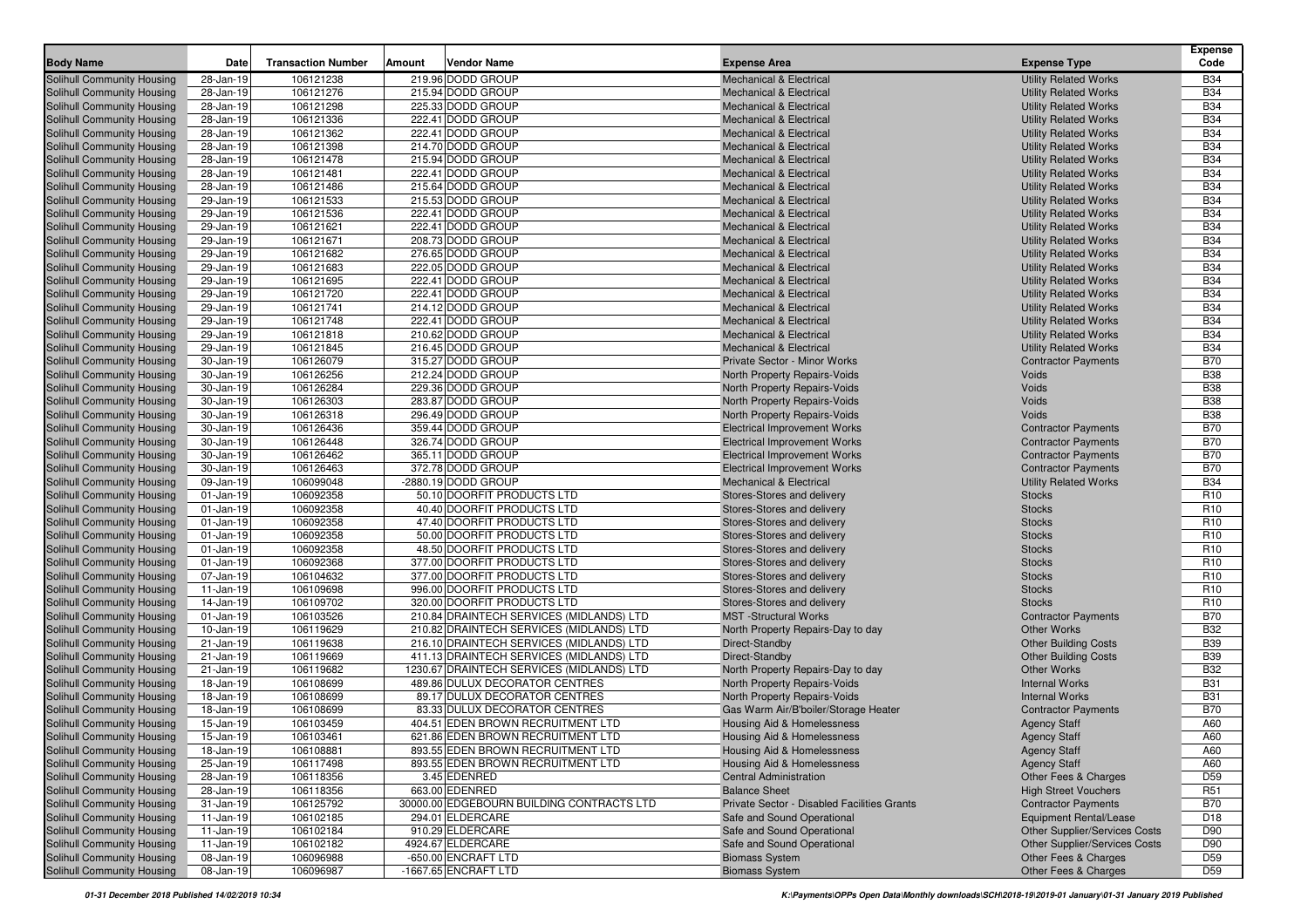| <b>Body Name</b>                                                       | Date                      | <b>Transaction Number</b> | <b>Amount</b> | <b>Vendor Name</b>                            | <b>Expense Area</b>                                                    | <b>Expense Type</b>                            | <b>Expense</b><br>Code   |
|------------------------------------------------------------------------|---------------------------|---------------------------|---------------|-----------------------------------------------|------------------------------------------------------------------------|------------------------------------------------|--------------------------|
| Solihull Community Housing                                             | 08-Jan-19                 | 106096989                 |               | 1667.65 ENCRAFT LTD                           | <b>Biomass System</b>                                                  | Other Fees & Charges                           | D59                      |
| <b>Solihull Community Housing</b>                                      | $01$ -Jan-19              | 106104745                 |               | 165.87 ENVIROCALL LTD                         | Direct - Asbestos                                                      | <b>Internal Works</b>                          | <b>B31</b>               |
| <b>Solihull Community Housing</b>                                      | $01$ -Jan-19              | 106104745                 |               | 136.00 ENVIROCALL LTD                         | North Property Repairs-Day to day                                      | <b>Internal Works</b>                          | <b>B31</b>               |
| <b>Solihull Community Housing</b>                                      | $01$ -Jan-19              | 106104745                 |               | 86.13 ENVIROCALL LTD                          | North Property Repairs-Day to day                                      | <b>Internal Works</b>                          | <b>B31</b>               |
| Solihull Community Housing                                             | $01$ -Jan-19              | 106104745                 |               | 59.86 ENVIROCALL LTD                          | North Property Repairs-Day to day                                      | <b>Internal Works</b>                          | <b>B31</b>               |
| <b>Solihull Community Housing</b>                                      | $01$ -Jan-19              | 106104745                 |               | 52.74 ENVIROCALL LTD                          | North Property Repairs-Day to day                                      | <b>Internal Works</b>                          | <b>B31</b>               |
| <b>Solihull Community Housing</b>                                      | $01$ -Jan-19              | 106104745                 |               | 34.00 ENVIROCALL LTD                          | North Property Repairs-Day to day                                      | <b>Internal Works</b>                          | <b>B31</b>               |
| <b>Solihull Community Housing</b>                                      | $01$ -Jan-19              | 106104745                 |               | 51.03 ENVIROCALL LTD                          | North Property Repairs-Day to day                                      | <b>Internal Works</b>                          | <b>B31</b>               |
| <b>Solihull Community Housing</b>                                      | 01-Jan-19                 | 106104745                 |               | 180.76 ENVIROCALL LTD                         | North Property Repairs-Day to day                                      | <b>Internal Works</b>                          | <b>B31</b>               |
| <b>Solihull Community Housing</b>                                      | $01$ -Jan-19              | 106104745                 |               | 66.99 ENVIROCALL LTD                          | North Property Repairs-Day to day                                      | <b>Internal Works</b>                          | <b>B31</b>               |
| Solihull Community Housing                                             | $01$ -Jan-19              | 106104745                 |               | 224.23 ENVIROCALL LTD                         | North Property Repairs-Day to day                                      | <b>Internal Works</b>                          | <b>B31</b>               |
| Solihull Community Housing                                             | $01$ -Jan-19              | 106104745                 |               | 55.30 ENVIROCALL LTD                          | North Property Repairs-Day to day                                      | <b>Internal Works</b>                          | <b>B31</b>               |
| <b>Solihull Community Housing</b>                                      | $01$ -Jan-19              | 106104745                 |               | 390.50 ENVIROCALL LTD                         | North Property Repairs-Day to day                                      | <b>Internal Works</b>                          | <b>B31</b>               |
| <b>Solihull Community Housing</b>                                      | $01$ -Jan-19              | 106104745                 |               | 44.66 ENVIROCALL LTD                          | North Property Repairs-Day to day                                      | <b>Internal Works</b>                          | <b>B31</b>               |
| <b>Solihull Community Housing</b>                                      | $01$ -Jan-19              | 106104745                 |               | 391.00 ENVIROCALL LTD                         | North Property Repairs-Day to day                                      | <b>Internal Works</b>                          | <b>B31</b>               |
| <b>Solihull Community Housing</b>                                      | $01$ -Jan-19              | 106104745                 |               | 19.67 ENVIROCALL LTD                          | North Property Repairs-Day to day                                      | <b>Internal Works</b>                          | <b>B31</b>               |
| <b>Solihull Community Housing</b>                                      | $01$ -Jan-19              | 106104745                 |               | 72.30 ENVIROCALL LTD                          | North Property Repairs-Day to day                                      | <b>Internal Works</b>                          | <b>B31</b>               |
| <b>Solihull Community Housing</b>                                      | 01-Jan-19                 | 106104745                 |               | 41.47 ENVIROCALL LTD                          | North Property Repairs-Day to day                                      | <b>Internal Works</b>                          | <b>B31</b>               |
| <b>Solihull Community Housing</b>                                      | $01$ -Jan-19              | 106104745                 |               | 127.50 ENVIROCALL LTD                         | North Property Repairs-Day to day                                      | <b>Internal Works</b>                          | <b>B31</b>               |
| <b>Solihull Community Housing</b>                                      | $01$ -Jan-19              | 106104745                 |               | 111.58 ENVIROCALL LTD                         | Public Sector - Major Adaptations                                      | <b>Contractor Payments</b>                     | <b>B70</b>               |
| <b>Solihull Community Housing</b>                                      | $01$ -Jan-19              | 106104745                 |               | 66.98 ENVIROCALL LTD                          | Public Sector - Major Adaptations                                      | <b>Contractor Payments</b>                     | <b>B70</b>               |
| <b>Solihull Community Housing</b>                                      | $01$ -Jan-19              | 106104745                 |               | 110.30 ENVIROCALL LTD                         | Public Sector - Major Adaptations                                      | <b>Contractor Payments</b>                     | <b>B70</b>               |
| <b>Solihull Community Housing</b>                                      | $01$ -Jan-19              | 106104745                 |               | 620.50 ENVIROCALL LTD                         | <b>Lift Refurbishment</b>                                              | <b>Contractor Payments</b>                     | <b>B70</b>               |
| <b>Solihull Community Housing</b>                                      | $01$ -Jan-19              | 106104745                 |               | 86.13 ENVIROCALL LTD                          | Flat Re-roofing                                                        | <b>Contractor Payments</b>                     | <b>B70</b>               |
| <b>Solihull Community Housing</b>                                      | 01-Jan-19                 | 106104745                 |               | 85.00 ENVIROCALL LTD                          | Gas Warm Air/B'boiler/Storage Heater                                   | <b>Contractor Payments</b>                     | <b>B70</b>               |
| <b>Solihull Community Housing</b>                                      | 01-Jan-19                 | 106104745                 |               | 52.74 ENVIROCALL LTD                          | Gas Warm Air/B'boiler/Storage Heater                                   | <b>Contractor Payments</b>                     | <b>B70</b>               |
| <b>Solihull Community Housing</b>                                      | $01$ -Jan-19              | 106104745                 |               | 419.75 ENVIROCALL LTD                         | Kitchens                                                               | <b>Contractor Payments</b>                     | <b>B70</b>               |
| Solihull Community Housing                                             | $01$ -Jan-19              | 106104745                 |               | 45.19 ENVIROCALL LTD                          | Kitchens                                                               | <b>Contractor Payments</b>                     | <b>B70</b>               |
| <b>Solihull Community Housing</b>                                      | $01$ -Jan-19              | 106104745                 |               | 267.96 ENVIROCALL LTD                         | <b>Kitchens</b>                                                        | <b>Contractor Payments</b>                     | <b>B70</b>               |
| <b>Solihull Community Housing</b>                                      | $01$ -Jan-19              | 106104746                 |               | 52.74 ENVIROCALL LTD                          | North Property Repairs-Day to day                                      | <b>Internal Works</b>                          | <b>B31</b>               |
| Solihull Community Housing                                             | $01$ -Jan-19              | 106104746                 |               | 39.34 ENVIROCALL LTD                          | North Property Repairs-Day to day                                      | <b>Internal Works</b>                          | <b>B31</b>               |
| <b>Solihull Community Housing</b>                                      | $01$ -Jan-19              | 106104746                 |               | 42.50 ENVIROCALL LTD                          | North Property Repairs-Day to day                                      | <b>Internal Works</b>                          | <b>B31</b>               |
| <b>Solihull Community Housing</b>                                      | $01$ -Jan-19              | 106104746                 |               | 136.00 ENVIROCALL LTD<br>59.50 ENVIROCALL LTD | North Property Repairs-Day to day                                      | <b>Internal Works</b>                          | <b>B31</b>               |
| <b>Solihull Community Housing</b><br><b>Solihull Community Housing</b> | 01-Jan-19<br>$01$ -Jan-19 | 106104746<br>106104746    |               | 159.23 ENVIROCALL LTD                         | North Property Repairs-Day to day                                      | <b>Internal Works</b><br><b>Internal Works</b> | <b>B31</b><br><b>B31</b> |
| <b>Solihull Community Housing</b>                                      | $01$ -Jan-19              | 106104746                 |               | 164.39 ENVIROCALL LTD                         | North Property Repairs-Day to day<br>North Property Repairs-Day to day | <b>Internal Works</b>                          | <b>B31</b>               |
| <b>Solihull Community Housing</b>                                      | $01$ -Jan-19              | 106104746                 |               | 34.00 ENVIROCALL LTD                          | North Property Repairs-Day to day                                      | <b>Internal Works</b>                          | <b>B31</b>               |
| <b>Solihull Community Housing</b>                                      | $01$ -Jan-19              | 106104746                 |               | 40.72 ENVIROCALL LTD                          | North Property Repairs-Day to day                                      | <b>Internal Works</b>                          | <b>B31</b>               |
| <b>Solihull Community Housing</b>                                      | $01$ -Jan-19              | 106104746                 |               | 340.00 ENVIROCALL LTD                         | North Property Repairs-Day to day                                      | <b>Internal Works</b>                          | <b>B31</b>               |
| <b>Solihull Community Housing</b>                                      | $01$ -Jan-19              | 106104746                 |               | 51.00 ENVIROCALL LTD                          | North Property Repairs-Day to day                                      | <b>Internal Works</b>                          | <b>B31</b>               |
| <b>Solihull Community Housing</b>                                      | $01$ -Jan-19              | 106104746                 |               | 255.00 ENVIROCALL LTD                         | North Property Repairs-Day to day                                      | <b>Internal Works</b>                          | <b>B31</b>               |
| <b>Solihull Community Housing</b>                                      | $01$ -Jan-19              | 106104746                 |               | 102.00 ENVIROCALL LTD                         | North Property Repairs-Day to day                                      | <b>Internal Works</b>                          | <b>B31</b>               |
| <b>Solihull Community Housing</b>                                      | 01-Jan-19                 | 106104746                 |               | 25.50 ENVIROCALL LTD                          | North Property Repairs-Day to day                                      | <b>Internal Works</b>                          | <b>B31</b>               |
| <b>Solihull Community Housing</b>                                      | $01$ -Jan-19              | 106104746                 |               | 19.67 ENVIROCALL LTD                          | North Property Repairs-Day to day                                      | <b>Internal Works</b>                          | <b>B31</b>               |
| Solihull Community Housing                                             | $01$ -Jan-19              | 106104746                 |               | 34.00 ENVIROCALL LTD                          | North Property Repairs-Day to day                                      | <b>Internal Works</b>                          | <b>B31</b>               |
| <b>Solihull Community Housing</b>                                      | $01$ -Jan-19              | 106104746                 |               | 34.00 ENVIROCALL LTD                          | North Property Repairs-Day to day                                      | <b>Internal Works</b>                          | <b>B31</b>               |
| <b>Solihull Community Housing</b>                                      | $01$ -Jan-19              | 106104746                 |               | 34.00 ENVIROCALL LTD                          | North Property Repairs-Day to day                                      | <b>Internal Works</b>                          | <b>B31</b>               |
| <b>Solihull Community Housing</b>                                      | $01$ -Jan-19              | 106104746                 |               | 212.50 ENVIROCALL LTD                         | North Property Repairs-Day to day                                      | <b>Internal Works</b>                          | <b>B31</b>               |
| Solihull Community Housing                                             | $01$ -Jan-19              | 106104746                 |               | 340.00 ENVIROCALL LTD                         | North Property Repairs-Day to day                                      | <b>Internal Works</b>                          | <b>B31</b>               |
| Solihull Community Housing                                             | 01-Jan-19                 | 106104746                 |               | 25.50 ENVIROCALL LTD                          | North Property Repairs-Day to day                                      | <b>Internal Works</b>                          | <b>B31</b>               |
| Solihull Community Housing                                             | 01-Jan-19                 | 106104746                 |               | 52.74 ENVIROCALL LTD                          | North Property Repairs-Day to day                                      | <b>Internal Works</b>                          | <b>B31</b>               |
| <b>Solihull Community Housing</b>                                      | $01 - Jan-19$             | 106104746                 |               | 4.52 ENVIROCALL LTD                           | North Property Repairs-Day to day                                      | <b>Internal Works</b>                          | <b>B31</b>               |
| <b>Solihull Community Housing</b>                                      | 01-Jan-19                 | 106104746                 |               | 81.34 ENVIROCALL LTD                          | North Property Repairs-Day to day                                      | <b>Internal Works</b>                          | <b>B31</b>               |
| <b>Solihull Community Housing</b>                                      | 01-Jan-19                 | 106104746                 |               | 42.50 ENVIROCALL LTD                          | North Property Repairs-Day to day                                      | <b>Internal Works</b>                          | <b>B31</b>               |
| Solihull Community Housing                                             | $01$ -Jan-19              | 106104746                 |               | 51.00 ENVIROCALL LTD                          | North Property Repairs-Day to day                                      | <b>Internal Works</b>                          | <b>B31</b>               |
| <b>Solihull Community Housing</b>                                      | $01$ -Jan-19              | 106104746                 |               | 620.50 ENVIROCALL LTD                         | Lift Refurbishment                                                     | <b>Contractor Payments</b>                     | B70                      |
| Solihull Community Housing                                             | $01$ -Jan-19              | 106104746                 |               | 19.67 ENVIROCALL LTD                          | Private Sector - Disabled Facilities Grants                            | <b>Contractor Payments</b>                     | <b>B70</b>               |
| Solihull Community Housing                                             | $01$ -Jan-19              | 106104746                 |               | 90.38 ENVIROCALL LTD                          | Kitchens                                                               | <b>Contractor Payments</b>                     | <b>B70</b>               |
| <b>Solihull Community Housing</b>                                      | $01-Jan-19$               | 106104746                 |               | 90.38 ENVIROCALL LTD                          | Kitchens                                                               | <b>Contractor Payments</b>                     | <b>B70</b>               |
| <b>Solihull Community Housing</b>                                      | 01-Jan-19                 | 106104747                 |               | 13.56 ENVIROCALL LTD                          | North Property Repairs-Day to day                                      | <b>Internal Works</b>                          | <b>B31</b>               |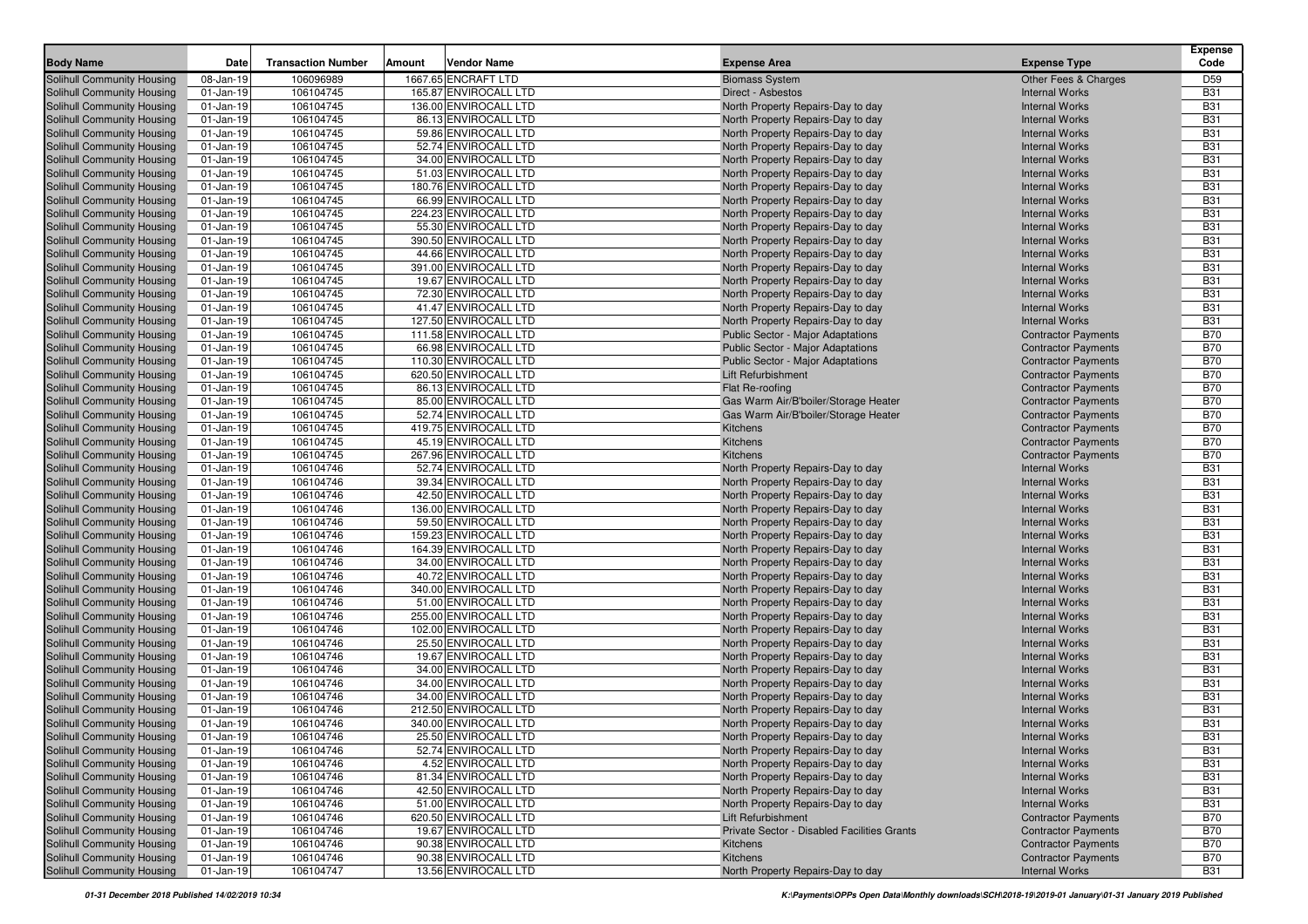| 106104747<br>52.74 ENVIROCALL LTD<br><b>Solihull Community Housing</b><br>$01$ -Jan-19<br>North Property Repairs-Day to day<br><b>Internal Works</b><br><b>B31</b><br>172.25 ENVIROCALL LTD<br><b>Solihull Community Housing</b><br>01-Jan-19<br>106104747<br>North Property Repairs-Day to day<br><b>B31</b><br><b>Internal Works</b><br>102.00 ENVIROCALL LTD<br><b>B31</b><br>01-Jan-19<br>106104747<br>North Property Repairs-Day to day<br><b>Internal Works</b><br>102.00 ENVIROCALL LTD<br>01-Jan-19<br>106104747<br>North Property Repairs-Day to day<br><b>Internal Works</b><br><b>B31</b><br><b>B31</b><br>$01$ -Jan-19<br>106104747<br>49.18 ENVIROCALL LTD<br>North Property Repairs-Day to day<br><b>Internal Works</b><br><b>B31</b><br>106104747<br>26.37 ENVIROCALL LTD<br>01-Jan-19<br>North Property Repairs-Day to day<br><b>Internal Works</b><br><b>B31</b><br>01-Jan-19<br>106104747<br>51.00 ENVIROCALL LTD<br>North Property Repairs-Day to day<br><b>Internal Works</b><br>85.00 ENVIROCALL LTD<br>01-Jan-19<br>106104747<br><b>B31</b><br>North Property Repairs-Day to day<br><b>Internal Works</b><br><b>B31</b><br>01-Jan-19<br>106104747<br>85.00 ENVIROCALL LTD<br>North Property Repairs-Day to day<br><b>Internal Works</b><br><b>B31</b><br>106104747<br>85.00 ENVIROCALL LTD<br>01-Jan-19<br>North Property Repairs-Day to day<br><b>Internal Works</b><br>34.00 ENVIROCALL LTD<br>01-Jan-19<br>106104747<br>North Property Repairs-Day to day<br><b>Internal Works</b><br><b>B31</b><br>106104747<br>136.00 ENVIROCALL LTD<br><b>B31</b><br>Solihull Community Housing<br>01-Jan-19<br>North Property Repairs-Day to day<br><b>Internal Works</b><br><b>B31</b><br><b>Solihull Community Housing</b><br>$01$ -Jan-19<br>106104747<br>42.50 ENVIROCALL LTD<br>North Property Repairs-Day to day<br><b>Internal Works</b><br><b>B31</b><br><b>Solihull Community Housing</b><br>$01$ -Jan-19<br>106104747<br>34.00 ENVIROCALL LTD<br>North Property Repairs-Day to day<br><b>Internal Works</b><br>17.00 ENVIROCALL LTD<br><b>B31</b><br><b>Solihull Community Housing</b><br>106104747<br>01-Jan-19<br>North Property Repairs-Day to day<br><b>Internal Works</b><br><b>B31</b><br>01-Jan-19<br>106104747<br>102.00 ENVIROCALL LTD<br><b>Solihull Community Housing</b><br>North Property Repairs-Day to day<br><b>Internal Works</b><br>84.21 ENVIROCALL LTD<br><b>B31</b><br><b>Solihull Community Housing</b><br>01-Jan-19<br>106104747<br><b>Internal Works</b><br>North Property Repairs-Day to day<br><b>Solihull Community Housing</b><br>01-Jan-19<br>106104747<br>51.00 ENVIROCALL LTD<br>North Property Repairs-Day to day<br><b>Internal Works</b><br><b>B31</b><br>106104747<br>34.00 ENVIROCALL LTD<br><b>B31</b><br>North Property Repairs-Day to day<br>Solihull Community Housing<br>01-Jan-19<br><b>Internal Works</b><br>8.50 ENVIROCALL LTD<br><b>B31</b><br><b>Solihull Community Housing</b><br>01-Jan-19<br>106104747<br>North Property Repairs-Day to day<br><b>Internal Works</b><br><b>Solihull Community Housing</b><br>01-Jan-19<br>106104747<br>9.04 ENVIROCALL LTD<br>North Property Repairs-Day to day<br><b>Internal Works</b><br><b>B31</b><br><b>B31</b><br><b>Solihull Community Housing</b><br>$01$ -Jan-19<br>106104747<br>25.50 ENVIROCALL LTD<br>North Property Repairs-Day to day<br><b>Internal Works</b><br>106104747<br><b>B31</b><br>01-Jan-19<br>19.67 ENVIROCALL LTD<br><b>Solihull Community Housing</b><br>North Property Repairs-Day to day<br><b>Internal Works</b><br><b>Solihull Community Housing</b><br>106104747<br>19.03 ENVIROCALL LTD<br><b>B31</b><br>01-Jan-19<br>North Property Repairs-Day to day<br><b>Internal Works</b><br><b>B31</b><br><b>Solihull Community Housing</b><br>01-Jan-19<br>106104747<br>25.50 ENVIROCALL LTD<br><b>Internal Works</b><br>North Property Repairs-Day to day<br>25.50 ENVIROCALL LTD<br><b>Solihull Community Housing</b><br>106104747<br>North Property Repairs-Day to day<br><b>Internal Works</b><br><b>B31</b><br>01-Jan-19<br>360.46 ENVIROCALL LTD<br><b>Solihull Community Housing</b><br>106104747<br><b>MST</b> -Structural Works<br><b>B70</b><br>01-Jan-19<br><b>Contractor Payments</b><br>106104747<br>19.03 ENVIROCALL LTD<br><b>B70</b><br>01-Jan-19<br>Private Sector - Disabled Facilities Grants<br>Solihull Community Housing<br><b>Contractor Payments</b><br><b>B70</b><br>Solihull Community Housing<br>01-Jan-19<br>106104747<br>79.74 ENVIROCALL LTD<br>Private Sector - Disabled Facilities Grants<br><b>Contractor Payments</b><br><b>B70</b><br><b>Solihull Community Housing</b><br>$01$ -Jan-19<br>106104747<br>447.54 ENVIROCALL LTD<br>Private Sector - Disabled Facilities Grants<br><b>Contractor Payments</b><br><b>B70</b><br><b>Solihull Community Housing</b><br>106104747<br>59.50 ENVIROCALL LTD<br>01-Jan-19<br>Gas Warm Air/B'boiler/Storage Heater<br><b>Contractor Payments</b><br><b>B70</b><br>01-Jan-19<br>106104747<br>97.80 ENVIROCALL LTD<br><b>Solihull Community Housing</b><br>Kitchens<br><b>Contractor Payments</b><br>106104747<br>430.38 ENVIROCALL LTD<br><b>B70</b><br><b>Solihull Community Housing</b><br>01-Jan-19<br>Kitchens<br><b>Contractor Payments</b><br><b>B70</b><br><b>Solihull Community Housing</b><br>01-Jan-19<br>106104747<br>34.00 ENVIROCALL LTD<br>Kitchens<br><b>Contractor Payments</b><br>106104751<br>170.00 ENVIROCALL LTD<br><b>Internal Works</b><br><b>B31</b><br>01-Jan-19<br>North Property Repairs-Day to day<br>425.00 ENVIROCALL LTD<br>01-Jan-19<br>106104751<br><b>Internal Works</b><br><b>B31</b><br>North Property Repairs-Day to day<br>51.00 ENVIROCALL LTD<br><b>B31</b><br>01-Jan-19<br>106104751<br>North Property Repairs-Day to day<br><b>Internal Works</b><br>$01$ -Jan-19<br>106104751<br>68.00 ENVIROCALL LTD<br>North Property Repairs-Day to day<br><b>Internal Works</b><br><b>B31</b><br><b>B31</b><br>$01$ -Jan-19<br>106104751<br>127.49 ENVIROCALL LTD<br>North Property Repairs-Day to day<br><b>Internal Works</b><br>106104751<br>52.74 ENVIROCALL LTD<br><b>B31</b><br>01-Jan-19<br>North Property Repairs-Day to day<br><b>Internal Works</b><br>17.00 ENVIROCALL LTD<br><b>B31</b><br>01-Jan-19<br>106104751<br>North Property Repairs-Day to day<br><b>Internal Works</b><br>34.00 ENVIROCALL LTD<br><b>Solihull Community Housing</b><br>106104751<br><b>Internal Works</b><br><b>B31</b><br>01-Jan-19<br>North Property Repairs-Day to day<br><b>Solihull Community Housing</b><br>106104751<br>68.00 ENVIROCALL LTD<br>North Property Repairs-Day to day<br><b>B31</b><br>01-Jan-19<br><b>Internal Works</b><br>34.00 ENVIROCALL LTD<br><b>B31</b><br>106104751<br><b>Solihull Community Housing</b><br>$01$ -Jan-19<br>North Property Repairs-Day to day<br><b>Internal Works</b><br>45.19 ENVIROCALL LTD<br>Solihull Community Housing<br>01-Jan-19<br>106104751<br>North Property Repairs-Day to day<br><b>Internal Works</b><br><b>B31</b><br><b>Solihull Community Housing</b><br>01-Jan-19<br>106104751<br>526.33 ENVIROCALL LTD<br>North Property Repairs-Day to day<br><b>Internal Works</b><br><b>B31</b><br>295.07 ENVIROCALL LTD<br><b>B31</b><br><b>Solihull Community Housing</b><br>106104751<br>North Property Repairs-Day to day<br>$01$ -Jan-19<br><b>Internal Works</b><br><b>B31</b><br><b>Solihull Community Housing</b><br>01-Jan-19<br>106104751<br>41.26 ENVIROCALL LTD<br>North Property Repairs-Day to day<br><b>Internal Works</b><br><b>B31</b><br><b>Solihull Community Housing</b><br>106104751<br>39.34 ENVIROCALL LTD<br>01-Jan-19<br>North Property Repairs-Day to day<br><b>Internal Works</b><br>106104751<br>104.53 ENVIROCALL LTD<br><b>B31</b><br>Solihull Community Housing<br>$01-Jan-19$<br>North Property Repairs-Day to day<br><b>Internal Works</b><br><b>B31</b><br><b>Solihull Community Housing</b><br>$01$ -Jan-19<br>106104751<br>49.71 ENVIROCALL LTD<br>North Property Repairs-Day to day<br><b>Internal Works</b><br>Solihull Community Housing<br>19.67 ENVIROCALL LTD<br>106104751<br>North Property Repairs-Day to day<br><b>Internal Works</b><br><b>B31</b><br>$01$ -Jan-19<br>Solihull Community Housing<br>106104751<br>25.50 ENVIROCALL LTD<br><b>B70</b><br>$01$ -Jan-19<br><b>Public Sector - Major Adaptations</b><br><b>Contractor Payments</b><br>Solihull Community Housing<br>431.97 ENVIROCALL LTD<br>$01$ -Jan-19<br>106104751<br>Lift Refurbishment<br><b>Contractor Payments</b><br><b>B70</b><br>51.00 ENVIROCALL LTD<br><b>Solihull Community Housing</b><br>$01$ -Jan-19<br>106104751<br>Private Sector - Disabled Facilities Grants<br><b>Contractor Payments</b><br><b>B70</b><br>Solihull Community Housing<br>106104751<br>430.38 ENVIROCALL LTD<br>$01$ -Jan-19<br><b>Contractor Payments</b><br><b>B70</b><br>Kitchens<br><b>Solihull Community Housing</b><br>$01$ -Jan-19<br>106104751<br>213.73 ENVIROCALL LTD<br>Kitchens<br><b>Contractor Payments</b><br><b>B70</b><br>Solihull Community Housing<br>19.03 ENVIROCALL LTD<br><b>Electrical Sub Mains</b><br>106104751<br><b>Contractor Payments</b><br><b>B70</b><br>$01$ -Jan-19<br><b>Solihull Community Housing</b><br>19.03 ENVIROCALL LTD<br>106104748<br>North Property Repairs-Day to day<br><b>Internal Works</b><br><b>B31</b><br>01-Jan-19<br>68.00 ENVIROCALL LTD<br>106104748<br>North Property Repairs-Day to day<br><b>Internal Works</b><br>$01$ -Jan-19<br>B31 | <b>Body Name</b>                  | Date | <b>Transaction Number</b> | Amount | Vendor Name | <b>Expense Area</b> | <b>Expense Type</b> | <b>Expense</b><br>Code |
|------------------------------------------------------------------------------------------------------------------------------------------------------------------------------------------------------------------------------------------------------------------------------------------------------------------------------------------------------------------------------------------------------------------------------------------------------------------------------------------------------------------------------------------------------------------------------------------------------------------------------------------------------------------------------------------------------------------------------------------------------------------------------------------------------------------------------------------------------------------------------------------------------------------------------------------------------------------------------------------------------------------------------------------------------------------------------------------------------------------------------------------------------------------------------------------------------------------------------------------------------------------------------------------------------------------------------------------------------------------------------------------------------------------------------------------------------------------------------------------------------------------------------------------------------------------------------------------------------------------------------------------------------------------------------------------------------------------------------------------------------------------------------------------------------------------------------------------------------------------------------------------------------------------------------------------------------------------------------------------------------------------------------------------------------------------------------------------------------------------------------------------------------------------------------------------------------------------------------------------------------------------------------------------------------------------------------------------------------------------------------------------------------------------------------------------------------------------------------------------------------------------------------------------------------------------------------------------------------------------------------------------------------------------------------------------------------------------------------------------------------------------------------------------------------------------------------------------------------------------------------------------------------------------------------------------------------------------------------------------------------------------------------------------------------------------------------------------------------------------------------------------------------------------------------------------------------------------------------------------------------------------------------------------------------------------------------------------------------------------------------------------------------------------------------------------------------------------------------------------------------------------------------------------------------------------------------------------------------------------------------------------------------------------------------------------------------------------------------------------------------------------------------------------------------------------------------------------------------------------------------------------------------------------------------------------------------------------------------------------------------------------------------------------------------------------------------------------------------------------------------------------------------------------------------------------------------------------------------------------------------------------------------------------------------------------------------------------------------------------------------------------------------------------------------------------------------------------------------------------------------------------------------------------------------------------------------------------------------------------------------------------------------------------------------------------------------------------------------------------------------------------------------------------------------------------------------------------------------------------------------------------------------------------------------------------------------------------------------------------------------------------------------------------------------------------------------------------------------------------------------------------------------------------------------------------------------------------------------------------------------------------------------------------------------------------------------------------------------------------------------------------------------------------------------------------------------------------------------------------------------------------------------------------------------------------------------------------------------------------------------------------------------------------------------------------------------------------------------------------------------------------------------------------------------------------------------------------------------------------------------------------------------------------------------------------------------------------------------------------------------------------------------------------------------------------------------------------------------------------------------------------------------------------------------------------------------------------------------------------------------------------------------------------------------------------------------------------------------------------------------------------------------------------------------------------------------------------------------------------------------------------------------------------------------------------------------------------------------------------------------------------------------------------------------------------------------------------------------------------------------------------------------------------------------------------------------------------------------------------------------------------------------------------------------------------------------------------------------------------------------------------------------------------------------------------------------------------------------------------------------------------------------------------------------------------------------------------------------------------------------------------------------------------------------------------------------------------------------------------------------------------------------------------------------------------------------------------------------------------------------------------------------------------------------------------------------------------------------------------------------------------------------------------------------------------------------------------------------------------------------------------------------------------------------------------------------------------------------------------------------------------------------------------------------------------------------------------------------------------------------------------------------------------------------------------------------------------------------------------------------------------------------------------------------------------------------------------------------------------------------------------------------------------------------------------------------------------------------------------------------------------------------------------------------------------------------------------------------------------------------------------------------------------------------------------------------------------------------------------------------------------------------------------------------------------------------------------------------------------------------------------------------------------------------------------------------------------------------------------------------------------------------------------------------------------------------------------------------------------------------------------------------------------------------------------------------------------------------------------------------------------------------------------------------------------------------------------------------------------------------------------------------------------------------------------------------------------------------------------------------------------------------------------------------------------------------------------------------------|-----------------------------------|------|---------------------------|--------|-------------|---------------------|---------------------|------------------------|
|                                                                                                                                                                                                                                                                                                                                                                                                                                                                                                                                                                                                                                                                                                                                                                                                                                                                                                                                                                                                                                                                                                                                                                                                                                                                                                                                                                                                                                                                                                                                                                                                                                                                                                                                                                                                                                                                                                                                                                                                                                                                                                                                                                                                                                                                                                                                                                                                                                                                                                                                                                                                                                                                                                                                                                                                                                                                                                                                                                                                                                                                                                                                                                                                                                                                                                                                                                                                                                                                                                                                                                                                                                                                                                                                                                                                                                                                                                                                                                                                                                                                                                                                                                                                                                                                                                                                                                                                                                                                                                                                                                                                                                                                                                                                                                                                                                                                                                                                                                                                                                                                                                                                                                                                                                                                                                                                                                                                                                                                                                                                                                                                                                                                                                                                                                                                                                                                                                                                                                                                                                                                                                                                                                                                                                                                                                                                                                                                                                                                                                                                                                                                                                                                                                                                                                                                                                                                                                                                                                                                                                                                                                                                                                                                                                                                                                                                                                                                                                                                                                                                                                                                                                                                                                                                                                                                                                                                                                                                                                                                                                                                                                                                                                                                                                                                                                                                                                                                                                                                                                                                                                                                                                                                                                                                                                                                                                                                                                                                                                                                                                                                                                                                                                                                                                                                                                                                                                                                                                                                                    |                                   |      |                           |        |             |                     |                     |                        |
|                                                                                                                                                                                                                                                                                                                                                                                                                                                                                                                                                                                                                                                                                                                                                                                                                                                                                                                                                                                                                                                                                                                                                                                                                                                                                                                                                                                                                                                                                                                                                                                                                                                                                                                                                                                                                                                                                                                                                                                                                                                                                                                                                                                                                                                                                                                                                                                                                                                                                                                                                                                                                                                                                                                                                                                                                                                                                                                                                                                                                                                                                                                                                                                                                                                                                                                                                                                                                                                                                                                                                                                                                                                                                                                                                                                                                                                                                                                                                                                                                                                                                                                                                                                                                                                                                                                                                                                                                                                                                                                                                                                                                                                                                                                                                                                                                                                                                                                                                                                                                                                                                                                                                                                                                                                                                                                                                                                                                                                                                                                                                                                                                                                                                                                                                                                                                                                                                                                                                                                                                                                                                                                                                                                                                                                                                                                                                                                                                                                                                                                                                                                                                                                                                                                                                                                                                                                                                                                                                                                                                                                                                                                                                                                                                                                                                                                                                                                                                                                                                                                                                                                                                                                                                                                                                                                                                                                                                                                                                                                                                                                                                                                                                                                                                                                                                                                                                                                                                                                                                                                                                                                                                                                                                                                                                                                                                                                                                                                                                                                                                                                                                                                                                                                                                                                                                                                                                                                                                                                                                    |                                   |      |                           |        |             |                     |                     |                        |
|                                                                                                                                                                                                                                                                                                                                                                                                                                                                                                                                                                                                                                                                                                                                                                                                                                                                                                                                                                                                                                                                                                                                                                                                                                                                                                                                                                                                                                                                                                                                                                                                                                                                                                                                                                                                                                                                                                                                                                                                                                                                                                                                                                                                                                                                                                                                                                                                                                                                                                                                                                                                                                                                                                                                                                                                                                                                                                                                                                                                                                                                                                                                                                                                                                                                                                                                                                                                                                                                                                                                                                                                                                                                                                                                                                                                                                                                                                                                                                                                                                                                                                                                                                                                                                                                                                                                                                                                                                                                                                                                                                                                                                                                                                                                                                                                                                                                                                                                                                                                                                                                                                                                                                                                                                                                                                                                                                                                                                                                                                                                                                                                                                                                                                                                                                                                                                                                                                                                                                                                                                                                                                                                                                                                                                                                                                                                                                                                                                                                                                                                                                                                                                                                                                                                                                                                                                                                                                                                                                                                                                                                                                                                                                                                                                                                                                                                                                                                                                                                                                                                                                                                                                                                                                                                                                                                                                                                                                                                                                                                                                                                                                                                                                                                                                                                                                                                                                                                                                                                                                                                                                                                                                                                                                                                                                                                                                                                                                                                                                                                                                                                                                                                                                                                                                                                                                                                                                                                                                                                                    | <b>Solihull Community Housing</b> |      |                           |        |             |                     |                     |                        |
|                                                                                                                                                                                                                                                                                                                                                                                                                                                                                                                                                                                                                                                                                                                                                                                                                                                                                                                                                                                                                                                                                                                                                                                                                                                                                                                                                                                                                                                                                                                                                                                                                                                                                                                                                                                                                                                                                                                                                                                                                                                                                                                                                                                                                                                                                                                                                                                                                                                                                                                                                                                                                                                                                                                                                                                                                                                                                                                                                                                                                                                                                                                                                                                                                                                                                                                                                                                                                                                                                                                                                                                                                                                                                                                                                                                                                                                                                                                                                                                                                                                                                                                                                                                                                                                                                                                                                                                                                                                                                                                                                                                                                                                                                                                                                                                                                                                                                                                                                                                                                                                                                                                                                                                                                                                                                                                                                                                                                                                                                                                                                                                                                                                                                                                                                                                                                                                                                                                                                                                                                                                                                                                                                                                                                                                                                                                                                                                                                                                                                                                                                                                                                                                                                                                                                                                                                                                                                                                                                                                                                                                                                                                                                                                                                                                                                                                                                                                                                                                                                                                                                                                                                                                                                                                                                                                                                                                                                                                                                                                                                                                                                                                                                                                                                                                                                                                                                                                                                                                                                                                                                                                                                                                                                                                                                                                                                                                                                                                                                                                                                                                                                                                                                                                                                                                                                                                                                                                                                                                                                    | <b>Solihull Community Housing</b> |      |                           |        |             |                     |                     |                        |
|                                                                                                                                                                                                                                                                                                                                                                                                                                                                                                                                                                                                                                                                                                                                                                                                                                                                                                                                                                                                                                                                                                                                                                                                                                                                                                                                                                                                                                                                                                                                                                                                                                                                                                                                                                                                                                                                                                                                                                                                                                                                                                                                                                                                                                                                                                                                                                                                                                                                                                                                                                                                                                                                                                                                                                                                                                                                                                                                                                                                                                                                                                                                                                                                                                                                                                                                                                                                                                                                                                                                                                                                                                                                                                                                                                                                                                                                                                                                                                                                                                                                                                                                                                                                                                                                                                                                                                                                                                                                                                                                                                                                                                                                                                                                                                                                                                                                                                                                                                                                                                                                                                                                                                                                                                                                                                                                                                                                                                                                                                                                                                                                                                                                                                                                                                                                                                                                                                                                                                                                                                                                                                                                                                                                                                                                                                                                                                                                                                                                                                                                                                                                                                                                                                                                                                                                                                                                                                                                                                                                                                                                                                                                                                                                                                                                                                                                                                                                                                                                                                                                                                                                                                                                                                                                                                                                                                                                                                                                                                                                                                                                                                                                                                                                                                                                                                                                                                                                                                                                                                                                                                                                                                                                                                                                                                                                                                                                                                                                                                                                                                                                                                                                                                                                                                                                                                                                                                                                                                                                                    | <b>Solihull Community Housing</b> |      |                           |        |             |                     |                     |                        |
|                                                                                                                                                                                                                                                                                                                                                                                                                                                                                                                                                                                                                                                                                                                                                                                                                                                                                                                                                                                                                                                                                                                                                                                                                                                                                                                                                                                                                                                                                                                                                                                                                                                                                                                                                                                                                                                                                                                                                                                                                                                                                                                                                                                                                                                                                                                                                                                                                                                                                                                                                                                                                                                                                                                                                                                                                                                                                                                                                                                                                                                                                                                                                                                                                                                                                                                                                                                                                                                                                                                                                                                                                                                                                                                                                                                                                                                                                                                                                                                                                                                                                                                                                                                                                                                                                                                                                                                                                                                                                                                                                                                                                                                                                                                                                                                                                                                                                                                                                                                                                                                                                                                                                                                                                                                                                                                                                                                                                                                                                                                                                                                                                                                                                                                                                                                                                                                                                                                                                                                                                                                                                                                                                                                                                                                                                                                                                                                                                                                                                                                                                                                                                                                                                                                                                                                                                                                                                                                                                                                                                                                                                                                                                                                                                                                                                                                                                                                                                                                                                                                                                                                                                                                                                                                                                                                                                                                                                                                                                                                                                                                                                                                                                                                                                                                                                                                                                                                                                                                                                                                                                                                                                                                                                                                                                                                                                                                                                                                                                                                                                                                                                                                                                                                                                                                                                                                                                                                                                                                                                    | <b>Solihull Community Housing</b> |      |                           |        |             |                     |                     |                        |
|                                                                                                                                                                                                                                                                                                                                                                                                                                                                                                                                                                                                                                                                                                                                                                                                                                                                                                                                                                                                                                                                                                                                                                                                                                                                                                                                                                                                                                                                                                                                                                                                                                                                                                                                                                                                                                                                                                                                                                                                                                                                                                                                                                                                                                                                                                                                                                                                                                                                                                                                                                                                                                                                                                                                                                                                                                                                                                                                                                                                                                                                                                                                                                                                                                                                                                                                                                                                                                                                                                                                                                                                                                                                                                                                                                                                                                                                                                                                                                                                                                                                                                                                                                                                                                                                                                                                                                                                                                                                                                                                                                                                                                                                                                                                                                                                                                                                                                                                                                                                                                                                                                                                                                                                                                                                                                                                                                                                                                                                                                                                                                                                                                                                                                                                                                                                                                                                                                                                                                                                                                                                                                                                                                                                                                                                                                                                                                                                                                                                                                                                                                                                                                                                                                                                                                                                                                                                                                                                                                                                                                                                                                                                                                                                                                                                                                                                                                                                                                                                                                                                                                                                                                                                                                                                                                                                                                                                                                                                                                                                                                                                                                                                                                                                                                                                                                                                                                                                                                                                                                                                                                                                                                                                                                                                                                                                                                                                                                                                                                                                                                                                                                                                                                                                                                                                                                                                                                                                                                                                                    | <b>Solihull Community Housing</b> |      |                           |        |             |                     |                     |                        |
|                                                                                                                                                                                                                                                                                                                                                                                                                                                                                                                                                                                                                                                                                                                                                                                                                                                                                                                                                                                                                                                                                                                                                                                                                                                                                                                                                                                                                                                                                                                                                                                                                                                                                                                                                                                                                                                                                                                                                                                                                                                                                                                                                                                                                                                                                                                                                                                                                                                                                                                                                                                                                                                                                                                                                                                                                                                                                                                                                                                                                                                                                                                                                                                                                                                                                                                                                                                                                                                                                                                                                                                                                                                                                                                                                                                                                                                                                                                                                                                                                                                                                                                                                                                                                                                                                                                                                                                                                                                                                                                                                                                                                                                                                                                                                                                                                                                                                                                                                                                                                                                                                                                                                                                                                                                                                                                                                                                                                                                                                                                                                                                                                                                                                                                                                                                                                                                                                                                                                                                                                                                                                                                                                                                                                                                                                                                                                                                                                                                                                                                                                                                                                                                                                                                                                                                                                                                                                                                                                                                                                                                                                                                                                                                                                                                                                                                                                                                                                                                                                                                                                                                                                                                                                                                                                                                                                                                                                                                                                                                                                                                                                                                                                                                                                                                                                                                                                                                                                                                                                                                                                                                                                                                                                                                                                                                                                                                                                                                                                                                                                                                                                                                                                                                                                                                                                                                                                                                                                                                                                    | <b>Solihull Community Housing</b> |      |                           |        |             |                     |                     |                        |
|                                                                                                                                                                                                                                                                                                                                                                                                                                                                                                                                                                                                                                                                                                                                                                                                                                                                                                                                                                                                                                                                                                                                                                                                                                                                                                                                                                                                                                                                                                                                                                                                                                                                                                                                                                                                                                                                                                                                                                                                                                                                                                                                                                                                                                                                                                                                                                                                                                                                                                                                                                                                                                                                                                                                                                                                                                                                                                                                                                                                                                                                                                                                                                                                                                                                                                                                                                                                                                                                                                                                                                                                                                                                                                                                                                                                                                                                                                                                                                                                                                                                                                                                                                                                                                                                                                                                                                                                                                                                                                                                                                                                                                                                                                                                                                                                                                                                                                                                                                                                                                                                                                                                                                                                                                                                                                                                                                                                                                                                                                                                                                                                                                                                                                                                                                                                                                                                                                                                                                                                                                                                                                                                                                                                                                                                                                                                                                                                                                                                                                                                                                                                                                                                                                                                                                                                                                                                                                                                                                                                                                                                                                                                                                                                                                                                                                                                                                                                                                                                                                                                                                                                                                                                                                                                                                                                                                                                                                                                                                                                                                                                                                                                                                                                                                                                                                                                                                                                                                                                                                                                                                                                                                                                                                                                                                                                                                                                                                                                                                                                                                                                                                                                                                                                                                                                                                                                                                                                                                                                                    | <b>Solihull Community Housing</b> |      |                           |        |             |                     |                     |                        |
|                                                                                                                                                                                                                                                                                                                                                                                                                                                                                                                                                                                                                                                                                                                                                                                                                                                                                                                                                                                                                                                                                                                                                                                                                                                                                                                                                                                                                                                                                                                                                                                                                                                                                                                                                                                                                                                                                                                                                                                                                                                                                                                                                                                                                                                                                                                                                                                                                                                                                                                                                                                                                                                                                                                                                                                                                                                                                                                                                                                                                                                                                                                                                                                                                                                                                                                                                                                                                                                                                                                                                                                                                                                                                                                                                                                                                                                                                                                                                                                                                                                                                                                                                                                                                                                                                                                                                                                                                                                                                                                                                                                                                                                                                                                                                                                                                                                                                                                                                                                                                                                                                                                                                                                                                                                                                                                                                                                                                                                                                                                                                                                                                                                                                                                                                                                                                                                                                                                                                                                                                                                                                                                                                                                                                                                                                                                                                                                                                                                                                                                                                                                                                                                                                                                                                                                                                                                                                                                                                                                                                                                                                                                                                                                                                                                                                                                                                                                                                                                                                                                                                                                                                                                                                                                                                                                                                                                                                                                                                                                                                                                                                                                                                                                                                                                                                                                                                                                                                                                                                                                                                                                                                                                                                                                                                                                                                                                                                                                                                                                                                                                                                                                                                                                                                                                                                                                                                                                                                                                                                    | <b>Solihull Community Housing</b> |      |                           |        |             |                     |                     |                        |
|                                                                                                                                                                                                                                                                                                                                                                                                                                                                                                                                                                                                                                                                                                                                                                                                                                                                                                                                                                                                                                                                                                                                                                                                                                                                                                                                                                                                                                                                                                                                                                                                                                                                                                                                                                                                                                                                                                                                                                                                                                                                                                                                                                                                                                                                                                                                                                                                                                                                                                                                                                                                                                                                                                                                                                                                                                                                                                                                                                                                                                                                                                                                                                                                                                                                                                                                                                                                                                                                                                                                                                                                                                                                                                                                                                                                                                                                                                                                                                                                                                                                                                                                                                                                                                                                                                                                                                                                                                                                                                                                                                                                                                                                                                                                                                                                                                                                                                                                                                                                                                                                                                                                                                                                                                                                                                                                                                                                                                                                                                                                                                                                                                                                                                                                                                                                                                                                                                                                                                                                                                                                                                                                                                                                                                                                                                                                                                                                                                                                                                                                                                                                                                                                                                                                                                                                                                                                                                                                                                                                                                                                                                                                                                                                                                                                                                                                                                                                                                                                                                                                                                                                                                                                                                                                                                                                                                                                                                                                                                                                                                                                                                                                                                                                                                                                                                                                                                                                                                                                                                                                                                                                                                                                                                                                                                                                                                                                                                                                                                                                                                                                                                                                                                                                                                                                                                                                                                                                                                                                                    | <b>Solihull Community Housing</b> |      |                           |        |             |                     |                     |                        |
|                                                                                                                                                                                                                                                                                                                                                                                                                                                                                                                                                                                                                                                                                                                                                                                                                                                                                                                                                                                                                                                                                                                                                                                                                                                                                                                                                                                                                                                                                                                                                                                                                                                                                                                                                                                                                                                                                                                                                                                                                                                                                                                                                                                                                                                                                                                                                                                                                                                                                                                                                                                                                                                                                                                                                                                                                                                                                                                                                                                                                                                                                                                                                                                                                                                                                                                                                                                                                                                                                                                                                                                                                                                                                                                                                                                                                                                                                                                                                                                                                                                                                                                                                                                                                                                                                                                                                                                                                                                                                                                                                                                                                                                                                                                                                                                                                                                                                                                                                                                                                                                                                                                                                                                                                                                                                                                                                                                                                                                                                                                                                                                                                                                                                                                                                                                                                                                                                                                                                                                                                                                                                                                                                                                                                                                                                                                                                                                                                                                                                                                                                                                                                                                                                                                                                                                                                                                                                                                                                                                                                                                                                                                                                                                                                                                                                                                                                                                                                                                                                                                                                                                                                                                                                                                                                                                                                                                                                                                                                                                                                                                                                                                                                                                                                                                                                                                                                                                                                                                                                                                                                                                                                                                                                                                                                                                                                                                                                                                                                                                                                                                                                                                                                                                                                                                                                                                                                                                                                                                                                    |                                   |      |                           |        |             |                     |                     |                        |
|                                                                                                                                                                                                                                                                                                                                                                                                                                                                                                                                                                                                                                                                                                                                                                                                                                                                                                                                                                                                                                                                                                                                                                                                                                                                                                                                                                                                                                                                                                                                                                                                                                                                                                                                                                                                                                                                                                                                                                                                                                                                                                                                                                                                                                                                                                                                                                                                                                                                                                                                                                                                                                                                                                                                                                                                                                                                                                                                                                                                                                                                                                                                                                                                                                                                                                                                                                                                                                                                                                                                                                                                                                                                                                                                                                                                                                                                                                                                                                                                                                                                                                                                                                                                                                                                                                                                                                                                                                                                                                                                                                                                                                                                                                                                                                                                                                                                                                                                                                                                                                                                                                                                                                                                                                                                                                                                                                                                                                                                                                                                                                                                                                                                                                                                                                                                                                                                                                                                                                                                                                                                                                                                                                                                                                                                                                                                                                                                                                                                                                                                                                                                                                                                                                                                                                                                                                                                                                                                                                                                                                                                                                                                                                                                                                                                                                                                                                                                                                                                                                                                                                                                                                                                                                                                                                                                                                                                                                                                                                                                                                                                                                                                                                                                                                                                                                                                                                                                                                                                                                                                                                                                                                                                                                                                                                                                                                                                                                                                                                                                                                                                                                                                                                                                                                                                                                                                                                                                                                                                                    |                                   |      |                           |        |             |                     |                     |                        |
|                                                                                                                                                                                                                                                                                                                                                                                                                                                                                                                                                                                                                                                                                                                                                                                                                                                                                                                                                                                                                                                                                                                                                                                                                                                                                                                                                                                                                                                                                                                                                                                                                                                                                                                                                                                                                                                                                                                                                                                                                                                                                                                                                                                                                                                                                                                                                                                                                                                                                                                                                                                                                                                                                                                                                                                                                                                                                                                                                                                                                                                                                                                                                                                                                                                                                                                                                                                                                                                                                                                                                                                                                                                                                                                                                                                                                                                                                                                                                                                                                                                                                                                                                                                                                                                                                                                                                                                                                                                                                                                                                                                                                                                                                                                                                                                                                                                                                                                                                                                                                                                                                                                                                                                                                                                                                                                                                                                                                                                                                                                                                                                                                                                                                                                                                                                                                                                                                                                                                                                                                                                                                                                                                                                                                                                                                                                                                                                                                                                                                                                                                                                                                                                                                                                                                                                                                                                                                                                                                                                                                                                                                                                                                                                                                                                                                                                                                                                                                                                                                                                                                                                                                                                                                                                                                                                                                                                                                                                                                                                                                                                                                                                                                                                                                                                                                                                                                                                                                                                                                                                                                                                                                                                                                                                                                                                                                                                                                                                                                                                                                                                                                                                                                                                                                                                                                                                                                                                                                                                                                    |                                   |      |                           |        |             |                     |                     |                        |
|                                                                                                                                                                                                                                                                                                                                                                                                                                                                                                                                                                                                                                                                                                                                                                                                                                                                                                                                                                                                                                                                                                                                                                                                                                                                                                                                                                                                                                                                                                                                                                                                                                                                                                                                                                                                                                                                                                                                                                                                                                                                                                                                                                                                                                                                                                                                                                                                                                                                                                                                                                                                                                                                                                                                                                                                                                                                                                                                                                                                                                                                                                                                                                                                                                                                                                                                                                                                                                                                                                                                                                                                                                                                                                                                                                                                                                                                                                                                                                                                                                                                                                                                                                                                                                                                                                                                                                                                                                                                                                                                                                                                                                                                                                                                                                                                                                                                                                                                                                                                                                                                                                                                                                                                                                                                                                                                                                                                                                                                                                                                                                                                                                                                                                                                                                                                                                                                                                                                                                                                                                                                                                                                                                                                                                                                                                                                                                                                                                                                                                                                                                                                                                                                                                                                                                                                                                                                                                                                                                                                                                                                                                                                                                                                                                                                                                                                                                                                                                                                                                                                                                                                                                                                                                                                                                                                                                                                                                                                                                                                                                                                                                                                                                                                                                                                                                                                                                                                                                                                                                                                                                                                                                                                                                                                                                                                                                                                                                                                                                                                                                                                                                                                                                                                                                                                                                                                                                                                                                                                                    |                                   |      |                           |        |             |                     |                     |                        |
|                                                                                                                                                                                                                                                                                                                                                                                                                                                                                                                                                                                                                                                                                                                                                                                                                                                                                                                                                                                                                                                                                                                                                                                                                                                                                                                                                                                                                                                                                                                                                                                                                                                                                                                                                                                                                                                                                                                                                                                                                                                                                                                                                                                                                                                                                                                                                                                                                                                                                                                                                                                                                                                                                                                                                                                                                                                                                                                                                                                                                                                                                                                                                                                                                                                                                                                                                                                                                                                                                                                                                                                                                                                                                                                                                                                                                                                                                                                                                                                                                                                                                                                                                                                                                                                                                                                                                                                                                                                                                                                                                                                                                                                                                                                                                                                                                                                                                                                                                                                                                                                                                                                                                                                                                                                                                                                                                                                                                                                                                                                                                                                                                                                                                                                                                                                                                                                                                                                                                                                                                                                                                                                                                                                                                                                                                                                                                                                                                                                                                                                                                                                                                                                                                                                                                                                                                                                                                                                                                                                                                                                                                                                                                                                                                                                                                                                                                                                                                                                                                                                                                                                                                                                                                                                                                                                                                                                                                                                                                                                                                                                                                                                                                                                                                                                                                                                                                                                                                                                                                                                                                                                                                                                                                                                                                                                                                                                                                                                                                                                                                                                                                                                                                                                                                                                                                                                                                                                                                                                                                    |                                   |      |                           |        |             |                     |                     |                        |
|                                                                                                                                                                                                                                                                                                                                                                                                                                                                                                                                                                                                                                                                                                                                                                                                                                                                                                                                                                                                                                                                                                                                                                                                                                                                                                                                                                                                                                                                                                                                                                                                                                                                                                                                                                                                                                                                                                                                                                                                                                                                                                                                                                                                                                                                                                                                                                                                                                                                                                                                                                                                                                                                                                                                                                                                                                                                                                                                                                                                                                                                                                                                                                                                                                                                                                                                                                                                                                                                                                                                                                                                                                                                                                                                                                                                                                                                                                                                                                                                                                                                                                                                                                                                                                                                                                                                                                                                                                                                                                                                                                                                                                                                                                                                                                                                                                                                                                                                                                                                                                                                                                                                                                                                                                                                                                                                                                                                                                                                                                                                                                                                                                                                                                                                                                                                                                                                                                                                                                                                                                                                                                                                                                                                                                                                                                                                                                                                                                                                                                                                                                                                                                                                                                                                                                                                                                                                                                                                                                                                                                                                                                                                                                                                                                                                                                                                                                                                                                                                                                                                                                                                                                                                                                                                                                                                                                                                                                                                                                                                                                                                                                                                                                                                                                                                                                                                                                                                                                                                                                                                                                                                                                                                                                                                                                                                                                                                                                                                                                                                                                                                                                                                                                                                                                                                                                                                                                                                                                                                                    |                                   |      |                           |        |             |                     |                     |                        |
|                                                                                                                                                                                                                                                                                                                                                                                                                                                                                                                                                                                                                                                                                                                                                                                                                                                                                                                                                                                                                                                                                                                                                                                                                                                                                                                                                                                                                                                                                                                                                                                                                                                                                                                                                                                                                                                                                                                                                                                                                                                                                                                                                                                                                                                                                                                                                                                                                                                                                                                                                                                                                                                                                                                                                                                                                                                                                                                                                                                                                                                                                                                                                                                                                                                                                                                                                                                                                                                                                                                                                                                                                                                                                                                                                                                                                                                                                                                                                                                                                                                                                                                                                                                                                                                                                                                                                                                                                                                                                                                                                                                                                                                                                                                                                                                                                                                                                                                                                                                                                                                                                                                                                                                                                                                                                                                                                                                                                                                                                                                                                                                                                                                                                                                                                                                                                                                                                                                                                                                                                                                                                                                                                                                                                                                                                                                                                                                                                                                                                                                                                                                                                                                                                                                                                                                                                                                                                                                                                                                                                                                                                                                                                                                                                                                                                                                                                                                                                                                                                                                                                                                                                                                                                                                                                                                                                                                                                                                                                                                                                                                                                                                                                                                                                                                                                                                                                                                                                                                                                                                                                                                                                                                                                                                                                                                                                                                                                                                                                                                                                                                                                                                                                                                                                                                                                                                                                                                                                                                                                    |                                   |      |                           |        |             |                     |                     |                        |
|                                                                                                                                                                                                                                                                                                                                                                                                                                                                                                                                                                                                                                                                                                                                                                                                                                                                                                                                                                                                                                                                                                                                                                                                                                                                                                                                                                                                                                                                                                                                                                                                                                                                                                                                                                                                                                                                                                                                                                                                                                                                                                                                                                                                                                                                                                                                                                                                                                                                                                                                                                                                                                                                                                                                                                                                                                                                                                                                                                                                                                                                                                                                                                                                                                                                                                                                                                                                                                                                                                                                                                                                                                                                                                                                                                                                                                                                                                                                                                                                                                                                                                                                                                                                                                                                                                                                                                                                                                                                                                                                                                                                                                                                                                                                                                                                                                                                                                                                                                                                                                                                                                                                                                                                                                                                                                                                                                                                                                                                                                                                                                                                                                                                                                                                                                                                                                                                                                                                                                                                                                                                                                                                                                                                                                                                                                                                                                                                                                                                                                                                                                                                                                                                                                                                                                                                                                                                                                                                                                                                                                                                                                                                                                                                                                                                                                                                                                                                                                                                                                                                                                                                                                                                                                                                                                                                                                                                                                                                                                                                                                                                                                                                                                                                                                                                                                                                                                                                                                                                                                                                                                                                                                                                                                                                                                                                                                                                                                                                                                                                                                                                                                                                                                                                                                                                                                                                                                                                                                                                                    |                                   |      |                           |        |             |                     |                     |                        |
|                                                                                                                                                                                                                                                                                                                                                                                                                                                                                                                                                                                                                                                                                                                                                                                                                                                                                                                                                                                                                                                                                                                                                                                                                                                                                                                                                                                                                                                                                                                                                                                                                                                                                                                                                                                                                                                                                                                                                                                                                                                                                                                                                                                                                                                                                                                                                                                                                                                                                                                                                                                                                                                                                                                                                                                                                                                                                                                                                                                                                                                                                                                                                                                                                                                                                                                                                                                                                                                                                                                                                                                                                                                                                                                                                                                                                                                                                                                                                                                                                                                                                                                                                                                                                                                                                                                                                                                                                                                                                                                                                                                                                                                                                                                                                                                                                                                                                                                                                                                                                                                                                                                                                                                                                                                                                                                                                                                                                                                                                                                                                                                                                                                                                                                                                                                                                                                                                                                                                                                                                                                                                                                                                                                                                                                                                                                                                                                                                                                                                                                                                                                                                                                                                                                                                                                                                                                                                                                                                                                                                                                                                                                                                                                                                                                                                                                                                                                                                                                                                                                                                                                                                                                                                                                                                                                                                                                                                                                                                                                                                                                                                                                                                                                                                                                                                                                                                                                                                                                                                                                                                                                                                                                                                                                                                                                                                                                                                                                                                                                                                                                                                                                                                                                                                                                                                                                                                                                                                                                                                    |                                   |      |                           |        |             |                     |                     |                        |
|                                                                                                                                                                                                                                                                                                                                                                                                                                                                                                                                                                                                                                                                                                                                                                                                                                                                                                                                                                                                                                                                                                                                                                                                                                                                                                                                                                                                                                                                                                                                                                                                                                                                                                                                                                                                                                                                                                                                                                                                                                                                                                                                                                                                                                                                                                                                                                                                                                                                                                                                                                                                                                                                                                                                                                                                                                                                                                                                                                                                                                                                                                                                                                                                                                                                                                                                                                                                                                                                                                                                                                                                                                                                                                                                                                                                                                                                                                                                                                                                                                                                                                                                                                                                                                                                                                                                                                                                                                                                                                                                                                                                                                                                                                                                                                                                                                                                                                                                                                                                                                                                                                                                                                                                                                                                                                                                                                                                                                                                                                                                                                                                                                                                                                                                                                                                                                                                                                                                                                                                                                                                                                                                                                                                                                                                                                                                                                                                                                                                                                                                                                                                                                                                                                                                                                                                                                                                                                                                                                                                                                                                                                                                                                                                                                                                                                                                                                                                                                                                                                                                                                                                                                                                                                                                                                                                                                                                                                                                                                                                                                                                                                                                                                                                                                                                                                                                                                                                                                                                                                                                                                                                                                                                                                                                                                                                                                                                                                                                                                                                                                                                                                                                                                                                                                                                                                                                                                                                                                                                                    |                                   |      |                           |        |             |                     |                     |                        |
|                                                                                                                                                                                                                                                                                                                                                                                                                                                                                                                                                                                                                                                                                                                                                                                                                                                                                                                                                                                                                                                                                                                                                                                                                                                                                                                                                                                                                                                                                                                                                                                                                                                                                                                                                                                                                                                                                                                                                                                                                                                                                                                                                                                                                                                                                                                                                                                                                                                                                                                                                                                                                                                                                                                                                                                                                                                                                                                                                                                                                                                                                                                                                                                                                                                                                                                                                                                                                                                                                                                                                                                                                                                                                                                                                                                                                                                                                                                                                                                                                                                                                                                                                                                                                                                                                                                                                                                                                                                                                                                                                                                                                                                                                                                                                                                                                                                                                                                                                                                                                                                                                                                                                                                                                                                                                                                                                                                                                                                                                                                                                                                                                                                                                                                                                                                                                                                                                                                                                                                                                                                                                                                                                                                                                                                                                                                                                                                                                                                                                                                                                                                                                                                                                                                                                                                                                                                                                                                                                                                                                                                                                                                                                                                                                                                                                                                                                                                                                                                                                                                                                                                                                                                                                                                                                                                                                                                                                                                                                                                                                                                                                                                                                                                                                                                                                                                                                                                                                                                                                                                                                                                                                                                                                                                                                                                                                                                                                                                                                                                                                                                                                                                                                                                                                                                                                                                                                                                                                                                                                    |                                   |      |                           |        |             |                     |                     |                        |
|                                                                                                                                                                                                                                                                                                                                                                                                                                                                                                                                                                                                                                                                                                                                                                                                                                                                                                                                                                                                                                                                                                                                                                                                                                                                                                                                                                                                                                                                                                                                                                                                                                                                                                                                                                                                                                                                                                                                                                                                                                                                                                                                                                                                                                                                                                                                                                                                                                                                                                                                                                                                                                                                                                                                                                                                                                                                                                                                                                                                                                                                                                                                                                                                                                                                                                                                                                                                                                                                                                                                                                                                                                                                                                                                                                                                                                                                                                                                                                                                                                                                                                                                                                                                                                                                                                                                                                                                                                                                                                                                                                                                                                                                                                                                                                                                                                                                                                                                                                                                                                                                                                                                                                                                                                                                                                                                                                                                                                                                                                                                                                                                                                                                                                                                                                                                                                                                                                                                                                                                                                                                                                                                                                                                                                                                                                                                                                                                                                                                                                                                                                                                                                                                                                                                                                                                                                                                                                                                                                                                                                                                                                                                                                                                                                                                                                                                                                                                                                                                                                                                                                                                                                                                                                                                                                                                                                                                                                                                                                                                                                                                                                                                                                                                                                                                                                                                                                                                                                                                                                                                                                                                                                                                                                                                                                                                                                                                                                                                                                                                                                                                                                                                                                                                                                                                                                                                                                                                                                                                                    |                                   |      |                           |        |             |                     |                     |                        |
|                                                                                                                                                                                                                                                                                                                                                                                                                                                                                                                                                                                                                                                                                                                                                                                                                                                                                                                                                                                                                                                                                                                                                                                                                                                                                                                                                                                                                                                                                                                                                                                                                                                                                                                                                                                                                                                                                                                                                                                                                                                                                                                                                                                                                                                                                                                                                                                                                                                                                                                                                                                                                                                                                                                                                                                                                                                                                                                                                                                                                                                                                                                                                                                                                                                                                                                                                                                                                                                                                                                                                                                                                                                                                                                                                                                                                                                                                                                                                                                                                                                                                                                                                                                                                                                                                                                                                                                                                                                                                                                                                                                                                                                                                                                                                                                                                                                                                                                                                                                                                                                                                                                                                                                                                                                                                                                                                                                                                                                                                                                                                                                                                                                                                                                                                                                                                                                                                                                                                                                                                                                                                                                                                                                                                                                                                                                                                                                                                                                                                                                                                                                                                                                                                                                                                                                                                                                                                                                                                                                                                                                                                                                                                                                                                                                                                                                                                                                                                                                                                                                                                                                                                                                                                                                                                                                                                                                                                                                                                                                                                                                                                                                                                                                                                                                                                                                                                                                                                                                                                                                                                                                                                                                                                                                                                                                                                                                                                                                                                                                                                                                                                                                                                                                                                                                                                                                                                                                                                                                                                    |                                   |      |                           |        |             |                     |                     |                        |
|                                                                                                                                                                                                                                                                                                                                                                                                                                                                                                                                                                                                                                                                                                                                                                                                                                                                                                                                                                                                                                                                                                                                                                                                                                                                                                                                                                                                                                                                                                                                                                                                                                                                                                                                                                                                                                                                                                                                                                                                                                                                                                                                                                                                                                                                                                                                                                                                                                                                                                                                                                                                                                                                                                                                                                                                                                                                                                                                                                                                                                                                                                                                                                                                                                                                                                                                                                                                                                                                                                                                                                                                                                                                                                                                                                                                                                                                                                                                                                                                                                                                                                                                                                                                                                                                                                                                                                                                                                                                                                                                                                                                                                                                                                                                                                                                                                                                                                                                                                                                                                                                                                                                                                                                                                                                                                                                                                                                                                                                                                                                                                                                                                                                                                                                                                                                                                                                                                                                                                                                                                                                                                                                                                                                                                                                                                                                                                                                                                                                                                                                                                                                                                                                                                                                                                                                                                                                                                                                                                                                                                                                                                                                                                                                                                                                                                                                                                                                                                                                                                                                                                                                                                                                                                                                                                                                                                                                                                                                                                                                                                                                                                                                                                                                                                                                                                                                                                                                                                                                                                                                                                                                                                                                                                                                                                                                                                                                                                                                                                                                                                                                                                                                                                                                                                                                                                                                                                                                                                                                                    |                                   |      |                           |        |             |                     |                     |                        |
|                                                                                                                                                                                                                                                                                                                                                                                                                                                                                                                                                                                                                                                                                                                                                                                                                                                                                                                                                                                                                                                                                                                                                                                                                                                                                                                                                                                                                                                                                                                                                                                                                                                                                                                                                                                                                                                                                                                                                                                                                                                                                                                                                                                                                                                                                                                                                                                                                                                                                                                                                                                                                                                                                                                                                                                                                                                                                                                                                                                                                                                                                                                                                                                                                                                                                                                                                                                                                                                                                                                                                                                                                                                                                                                                                                                                                                                                                                                                                                                                                                                                                                                                                                                                                                                                                                                                                                                                                                                                                                                                                                                                                                                                                                                                                                                                                                                                                                                                                                                                                                                                                                                                                                                                                                                                                                                                                                                                                                                                                                                                                                                                                                                                                                                                                                                                                                                                                                                                                                                                                                                                                                                                                                                                                                                                                                                                                                                                                                                                                                                                                                                                                                                                                                                                                                                                                                                                                                                                                                                                                                                                                                                                                                                                                                                                                                                                                                                                                                                                                                                                                                                                                                                                                                                                                                                                                                                                                                                                                                                                                                                                                                                                                                                                                                                                                                                                                                                                                                                                                                                                                                                                                                                                                                                                                                                                                                                                                                                                                                                                                                                                                                                                                                                                                                                                                                                                                                                                                                                                                    |                                   |      |                           |        |             |                     |                     |                        |
|                                                                                                                                                                                                                                                                                                                                                                                                                                                                                                                                                                                                                                                                                                                                                                                                                                                                                                                                                                                                                                                                                                                                                                                                                                                                                                                                                                                                                                                                                                                                                                                                                                                                                                                                                                                                                                                                                                                                                                                                                                                                                                                                                                                                                                                                                                                                                                                                                                                                                                                                                                                                                                                                                                                                                                                                                                                                                                                                                                                                                                                                                                                                                                                                                                                                                                                                                                                                                                                                                                                                                                                                                                                                                                                                                                                                                                                                                                                                                                                                                                                                                                                                                                                                                                                                                                                                                                                                                                                                                                                                                                                                                                                                                                                                                                                                                                                                                                                                                                                                                                                                                                                                                                                                                                                                                                                                                                                                                                                                                                                                                                                                                                                                                                                                                                                                                                                                                                                                                                                                                                                                                                                                                                                                                                                                                                                                                                                                                                                                                                                                                                                                                                                                                                                                                                                                                                                                                                                                                                                                                                                                                                                                                                                                                                                                                                                                                                                                                                                                                                                                                                                                                                                                                                                                                                                                                                                                                                                                                                                                                                                                                                                                                                                                                                                                                                                                                                                                                                                                                                                                                                                                                                                                                                                                                                                                                                                                                                                                                                                                                                                                                                                                                                                                                                                                                                                                                                                                                                                                                    |                                   |      |                           |        |             |                     |                     |                        |
|                                                                                                                                                                                                                                                                                                                                                                                                                                                                                                                                                                                                                                                                                                                                                                                                                                                                                                                                                                                                                                                                                                                                                                                                                                                                                                                                                                                                                                                                                                                                                                                                                                                                                                                                                                                                                                                                                                                                                                                                                                                                                                                                                                                                                                                                                                                                                                                                                                                                                                                                                                                                                                                                                                                                                                                                                                                                                                                                                                                                                                                                                                                                                                                                                                                                                                                                                                                                                                                                                                                                                                                                                                                                                                                                                                                                                                                                                                                                                                                                                                                                                                                                                                                                                                                                                                                                                                                                                                                                                                                                                                                                                                                                                                                                                                                                                                                                                                                                                                                                                                                                                                                                                                                                                                                                                                                                                                                                                                                                                                                                                                                                                                                                                                                                                                                                                                                                                                                                                                                                                                                                                                                                                                                                                                                                                                                                                                                                                                                                                                                                                                                                                                                                                                                                                                                                                                                                                                                                                                                                                                                                                                                                                                                                                                                                                                                                                                                                                                                                                                                                                                                                                                                                                                                                                                                                                                                                                                                                                                                                                                                                                                                                                                                                                                                                                                                                                                                                                                                                                                                                                                                                                                                                                                                                                                                                                                                                                                                                                                                                                                                                                                                                                                                                                                                                                                                                                                                                                                                                                    |                                   |      |                           |        |             |                     |                     |                        |
|                                                                                                                                                                                                                                                                                                                                                                                                                                                                                                                                                                                                                                                                                                                                                                                                                                                                                                                                                                                                                                                                                                                                                                                                                                                                                                                                                                                                                                                                                                                                                                                                                                                                                                                                                                                                                                                                                                                                                                                                                                                                                                                                                                                                                                                                                                                                                                                                                                                                                                                                                                                                                                                                                                                                                                                                                                                                                                                                                                                                                                                                                                                                                                                                                                                                                                                                                                                                                                                                                                                                                                                                                                                                                                                                                                                                                                                                                                                                                                                                                                                                                                                                                                                                                                                                                                                                                                                                                                                                                                                                                                                                                                                                                                                                                                                                                                                                                                                                                                                                                                                                                                                                                                                                                                                                                                                                                                                                                                                                                                                                                                                                                                                                                                                                                                                                                                                                                                                                                                                                                                                                                                                                                                                                                                                                                                                                                                                                                                                                                                                                                                                                                                                                                                                                                                                                                                                                                                                                                                                                                                                                                                                                                                                                                                                                                                                                                                                                                                                                                                                                                                                                                                                                                                                                                                                                                                                                                                                                                                                                                                                                                                                                                                                                                                                                                                                                                                                                                                                                                                                                                                                                                                                                                                                                                                                                                                                                                                                                                                                                                                                                                                                                                                                                                                                                                                                                                                                                                                                                                    |                                   |      |                           |        |             |                     |                     |                        |
|                                                                                                                                                                                                                                                                                                                                                                                                                                                                                                                                                                                                                                                                                                                                                                                                                                                                                                                                                                                                                                                                                                                                                                                                                                                                                                                                                                                                                                                                                                                                                                                                                                                                                                                                                                                                                                                                                                                                                                                                                                                                                                                                                                                                                                                                                                                                                                                                                                                                                                                                                                                                                                                                                                                                                                                                                                                                                                                                                                                                                                                                                                                                                                                                                                                                                                                                                                                                                                                                                                                                                                                                                                                                                                                                                                                                                                                                                                                                                                                                                                                                                                                                                                                                                                                                                                                                                                                                                                                                                                                                                                                                                                                                                                                                                                                                                                                                                                                                                                                                                                                                                                                                                                                                                                                                                                                                                                                                                                                                                                                                                                                                                                                                                                                                                                                                                                                                                                                                                                                                                                                                                                                                                                                                                                                                                                                                                                                                                                                                                                                                                                                                                                                                                                                                                                                                                                                                                                                                                                                                                                                                                                                                                                                                                                                                                                                                                                                                                                                                                                                                                                                                                                                                                                                                                                                                                                                                                                                                                                                                                                                                                                                                                                                                                                                                                                                                                                                                                                                                                                                                                                                                                                                                                                                                                                                                                                                                                                                                                                                                                                                                                                                                                                                                                                                                                                                                                                                                                                                                                    |                                   |      |                           |        |             |                     |                     |                        |
|                                                                                                                                                                                                                                                                                                                                                                                                                                                                                                                                                                                                                                                                                                                                                                                                                                                                                                                                                                                                                                                                                                                                                                                                                                                                                                                                                                                                                                                                                                                                                                                                                                                                                                                                                                                                                                                                                                                                                                                                                                                                                                                                                                                                                                                                                                                                                                                                                                                                                                                                                                                                                                                                                                                                                                                                                                                                                                                                                                                                                                                                                                                                                                                                                                                                                                                                                                                                                                                                                                                                                                                                                                                                                                                                                                                                                                                                                                                                                                                                                                                                                                                                                                                                                                                                                                                                                                                                                                                                                                                                                                                                                                                                                                                                                                                                                                                                                                                                                                                                                                                                                                                                                                                                                                                                                                                                                                                                                                                                                                                                                                                                                                                                                                                                                                                                                                                                                                                                                                                                                                                                                                                                                                                                                                                                                                                                                                                                                                                                                                                                                                                                                                                                                                                                                                                                                                                                                                                                                                                                                                                                                                                                                                                                                                                                                                                                                                                                                                                                                                                                                                                                                                                                                                                                                                                                                                                                                                                                                                                                                                                                                                                                                                                                                                                                                                                                                                                                                                                                                                                                                                                                                                                                                                                                                                                                                                                                                                                                                                                                                                                                                                                                                                                                                                                                                                                                                                                                                                                                                    |                                   |      |                           |        |             |                     |                     |                        |
|                                                                                                                                                                                                                                                                                                                                                                                                                                                                                                                                                                                                                                                                                                                                                                                                                                                                                                                                                                                                                                                                                                                                                                                                                                                                                                                                                                                                                                                                                                                                                                                                                                                                                                                                                                                                                                                                                                                                                                                                                                                                                                                                                                                                                                                                                                                                                                                                                                                                                                                                                                                                                                                                                                                                                                                                                                                                                                                                                                                                                                                                                                                                                                                                                                                                                                                                                                                                                                                                                                                                                                                                                                                                                                                                                                                                                                                                                                                                                                                                                                                                                                                                                                                                                                                                                                                                                                                                                                                                                                                                                                                                                                                                                                                                                                                                                                                                                                                                                                                                                                                                                                                                                                                                                                                                                                                                                                                                                                                                                                                                                                                                                                                                                                                                                                                                                                                                                                                                                                                                                                                                                                                                                                                                                                                                                                                                                                                                                                                                                                                                                                                                                                                                                                                                                                                                                                                                                                                                                                                                                                                                                                                                                                                                                                                                                                                                                                                                                                                                                                                                                                                                                                                                                                                                                                                                                                                                                                                                                                                                                                                                                                                                                                                                                                                                                                                                                                                                                                                                                                                                                                                                                                                                                                                                                                                                                                                                                                                                                                                                                                                                                                                                                                                                                                                                                                                                                                                                                                                                                    |                                   |      |                           |        |             |                     |                     |                        |
|                                                                                                                                                                                                                                                                                                                                                                                                                                                                                                                                                                                                                                                                                                                                                                                                                                                                                                                                                                                                                                                                                                                                                                                                                                                                                                                                                                                                                                                                                                                                                                                                                                                                                                                                                                                                                                                                                                                                                                                                                                                                                                                                                                                                                                                                                                                                                                                                                                                                                                                                                                                                                                                                                                                                                                                                                                                                                                                                                                                                                                                                                                                                                                                                                                                                                                                                                                                                                                                                                                                                                                                                                                                                                                                                                                                                                                                                                                                                                                                                                                                                                                                                                                                                                                                                                                                                                                                                                                                                                                                                                                                                                                                                                                                                                                                                                                                                                                                                                                                                                                                                                                                                                                                                                                                                                                                                                                                                                                                                                                                                                                                                                                                                                                                                                                                                                                                                                                                                                                                                                                                                                                                                                                                                                                                                                                                                                                                                                                                                                                                                                                                                                                                                                                                                                                                                                                                                                                                                                                                                                                                                                                                                                                                                                                                                                                                                                                                                                                                                                                                                                                                                                                                                                                                                                                                                                                                                                                                                                                                                                                                                                                                                                                                                                                                                                                                                                                                                                                                                                                                                                                                                                                                                                                                                                                                                                                                                                                                                                                                                                                                                                                                                                                                                                                                                                                                                                                                                                                                                                    |                                   |      |                           |        |             |                     |                     |                        |
|                                                                                                                                                                                                                                                                                                                                                                                                                                                                                                                                                                                                                                                                                                                                                                                                                                                                                                                                                                                                                                                                                                                                                                                                                                                                                                                                                                                                                                                                                                                                                                                                                                                                                                                                                                                                                                                                                                                                                                                                                                                                                                                                                                                                                                                                                                                                                                                                                                                                                                                                                                                                                                                                                                                                                                                                                                                                                                                                                                                                                                                                                                                                                                                                                                                                                                                                                                                                                                                                                                                                                                                                                                                                                                                                                                                                                                                                                                                                                                                                                                                                                                                                                                                                                                                                                                                                                                                                                                                                                                                                                                                                                                                                                                                                                                                                                                                                                                                                                                                                                                                                                                                                                                                                                                                                                                                                                                                                                                                                                                                                                                                                                                                                                                                                                                                                                                                                                                                                                                                                                                                                                                                                                                                                                                                                                                                                                                                                                                                                                                                                                                                                                                                                                                                                                                                                                                                                                                                                                                                                                                                                                                                                                                                                                                                                                                                                                                                                                                                                                                                                                                                                                                                                                                                                                                                                                                                                                                                                                                                                                                                                                                                                                                                                                                                                                                                                                                                                                                                                                                                                                                                                                                                                                                                                                                                                                                                                                                                                                                                                                                                                                                                                                                                                                                                                                                                                                                                                                                                                                    | <b>Solihull Community Housing</b> |      |                           |        |             |                     |                     |                        |
|                                                                                                                                                                                                                                                                                                                                                                                                                                                                                                                                                                                                                                                                                                                                                                                                                                                                                                                                                                                                                                                                                                                                                                                                                                                                                                                                                                                                                                                                                                                                                                                                                                                                                                                                                                                                                                                                                                                                                                                                                                                                                                                                                                                                                                                                                                                                                                                                                                                                                                                                                                                                                                                                                                                                                                                                                                                                                                                                                                                                                                                                                                                                                                                                                                                                                                                                                                                                                                                                                                                                                                                                                                                                                                                                                                                                                                                                                                                                                                                                                                                                                                                                                                                                                                                                                                                                                                                                                                                                                                                                                                                                                                                                                                                                                                                                                                                                                                                                                                                                                                                                                                                                                                                                                                                                                                                                                                                                                                                                                                                                                                                                                                                                                                                                                                                                                                                                                                                                                                                                                                                                                                                                                                                                                                                                                                                                                                                                                                                                                                                                                                                                                                                                                                                                                                                                                                                                                                                                                                                                                                                                                                                                                                                                                                                                                                                                                                                                                                                                                                                                                                                                                                                                                                                                                                                                                                                                                                                                                                                                                                                                                                                                                                                                                                                                                                                                                                                                                                                                                                                                                                                                                                                                                                                                                                                                                                                                                                                                                                                                                                                                                                                                                                                                                                                                                                                                                                                                                                                                                    | <b>Solihull Community Housing</b> |      |                           |        |             |                     |                     |                        |
|                                                                                                                                                                                                                                                                                                                                                                                                                                                                                                                                                                                                                                                                                                                                                                                                                                                                                                                                                                                                                                                                                                                                                                                                                                                                                                                                                                                                                                                                                                                                                                                                                                                                                                                                                                                                                                                                                                                                                                                                                                                                                                                                                                                                                                                                                                                                                                                                                                                                                                                                                                                                                                                                                                                                                                                                                                                                                                                                                                                                                                                                                                                                                                                                                                                                                                                                                                                                                                                                                                                                                                                                                                                                                                                                                                                                                                                                                                                                                                                                                                                                                                                                                                                                                                                                                                                                                                                                                                                                                                                                                                                                                                                                                                                                                                                                                                                                                                                                                                                                                                                                                                                                                                                                                                                                                                                                                                                                                                                                                                                                                                                                                                                                                                                                                                                                                                                                                                                                                                                                                                                                                                                                                                                                                                                                                                                                                                                                                                                                                                                                                                                                                                                                                                                                                                                                                                                                                                                                                                                                                                                                                                                                                                                                                                                                                                                                                                                                                                                                                                                                                                                                                                                                                                                                                                                                                                                                                                                                                                                                                                                                                                                                                                                                                                                                                                                                                                                                                                                                                                                                                                                                                                                                                                                                                                                                                                                                                                                                                                                                                                                                                                                                                                                                                                                                                                                                                                                                                                                                                    | <b>Solihull Community Housing</b> |      |                           |        |             |                     |                     |                        |
|                                                                                                                                                                                                                                                                                                                                                                                                                                                                                                                                                                                                                                                                                                                                                                                                                                                                                                                                                                                                                                                                                                                                                                                                                                                                                                                                                                                                                                                                                                                                                                                                                                                                                                                                                                                                                                                                                                                                                                                                                                                                                                                                                                                                                                                                                                                                                                                                                                                                                                                                                                                                                                                                                                                                                                                                                                                                                                                                                                                                                                                                                                                                                                                                                                                                                                                                                                                                                                                                                                                                                                                                                                                                                                                                                                                                                                                                                                                                                                                                                                                                                                                                                                                                                                                                                                                                                                                                                                                                                                                                                                                                                                                                                                                                                                                                                                                                                                                                                                                                                                                                                                                                                                                                                                                                                                                                                                                                                                                                                                                                                                                                                                                                                                                                                                                                                                                                                                                                                                                                                                                                                                                                                                                                                                                                                                                                                                                                                                                                                                                                                                                                                                                                                                                                                                                                                                                                                                                                                                                                                                                                                                                                                                                                                                                                                                                                                                                                                                                                                                                                                                                                                                                                                                                                                                                                                                                                                                                                                                                                                                                                                                                                                                                                                                                                                                                                                                                                                                                                                                                                                                                                                                                                                                                                                                                                                                                                                                                                                                                                                                                                                                                                                                                                                                                                                                                                                                                                                                                                                    | <b>Solihull Community Housing</b> |      |                           |        |             |                     |                     |                        |
|                                                                                                                                                                                                                                                                                                                                                                                                                                                                                                                                                                                                                                                                                                                                                                                                                                                                                                                                                                                                                                                                                                                                                                                                                                                                                                                                                                                                                                                                                                                                                                                                                                                                                                                                                                                                                                                                                                                                                                                                                                                                                                                                                                                                                                                                                                                                                                                                                                                                                                                                                                                                                                                                                                                                                                                                                                                                                                                                                                                                                                                                                                                                                                                                                                                                                                                                                                                                                                                                                                                                                                                                                                                                                                                                                                                                                                                                                                                                                                                                                                                                                                                                                                                                                                                                                                                                                                                                                                                                                                                                                                                                                                                                                                                                                                                                                                                                                                                                                                                                                                                                                                                                                                                                                                                                                                                                                                                                                                                                                                                                                                                                                                                                                                                                                                                                                                                                                                                                                                                                                                                                                                                                                                                                                                                                                                                                                                                                                                                                                                                                                                                                                                                                                                                                                                                                                                                                                                                                                                                                                                                                                                                                                                                                                                                                                                                                                                                                                                                                                                                                                                                                                                                                                                                                                                                                                                                                                                                                                                                                                                                                                                                                                                                                                                                                                                                                                                                                                                                                                                                                                                                                                                                                                                                                                                                                                                                                                                                                                                                                                                                                                                                                                                                                                                                                                                                                                                                                                                                                                    | <b>Solihull Community Housing</b> |      |                           |        |             |                     |                     |                        |
|                                                                                                                                                                                                                                                                                                                                                                                                                                                                                                                                                                                                                                                                                                                                                                                                                                                                                                                                                                                                                                                                                                                                                                                                                                                                                                                                                                                                                                                                                                                                                                                                                                                                                                                                                                                                                                                                                                                                                                                                                                                                                                                                                                                                                                                                                                                                                                                                                                                                                                                                                                                                                                                                                                                                                                                                                                                                                                                                                                                                                                                                                                                                                                                                                                                                                                                                                                                                                                                                                                                                                                                                                                                                                                                                                                                                                                                                                                                                                                                                                                                                                                                                                                                                                                                                                                                                                                                                                                                                                                                                                                                                                                                                                                                                                                                                                                                                                                                                                                                                                                                                                                                                                                                                                                                                                                                                                                                                                                                                                                                                                                                                                                                                                                                                                                                                                                                                                                                                                                                                                                                                                                                                                                                                                                                                                                                                                                                                                                                                                                                                                                                                                                                                                                                                                                                                                                                                                                                                                                                                                                                                                                                                                                                                                                                                                                                                                                                                                                                                                                                                                                                                                                                                                                                                                                                                                                                                                                                                                                                                                                                                                                                                                                                                                                                                                                                                                                                                                                                                                                                                                                                                                                                                                                                                                                                                                                                                                                                                                                                                                                                                                                                                                                                                                                                                                                                                                                                                                                                                                    | Solihull Community Housing        |      |                           |        |             |                     |                     |                        |
|                                                                                                                                                                                                                                                                                                                                                                                                                                                                                                                                                                                                                                                                                                                                                                                                                                                                                                                                                                                                                                                                                                                                                                                                                                                                                                                                                                                                                                                                                                                                                                                                                                                                                                                                                                                                                                                                                                                                                                                                                                                                                                                                                                                                                                                                                                                                                                                                                                                                                                                                                                                                                                                                                                                                                                                                                                                                                                                                                                                                                                                                                                                                                                                                                                                                                                                                                                                                                                                                                                                                                                                                                                                                                                                                                                                                                                                                                                                                                                                                                                                                                                                                                                                                                                                                                                                                                                                                                                                                                                                                                                                                                                                                                                                                                                                                                                                                                                                                                                                                                                                                                                                                                                                                                                                                                                                                                                                                                                                                                                                                                                                                                                                                                                                                                                                                                                                                                                                                                                                                                                                                                                                                                                                                                                                                                                                                                                                                                                                                                                                                                                                                                                                                                                                                                                                                                                                                                                                                                                                                                                                                                                                                                                                                                                                                                                                                                                                                                                                                                                                                                                                                                                                                                                                                                                                                                                                                                                                                                                                                                                                                                                                                                                                                                                                                                                                                                                                                                                                                                                                                                                                                                                                                                                                                                                                                                                                                                                                                                                                                                                                                                                                                                                                                                                                                                                                                                                                                                                                                                    | <b>Solihull Community Housing</b> |      |                           |        |             |                     |                     |                        |
|                                                                                                                                                                                                                                                                                                                                                                                                                                                                                                                                                                                                                                                                                                                                                                                                                                                                                                                                                                                                                                                                                                                                                                                                                                                                                                                                                                                                                                                                                                                                                                                                                                                                                                                                                                                                                                                                                                                                                                                                                                                                                                                                                                                                                                                                                                                                                                                                                                                                                                                                                                                                                                                                                                                                                                                                                                                                                                                                                                                                                                                                                                                                                                                                                                                                                                                                                                                                                                                                                                                                                                                                                                                                                                                                                                                                                                                                                                                                                                                                                                                                                                                                                                                                                                                                                                                                                                                                                                                                                                                                                                                                                                                                                                                                                                                                                                                                                                                                                                                                                                                                                                                                                                                                                                                                                                                                                                                                                                                                                                                                                                                                                                                                                                                                                                                                                                                                                                                                                                                                                                                                                                                                                                                                                                                                                                                                                                                                                                                                                                                                                                                                                                                                                                                                                                                                                                                                                                                                                                                                                                                                                                                                                                                                                                                                                                                                                                                                                                                                                                                                                                                                                                                                                                                                                                                                                                                                                                                                                                                                                                                                                                                                                                                                                                                                                                                                                                                                                                                                                                                                                                                                                                                                                                                                                                                                                                                                                                                                                                                                                                                                                                                                                                                                                                                                                                                                                                                                                                                                                    |                                   |      |                           |        |             |                     |                     |                        |
|                                                                                                                                                                                                                                                                                                                                                                                                                                                                                                                                                                                                                                                                                                                                                                                                                                                                                                                                                                                                                                                                                                                                                                                                                                                                                                                                                                                                                                                                                                                                                                                                                                                                                                                                                                                                                                                                                                                                                                                                                                                                                                                                                                                                                                                                                                                                                                                                                                                                                                                                                                                                                                                                                                                                                                                                                                                                                                                                                                                                                                                                                                                                                                                                                                                                                                                                                                                                                                                                                                                                                                                                                                                                                                                                                                                                                                                                                                                                                                                                                                                                                                                                                                                                                                                                                                                                                                                                                                                                                                                                                                                                                                                                                                                                                                                                                                                                                                                                                                                                                                                                                                                                                                                                                                                                                                                                                                                                                                                                                                                                                                                                                                                                                                                                                                                                                                                                                                                                                                                                                                                                                                                                                                                                                                                                                                                                                                                                                                                                                                                                                                                                                                                                                                                                                                                                                                                                                                                                                                                                                                                                                                                                                                                                                                                                                                                                                                                                                                                                                                                                                                                                                                                                                                                                                                                                                                                                                                                                                                                                                                                                                                                                                                                                                                                                                                                                                                                                                                                                                                                                                                                                                                                                                                                                                                                                                                                                                                                                                                                                                                                                                                                                                                                                                                                                                                                                                                                                                                                                                    |                                   |      |                           |        |             |                     |                     |                        |
|                                                                                                                                                                                                                                                                                                                                                                                                                                                                                                                                                                                                                                                                                                                                                                                                                                                                                                                                                                                                                                                                                                                                                                                                                                                                                                                                                                                                                                                                                                                                                                                                                                                                                                                                                                                                                                                                                                                                                                                                                                                                                                                                                                                                                                                                                                                                                                                                                                                                                                                                                                                                                                                                                                                                                                                                                                                                                                                                                                                                                                                                                                                                                                                                                                                                                                                                                                                                                                                                                                                                                                                                                                                                                                                                                                                                                                                                                                                                                                                                                                                                                                                                                                                                                                                                                                                                                                                                                                                                                                                                                                                                                                                                                                                                                                                                                                                                                                                                                                                                                                                                                                                                                                                                                                                                                                                                                                                                                                                                                                                                                                                                                                                                                                                                                                                                                                                                                                                                                                                                                                                                                                                                                                                                                                                                                                                                                                                                                                                                                                                                                                                                                                                                                                                                                                                                                                                                                                                                                                                                                                                                                                                                                                                                                                                                                                                                                                                                                                                                                                                                                                                                                                                                                                                                                                                                                                                                                                                                                                                                                                                                                                                                                                                                                                                                                                                                                                                                                                                                                                                                                                                                                                                                                                                                                                                                                                                                                                                                                                                                                                                                                                                                                                                                                                                                                                                                                                                                                                                                                    |                                   |      |                           |        |             |                     |                     |                        |
|                                                                                                                                                                                                                                                                                                                                                                                                                                                                                                                                                                                                                                                                                                                                                                                                                                                                                                                                                                                                                                                                                                                                                                                                                                                                                                                                                                                                                                                                                                                                                                                                                                                                                                                                                                                                                                                                                                                                                                                                                                                                                                                                                                                                                                                                                                                                                                                                                                                                                                                                                                                                                                                                                                                                                                                                                                                                                                                                                                                                                                                                                                                                                                                                                                                                                                                                                                                                                                                                                                                                                                                                                                                                                                                                                                                                                                                                                                                                                                                                                                                                                                                                                                                                                                                                                                                                                                                                                                                                                                                                                                                                                                                                                                                                                                                                                                                                                                                                                                                                                                                                                                                                                                                                                                                                                                                                                                                                                                                                                                                                                                                                                                                                                                                                                                                                                                                                                                                                                                                                                                                                                                                                                                                                                                                                                                                                                                                                                                                                                                                                                                                                                                                                                                                                                                                                                                                                                                                                                                                                                                                                                                                                                                                                                                                                                                                                                                                                                                                                                                                                                                                                                                                                                                                                                                                                                                                                                                                                                                                                                                                                                                                                                                                                                                                                                                                                                                                                                                                                                                                                                                                                                                                                                                                                                                                                                                                                                                                                                                                                                                                                                                                                                                                                                                                                                                                                                                                                                                                                                    |                                   |      |                           |        |             |                     |                     |                        |
|                                                                                                                                                                                                                                                                                                                                                                                                                                                                                                                                                                                                                                                                                                                                                                                                                                                                                                                                                                                                                                                                                                                                                                                                                                                                                                                                                                                                                                                                                                                                                                                                                                                                                                                                                                                                                                                                                                                                                                                                                                                                                                                                                                                                                                                                                                                                                                                                                                                                                                                                                                                                                                                                                                                                                                                                                                                                                                                                                                                                                                                                                                                                                                                                                                                                                                                                                                                                                                                                                                                                                                                                                                                                                                                                                                                                                                                                                                                                                                                                                                                                                                                                                                                                                                                                                                                                                                                                                                                                                                                                                                                                                                                                                                                                                                                                                                                                                                                                                                                                                                                                                                                                                                                                                                                                                                                                                                                                                                                                                                                                                                                                                                                                                                                                                                                                                                                                                                                                                                                                                                                                                                                                                                                                                                                                                                                                                                                                                                                                                                                                                                                                                                                                                                                                                                                                                                                                                                                                                                                                                                                                                                                                                                                                                                                                                                                                                                                                                                                                                                                                                                                                                                                                                                                                                                                                                                                                                                                                                                                                                                                                                                                                                                                                                                                                                                                                                                                                                                                                                                                                                                                                                                                                                                                                                                                                                                                                                                                                                                                                                                                                                                                                                                                                                                                                                                                                                                                                                                                                                    |                                   |      |                           |        |             |                     |                     |                        |
|                                                                                                                                                                                                                                                                                                                                                                                                                                                                                                                                                                                                                                                                                                                                                                                                                                                                                                                                                                                                                                                                                                                                                                                                                                                                                                                                                                                                                                                                                                                                                                                                                                                                                                                                                                                                                                                                                                                                                                                                                                                                                                                                                                                                                                                                                                                                                                                                                                                                                                                                                                                                                                                                                                                                                                                                                                                                                                                                                                                                                                                                                                                                                                                                                                                                                                                                                                                                                                                                                                                                                                                                                                                                                                                                                                                                                                                                                                                                                                                                                                                                                                                                                                                                                                                                                                                                                                                                                                                                                                                                                                                                                                                                                                                                                                                                                                                                                                                                                                                                                                                                                                                                                                                                                                                                                                                                                                                                                                                                                                                                                                                                                                                                                                                                                                                                                                                                                                                                                                                                                                                                                                                                                                                                                                                                                                                                                                                                                                                                                                                                                                                                                                                                                                                                                                                                                                                                                                                                                                                                                                                                                                                                                                                                                                                                                                                                                                                                                                                                                                                                                                                                                                                                                                                                                                                                                                                                                                                                                                                                                                                                                                                                                                                                                                                                                                                                                                                                                                                                                                                                                                                                                                                                                                                                                                                                                                                                                                                                                                                                                                                                                                                                                                                                                                                                                                                                                                                                                                                                                    |                                   |      |                           |        |             |                     |                     |                        |
|                                                                                                                                                                                                                                                                                                                                                                                                                                                                                                                                                                                                                                                                                                                                                                                                                                                                                                                                                                                                                                                                                                                                                                                                                                                                                                                                                                                                                                                                                                                                                                                                                                                                                                                                                                                                                                                                                                                                                                                                                                                                                                                                                                                                                                                                                                                                                                                                                                                                                                                                                                                                                                                                                                                                                                                                                                                                                                                                                                                                                                                                                                                                                                                                                                                                                                                                                                                                                                                                                                                                                                                                                                                                                                                                                                                                                                                                                                                                                                                                                                                                                                                                                                                                                                                                                                                                                                                                                                                                                                                                                                                                                                                                                                                                                                                                                                                                                                                                                                                                                                                                                                                                                                                                                                                                                                                                                                                                                                                                                                                                                                                                                                                                                                                                                                                                                                                                                                                                                                                                                                                                                                                                                                                                                                                                                                                                                                                                                                                                                                                                                                                                                                                                                                                                                                                                                                                                                                                                                                                                                                                                                                                                                                                                                                                                                                                                                                                                                                                                                                                                                                                                                                                                                                                                                                                                                                                                                                                                                                                                                                                                                                                                                                                                                                                                                                                                                                                                                                                                                                                                                                                                                                                                                                                                                                                                                                                                                                                                                                                                                                                                                                                                                                                                                                                                                                                                                                                                                                                                                    |                                   |      |                           |        |             |                     |                     |                        |
|                                                                                                                                                                                                                                                                                                                                                                                                                                                                                                                                                                                                                                                                                                                                                                                                                                                                                                                                                                                                                                                                                                                                                                                                                                                                                                                                                                                                                                                                                                                                                                                                                                                                                                                                                                                                                                                                                                                                                                                                                                                                                                                                                                                                                                                                                                                                                                                                                                                                                                                                                                                                                                                                                                                                                                                                                                                                                                                                                                                                                                                                                                                                                                                                                                                                                                                                                                                                                                                                                                                                                                                                                                                                                                                                                                                                                                                                                                                                                                                                                                                                                                                                                                                                                                                                                                                                                                                                                                                                                                                                                                                                                                                                                                                                                                                                                                                                                                                                                                                                                                                                                                                                                                                                                                                                                                                                                                                                                                                                                                                                                                                                                                                                                                                                                                                                                                                                                                                                                                                                                                                                                                                                                                                                                                                                                                                                                                                                                                                                                                                                                                                                                                                                                                                                                                                                                                                                                                                                                                                                                                                                                                                                                                                                                                                                                                                                                                                                                                                                                                                                                                                                                                                                                                                                                                                                                                                                                                                                                                                                                                                                                                                                                                                                                                                                                                                                                                                                                                                                                                                                                                                                                                                                                                                                                                                                                                                                                                                                                                                                                                                                                                                                                                                                                                                                                                                                                                                                                                                                                    |                                   |      |                           |        |             |                     |                     |                        |
|                                                                                                                                                                                                                                                                                                                                                                                                                                                                                                                                                                                                                                                                                                                                                                                                                                                                                                                                                                                                                                                                                                                                                                                                                                                                                                                                                                                                                                                                                                                                                                                                                                                                                                                                                                                                                                                                                                                                                                                                                                                                                                                                                                                                                                                                                                                                                                                                                                                                                                                                                                                                                                                                                                                                                                                                                                                                                                                                                                                                                                                                                                                                                                                                                                                                                                                                                                                                                                                                                                                                                                                                                                                                                                                                                                                                                                                                                                                                                                                                                                                                                                                                                                                                                                                                                                                                                                                                                                                                                                                                                                                                                                                                                                                                                                                                                                                                                                                                                                                                                                                                                                                                                                                                                                                                                                                                                                                                                                                                                                                                                                                                                                                                                                                                                                                                                                                                                                                                                                                                                                                                                                                                                                                                                                                                                                                                                                                                                                                                                                                                                                                                                                                                                                                                                                                                                                                                                                                                                                                                                                                                                                                                                                                                                                                                                                                                                                                                                                                                                                                                                                                                                                                                                                                                                                                                                                                                                                                                                                                                                                                                                                                                                                                                                                                                                                                                                                                                                                                                                                                                                                                                                                                                                                                                                                                                                                                                                                                                                                                                                                                                                                                                                                                                                                                                                                                                                                                                                                                                                    |                                   |      |                           |        |             |                     |                     |                        |
|                                                                                                                                                                                                                                                                                                                                                                                                                                                                                                                                                                                                                                                                                                                                                                                                                                                                                                                                                                                                                                                                                                                                                                                                                                                                                                                                                                                                                                                                                                                                                                                                                                                                                                                                                                                                                                                                                                                                                                                                                                                                                                                                                                                                                                                                                                                                                                                                                                                                                                                                                                                                                                                                                                                                                                                                                                                                                                                                                                                                                                                                                                                                                                                                                                                                                                                                                                                                                                                                                                                                                                                                                                                                                                                                                                                                                                                                                                                                                                                                                                                                                                                                                                                                                                                                                                                                                                                                                                                                                                                                                                                                                                                                                                                                                                                                                                                                                                                                                                                                                                                                                                                                                                                                                                                                                                                                                                                                                                                                                                                                                                                                                                                                                                                                                                                                                                                                                                                                                                                                                                                                                                                                                                                                                                                                                                                                                                                                                                                                                                                                                                                                                                                                                                                                                                                                                                                                                                                                                                                                                                                                                                                                                                                                                                                                                                                                                                                                                                                                                                                                                                                                                                                                                                                                                                                                                                                                                                                                                                                                                                                                                                                                                                                                                                                                                                                                                                                                                                                                                                                                                                                                                                                                                                                                                                                                                                                                                                                                                                                                                                                                                                                                                                                                                                                                                                                                                                                                                                                                                    |                                   |      |                           |        |             |                     |                     |                        |
|                                                                                                                                                                                                                                                                                                                                                                                                                                                                                                                                                                                                                                                                                                                                                                                                                                                                                                                                                                                                                                                                                                                                                                                                                                                                                                                                                                                                                                                                                                                                                                                                                                                                                                                                                                                                                                                                                                                                                                                                                                                                                                                                                                                                                                                                                                                                                                                                                                                                                                                                                                                                                                                                                                                                                                                                                                                                                                                                                                                                                                                                                                                                                                                                                                                                                                                                                                                                                                                                                                                                                                                                                                                                                                                                                                                                                                                                                                                                                                                                                                                                                                                                                                                                                                                                                                                                                                                                                                                                                                                                                                                                                                                                                                                                                                                                                                                                                                                                                                                                                                                                                                                                                                                                                                                                                                                                                                                                                                                                                                                                                                                                                                                                                                                                                                                                                                                                                                                                                                                                                                                                                                                                                                                                                                                                                                                                                                                                                                                                                                                                                                                                                                                                                                                                                                                                                                                                                                                                                                                                                                                                                                                                                                                                                                                                                                                                                                                                                                                                                                                                                                                                                                                                                                                                                                                                                                                                                                                                                                                                                                                                                                                                                                                                                                                                                                                                                                                                                                                                                                                                                                                                                                                                                                                                                                                                                                                                                                                                                                                                                                                                                                                                                                                                                                                                                                                                                                                                                                                                                    |                                   |      |                           |        |             |                     |                     |                        |
|                                                                                                                                                                                                                                                                                                                                                                                                                                                                                                                                                                                                                                                                                                                                                                                                                                                                                                                                                                                                                                                                                                                                                                                                                                                                                                                                                                                                                                                                                                                                                                                                                                                                                                                                                                                                                                                                                                                                                                                                                                                                                                                                                                                                                                                                                                                                                                                                                                                                                                                                                                                                                                                                                                                                                                                                                                                                                                                                                                                                                                                                                                                                                                                                                                                                                                                                                                                                                                                                                                                                                                                                                                                                                                                                                                                                                                                                                                                                                                                                                                                                                                                                                                                                                                                                                                                                                                                                                                                                                                                                                                                                                                                                                                                                                                                                                                                                                                                                                                                                                                                                                                                                                                                                                                                                                                                                                                                                                                                                                                                                                                                                                                                                                                                                                                                                                                                                                                                                                                                                                                                                                                                                                                                                                                                                                                                                                                                                                                                                                                                                                                                                                                                                                                                                                                                                                                                                                                                                                                                                                                                                                                                                                                                                                                                                                                                                                                                                                                                                                                                                                                                                                                                                                                                                                                                                                                                                                                                                                                                                                                                                                                                                                                                                                                                                                                                                                                                                                                                                                                                                                                                                                                                                                                                                                                                                                                                                                                                                                                                                                                                                                                                                                                                                                                                                                                                                                                                                                                                                                    |                                   |      |                           |        |             |                     |                     |                        |
|                                                                                                                                                                                                                                                                                                                                                                                                                                                                                                                                                                                                                                                                                                                                                                                                                                                                                                                                                                                                                                                                                                                                                                                                                                                                                                                                                                                                                                                                                                                                                                                                                                                                                                                                                                                                                                                                                                                                                                                                                                                                                                                                                                                                                                                                                                                                                                                                                                                                                                                                                                                                                                                                                                                                                                                                                                                                                                                                                                                                                                                                                                                                                                                                                                                                                                                                                                                                                                                                                                                                                                                                                                                                                                                                                                                                                                                                                                                                                                                                                                                                                                                                                                                                                                                                                                                                                                                                                                                                                                                                                                                                                                                                                                                                                                                                                                                                                                                                                                                                                                                                                                                                                                                                                                                                                                                                                                                                                                                                                                                                                                                                                                                                                                                                                                                                                                                                                                                                                                                                                                                                                                                                                                                                                                                                                                                                                                                                                                                                                                                                                                                                                                                                                                                                                                                                                                                                                                                                                                                                                                                                                                                                                                                                                                                                                                                                                                                                                                                                                                                                                                                                                                                                                                                                                                                                                                                                                                                                                                                                                                                                                                                                                                                                                                                                                                                                                                                                                                                                                                                                                                                                                                                                                                                                                                                                                                                                                                                                                                                                                                                                                                                                                                                                                                                                                                                                                                                                                                                                                    |                                   |      |                           |        |             |                     |                     |                        |
|                                                                                                                                                                                                                                                                                                                                                                                                                                                                                                                                                                                                                                                                                                                                                                                                                                                                                                                                                                                                                                                                                                                                                                                                                                                                                                                                                                                                                                                                                                                                                                                                                                                                                                                                                                                                                                                                                                                                                                                                                                                                                                                                                                                                                                                                                                                                                                                                                                                                                                                                                                                                                                                                                                                                                                                                                                                                                                                                                                                                                                                                                                                                                                                                                                                                                                                                                                                                                                                                                                                                                                                                                                                                                                                                                                                                                                                                                                                                                                                                                                                                                                                                                                                                                                                                                                                                                                                                                                                                                                                                                                                                                                                                                                                                                                                                                                                                                                                                                                                                                                                                                                                                                                                                                                                                                                                                                                                                                                                                                                                                                                                                                                                                                                                                                                                                                                                                                                                                                                                                                                                                                                                                                                                                                                                                                                                                                                                                                                                                                                                                                                                                                                                                                                                                                                                                                                                                                                                                                                                                                                                                                                                                                                                                                                                                                                                                                                                                                                                                                                                                                                                                                                                                                                                                                                                                                                                                                                                                                                                                                                                                                                                                                                                                                                                                                                                                                                                                                                                                                                                                                                                                                                                                                                                                                                                                                                                                                                                                                                                                                                                                                                                                                                                                                                                                                                                                                                                                                                                                                    |                                   |      |                           |        |             |                     |                     |                        |
|                                                                                                                                                                                                                                                                                                                                                                                                                                                                                                                                                                                                                                                                                                                                                                                                                                                                                                                                                                                                                                                                                                                                                                                                                                                                                                                                                                                                                                                                                                                                                                                                                                                                                                                                                                                                                                                                                                                                                                                                                                                                                                                                                                                                                                                                                                                                                                                                                                                                                                                                                                                                                                                                                                                                                                                                                                                                                                                                                                                                                                                                                                                                                                                                                                                                                                                                                                                                                                                                                                                                                                                                                                                                                                                                                                                                                                                                                                                                                                                                                                                                                                                                                                                                                                                                                                                                                                                                                                                                                                                                                                                                                                                                                                                                                                                                                                                                                                                                                                                                                                                                                                                                                                                                                                                                                                                                                                                                                                                                                                                                                                                                                                                                                                                                                                                                                                                                                                                                                                                                                                                                                                                                                                                                                                                                                                                                                                                                                                                                                                                                                                                                                                                                                                                                                                                                                                                                                                                                                                                                                                                                                                                                                                                                                                                                                                                                                                                                                                                                                                                                                                                                                                                                                                                                                                                                                                                                                                                                                                                                                                                                                                                                                                                                                                                                                                                                                                                                                                                                                                                                                                                                                                                                                                                                                                                                                                                                                                                                                                                                                                                                                                                                                                                                                                                                                                                                                                                                                                                                                    |                                   |      |                           |        |             |                     |                     |                        |
|                                                                                                                                                                                                                                                                                                                                                                                                                                                                                                                                                                                                                                                                                                                                                                                                                                                                                                                                                                                                                                                                                                                                                                                                                                                                                                                                                                                                                                                                                                                                                                                                                                                                                                                                                                                                                                                                                                                                                                                                                                                                                                                                                                                                                                                                                                                                                                                                                                                                                                                                                                                                                                                                                                                                                                                                                                                                                                                                                                                                                                                                                                                                                                                                                                                                                                                                                                                                                                                                                                                                                                                                                                                                                                                                                                                                                                                                                                                                                                                                                                                                                                                                                                                                                                                                                                                                                                                                                                                                                                                                                                                                                                                                                                                                                                                                                                                                                                                                                                                                                                                                                                                                                                                                                                                                                                                                                                                                                                                                                                                                                                                                                                                                                                                                                                                                                                                                                                                                                                                                                                                                                                                                                                                                                                                                                                                                                                                                                                                                                                                                                                                                                                                                                                                                                                                                                                                                                                                                                                                                                                                                                                                                                                                                                                                                                                                                                                                                                                                                                                                                                                                                                                                                                                                                                                                                                                                                                                                                                                                                                                                                                                                                                                                                                                                                                                                                                                                                                                                                                                                                                                                                                                                                                                                                                                                                                                                                                                                                                                                                                                                                                                                                                                                                                                                                                                                                                                                                                                                                                    |                                   |      |                           |        |             |                     |                     |                        |
|                                                                                                                                                                                                                                                                                                                                                                                                                                                                                                                                                                                                                                                                                                                                                                                                                                                                                                                                                                                                                                                                                                                                                                                                                                                                                                                                                                                                                                                                                                                                                                                                                                                                                                                                                                                                                                                                                                                                                                                                                                                                                                                                                                                                                                                                                                                                                                                                                                                                                                                                                                                                                                                                                                                                                                                                                                                                                                                                                                                                                                                                                                                                                                                                                                                                                                                                                                                                                                                                                                                                                                                                                                                                                                                                                                                                                                                                                                                                                                                                                                                                                                                                                                                                                                                                                                                                                                                                                                                                                                                                                                                                                                                                                                                                                                                                                                                                                                                                                                                                                                                                                                                                                                                                                                                                                                                                                                                                                                                                                                                                                                                                                                                                                                                                                                                                                                                                                                                                                                                                                                                                                                                                                                                                                                                                                                                                                                                                                                                                                                                                                                                                                                                                                                                                                                                                                                                                                                                                                                                                                                                                                                                                                                                                                                                                                                                                                                                                                                                                                                                                                                                                                                                                                                                                                                                                                                                                                                                                                                                                                                                                                                                                                                                                                                                                                                                                                                                                                                                                                                                                                                                                                                                                                                                                                                                                                                                                                                                                                                                                                                                                                                                                                                                                                                                                                                                                                                                                                                                                                    |                                   |      |                           |        |             |                     |                     |                        |
|                                                                                                                                                                                                                                                                                                                                                                                                                                                                                                                                                                                                                                                                                                                                                                                                                                                                                                                                                                                                                                                                                                                                                                                                                                                                                                                                                                                                                                                                                                                                                                                                                                                                                                                                                                                                                                                                                                                                                                                                                                                                                                                                                                                                                                                                                                                                                                                                                                                                                                                                                                                                                                                                                                                                                                                                                                                                                                                                                                                                                                                                                                                                                                                                                                                                                                                                                                                                                                                                                                                                                                                                                                                                                                                                                                                                                                                                                                                                                                                                                                                                                                                                                                                                                                                                                                                                                                                                                                                                                                                                                                                                                                                                                                                                                                                                                                                                                                                                                                                                                                                                                                                                                                                                                                                                                                                                                                                                                                                                                                                                                                                                                                                                                                                                                                                                                                                                                                                                                                                                                                                                                                                                                                                                                                                                                                                                                                                                                                                                                                                                                                                                                                                                                                                                                                                                                                                                                                                                                                                                                                                                                                                                                                                                                                                                                                                                                                                                                                                                                                                                                                                                                                                                                                                                                                                                                                                                                                                                                                                                                                                                                                                                                                                                                                                                                                                                                                                                                                                                                                                                                                                                                                                                                                                                                                                                                                                                                                                                                                                                                                                                                                                                                                                                                                                                                                                                                                                                                                                                                    | Solihull Community Housing        |      |                           |        |             |                     |                     |                        |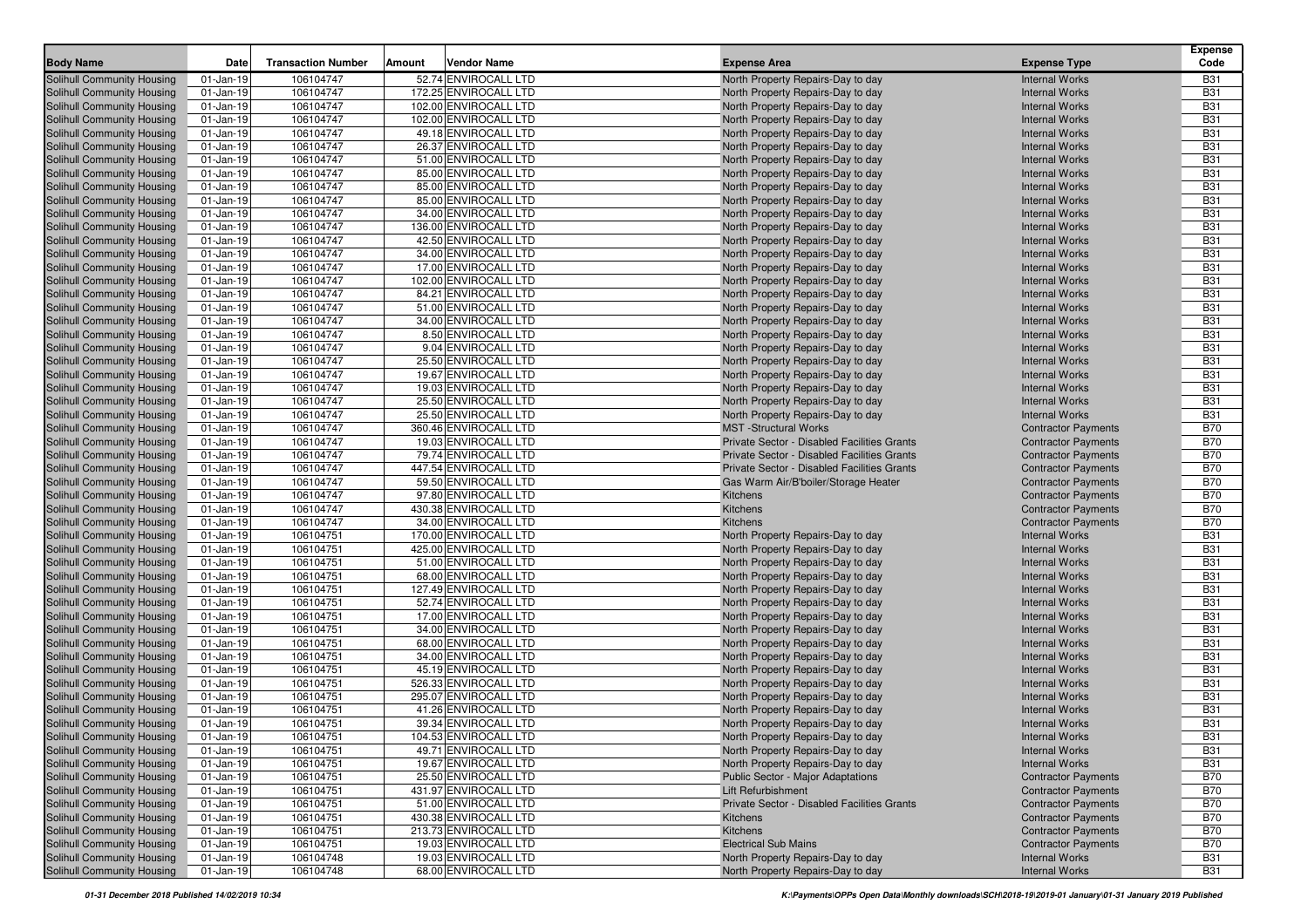| <b>Body Name</b>                                                       | Date                         | <b>Transaction Number</b> | Amount | <b>Vendor Name</b>                        | <b>Expense Area</b>                                                    | <b>Expense Type</b>                            | <b>Expense</b><br>Code   |
|------------------------------------------------------------------------|------------------------------|---------------------------|--------|-------------------------------------------|------------------------------------------------------------------------|------------------------------------------------|--------------------------|
|                                                                        |                              | 106104748                 |        | 51.00 ENVIROCALL LTD                      |                                                                        |                                                | <b>B31</b>               |
| Solihull Community Housing                                             | $01$ -Jan-19                 | 106104748                 |        | 54.23 ENVIROCALL LTD                      | North Property Repairs-Day to day                                      | <b>Internal Works</b><br><b>Internal Works</b> | <b>B31</b>               |
| <b>Solihull Community Housing</b>                                      | $01$ -Jan-19                 | 106104748                 |        | 170.00 ENVIROCALL LTD                     | North Property Repairs-Day to day                                      | <b>Internal Works</b>                          |                          |
| <b>Solihull Community Housing</b><br><b>Solihull Community Housing</b> | $01$ -Jan-19<br>$01$ -Jan-19 | 106104748                 |        | 187.00 ENVIROCALL LTD                     | North Property Repairs-Day to day                                      | <b>Internal Works</b>                          | <b>B31</b><br><b>B31</b> |
| <b>Solihull Community Housing</b>                                      | $01$ -Jan-19                 | 106104748                 |        | 52.74 ENVIROCALL LTD                      | North Property Repairs-Day to day<br>North Property Repairs-Day to day | <b>Internal Works</b>                          | <b>B31</b>               |
| Solihull Community Housing                                             | $01$ -Jan-19                 | 106104748                 |        | 204.00 ENVIROCALL LTD                     | North Property Repairs-Day to day                                      | <b>Internal Works</b>                          | <b>B31</b>               |
| <b>Solihull Community Housing</b>                                      | $01$ -Jan-19                 | 106104748                 |        | 52.74 ENVIROCALL LTD                      | North Property Repairs-Day to day                                      | <b>Internal Works</b>                          | <b>B31</b>               |
| <b>Solihull Community Housing</b>                                      | 01-Jan-19                    | 106104748                 |        | 42.50 ENVIROCALL LTD                      | North Property Repairs-Day to day                                      | <b>Internal Works</b>                          | <b>B31</b>               |
| <b>Solihull Community Housing</b>                                      | 01-Jan-19                    | 106104748                 |        | 11.91 ENVIROCALL LTD                      | North Property Repairs-Day to day                                      | <b>Internal Works</b>                          | <b>B31</b>               |
| <b>Solihull Community Housing</b>                                      | 01-Jan-19                    | 106104748                 |        | 254.66 ENVIROCALL LTD                     | North Property Repairs-Day to day                                      | <b>Internal Works</b>                          | <b>B31</b>               |
| <b>Solihull Community Housing</b>                                      | $01$ -Jan-19                 | 106104748                 |        | 25.50 ENVIROCALL LTD                      | North Property Repairs-Day to day                                      | <b>Internal Works</b>                          | <b>B31</b>               |
| <b>Solihull Community Housing</b>                                      | $01$ -Jan-19                 | 106104748                 |        | 526.33 ENVIROCALL LTD                     | North Property Repairs-Day to day                                      | <b>Internal Works</b>                          | <b>B31</b>               |
| <b>Solihull Community Housing</b>                                      | $01$ -Jan-19                 | 106104748                 |        | 60.93 ENVIROCALL LTD                      | North Property Repairs-Day to day                                      | <b>Internal Works</b>                          | <b>B31</b>               |
| <b>Solihull Community Housing</b>                                      | $01$ -Jan-19                 | 106104748                 |        | 10.85 ENVIROCALL LTD                      | North Property Repairs-Day to day                                      | <b>Internal Works</b>                          | <b>B31</b>               |
| Solihull Community Housing                                             | $01$ -Jan-19                 | 106104748                 |        | 25.50 ENVIROCALL LTD                      | North Property Repairs-Day to day                                      | <b>Internal Works</b>                          | <b>B31</b>               |
| <b>Solihull Community Housing</b>                                      | $01$ -Jan-19                 | 106104748                 |        | 113.56 ENVIROCALL LTD                     | Lift Refurbishment                                                     | <b>Contractor Payments</b>                     | <b>B70</b>               |
| <b>Solihull Community Housing</b>                                      | 01-Jan-19                    | 106104748                 |        | 624.90 ENVIROCALL LTD                     | Private Sector - Disabled Facilities Grants                            | <b>Contractor Payments</b>                     | <b>B70</b>               |
| <b>Solihull Community Housing</b>                                      | 01-Jan-19                    | 106104748                 |        | 52.74 ENVIROCALL LTD                      | Gas Warm Air/B'boiler/Storage Heater                                   | <b>Contractor Payments</b>                     | <b>B70</b>               |
| <b>Solihull Community Housing</b>                                      | $01$ -Jan-19                 | 106104748                 |        | 383.18 ENVIROCALL LTD                     | Kitchens                                                               | <b>Contractor Payments</b>                     | <b>B70</b>               |
| <b>Solihull Community Housing</b>                                      | $01$ -Jan-19                 | 106104748                 |        | 54.23 ENVIROCALL LTD                      | Kitchens                                                               | <b>Contractor Payments</b>                     | <b>B70</b>               |
| Solihull Community Housing                                             | $01$ -Jan-19                 | 106104752                 |        | 369.49 ENVIROCALL LTD                     | <b>Private Sector Leasing</b>                                          | <b>Other Works</b>                             | <b>B32</b>               |
| <b>Solihull Community Housing</b>                                      | $01$ -Jan-19                 | 106104752                 |        | 52.74 ENVIROCALL LTD                      | North Property Repairs-Day to day                                      | <b>Internal Works</b>                          | <b>B31</b>               |
| <b>Solihull Community Housing</b>                                      | $01$ -Jan-19                 | 106104752                 |        | 52.74 ENVIROCALL LTD                      | North Property Repairs-Day to day                                      | <b>Internal Works</b>                          | <b>B31</b>               |
| <b>Solihull Community Housing</b>                                      | $01$ -Jan-19                 | 106104752                 |        | 187.00 ENVIROCALL LTD                     | North Property Repairs-Day to day                                      | <b>Internal Works</b>                          | <b>B31</b>               |
| <b>Solihull Community Housing</b>                                      | 01-Jan-19                    | 106104752                 |        | 394.69 ENVIROCALL LTD                     | North Property Repairs-Day to day                                      | <b>Internal Works</b>                          | <b>B31</b>               |
| <b>Solihull Community Housing</b>                                      | 01-Jan-19                    | 106104752                 |        | 19.03 ENVIROCALL LTD                      | North Property Repairs-Day to day                                      | <b>Internal Works</b>                          | <b>B31</b>               |
| <b>Solihull Community Housing</b>                                      | 01-Jan-19                    | 106104752                 |        | 102.00 ENVIROCALL LTD                     | North Property Repairs-Day to day                                      | <b>Internal Works</b>                          | <b>B31</b>               |
| Solihull Community Housing                                             | $01$ -Jan-19                 | 106104752                 |        | 204.00 ENVIROCALL LTD                     | North Property Repairs-Day to day                                      | <b>Internal Works</b>                          | <b>B31</b>               |
| Solihull Community Housing                                             | $01$ -Jan-19                 | 106104752                 |        | 136.00 ENVIROCALL LTD                     | North Property Repairs-Day to day                                      | <b>Internal Works</b>                          | <b>B31</b>               |
| <b>Solihull Community Housing</b>                                      | $01$ -Jan-19                 | 106104752                 |        | 473.70 ENVIROCALL LTD                     | North Property Repairs-Day to day                                      | <b>Internal Works</b>                          | <b>B31</b>               |
| <b>Solihull Community Housing</b>                                      | 01-Jan-19                    | 106104752                 |        | 153.00 ENVIROCALL LTD                     | North Property Repairs-Day to day                                      | <b>Internal Works</b>                          | <b>B31</b>               |
| <b>Solihull Community Housing</b>                                      | $01$ -Jan-19                 | 106104752                 |        | 63.27 ENVIROCALL LTD                      | North Property Repairs-Day to day                                      | <b>Internal Works</b>                          | <b>B31</b>               |
| <b>Solihull Community Housing</b>                                      | $01$ -Jan-19                 | 106104752                 |        | 178.10 ENVIROCALL LTD                     | North Property Repairs-Day to day                                      | <b>Internal Works</b>                          | <b>B31</b>               |
| <b>Solihull Community Housing</b>                                      | 01-Jan-19                    | 106104752                 |        | 51.00 ENVIROCALL LTD                      | North Property Repairs-Day to day                                      | <b>Internal Works</b>                          | <b>B31</b>               |
| <b>Solihull Community Housing</b>                                      | 01-Jan-19                    | 106104752                 |        | 136.00 ENVIROCALL LTD                     | North Property Repairs-Day to day                                      | <b>Internal Works</b>                          | <b>B31</b>               |
| <b>Solihull Community Housing</b>                                      | 01-Jan-19                    | 106104752                 |        | 72.30 ENVIROCALL LTD                      | North Property Repairs-Day to day                                      | <b>Internal Works</b>                          | <b>B31</b>               |
| <b>Solihull Community Housing</b>                                      | $01$ -Jan-19                 | 106104752                 |        | 25.50 ENVIROCALL LTD                      | North Property Repairs-Day to day                                      | <b>Internal Works</b>                          | <b>B31</b>               |
| <b>Solihull Community Housing</b>                                      | $01$ -Jan-19                 | 106104752                 |        | 1341.57 ENVIROCALL LTD                    | North Property Repairs-Day to day                                      | <b>Internal Works</b>                          | <b>B31</b>               |
| <b>Solihull Community Housing</b>                                      | $01$ -Jan-19                 | 106104752                 |        | 135.57 ENVIROCALL LTD                     | North Property Repairs-Day to day                                      | <b>Internal Works</b>                          | <b>B31</b>               |
| <b>Solihull Community Housing</b>                                      | 01-Jan-19                    | 106104752                 |        | 253.07 ENVIROCALL LTD                     | North Property Repairs-Day to day                                      | <b>Internal Works</b>                          | <b>B31</b>               |
| <b>Solihull Community Housing</b>                                      | $01$ -Jan-19                 | 106104752                 |        | 34.00 ENVIROCALL LTD                      | North Property Repairs-Day to day                                      | <b>Internal Works</b>                          | <b>B31</b>               |
| <b>Solihull Community Housing</b>                                      | 01-Jan-19                    | 106104752                 |        | 31.63 ENVIROCALL LTD                      | North Property Repairs-Day to day                                      | <b>Internal Works</b>                          | <b>B31</b>               |
| <b>Solihull Community Housing</b>                                      | 01-Jan-19                    | 106104752                 |        | 263.44 ENVIROCALL LTD                     | North Property Repairs-Day to day                                      | <b>Internal Works</b>                          | <b>B31</b>               |
| <b>Solihull Community Housing</b>                                      | $01$ -Jan-19                 | 106104752                 |        | 20.73 ENVIROCALL LTD                      | North Property Repairs-Day to day                                      | <b>Internal Works</b>                          | <b>B31</b>               |
| <b>Solihull Community Housing</b>                                      | $01$ -Jan-19                 | 106104752                 |        | 90.38 ENVIROCALL LTD                      | Kitchens                                                               | <b>Contractor Payments</b>                     | <b>B70</b>               |
| <b>Solihull Community Housing</b>                                      | $01$ -Jan-19                 | 106104752                 |        | 72.30 ENVIROCALL LTD                      | Kitchens                                                               | <b>Contractor Payments</b>                     | <b>B70</b>               |
| <b>Solihull Community Housing</b>                                      | $01$ -Jan-19                 | 106104752                 |        | 54.23 ENVIROCALL LTD                      | Kitchens                                                               | <b>Contractor Payments</b>                     | <b>B70</b>               |
| Solihull Community Housing                                             | $01$ -Jan-19                 | 106104752                 |        | 52.74 ENVIROCALL LTD                      | <b>Electrical Sub Mains</b>                                            | <b>Contractor Payments</b>                     | <b>B70</b>               |
| Solihull Community Housing                                             | $01$ -Jan-19                 | 106104752                 |        | 26.58 ENVIROCALL LTD                      | <b>Electrical Sub Mains</b>                                            | <b>Contractor Payments</b>                     | <b>B70</b>               |
| Solihull Community Housing                                             | 01-Jan-19                    | 106104752                 |        | 53.17 ENVIROCALL LTD                      | <b>Electrical Sub Mains</b>                                            | <b>Contractor Payments</b>                     | <b>B70</b>               |
| <b>Solihull Community Housing</b>                                      | $01$ -Jan-19                 | 106104750                 |        | 119.00 ENVIROCALL LTD                     | North Property Repairs-Day to day                                      | <b>Internal Works</b>                          | <b>B31</b>               |
| <b>Solihull Community Housing</b>                                      | $01$ -Jan-19                 | 106104750                 |        | 187.00 ENVIROCALL LTD                     | North Property Repairs-Day to day                                      | <b>Internal Works</b>                          | <b>B31</b>               |
| <b>Solihull Community Housing</b>                                      | $01$ -Jan-19                 | 106104750                 |        | 127.01 ENVIROCALL LTD                     | North Property Repairs-Day to day                                      | <b>Internal Works</b>                          | <b>B31</b>               |
| <b>Solihull Community Housing</b>                                      | $01$ -Jan-19                 | 106104750                 |        | 25.50 ENVIROCALL LTD                      | North Property Repairs-Day to day                                      | <b>Internal Works</b>                          | <b>B31</b>               |
| Solihull Community Housing                                             | $01$ -Jan-19                 | 106104750                 |        | 34.00 ENVIROCALL LTD                      | North Property Repairs-Day to day                                      | <b>Internal Works</b>                          | <b>B31</b>               |
| Solihull Community Housing                                             | 28-Jan-19                    | 106118371                 |        | 11456.14 ENVIRONMENTAL CONTRACTS LTD      | Stores-Stores and delivery                                             | <b>Waste Disposal</b>                          | E20                      |
| <b>Solihull Community Housing</b>                                      | 10-Jan-19                    | 106100492                 |        | 465.50 EUROPEAN METAL RECYCLING LTD       | Stores-Stores and delivery                                             | <b>Waste Disposal</b>                          | E20                      |
| Solihull Community Housing                                             | 10-Jan-19                    | 106100493                 |        | 313.50 EUROPEAN METAL RECYCLING LTD       | Stores-Stores and delivery                                             | <b>Waste Disposal</b>                          | E20                      |
| Solihull Community Housing                                             | 21-Jan-19                    | 106109954                 |        | 1654.00 FAMILY CARE TRUST (SOLIHULL)      | North Property Repairs-Voids                                           | Voids                                          | <b>B38</b>               |
| <b>Solihull Community Housing</b>                                      | 03-Jan-19                    | 106091327                 |        | 629.00 FAST TRACK MANAGEMENT SERVICES LTD | North Property Repairs-Day to day                                      | <b>Agency Staff</b>                            | A60                      |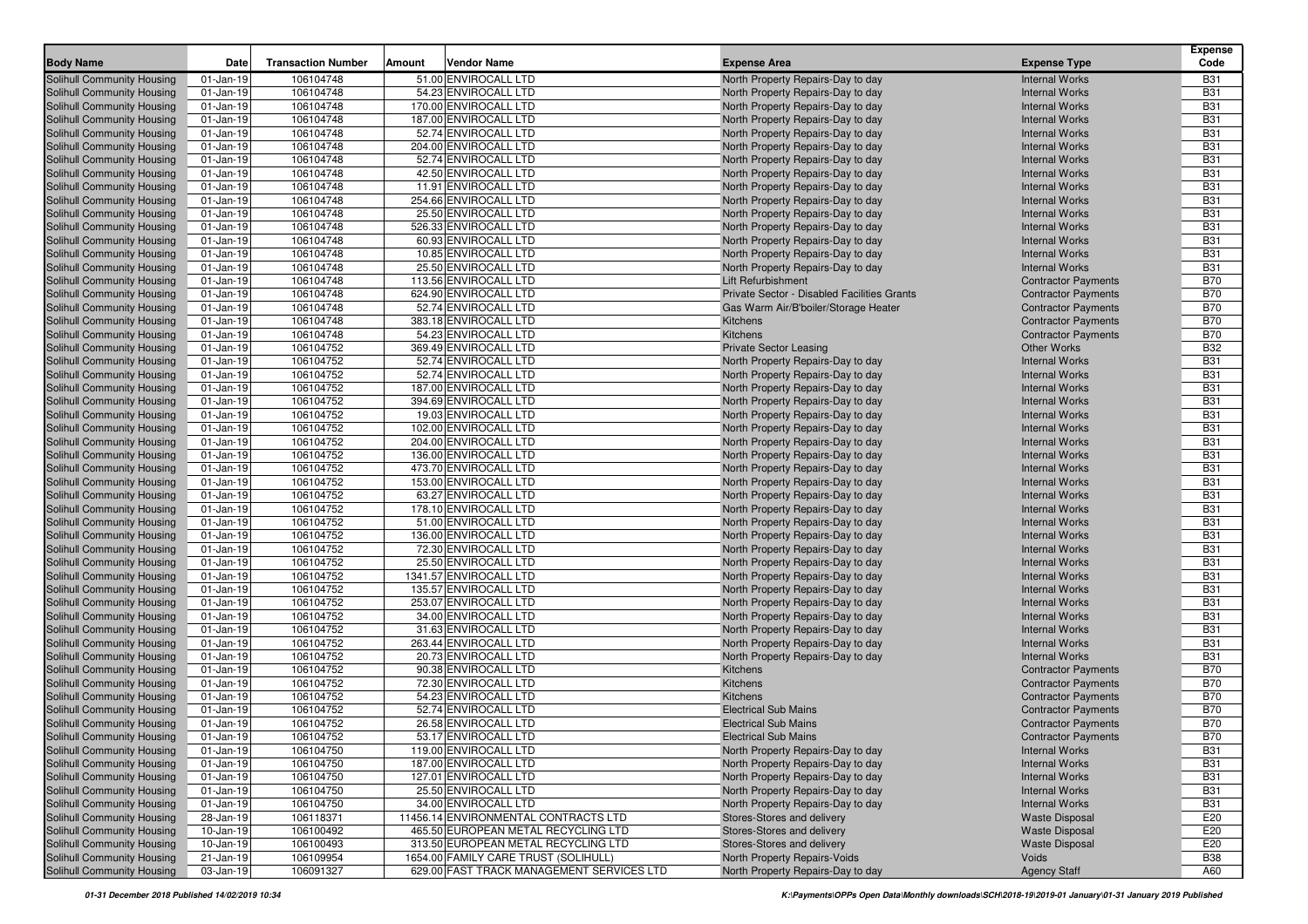|                                                          |                        |                           |        |                                                                                  |                                                           |                                      | <b>Expense</b>                     |
|----------------------------------------------------------|------------------------|---------------------------|--------|----------------------------------------------------------------------------------|-----------------------------------------------------------|--------------------------------------|------------------------------------|
| <b>Body Name</b>                                         | Date                   | <b>Transaction Number</b> | Amount | <b>Vendor Name</b>                                                               | <b>Expense Area</b>                                       | <b>Expense Type</b>                  | Code                               |
| Solihull Community Housing                               | 04-Jan-19              | 106093491                 |        | 278.46 FAST TRACK MANAGEMENT SERVICES LTD                                        | North Property Repairs-Day to day                         | <b>Agency Staff</b>                  | A60                                |
| Solihull Community Housing                               | 09-Jan-19              | 106099058                 |        | 376.04 FAST TRACK MANAGEMENT SERVICES LTD                                        | North Property Repairs-Day to day                         | <b>Agency Staff</b>                  | A60                                |
| Solihull Community Housing                               | 14-Jan-19              | 106103129                 |        | 3100.00 FIRST RESPONSE FIRST AID LTD                                             | Health & Safety                                           | <b>Materials</b>                     | D <sub>13</sub>                    |
| Solihull Community Housing<br>Solihull Community Housing | 14-Jan-19<br>17-Jan-19 | 106103129<br>106107888    |        | 181.00 FIRST RESPONSE FIRST AID LTD<br>231.50 FIRST SELF ACCESS STORAGE LTD      | <b>Health &amp; Safety</b><br><b>Area Caretakers</b>      | <b>Materials</b><br><b>Materials</b> | D <sub>13</sub><br>D <sub>13</sub> |
| Solihull Community Housing                               | 11-Jan-19              | 106101465                 |        | 231.50 FIRST SELF ACCESS STORAGE LTD                                             | <b>Area Caretakers</b>                                    | <b>Materials</b>                     | D <sub>13</sub>                    |
| Solihull Community Housing                               | 01-Jan-19              | 106074413                 |        | 332.38 FLOOR RESTORATIONS LTD                                                    | North Property Repairs-Day to day                         | <b>Internal Works</b>                | <b>B31</b>                         |
| Solihull Community Housing                               | 01-Jan-19              | 106074423                 |        | 781.09 FLOOR RESTORATIONS LTD                                                    | North Property Repairs-Voids                              | Voids                                | <b>B38</b>                         |
| Solihull Community Housing                               | 01-Jan-19              | 106074429                 |        | 265.90 FLOOR RESTORATIONS LTD                                                    | North Property Repairs-Voids                              | Voids                                | <b>B38</b>                         |
| Solihull Community Housing                               | 01-Jan-19              | 106074439                 |        | 221.97 FLOOR RESTORATIONS LTD                                                    | North Property Repairs-Voids                              | Voids                                | <b>B38</b>                         |
| Solihull Community Housing                               | 02-Jan-19              | 106074715                 |        | 465.83 HAMMOND LUBRICANTS & CHEMICALS LTD                                        | Anti Graffiti Team                                        | <b>Materials</b>                     | D <sub>13</sub>                    |
| Solihull Community Housing                               | $01$ -Jan-19           | 105862362                 |        | 1840.00 HANDICARE ACCESSIBILITY LTD                                              | Public Sector - Major Adaptations                         | <b>Contractor Payments</b>           | <b>B70</b>                         |
| Solihull Community Housing                               | 01-Jan-19              | 106100446                 |        | 2690.00 HANDICARE ACCESSIBILITY LTD                                              | Private Sector - Disabled Facilities Grants               | <b>Contractor Payments</b>           | <b>B70</b>                         |
| Solihull Community Housing                               | $01$ -Jan-19           | 106100448                 |        | 3378.00 HANDICARE ACCESSIBILITY LTD                                              | <b>Public Sector - Major Adaptations</b>                  | <b>Contractor Payments</b>           | <b>B70</b>                         |
| Solihull Community Housing                               | $01$ -Jan-19           | 106100449                 |        | 3719.00 HANDICARE ACCESSIBILITY LTD                                              | Private Sector - Disabled Facilities Grants               | <b>Contractor Payments</b>           | <b>B70</b>                         |
| <b>Solihull Community Housing</b>                        | 01-Jan-19              | 106100450                 |        | 2483.95 HANDICARE ACCESSIBILITY LTD                                              | Private Sector - Disabled Facilities Grants               | <b>Contractor Payments</b>           | <b>B70</b>                         |
| Solihull Community Housing                               | 01-Jan-19              | 106100451                 |        | 615.00 HANDICARE ACCESSIBILITY LTD                                               | Private Sector - Disabled Facilities Grants               | <b>Contractor Payments</b>           | <b>B70</b>                         |
| Solihull Community Housing                               | 01-Jan-19              | 106100452                 |        | 1860.00 HANDICARE ACCESSIBILITY LTD                                              | Public Sector - Major Adaptations                         | <b>Contractor Payments</b>           | <b>B70</b>                         |
| Solihull Community Housing                               | $01$ -Jan-19           | 106125930                 |        | 4366.00 HANDICARE ACCESSIBILITY LTD                                              | Public Sector - Major Adaptations                         | <b>Contractor Payments</b>           | <b>B70</b>                         |
| Solihull Community Housing                               | 30-Jan-19              | 106124457                 |        | 705.64 HANDICARE ACCESSIBILITY LTD                                               | Home Improvement Agency                                   | Adaptations                          | <b>B83</b>                         |
| Solihull Community Housing                               | 31-Jan-19              | 106126464                 |        | 1117.75 HANDICARE ACCESSIBILITY LTD                                              | Home Improvement Agency                                   | Adaptations                          | <b>B83</b>                         |
| Solihull Community Housing                               | 30-Jan-19              | 106124455                 |        | 460.11 HANDICARE ACCESSIBILITY LTD                                               | Home Improvement Agency                                   | Adaptations                          | <b>B83</b>                         |
| Solihull Community Housing                               | 03-Jan-19              | 106125931                 |        | 2618.00 HANDICARE ACCESSIBILITY LTD                                              | Public Sector - Major Adaptations                         | <b>Contractor Payments</b>           | <b>B70</b>                         |
| Solihull Community Housing                               | 14-Jan-19              | 106102384                 |        | 896.45 HARDYMAN GROUP LTD                                                        | Private Sector - Disabled Facilities Grants               | <b>Contractor Payments</b>           | <b>B70</b>                         |
| Solihull Community Housing                               | 09-Jan-19              | 106099408                 |        | 2588.03 HI-SPEC FACILITIES SERVICES PLC                                          | <b>Endeavour House</b>                                    | Cleaning                             | <b>B50</b>                         |
| Solihull Community Housing                               | 09-Jan-19              | 106099408                 |        | 1098.99 HI-SPEC FACILITIES SERVICES PLC                                          | <b>Endeavour House</b>                                    | <b>Other Premises Costs</b>          | <b>B90</b>                         |
| Solihull Community Housing                               | 09-Jan-19              | 106099408                 |        | 329.39 HI-SPEC FACILITIES SERVICES PLC                                           | <b>CCTV</b>                                               | Cleaning                             | <b>B50</b>                         |
| Solihull Community Housing                               | 09-Jan-19              | 106099408                 |        | 178.05 HI-SPEC FACILITIES SERVICES PLC                                           | <b>Auckland Hall</b>                                      | Cleaning                             | <b>B50</b>                         |
| Solihull Community Housing                               | 09-Jan-19              | 106099408                 |        | 235.28 HI-SPEC FACILITIES SERVICES PLC                                           | <b>Crabtree Hall</b>                                      | Cleaning                             | <b>B50</b>                         |
| Solihull Community Housing                               | 09-Jan-19              | 106099408                 |        | 178.05 HI-SPEC FACILITIES SERVICES PLC                                           | Whar Hall Farm Community Hall                             | Cleaning                             | <b>B50</b>                         |
| Solihull Community Housing                               | 09-Jan-19              | 106099408                 |        | 705.83 HI-SPEC FACILITIES SERVICES PLC                                           | <b>Frontline Offices</b>                                  | Cleaning                             | <b>B50</b>                         |
| Solihull Community Housing                               | 09-Jan-19              | 106099408                 |        | 966.52 HI-SPEC FACILITIES SERVICES PLC                                           | Business Support - MST Back Office Support                | Cleaning                             | <b>B50</b>                         |
| Solihull Community Housing                               | 09-Jan-19              | 106099378                 |        | 2588.03 HI-SPEC FACILITIES SERVICES PLC                                          | <b>Endeavour House</b>                                    | Cleaning                             | <b>B50</b>                         |
| Solihull Community Housing                               | 09-Jan-19              | 106099378                 |        | 1098.99 HI-SPEC FACILITIES SERVICES PLC                                          | <b>Endeavour House</b>                                    | <b>Other Premises Costs</b>          | <b>B90</b>                         |
| Solihull Community Housing                               | 09-Jan-19              | 106099378                 |        | 329.39 HI-SPEC FACILITIES SERVICES PLC                                           | <b>CCTV</b>                                               | Cleaning                             | <b>B50</b>                         |
| Solihull Community Housing                               | 09-Jan-19              | 106099378                 |        | 178.05 HI-SPEC FACILITIES SERVICES PLC                                           | <b>Auckland Hall</b>                                      | Cleaning                             | <b>B50</b>                         |
| Solihull Community Housing                               | 09-Jan-19              | 106099378<br>106099378    |        | 235.28 HI-SPEC FACILITIES SERVICES PLC<br>178.05 HI-SPEC FACILITIES SERVICES PLC | <b>Crabtree Hall</b>                                      | Cleaning                             | <b>B50</b><br><b>B50</b>           |
| Solihull Community Housing<br>Solihull Community Housing | 09-Jan-19<br>09-Jan-19 | 106099378                 |        | 705.83 HI-SPEC FACILITIES SERVICES PLC                                           | Whar Hall Farm Community Hall<br><b>Frontline Offices</b> | Cleaning<br>Cleaning                 | <b>B50</b>                         |
| Solihull Community Housing                               | 09-Jan-19              | 106099378                 |        | 966.52 HI-SPEC FACILITIES SERVICES PLC                                           | Business Support - MST Back Office Support                | Cleaning                             | <b>B50</b>                         |
| <b>Solihull Community Housing</b>                        | 30-Jan-19              | 106125470                 |        | 483792.31 HM REVENUE & CUSTOMS                                                   | <b>VAT</b>                                                | <b>Creditor: Government</b>          | S04                                |
| Solihull Community Housing                               | 16-Jan-19              | 106107506                 |        | 3006.00 HM REVENUE & CUSTOMS                                                     | <b>Central Administration</b>                             | <b>Other Employee Costs</b>          | A90                                |
| Solihull Community Housing                               | 30-Jan-19              | 106125465                 |        | 3600.00 HM REVENUE & CUSTOMS                                                     | <b>Property Acquisitions</b>                              | <b>Contractor Payments</b>           | <b>B70</b>                         |
| Solihull Community Housing                               | 08-Jan-19              | 106096161                 |        | 335.00 HMCTS                                                                     | <b>Income Collection Team</b>                             | <b>Court Fees</b>                    | D <sub>54</sub>                    |
| Solihull Community Housing                               | 03-Jan-19              | 106091357                 |        | 37231.47 J HARPER & SONS (LEOMINSTER) LTD                                        | New Build - Cambridge Drive                               | <b>Contractor Payments</b>           | <b>B70</b>                         |
| Solihull Community Housing                               | 03-Jan-19              | 106091358                 |        | 28876.11 J HARPER & SONS (LEOMINSTER) LTD                                        | New Build - Green Hill Way                                | <b>Contractor Payments</b>           | <b>B70</b>                         |
| Solihull Community Housing                               | 02-Jan-19              | 106089355                 |        | 364.25 JAMES ANDREWS RECRUITMENT SOLUTIONS LTD                                   | Housing Aid & Homelessness                                | <b>Agency Staff</b>                  | A60                                |
| Solihull Community Housing                               | 02-Jan-19              | 106089357                 |        | 246.50 JAMES ANDREWS RECRUITMENT SOLUTIONS LTD                                   | Housing Aid & Homelessness                                | <b>Agency Staff</b>                  | A60                                |
| Solihull Community Housing                               | 02-Jan-19              | 106089356                 |        | 234.00 JAMES ANDREWS RECRUITMENT SOLUTIONS LTD                                   | <b>Housing Aid &amp; Homelessness</b>                     | <b>Agency Staff</b>                  | A60                                |
| Solihull Community Housing                               | 08-Jan-19              | 106096216                 |        | 358.38 JAMES ANDREWS RECRUITMENT SOLUTIONS LTD                                   | Housing Aid & Homelessness                                | <b>Agency Staff</b>                  | A60                                |
| Solihull Community Housing                               | 08-Jan-19              | 106096217                 |        | 255.00 JAMES ANDREWS RECRUITMENT SOLUTIONS LTD                                   | Housing Aid & Homelessness                                | <b>Agency Staff</b>                  | A60                                |
| <b>Solihull Community Housing</b>                        | 08-Jan-19              | 106096219                 |        | 552.50 JAMES ANDREWS RECRUITMENT SOLUTIONS LTD                                   | Housing Aid & Homelessness                                | <b>Agency Staff</b>                  | A60                                |
| Solihull Community Housing                               | 15-Jan-19              | 106103973                 |        | 505.25 JAMES ANDREWS RECRUITMENT SOLUTIONS LTD                                   | Housing Aid & Homelessness                                | <b>Agency Staff</b>                  | A60                                |
| <b>Solihull Community Housing</b>                        | 15-Jan-19              | 106103977                 |        | 629.00 JAMES ANDREWS RECRUITMENT SOLUTIONS LTD                                   | <b>Housing Aid &amp; Homelessness</b>                     | <b>Agency Staff</b>                  | A60                                |
| <b>Solihull Community Housing</b>                        | 15-Jan-19              | 106103970                 |        | 864.50 JAMES ANDREWS RECRUITMENT SOLUTIONS LTD                                   | Housing Aid & Homelessness                                | <b>Agency Staff</b>                  | A60                                |
| <b>Solihull Community Housing</b>                        | 22-Jan-19              | 106111248                 |        | 517.00 JAMES ANDREWS RECRUITMENT SOLUTIONS LTD                                   | Housing Aid & Homelessness                                | <b>Agency Staff</b>                  | A60                                |
| <b>Solihull Community Housing</b>                        | 22-Jan-19              | 106111250                 |        | 629.00 JAMES ANDREWS RECRUITMENT SOLUTIONS LTD                                   | Housing Aid & Homelessness                                | <b>Agency Staff</b>                  | A60                                |
| <b>Solihull Community Housing</b>                        | 22-Jan-19              | 106111249                 |        | 962.00 JAMES ANDREWS RECRUITMENT SOLUTIONS LTD                                   | Housing Aid & Homelessness                                | <b>Agency Staff</b>                  | A60                                |
| <b>Solihull Community Housing</b>                        | 16-Jan-19              | 106107386                 |        | -147880.72 JESSUP BROTHERS LTD                                                   | New Build - Coleshill Heath School Extra Care             | <b>Contractor Payments</b>           | <b>B70</b>                         |
| <b>Solihull Community Housing</b>                        | 16-Jan-19              | 106107386                 |        | 147880.72 JESSUP BROTHERS LTD                                                    | New Build - Coleshill Heath School Extra Care             | <b>Contractor Payments</b>           | B70                                |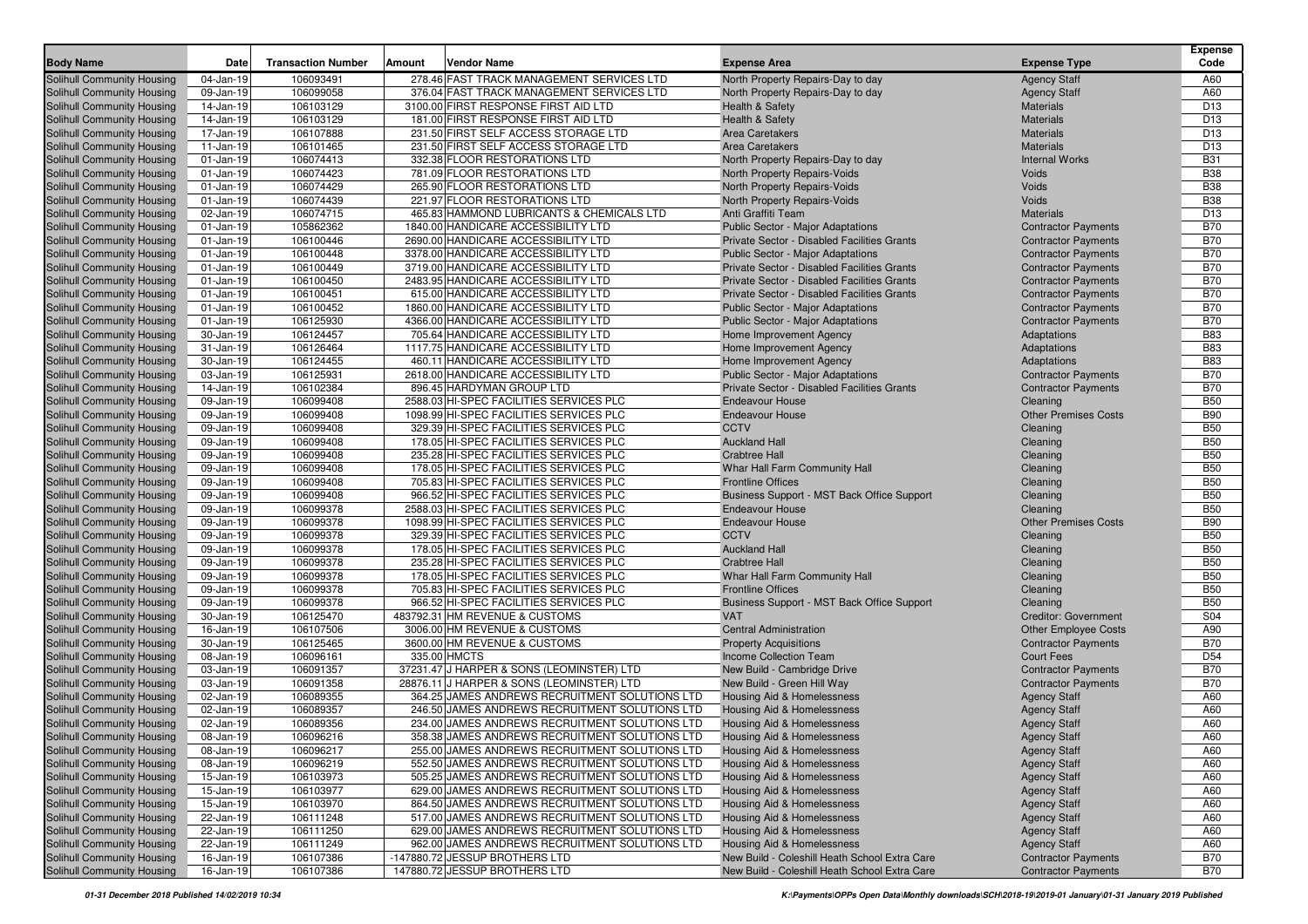| 106104636<br>429.22 JEWSON LTD<br>$01$ -Jan-19<br>Stores-Stores and delivery<br>R <sub>10</sub><br><b>Stocks</b><br>R <sub>10</sub><br>01-Jan-19<br>106092372<br>163.89 JEWSON LTD<br>Stores-Stores and delivery<br><b>Stocks</b><br>106092372<br>168.50 JEWSON LTD<br>Stores-Stores and delivery<br><b>Stocks</b><br>R <sub>10</sub><br>Solihull Community Housing<br>01-Jan-19<br>106092372<br>112.68 JEWSON LTD<br>Stores-Stores and delivery<br>R <sub>10</sub><br>01-Jan-19<br><b>Stocks</b><br>106092372<br>14.00 JEWSON LTD<br>01-Jan-19<br>Stores-Stores and delivery<br><b>Stocks</b><br>R <sub>10</sub><br>R <sub>10</sub><br>106092373<br>375.20 JEWSON LTD<br><b>Stocks</b><br>01-Jan-19<br>Stores-Stores and delivery<br>01-Jan-19<br>106092374<br>558.00 JEWSON LTD<br><b>Stocks</b><br>R <sub>10</sub><br>Stores-Stores and delivery<br>106092377<br>367.76 JEWSON LTD<br>R <sub>10</sub><br>01-Jan-19<br>Stores-Stores and delivery<br><b>Stocks</b><br>106092382<br>329.50 JEWSON LTD<br>01-Jan-19<br>R <sub>10</sub><br>Stores-Stores and delivery<br><b>Stocks</b><br>106092384<br>-288.18 JEWSON LTD<br><b>Stocks</b><br>R <sub>10</sub><br>$01$ -Jan-19<br>Stores-Stores and delivery<br>8.80 JEWSON LTD<br>R <sub>10</sub><br>$01$ -Jan-19<br>106092388<br>Stores-Stores and delivery<br><b>Stocks</b><br>7.00 JEWSON LTD<br>106092388<br><b>Stocks</b><br>R <sub>10</sub><br>$01$ -Jan-19<br>Stores-Stores and delivery<br>106092388<br>1.94 JEWSON LTD<br>R <sub>10</sub><br>$01$ -Jan-19<br>Stores-Stores and delivery<br><b>Stocks</b><br>106092388<br>$01$ -Jan-19<br>2.10 JEWSON LTD<br>Stores-Stores and delivery<br><b>Stocks</b><br>R <sub>10</sub><br>$01$ -Jan-19<br>106092388<br>17.55 JEWSON LTD<br>Stores-Stores and delivery<br>R <sub>10</sub><br><b>Stocks</b><br>106092388<br>51.10 JEWSON LTD<br>R <sub>10</sub><br>01-Jan-19<br>Stores-Stores and delivery<br><b>Stocks</b><br>106092388<br>89.65 JEWSON LTD<br><b>Stocks</b><br>R <sub>10</sub><br>01-Jan-19<br>Stores-Stores and delivery<br>106092388<br>268.95 JEWSON LTD<br>$01$ -Jan-19<br>R <sub>10</sub><br>Stores-Stores and delivery<br><b>Stocks</b><br>106092388<br>2.69 JEWSON LTD<br>R <sub>10</sub><br>01-Jan-19<br>Stores-Stores and delivery<br><b>Stocks</b><br>R <sub>10</sub><br><b>Solihull Community Housing</b><br>106092388<br>89.65 JEWSON LTD<br>01-Jan-19<br>Stores-Stores and delivery<br><b>Stocks</b><br>106092388<br>37.68 JEWSON LTD<br><b>Stocks</b><br>R <sub>10</sub><br>Solihull Community Housing<br>$01$ -Jan-19<br>Stores-Stores and delivery<br>106092388<br>Solihull Community Housing<br>$01$ -Jan-19<br>16.80 JEWSON LTD<br>R <sub>10</sub><br>Stores-Stores and delivery<br><b>Stocks</b><br>106092388<br>R <sub>10</sub><br>Solihull Community Housing<br>$01$ -Jan-19<br>15.80 JEWSON LTD<br>Stores-Stores and delivery<br><b>Stocks</b><br><b>Solihull Community Housing</b><br>106092388<br>46.00 JEWSON LTD<br>R <sub>10</sub><br>01-Jan-19<br>Stores-Stores and delivery<br><b>Stocks</b><br>106092388<br>28.26 JEWSON LTD<br>Solihull Community Housing<br>R <sub>10</sub><br>01-Jan-19<br>Stores-Stores and delivery<br><b>Stocks</b><br>106092388<br>Solihull Community Housing<br>$01$ -Jan-19<br>107.00 JEWSON LTD<br>R <sub>10</sub><br>Stores-Stores and delivery<br><b>Stocks</b><br><b>Solihull Community Housing</b><br>$01$ -Jan-19<br>106092388<br>204.60 JEWSON LTD<br>R <sub>10</sub><br>Stores-Stores and delivery<br><b>Stocks</b><br>106092388<br>R <sub>10</sub><br>$01$ -Jan-19<br>243.40 JEWSON LTD<br><b>Stocks</b><br><b>Solihull Community Housing</b><br>Stores-Stores and delivery<br>106092388<br>56.00 JEWSON LTD<br>R <sub>10</sub><br><b>Solihull Community Housing</b><br>$01$ -Jan-19<br>Stores-Stores and delivery<br><b>Stocks</b><br>106092388<br><b>Solihull Community Housing</b><br>$01$ -Jan-19<br>193.90 JEWSON LTD<br><b>Stocks</b><br>R <sub>10</sub><br>Stores-Stores and delivery<br>R <sub>10</sub><br><b>Solihull Community Housing</b><br>$01$ -Jan-19<br>106092388<br>8.00 JEWSON LTD<br>Stores-Stores and delivery<br><b>Stocks</b><br>106092388<br>R <sub>10</sub><br>$01$ -Jan-19<br>192.60 JEWSON LTD<br><b>Stocks</b><br><b>Solihull Community Housing</b><br>Stores-Stores and delivery<br><b>Solihull Community Housing</b><br>106092388<br>18.30 JEWSON LTD<br>R <sub>10</sub><br>01-Jan-19<br>Stores-Stores and delivery<br><b>Stocks</b><br>106092388<br>21.55 JEWSON LTD<br>R <sub>10</sub><br><b>Solihull Community Housing</b><br>$01$ -Jan-19<br>Stores-Stores and delivery<br><b>Stocks</b><br>106092388<br>27.95 JEWSON LTD<br><b>Solihull Community Housing</b><br>$01$ -Jan-19<br><b>Stocks</b><br>R <sub>10</sub><br>Stores-Stores and delivery<br><b>Solihull Community Housing</b><br>106092393<br>41.60 JEWSON LTD<br>R <sub>10</sub><br>01-Jan-19<br>Stores-Stores and delivery<br><b>Stocks</b><br>R <sub>10</sub><br>106092393<br>45.60 JEWSON LTD<br><b>Stocks</b><br>Solihull Community Housing<br>$01$ -Jan-19<br>Stores-Stores and delivery<br>26.20 JEWSON LTD<br><b>Solihull Community Housing</b><br>01-Jan-19<br>106092393<br>R <sub>10</sub><br>Stores-Stores and delivery<br><b>Stocks</b><br>106092393<br>437.70 JEWSON LTD<br><b>Solihull Community Housing</b><br>01-Jan-19<br>Stores-Stores and delivery<br><b>Stocks</b><br>R <sub>10</sub><br>R <sub>10</sub><br><b>Solihull Community Housing</b><br>01-Jan-19<br>106092393<br>494.30 JEWSON LTD<br>Stores-Stores and delivery<br><b>Stocks</b><br>R <sub>10</sub><br>01-Jan-19<br>106092393<br>10.50 JEWSON LTD<br><b>Solihull Community Housing</b><br>Stores-Stores and delivery<br><b>Stocks</b><br>106092393<br>8.88 JEWSON LTD<br><b>Solihull Community Housing</b><br>01-Jan-19<br>R <sub>10</sub><br>Stores-Stores and delivery<br><b>Stocks</b><br>106092393<br>733.20 JEWSON LTD<br><b>Solihull Community Housing</b><br>01-Jan-19<br>R <sub>10</sub><br>Stores-Stores and delivery<br><b>Stocks</b><br>Solihull Community Housing<br>106092393<br>46.20 JEWSON LTD<br>R <sub>10</sub><br>01-Jan-19<br>Stores-Stores and delivery<br><b>Stocks</b><br>R <sub>10</sub><br><b>Solihull Community Housing</b><br>106092393<br>17.00 JEWSON LTD<br>01-Jan-19<br>Stores-Stores and delivery<br><b>Stocks</b><br>106092393<br>205.20 JEWSON LTD<br>R <sub>10</sub><br><b>Solihull Community Housing</b><br>$01$ -Jan-19<br>Stores-Stores and delivery<br><b>Stocks</b><br><b>Solihull Community Housing</b><br>01-Jan-19<br>106092393<br>293.70 JEWSON LTD<br>R <sub>10</sub><br>Stores-Stores and delivery<br><b>Stocks</b><br>R <sub>10</sub><br><b>Solihull Community Housing</b><br>$01$ -Jan-19<br>106092393<br>128.50 JEWSON LTD<br>Stores-Stores and delivery<br><b>Stocks</b><br>R <sub>10</sub><br>Solihull Community Housing<br>01-Jan-19<br>106092393<br>54.00 JEWSON LTD<br>Stores-Stores and delivery<br><b>Stocks</b><br>Solihull Community Housing<br>106092394<br>49.50 JEWSON LTD<br>R <sub>10</sub><br>$\overline{01}$ -Jan-19<br>Stores-Stores and delivery<br><b>Stocks</b><br>106092394<br>635.70 JEWSON LTD<br><b>Solihull Community Housing</b><br>01-Jan-19<br>Stores-Stores and delivery<br>R <sub>10</sub><br><b>Stocks</b><br>Solihull Community Housing<br>106092394<br>135.70 JEWSON LTD<br>Stores-Stores and delivery<br>R <sub>10</sub><br>01-Jan-19<br><b>Stocks</b><br><b>Solihull Community Housing</b><br>Stores-Stores and delivery<br>01-Jan-19<br>106092394<br>9.60 JEWSON LTD<br>R <sub>10</sub><br><b>Stocks</b><br><b>Solihull Community Housing</b><br>48.30 JEWSON LTD<br>01-Jan-19<br>106092394<br>Stores-Stores and delivery<br>R <sub>10</sub><br><b>Stocks</b><br>106092394<br>6.40 JEWSON LTD<br><b>Solihull Community Housing</b><br>$01$ -Jan-19<br>Stores-Stores and delivery<br>R <sub>10</sub><br><b>Stocks</b><br>Solihull Community Housing<br>229.16 JEWSON LTD<br>$01$ -Jan-19<br>106092394<br>Stores-Stores and delivery<br>R <sub>10</sub><br><b>Stocks</b><br>Solihull Community Housing<br>$01$ -Jan-19<br>106092394<br>1224.40 JEWSON LTD<br>Stores-Stores and delivery<br>R <sub>10</sub><br><b>Stocks</b><br>Solihull Community Housing<br>106092394<br>28.50 JEWSON LTD<br>Stores-Stores and delivery<br>$01$ -Jan-19<br><b>Stocks</b><br>R <sub>10</sub><br>Solihull Community Housing<br>106092394<br>87.24 JEWSON LTD<br>Stores-Stores and delivery<br>R <sub>10</sub><br>01-Jan-19<br><b>Stocks</b><br>53.00 JEWSON LTD | <b>Body Name</b>                  | Date      | <b>Transaction Number</b> | Amount | <b>Vendor Name</b> | <b>Expense Area</b>        | <b>Expense Type</b> | <b>Expense</b><br>Code |
|---------------------------------------------------------------------------------------------------------------------------------------------------------------------------------------------------------------------------------------------------------------------------------------------------------------------------------------------------------------------------------------------------------------------------------------------------------------------------------------------------------------------------------------------------------------------------------------------------------------------------------------------------------------------------------------------------------------------------------------------------------------------------------------------------------------------------------------------------------------------------------------------------------------------------------------------------------------------------------------------------------------------------------------------------------------------------------------------------------------------------------------------------------------------------------------------------------------------------------------------------------------------------------------------------------------------------------------------------------------------------------------------------------------------------------------------------------------------------------------------------------------------------------------------------------------------------------------------------------------------------------------------------------------------------------------------------------------------------------------------------------------------------------------------------------------------------------------------------------------------------------------------------------------------------------------------------------------------------------------------------------------------------------------------------------------------------------------------------------------------------------------------------------------------------------------------------------------------------------------------------------------------------------------------------------------------------------------------------------------------------------------------------------------------------------------------------------------------------------------------------------------------------------------------------------------------------------------------------------------------------------------------------------------------------------------------------------------------------------------------------------------------------------------------------------------------------------------------------------------------------------------------------------------------------------------------------------------------------------------------------------------------------------------------------------------------------------------------------------------------------------------------------------------------------------------------------------------------------------------------------------------------------------------------------------------------------------------------------------------------------------------------------------------------------------------------------------------------------------------------------------------------------------------------------------------------------------------------------------------------------------------------------------------------------------------------------------------------------------------------------------------------------------------------------------------------------------------------------------------------------------------------------------------------------------------------------------------------------------------------------------------------------------------------------------------------------------------------------------------------------------------------------------------------------------------------------------------------------------------------------------------------------------------------------------------------------------------------------------------------------------------------------------------------------------------------------------------------------------------------------------------------------------------------------------------------------------------------------------------------------------------------------------------------------------------------------------------------------------------------------------------------------------------------------------------------------------------------------------------------------------------------------------------------------------------------------------------------------------------------------------------------------------------------------------------------------------------------------------------------------------------------------------------------------------------------------------------------------------------------------------------------------------------------------------------------------------------------------------------------------------------------------------------------------------------------------------------------------------------------------------------------------------------------------------------------------------------------------------------------------------------------------------------------------------------------------------------------------------------------------------------------------------------------------------------------------------------------------------------------------------------------------------------------------------------------------------------------------------------------------------------------------------------------------------------------------------------------------------------------------------------------------------------------------------------------------------------------------------------------------------------------------------------------------------------------------------------------------------------------------------------------------------------------------------------------------------------------------------------------------------------------------------------------------------------------------------------------------------------------------------------------------------------------------------------------------------------------------------------------------------------------------------------------------------------------------------------------------------------------------------------------------------------------------------------------------------------------------------------------------------------------------------------------------------------------------------------------------------------------------------------------------------------------------------------------------------------------------------------------------------------------------------------------------------------------------------------------------------------------------------------------------------------------------------------------------------------------------------------------------------------------------------------------------------------------------------------------------------------------------------------------------------------------------------------------------------------------------------------------------------------------------------------------------------------------------------------------------------------------------------------------------------------------------------------------------------------------------------------------------------------------------------------------------------------------------------------------------------------------------------------------------------------------------------------------------------------------------------------------------------------------------------------------------------------------------------------------------------------------------------------------------------------------------------------------------------------------------------------|-----------------------------------|-----------|---------------------------|--------|--------------------|----------------------------|---------------------|------------------------|
|                                                                                                                                                                                                                                                                                                                                                                                                                                                                                                                                                                                                                                                                                                                                                                                                                                                                                                                                                                                                                                                                                                                                                                                                                                                                                                                                                                                                                                                                                                                                                                                                                                                                                                                                                                                                                                                                                                                                                                                                                                                                                                                                                                                                                                                                                                                                                                                                                                                                                                                                                                                                                                                                                                                                                                                                                                                                                                                                                                                                                                                                                                                                                                                                                                                                                                                                                                                                                                                                                                                                                                                                                                                                                                                                                                                                                                                                                                                                                                                                                                                                                                                                                                                                                                                                                                                                                                                                                                                                                                                                                                                                                                                                                                                                                                                                                                                                                                                                                                                                                                                                                                                                                                                                                                                                                                                                                                                                                                                                                                                                                                                                                                                                                                                                                                                                                                                                                                                                                                                                                                                                                                                                                                                                                                                                                                                                                                                                                                                                                                                                                                                                                                                                                                                                                                                                                                                                                                                                                                                                                                                                                                                                                                                                                                                                                                                                                                                                                                                                                                                                                                                                                                                                                                                                                                                                                                                                                                                                                                                                                                                                                                                                                                                                                                                                                                                                                                                                                                                                                       | Solihull Community Housing        |           |                           |        |                    |                            |                     |                        |
|                                                                                                                                                                                                                                                                                                                                                                                                                                                                                                                                                                                                                                                                                                                                                                                                                                                                                                                                                                                                                                                                                                                                                                                                                                                                                                                                                                                                                                                                                                                                                                                                                                                                                                                                                                                                                                                                                                                                                                                                                                                                                                                                                                                                                                                                                                                                                                                                                                                                                                                                                                                                                                                                                                                                                                                                                                                                                                                                                                                                                                                                                                                                                                                                                                                                                                                                                                                                                                                                                                                                                                                                                                                                                                                                                                                                                                                                                                                                                                                                                                                                                                                                                                                                                                                                                                                                                                                                                                                                                                                                                                                                                                                                                                                                                                                                                                                                                                                                                                                                                                                                                                                                                                                                                                                                                                                                                                                                                                                                                                                                                                                                                                                                                                                                                                                                                                                                                                                                                                                                                                                                                                                                                                                                                                                                                                                                                                                                                                                                                                                                                                                                                                                                                                                                                                                                                                                                                                                                                                                                                                                                                                                                                                                                                                                                                                                                                                                                                                                                                                                                                                                                                                                                                                                                                                                                                                                                                                                                                                                                                                                                                                                                                                                                                                                                                                                                                                                                                                                                                       | <b>Solihull Community Housing</b> |           |                           |        |                    |                            |                     |                        |
|                                                                                                                                                                                                                                                                                                                                                                                                                                                                                                                                                                                                                                                                                                                                                                                                                                                                                                                                                                                                                                                                                                                                                                                                                                                                                                                                                                                                                                                                                                                                                                                                                                                                                                                                                                                                                                                                                                                                                                                                                                                                                                                                                                                                                                                                                                                                                                                                                                                                                                                                                                                                                                                                                                                                                                                                                                                                                                                                                                                                                                                                                                                                                                                                                                                                                                                                                                                                                                                                                                                                                                                                                                                                                                                                                                                                                                                                                                                                                                                                                                                                                                                                                                                                                                                                                                                                                                                                                                                                                                                                                                                                                                                                                                                                                                                                                                                                                                                                                                                                                                                                                                                                                                                                                                                                                                                                                                                                                                                                                                                                                                                                                                                                                                                                                                                                                                                                                                                                                                                                                                                                                                                                                                                                                                                                                                                                                                                                                                                                                                                                                                                                                                                                                                                                                                                                                                                                                                                                                                                                                                                                                                                                                                                                                                                                                                                                                                                                                                                                                                                                                                                                                                                                                                                                                                                                                                                                                                                                                                                                                                                                                                                                                                                                                                                                                                                                                                                                                                                                                       |                                   |           |                           |        |                    |                            |                     |                        |
|                                                                                                                                                                                                                                                                                                                                                                                                                                                                                                                                                                                                                                                                                                                                                                                                                                                                                                                                                                                                                                                                                                                                                                                                                                                                                                                                                                                                                                                                                                                                                                                                                                                                                                                                                                                                                                                                                                                                                                                                                                                                                                                                                                                                                                                                                                                                                                                                                                                                                                                                                                                                                                                                                                                                                                                                                                                                                                                                                                                                                                                                                                                                                                                                                                                                                                                                                                                                                                                                                                                                                                                                                                                                                                                                                                                                                                                                                                                                                                                                                                                                                                                                                                                                                                                                                                                                                                                                                                                                                                                                                                                                                                                                                                                                                                                                                                                                                                                                                                                                                                                                                                                                                                                                                                                                                                                                                                                                                                                                                                                                                                                                                                                                                                                                                                                                                                                                                                                                                                                                                                                                                                                                                                                                                                                                                                                                                                                                                                                                                                                                                                                                                                                                                                                                                                                                                                                                                                                                                                                                                                                                                                                                                                                                                                                                                                                                                                                                                                                                                                                                                                                                                                                                                                                                                                                                                                                                                                                                                                                                                                                                                                                                                                                                                                                                                                                                                                                                                                                                                       | <b>Solihull Community Housing</b> |           |                           |        |                    |                            |                     |                        |
|                                                                                                                                                                                                                                                                                                                                                                                                                                                                                                                                                                                                                                                                                                                                                                                                                                                                                                                                                                                                                                                                                                                                                                                                                                                                                                                                                                                                                                                                                                                                                                                                                                                                                                                                                                                                                                                                                                                                                                                                                                                                                                                                                                                                                                                                                                                                                                                                                                                                                                                                                                                                                                                                                                                                                                                                                                                                                                                                                                                                                                                                                                                                                                                                                                                                                                                                                                                                                                                                                                                                                                                                                                                                                                                                                                                                                                                                                                                                                                                                                                                                                                                                                                                                                                                                                                                                                                                                                                                                                                                                                                                                                                                                                                                                                                                                                                                                                                                                                                                                                                                                                                                                                                                                                                                                                                                                                                                                                                                                                                                                                                                                                                                                                                                                                                                                                                                                                                                                                                                                                                                                                                                                                                                                                                                                                                                                                                                                                                                                                                                                                                                                                                                                                                                                                                                                                                                                                                                                                                                                                                                                                                                                                                                                                                                                                                                                                                                                                                                                                                                                                                                                                                                                                                                                                                                                                                                                                                                                                                                                                                                                                                                                                                                                                                                                                                                                                                                                                                                                                       | <b>Solihull Community Housing</b> |           |                           |        |                    |                            |                     |                        |
|                                                                                                                                                                                                                                                                                                                                                                                                                                                                                                                                                                                                                                                                                                                                                                                                                                                                                                                                                                                                                                                                                                                                                                                                                                                                                                                                                                                                                                                                                                                                                                                                                                                                                                                                                                                                                                                                                                                                                                                                                                                                                                                                                                                                                                                                                                                                                                                                                                                                                                                                                                                                                                                                                                                                                                                                                                                                                                                                                                                                                                                                                                                                                                                                                                                                                                                                                                                                                                                                                                                                                                                                                                                                                                                                                                                                                                                                                                                                                                                                                                                                                                                                                                                                                                                                                                                                                                                                                                                                                                                                                                                                                                                                                                                                                                                                                                                                                                                                                                                                                                                                                                                                                                                                                                                                                                                                                                                                                                                                                                                                                                                                                                                                                                                                                                                                                                                                                                                                                                                                                                                                                                                                                                                                                                                                                                                                                                                                                                                                                                                                                                                                                                                                                                                                                                                                                                                                                                                                                                                                                                                                                                                                                                                                                                                                                                                                                                                                                                                                                                                                                                                                                                                                                                                                                                                                                                                                                                                                                                                                                                                                                                                                                                                                                                                                                                                                                                                                                                                                                       | <b>Solihull Community Housing</b> |           |                           |        |                    |                            |                     |                        |
|                                                                                                                                                                                                                                                                                                                                                                                                                                                                                                                                                                                                                                                                                                                                                                                                                                                                                                                                                                                                                                                                                                                                                                                                                                                                                                                                                                                                                                                                                                                                                                                                                                                                                                                                                                                                                                                                                                                                                                                                                                                                                                                                                                                                                                                                                                                                                                                                                                                                                                                                                                                                                                                                                                                                                                                                                                                                                                                                                                                                                                                                                                                                                                                                                                                                                                                                                                                                                                                                                                                                                                                                                                                                                                                                                                                                                                                                                                                                                                                                                                                                                                                                                                                                                                                                                                                                                                                                                                                                                                                                                                                                                                                                                                                                                                                                                                                                                                                                                                                                                                                                                                                                                                                                                                                                                                                                                                                                                                                                                                                                                                                                                                                                                                                                                                                                                                                                                                                                                                                                                                                                                                                                                                                                                                                                                                                                                                                                                                                                                                                                                                                                                                                                                                                                                                                                                                                                                                                                                                                                                                                                                                                                                                                                                                                                                                                                                                                                                                                                                                                                                                                                                                                                                                                                                                                                                                                                                                                                                                                                                                                                                                                                                                                                                                                                                                                                                                                                                                                                                       | <b>Solihull Community Housing</b> |           |                           |        |                    |                            |                     |                        |
|                                                                                                                                                                                                                                                                                                                                                                                                                                                                                                                                                                                                                                                                                                                                                                                                                                                                                                                                                                                                                                                                                                                                                                                                                                                                                                                                                                                                                                                                                                                                                                                                                                                                                                                                                                                                                                                                                                                                                                                                                                                                                                                                                                                                                                                                                                                                                                                                                                                                                                                                                                                                                                                                                                                                                                                                                                                                                                                                                                                                                                                                                                                                                                                                                                                                                                                                                                                                                                                                                                                                                                                                                                                                                                                                                                                                                                                                                                                                                                                                                                                                                                                                                                                                                                                                                                                                                                                                                                                                                                                                                                                                                                                                                                                                                                                                                                                                                                                                                                                                                                                                                                                                                                                                                                                                                                                                                                                                                                                                                                                                                                                                                                                                                                                                                                                                                                                                                                                                                                                                                                                                                                                                                                                                                                                                                                                                                                                                                                                                                                                                                                                                                                                                                                                                                                                                                                                                                                                                                                                                                                                                                                                                                                                                                                                                                                                                                                                                                                                                                                                                                                                                                                                                                                                                                                                                                                                                                                                                                                                                                                                                                                                                                                                                                                                                                                                                                                                                                                                                                       | <b>Solihull Community Housing</b> |           |                           |        |                    |                            |                     |                        |
|                                                                                                                                                                                                                                                                                                                                                                                                                                                                                                                                                                                                                                                                                                                                                                                                                                                                                                                                                                                                                                                                                                                                                                                                                                                                                                                                                                                                                                                                                                                                                                                                                                                                                                                                                                                                                                                                                                                                                                                                                                                                                                                                                                                                                                                                                                                                                                                                                                                                                                                                                                                                                                                                                                                                                                                                                                                                                                                                                                                                                                                                                                                                                                                                                                                                                                                                                                                                                                                                                                                                                                                                                                                                                                                                                                                                                                                                                                                                                                                                                                                                                                                                                                                                                                                                                                                                                                                                                                                                                                                                                                                                                                                                                                                                                                                                                                                                                                                                                                                                                                                                                                                                                                                                                                                                                                                                                                                                                                                                                                                                                                                                                                                                                                                                                                                                                                                                                                                                                                                                                                                                                                                                                                                                                                                                                                                                                                                                                                                                                                                                                                                                                                                                                                                                                                                                                                                                                                                                                                                                                                                                                                                                                                                                                                                                                                                                                                                                                                                                                                                                                                                                                                                                                                                                                                                                                                                                                                                                                                                                                                                                                                                                                                                                                                                                                                                                                                                                                                                                                       | <b>Solihull Community Housing</b> |           |                           |        |                    |                            |                     |                        |
|                                                                                                                                                                                                                                                                                                                                                                                                                                                                                                                                                                                                                                                                                                                                                                                                                                                                                                                                                                                                                                                                                                                                                                                                                                                                                                                                                                                                                                                                                                                                                                                                                                                                                                                                                                                                                                                                                                                                                                                                                                                                                                                                                                                                                                                                                                                                                                                                                                                                                                                                                                                                                                                                                                                                                                                                                                                                                                                                                                                                                                                                                                                                                                                                                                                                                                                                                                                                                                                                                                                                                                                                                                                                                                                                                                                                                                                                                                                                                                                                                                                                                                                                                                                                                                                                                                                                                                                                                                                                                                                                                                                                                                                                                                                                                                                                                                                                                                                                                                                                                                                                                                                                                                                                                                                                                                                                                                                                                                                                                                                                                                                                                                                                                                                                                                                                                                                                                                                                                                                                                                                                                                                                                                                                                                                                                                                                                                                                                                                                                                                                                                                                                                                                                                                                                                                                                                                                                                                                                                                                                                                                                                                                                                                                                                                                                                                                                                                                                                                                                                                                                                                                                                                                                                                                                                                                                                                                                                                                                                                                                                                                                                                                                                                                                                                                                                                                                                                                                                                                                       | <b>Solihull Community Housing</b> |           |                           |        |                    |                            |                     |                        |
|                                                                                                                                                                                                                                                                                                                                                                                                                                                                                                                                                                                                                                                                                                                                                                                                                                                                                                                                                                                                                                                                                                                                                                                                                                                                                                                                                                                                                                                                                                                                                                                                                                                                                                                                                                                                                                                                                                                                                                                                                                                                                                                                                                                                                                                                                                                                                                                                                                                                                                                                                                                                                                                                                                                                                                                                                                                                                                                                                                                                                                                                                                                                                                                                                                                                                                                                                                                                                                                                                                                                                                                                                                                                                                                                                                                                                                                                                                                                                                                                                                                                                                                                                                                                                                                                                                                                                                                                                                                                                                                                                                                                                                                                                                                                                                                                                                                                                                                                                                                                                                                                                                                                                                                                                                                                                                                                                                                                                                                                                                                                                                                                                                                                                                                                                                                                                                                                                                                                                                                                                                                                                                                                                                                                                                                                                                                                                                                                                                                                                                                                                                                                                                                                                                                                                                                                                                                                                                                                                                                                                                                                                                                                                                                                                                                                                                                                                                                                                                                                                                                                                                                                                                                                                                                                                                                                                                                                                                                                                                                                                                                                                                                                                                                                                                                                                                                                                                                                                                                                                       | <b>Solihull Community Housing</b> |           |                           |        |                    |                            |                     |                        |
|                                                                                                                                                                                                                                                                                                                                                                                                                                                                                                                                                                                                                                                                                                                                                                                                                                                                                                                                                                                                                                                                                                                                                                                                                                                                                                                                                                                                                                                                                                                                                                                                                                                                                                                                                                                                                                                                                                                                                                                                                                                                                                                                                                                                                                                                                                                                                                                                                                                                                                                                                                                                                                                                                                                                                                                                                                                                                                                                                                                                                                                                                                                                                                                                                                                                                                                                                                                                                                                                                                                                                                                                                                                                                                                                                                                                                                                                                                                                                                                                                                                                                                                                                                                                                                                                                                                                                                                                                                                                                                                                                                                                                                                                                                                                                                                                                                                                                                                                                                                                                                                                                                                                                                                                                                                                                                                                                                                                                                                                                                                                                                                                                                                                                                                                                                                                                                                                                                                                                                                                                                                                                                                                                                                                                                                                                                                                                                                                                                                                                                                                                                                                                                                                                                                                                                                                                                                                                                                                                                                                                                                                                                                                                                                                                                                                                                                                                                                                                                                                                                                                                                                                                                                                                                                                                                                                                                                                                                                                                                                                                                                                                                                                                                                                                                                                                                                                                                                                                                                                                       | <b>Solihull Community Housing</b> |           |                           |        |                    |                            |                     |                        |
|                                                                                                                                                                                                                                                                                                                                                                                                                                                                                                                                                                                                                                                                                                                                                                                                                                                                                                                                                                                                                                                                                                                                                                                                                                                                                                                                                                                                                                                                                                                                                                                                                                                                                                                                                                                                                                                                                                                                                                                                                                                                                                                                                                                                                                                                                                                                                                                                                                                                                                                                                                                                                                                                                                                                                                                                                                                                                                                                                                                                                                                                                                                                                                                                                                                                                                                                                                                                                                                                                                                                                                                                                                                                                                                                                                                                                                                                                                                                                                                                                                                                                                                                                                                                                                                                                                                                                                                                                                                                                                                                                                                                                                                                                                                                                                                                                                                                                                                                                                                                                                                                                                                                                                                                                                                                                                                                                                                                                                                                                                                                                                                                                                                                                                                                                                                                                                                                                                                                                                                                                                                                                                                                                                                                                                                                                                                                                                                                                                                                                                                                                                                                                                                                                                                                                                                                                                                                                                                                                                                                                                                                                                                                                                                                                                                                                                                                                                                                                                                                                                                                                                                                                                                                                                                                                                                                                                                                                                                                                                                                                                                                                                                                                                                                                                                                                                                                                                                                                                                                                       | <b>Solihull Community Housing</b> |           |                           |        |                    |                            |                     |                        |
|                                                                                                                                                                                                                                                                                                                                                                                                                                                                                                                                                                                                                                                                                                                                                                                                                                                                                                                                                                                                                                                                                                                                                                                                                                                                                                                                                                                                                                                                                                                                                                                                                                                                                                                                                                                                                                                                                                                                                                                                                                                                                                                                                                                                                                                                                                                                                                                                                                                                                                                                                                                                                                                                                                                                                                                                                                                                                                                                                                                                                                                                                                                                                                                                                                                                                                                                                                                                                                                                                                                                                                                                                                                                                                                                                                                                                                                                                                                                                                                                                                                                                                                                                                                                                                                                                                                                                                                                                                                                                                                                                                                                                                                                                                                                                                                                                                                                                                                                                                                                                                                                                                                                                                                                                                                                                                                                                                                                                                                                                                                                                                                                                                                                                                                                                                                                                                                                                                                                                                                                                                                                                                                                                                                                                                                                                                                                                                                                                                                                                                                                                                                                                                                                                                                                                                                                                                                                                                                                                                                                                                                                                                                                                                                                                                                                                                                                                                                                                                                                                                                                                                                                                                                                                                                                                                                                                                                                                                                                                                                                                                                                                                                                                                                                                                                                                                                                                                                                                                                                                       | <b>Solihull Community Housing</b> |           |                           |        |                    |                            |                     |                        |
|                                                                                                                                                                                                                                                                                                                                                                                                                                                                                                                                                                                                                                                                                                                                                                                                                                                                                                                                                                                                                                                                                                                                                                                                                                                                                                                                                                                                                                                                                                                                                                                                                                                                                                                                                                                                                                                                                                                                                                                                                                                                                                                                                                                                                                                                                                                                                                                                                                                                                                                                                                                                                                                                                                                                                                                                                                                                                                                                                                                                                                                                                                                                                                                                                                                                                                                                                                                                                                                                                                                                                                                                                                                                                                                                                                                                                                                                                                                                                                                                                                                                                                                                                                                                                                                                                                                                                                                                                                                                                                                                                                                                                                                                                                                                                                                                                                                                                                                                                                                                                                                                                                                                                                                                                                                                                                                                                                                                                                                                                                                                                                                                                                                                                                                                                                                                                                                                                                                                                                                                                                                                                                                                                                                                                                                                                                                                                                                                                                                                                                                                                                                                                                                                                                                                                                                                                                                                                                                                                                                                                                                                                                                                                                                                                                                                                                                                                                                                                                                                                                                                                                                                                                                                                                                                                                                                                                                                                                                                                                                                                                                                                                                                                                                                                                                                                                                                                                                                                                                                                       | <b>Solihull Community Housing</b> |           |                           |        |                    |                            |                     |                        |
|                                                                                                                                                                                                                                                                                                                                                                                                                                                                                                                                                                                                                                                                                                                                                                                                                                                                                                                                                                                                                                                                                                                                                                                                                                                                                                                                                                                                                                                                                                                                                                                                                                                                                                                                                                                                                                                                                                                                                                                                                                                                                                                                                                                                                                                                                                                                                                                                                                                                                                                                                                                                                                                                                                                                                                                                                                                                                                                                                                                                                                                                                                                                                                                                                                                                                                                                                                                                                                                                                                                                                                                                                                                                                                                                                                                                                                                                                                                                                                                                                                                                                                                                                                                                                                                                                                                                                                                                                                                                                                                                                                                                                                                                                                                                                                                                                                                                                                                                                                                                                                                                                                                                                                                                                                                                                                                                                                                                                                                                                                                                                                                                                                                                                                                                                                                                                                                                                                                                                                                                                                                                                                                                                                                                                                                                                                                                                                                                                                                                                                                                                                                                                                                                                                                                                                                                                                                                                                                                                                                                                                                                                                                                                                                                                                                                                                                                                                                                                                                                                                                                                                                                                                                                                                                                                                                                                                                                                                                                                                                                                                                                                                                                                                                                                                                                                                                                                                                                                                                                                       | <b>Solihull Community Housing</b> |           |                           |        |                    |                            |                     |                        |
|                                                                                                                                                                                                                                                                                                                                                                                                                                                                                                                                                                                                                                                                                                                                                                                                                                                                                                                                                                                                                                                                                                                                                                                                                                                                                                                                                                                                                                                                                                                                                                                                                                                                                                                                                                                                                                                                                                                                                                                                                                                                                                                                                                                                                                                                                                                                                                                                                                                                                                                                                                                                                                                                                                                                                                                                                                                                                                                                                                                                                                                                                                                                                                                                                                                                                                                                                                                                                                                                                                                                                                                                                                                                                                                                                                                                                                                                                                                                                                                                                                                                                                                                                                                                                                                                                                                                                                                                                                                                                                                                                                                                                                                                                                                                                                                                                                                                                                                                                                                                                                                                                                                                                                                                                                                                                                                                                                                                                                                                                                                                                                                                                                                                                                                                                                                                                                                                                                                                                                                                                                                                                                                                                                                                                                                                                                                                                                                                                                                                                                                                                                                                                                                                                                                                                                                                                                                                                                                                                                                                                                                                                                                                                                                                                                                                                                                                                                                                                                                                                                                                                                                                                                                                                                                                                                                                                                                                                                                                                                                                                                                                                                                                                                                                                                                                                                                                                                                                                                                                                       | <b>Solihull Community Housing</b> |           |                           |        |                    |                            |                     |                        |
|                                                                                                                                                                                                                                                                                                                                                                                                                                                                                                                                                                                                                                                                                                                                                                                                                                                                                                                                                                                                                                                                                                                                                                                                                                                                                                                                                                                                                                                                                                                                                                                                                                                                                                                                                                                                                                                                                                                                                                                                                                                                                                                                                                                                                                                                                                                                                                                                                                                                                                                                                                                                                                                                                                                                                                                                                                                                                                                                                                                                                                                                                                                                                                                                                                                                                                                                                                                                                                                                                                                                                                                                                                                                                                                                                                                                                                                                                                                                                                                                                                                                                                                                                                                                                                                                                                                                                                                                                                                                                                                                                                                                                                                                                                                                                                                                                                                                                                                                                                                                                                                                                                                                                                                                                                                                                                                                                                                                                                                                                                                                                                                                                                                                                                                                                                                                                                                                                                                                                                                                                                                                                                                                                                                                                                                                                                                                                                                                                                                                                                                                                                                                                                                                                                                                                                                                                                                                                                                                                                                                                                                                                                                                                                                                                                                                                                                                                                                                                                                                                                                                                                                                                                                                                                                                                                                                                                                                                                                                                                                                                                                                                                                                                                                                                                                                                                                                                                                                                                                                                       | <b>Solihull Community Housing</b> |           |                           |        |                    |                            |                     |                        |
|                                                                                                                                                                                                                                                                                                                                                                                                                                                                                                                                                                                                                                                                                                                                                                                                                                                                                                                                                                                                                                                                                                                                                                                                                                                                                                                                                                                                                                                                                                                                                                                                                                                                                                                                                                                                                                                                                                                                                                                                                                                                                                                                                                                                                                                                                                                                                                                                                                                                                                                                                                                                                                                                                                                                                                                                                                                                                                                                                                                                                                                                                                                                                                                                                                                                                                                                                                                                                                                                                                                                                                                                                                                                                                                                                                                                                                                                                                                                                                                                                                                                                                                                                                                                                                                                                                                                                                                                                                                                                                                                                                                                                                                                                                                                                                                                                                                                                                                                                                                                                                                                                                                                                                                                                                                                                                                                                                                                                                                                                                                                                                                                                                                                                                                                                                                                                                                                                                                                                                                                                                                                                                                                                                                                                                                                                                                                                                                                                                                                                                                                                                                                                                                                                                                                                                                                                                                                                                                                                                                                                                                                                                                                                                                                                                                                                                                                                                                                                                                                                                                                                                                                                                                                                                                                                                                                                                                                                                                                                                                                                                                                                                                                                                                                                                                                                                                                                                                                                                                                                       | <b>Solihull Community Housing</b> |           |                           |        |                    |                            |                     |                        |
|                                                                                                                                                                                                                                                                                                                                                                                                                                                                                                                                                                                                                                                                                                                                                                                                                                                                                                                                                                                                                                                                                                                                                                                                                                                                                                                                                                                                                                                                                                                                                                                                                                                                                                                                                                                                                                                                                                                                                                                                                                                                                                                                                                                                                                                                                                                                                                                                                                                                                                                                                                                                                                                                                                                                                                                                                                                                                                                                                                                                                                                                                                                                                                                                                                                                                                                                                                                                                                                                                                                                                                                                                                                                                                                                                                                                                                                                                                                                                                                                                                                                                                                                                                                                                                                                                                                                                                                                                                                                                                                                                                                                                                                                                                                                                                                                                                                                                                                                                                                                                                                                                                                                                                                                                                                                                                                                                                                                                                                                                                                                                                                                                                                                                                                                                                                                                                                                                                                                                                                                                                                                                                                                                                                                                                                                                                                                                                                                                                                                                                                                                                                                                                                                                                                                                                                                                                                                                                                                                                                                                                                                                                                                                                                                                                                                                                                                                                                                                                                                                                                                                                                                                                                                                                                                                                                                                                                                                                                                                                                                                                                                                                                                                                                                                                                                                                                                                                                                                                                                                       |                                   |           |                           |        |                    |                            |                     |                        |
|                                                                                                                                                                                                                                                                                                                                                                                                                                                                                                                                                                                                                                                                                                                                                                                                                                                                                                                                                                                                                                                                                                                                                                                                                                                                                                                                                                                                                                                                                                                                                                                                                                                                                                                                                                                                                                                                                                                                                                                                                                                                                                                                                                                                                                                                                                                                                                                                                                                                                                                                                                                                                                                                                                                                                                                                                                                                                                                                                                                                                                                                                                                                                                                                                                                                                                                                                                                                                                                                                                                                                                                                                                                                                                                                                                                                                                                                                                                                                                                                                                                                                                                                                                                                                                                                                                                                                                                                                                                                                                                                                                                                                                                                                                                                                                                                                                                                                                                                                                                                                                                                                                                                                                                                                                                                                                                                                                                                                                                                                                                                                                                                                                                                                                                                                                                                                                                                                                                                                                                                                                                                                                                                                                                                                                                                                                                                                                                                                                                                                                                                                                                                                                                                                                                                                                                                                                                                                                                                                                                                                                                                                                                                                                                                                                                                                                                                                                                                                                                                                                                                                                                                                                                                                                                                                                                                                                                                                                                                                                                                                                                                                                                                                                                                                                                                                                                                                                                                                                                                                       |                                   |           |                           |        |                    |                            |                     |                        |
|                                                                                                                                                                                                                                                                                                                                                                                                                                                                                                                                                                                                                                                                                                                                                                                                                                                                                                                                                                                                                                                                                                                                                                                                                                                                                                                                                                                                                                                                                                                                                                                                                                                                                                                                                                                                                                                                                                                                                                                                                                                                                                                                                                                                                                                                                                                                                                                                                                                                                                                                                                                                                                                                                                                                                                                                                                                                                                                                                                                                                                                                                                                                                                                                                                                                                                                                                                                                                                                                                                                                                                                                                                                                                                                                                                                                                                                                                                                                                                                                                                                                                                                                                                                                                                                                                                                                                                                                                                                                                                                                                                                                                                                                                                                                                                                                                                                                                                                                                                                                                                                                                                                                                                                                                                                                                                                                                                                                                                                                                                                                                                                                                                                                                                                                                                                                                                                                                                                                                                                                                                                                                                                                                                                                                                                                                                                                                                                                                                                                                                                                                                                                                                                                                                                                                                                                                                                                                                                                                                                                                                                                                                                                                                                                                                                                                                                                                                                                                                                                                                                                                                                                                                                                                                                                                                                                                                                                                                                                                                                                                                                                                                                                                                                                                                                                                                                                                                                                                                                                                       |                                   |           |                           |        |                    |                            |                     |                        |
|                                                                                                                                                                                                                                                                                                                                                                                                                                                                                                                                                                                                                                                                                                                                                                                                                                                                                                                                                                                                                                                                                                                                                                                                                                                                                                                                                                                                                                                                                                                                                                                                                                                                                                                                                                                                                                                                                                                                                                                                                                                                                                                                                                                                                                                                                                                                                                                                                                                                                                                                                                                                                                                                                                                                                                                                                                                                                                                                                                                                                                                                                                                                                                                                                                                                                                                                                                                                                                                                                                                                                                                                                                                                                                                                                                                                                                                                                                                                                                                                                                                                                                                                                                                                                                                                                                                                                                                                                                                                                                                                                                                                                                                                                                                                                                                                                                                                                                                                                                                                                                                                                                                                                                                                                                                                                                                                                                                                                                                                                                                                                                                                                                                                                                                                                                                                                                                                                                                                                                                                                                                                                                                                                                                                                                                                                                                                                                                                                                                                                                                                                                                                                                                                                                                                                                                                                                                                                                                                                                                                                                                                                                                                                                                                                                                                                                                                                                                                                                                                                                                                                                                                                                                                                                                                                                                                                                                                                                                                                                                                                                                                                                                                                                                                                                                                                                                                                                                                                                                                                       |                                   |           |                           |        |                    |                            |                     |                        |
|                                                                                                                                                                                                                                                                                                                                                                                                                                                                                                                                                                                                                                                                                                                                                                                                                                                                                                                                                                                                                                                                                                                                                                                                                                                                                                                                                                                                                                                                                                                                                                                                                                                                                                                                                                                                                                                                                                                                                                                                                                                                                                                                                                                                                                                                                                                                                                                                                                                                                                                                                                                                                                                                                                                                                                                                                                                                                                                                                                                                                                                                                                                                                                                                                                                                                                                                                                                                                                                                                                                                                                                                                                                                                                                                                                                                                                                                                                                                                                                                                                                                                                                                                                                                                                                                                                                                                                                                                                                                                                                                                                                                                                                                                                                                                                                                                                                                                                                                                                                                                                                                                                                                                                                                                                                                                                                                                                                                                                                                                                                                                                                                                                                                                                                                                                                                                                                                                                                                                                                                                                                                                                                                                                                                                                                                                                                                                                                                                                                                                                                                                                                                                                                                                                                                                                                                                                                                                                                                                                                                                                                                                                                                                                                                                                                                                                                                                                                                                                                                                                                                                                                                                                                                                                                                                                                                                                                                                                                                                                                                                                                                                                                                                                                                                                                                                                                                                                                                                                                                                       |                                   |           |                           |        |                    |                            |                     |                        |
|                                                                                                                                                                                                                                                                                                                                                                                                                                                                                                                                                                                                                                                                                                                                                                                                                                                                                                                                                                                                                                                                                                                                                                                                                                                                                                                                                                                                                                                                                                                                                                                                                                                                                                                                                                                                                                                                                                                                                                                                                                                                                                                                                                                                                                                                                                                                                                                                                                                                                                                                                                                                                                                                                                                                                                                                                                                                                                                                                                                                                                                                                                                                                                                                                                                                                                                                                                                                                                                                                                                                                                                                                                                                                                                                                                                                                                                                                                                                                                                                                                                                                                                                                                                                                                                                                                                                                                                                                                                                                                                                                                                                                                                                                                                                                                                                                                                                                                                                                                                                                                                                                                                                                                                                                                                                                                                                                                                                                                                                                                                                                                                                                                                                                                                                                                                                                                                                                                                                                                                                                                                                                                                                                                                                                                                                                                                                                                                                                                                                                                                                                                                                                                                                                                                                                                                                                                                                                                                                                                                                                                                                                                                                                                                                                                                                                                                                                                                                                                                                                                                                                                                                                                                                                                                                                                                                                                                                                                                                                                                                                                                                                                                                                                                                                                                                                                                                                                                                                                                                                       |                                   |           |                           |        |                    |                            |                     |                        |
|                                                                                                                                                                                                                                                                                                                                                                                                                                                                                                                                                                                                                                                                                                                                                                                                                                                                                                                                                                                                                                                                                                                                                                                                                                                                                                                                                                                                                                                                                                                                                                                                                                                                                                                                                                                                                                                                                                                                                                                                                                                                                                                                                                                                                                                                                                                                                                                                                                                                                                                                                                                                                                                                                                                                                                                                                                                                                                                                                                                                                                                                                                                                                                                                                                                                                                                                                                                                                                                                                                                                                                                                                                                                                                                                                                                                                                                                                                                                                                                                                                                                                                                                                                                                                                                                                                                                                                                                                                                                                                                                                                                                                                                                                                                                                                                                                                                                                                                                                                                                                                                                                                                                                                                                                                                                                                                                                                                                                                                                                                                                                                                                                                                                                                                                                                                                                                                                                                                                                                                                                                                                                                                                                                                                                                                                                                                                                                                                                                                                                                                                                                                                                                                                                                                                                                                                                                                                                                                                                                                                                                                                                                                                                                                                                                                                                                                                                                                                                                                                                                                                                                                                                                                                                                                                                                                                                                                                                                                                                                                                                                                                                                                                                                                                                                                                                                                                                                                                                                                                                       |                                   |           |                           |        |                    |                            |                     |                        |
|                                                                                                                                                                                                                                                                                                                                                                                                                                                                                                                                                                                                                                                                                                                                                                                                                                                                                                                                                                                                                                                                                                                                                                                                                                                                                                                                                                                                                                                                                                                                                                                                                                                                                                                                                                                                                                                                                                                                                                                                                                                                                                                                                                                                                                                                                                                                                                                                                                                                                                                                                                                                                                                                                                                                                                                                                                                                                                                                                                                                                                                                                                                                                                                                                                                                                                                                                                                                                                                                                                                                                                                                                                                                                                                                                                                                                                                                                                                                                                                                                                                                                                                                                                                                                                                                                                                                                                                                                                                                                                                                                                                                                                                                                                                                                                                                                                                                                                                                                                                                                                                                                                                                                                                                                                                                                                                                                                                                                                                                                                                                                                                                                                                                                                                                                                                                                                                                                                                                                                                                                                                                                                                                                                                                                                                                                                                                                                                                                                                                                                                                                                                                                                                                                                                                                                                                                                                                                                                                                                                                                                                                                                                                                                                                                                                                                                                                                                                                                                                                                                                                                                                                                                                                                                                                                                                                                                                                                                                                                                                                                                                                                                                                                                                                                                                                                                                                                                                                                                                                                       |                                   |           |                           |        |                    |                            |                     |                        |
|                                                                                                                                                                                                                                                                                                                                                                                                                                                                                                                                                                                                                                                                                                                                                                                                                                                                                                                                                                                                                                                                                                                                                                                                                                                                                                                                                                                                                                                                                                                                                                                                                                                                                                                                                                                                                                                                                                                                                                                                                                                                                                                                                                                                                                                                                                                                                                                                                                                                                                                                                                                                                                                                                                                                                                                                                                                                                                                                                                                                                                                                                                                                                                                                                                                                                                                                                                                                                                                                                                                                                                                                                                                                                                                                                                                                                                                                                                                                                                                                                                                                                                                                                                                                                                                                                                                                                                                                                                                                                                                                                                                                                                                                                                                                                                                                                                                                                                                                                                                                                                                                                                                                                                                                                                                                                                                                                                                                                                                                                                                                                                                                                                                                                                                                                                                                                                                                                                                                                                                                                                                                                                                                                                                                                                                                                                                                                                                                                                                                                                                                                                                                                                                                                                                                                                                                                                                                                                                                                                                                                                                                                                                                                                                                                                                                                                                                                                                                                                                                                                                                                                                                                                                                                                                                                                                                                                                                                                                                                                                                                                                                                                                                                                                                                                                                                                                                                                                                                                                                                       |                                   |           |                           |        |                    |                            |                     |                        |
|                                                                                                                                                                                                                                                                                                                                                                                                                                                                                                                                                                                                                                                                                                                                                                                                                                                                                                                                                                                                                                                                                                                                                                                                                                                                                                                                                                                                                                                                                                                                                                                                                                                                                                                                                                                                                                                                                                                                                                                                                                                                                                                                                                                                                                                                                                                                                                                                                                                                                                                                                                                                                                                                                                                                                                                                                                                                                                                                                                                                                                                                                                                                                                                                                                                                                                                                                                                                                                                                                                                                                                                                                                                                                                                                                                                                                                                                                                                                                                                                                                                                                                                                                                                                                                                                                                                                                                                                                                                                                                                                                                                                                                                                                                                                                                                                                                                                                                                                                                                                                                                                                                                                                                                                                                                                                                                                                                                                                                                                                                                                                                                                                                                                                                                                                                                                                                                                                                                                                                                                                                                                                                                                                                                                                                                                                                                                                                                                                                                                                                                                                                                                                                                                                                                                                                                                                                                                                                                                                                                                                                                                                                                                                                                                                                                                                                                                                                                                                                                                                                                                                                                                                                                                                                                                                                                                                                                                                                                                                                                                                                                                                                                                                                                                                                                                                                                                                                                                                                                                                       |                                   |           |                           |        |                    |                            |                     |                        |
|                                                                                                                                                                                                                                                                                                                                                                                                                                                                                                                                                                                                                                                                                                                                                                                                                                                                                                                                                                                                                                                                                                                                                                                                                                                                                                                                                                                                                                                                                                                                                                                                                                                                                                                                                                                                                                                                                                                                                                                                                                                                                                                                                                                                                                                                                                                                                                                                                                                                                                                                                                                                                                                                                                                                                                                                                                                                                                                                                                                                                                                                                                                                                                                                                                                                                                                                                                                                                                                                                                                                                                                                                                                                                                                                                                                                                                                                                                                                                                                                                                                                                                                                                                                                                                                                                                                                                                                                                                                                                                                                                                                                                                                                                                                                                                                                                                                                                                                                                                                                                                                                                                                                                                                                                                                                                                                                                                                                                                                                                                                                                                                                                                                                                                                                                                                                                                                                                                                                                                                                                                                                                                                                                                                                                                                                                                                                                                                                                                                                                                                                                                                                                                                                                                                                                                                                                                                                                                                                                                                                                                                                                                                                                                                                                                                                                                                                                                                                                                                                                                                                                                                                                                                                                                                                                                                                                                                                                                                                                                                                                                                                                                                                                                                                                                                                                                                                                                                                                                                                                       |                                   |           |                           |        |                    |                            |                     |                        |
|                                                                                                                                                                                                                                                                                                                                                                                                                                                                                                                                                                                                                                                                                                                                                                                                                                                                                                                                                                                                                                                                                                                                                                                                                                                                                                                                                                                                                                                                                                                                                                                                                                                                                                                                                                                                                                                                                                                                                                                                                                                                                                                                                                                                                                                                                                                                                                                                                                                                                                                                                                                                                                                                                                                                                                                                                                                                                                                                                                                                                                                                                                                                                                                                                                                                                                                                                                                                                                                                                                                                                                                                                                                                                                                                                                                                                                                                                                                                                                                                                                                                                                                                                                                                                                                                                                                                                                                                                                                                                                                                                                                                                                                                                                                                                                                                                                                                                                                                                                                                                                                                                                                                                                                                                                                                                                                                                                                                                                                                                                                                                                                                                                                                                                                                                                                                                                                                                                                                                                                                                                                                                                                                                                                                                                                                                                                                                                                                                                                                                                                                                                                                                                                                                                                                                                                                                                                                                                                                                                                                                                                                                                                                                                                                                                                                                                                                                                                                                                                                                                                                                                                                                                                                                                                                                                                                                                                                                                                                                                                                                                                                                                                                                                                                                                                                                                                                                                                                                                                                                       |                                   |           |                           |        |                    |                            |                     |                        |
|                                                                                                                                                                                                                                                                                                                                                                                                                                                                                                                                                                                                                                                                                                                                                                                                                                                                                                                                                                                                                                                                                                                                                                                                                                                                                                                                                                                                                                                                                                                                                                                                                                                                                                                                                                                                                                                                                                                                                                                                                                                                                                                                                                                                                                                                                                                                                                                                                                                                                                                                                                                                                                                                                                                                                                                                                                                                                                                                                                                                                                                                                                                                                                                                                                                                                                                                                                                                                                                                                                                                                                                                                                                                                                                                                                                                                                                                                                                                                                                                                                                                                                                                                                                                                                                                                                                                                                                                                                                                                                                                                                                                                                                                                                                                                                                                                                                                                                                                                                                                                                                                                                                                                                                                                                                                                                                                                                                                                                                                                                                                                                                                                                                                                                                                                                                                                                                                                                                                                                                                                                                                                                                                                                                                                                                                                                                                                                                                                                                                                                                                                                                                                                                                                                                                                                                                                                                                                                                                                                                                                                                                                                                                                                                                                                                                                                                                                                                                                                                                                                                                                                                                                                                                                                                                                                                                                                                                                                                                                                                                                                                                                                                                                                                                                                                                                                                                                                                                                                                                                       |                                   |           |                           |        |                    |                            |                     |                        |
|                                                                                                                                                                                                                                                                                                                                                                                                                                                                                                                                                                                                                                                                                                                                                                                                                                                                                                                                                                                                                                                                                                                                                                                                                                                                                                                                                                                                                                                                                                                                                                                                                                                                                                                                                                                                                                                                                                                                                                                                                                                                                                                                                                                                                                                                                                                                                                                                                                                                                                                                                                                                                                                                                                                                                                                                                                                                                                                                                                                                                                                                                                                                                                                                                                                                                                                                                                                                                                                                                                                                                                                                                                                                                                                                                                                                                                                                                                                                                                                                                                                                                                                                                                                                                                                                                                                                                                                                                                                                                                                                                                                                                                                                                                                                                                                                                                                                                                                                                                                                                                                                                                                                                                                                                                                                                                                                                                                                                                                                                                                                                                                                                                                                                                                                                                                                                                                                                                                                                                                                                                                                                                                                                                                                                                                                                                                                                                                                                                                                                                                                                                                                                                                                                                                                                                                                                                                                                                                                                                                                                                                                                                                                                                                                                                                                                                                                                                                                                                                                                                                                                                                                                                                                                                                                                                                                                                                                                                                                                                                                                                                                                                                                                                                                                                                                                                                                                                                                                                                                                       |                                   |           |                           |        |                    |                            |                     |                        |
|                                                                                                                                                                                                                                                                                                                                                                                                                                                                                                                                                                                                                                                                                                                                                                                                                                                                                                                                                                                                                                                                                                                                                                                                                                                                                                                                                                                                                                                                                                                                                                                                                                                                                                                                                                                                                                                                                                                                                                                                                                                                                                                                                                                                                                                                                                                                                                                                                                                                                                                                                                                                                                                                                                                                                                                                                                                                                                                                                                                                                                                                                                                                                                                                                                                                                                                                                                                                                                                                                                                                                                                                                                                                                                                                                                                                                                                                                                                                                                                                                                                                                                                                                                                                                                                                                                                                                                                                                                                                                                                                                                                                                                                                                                                                                                                                                                                                                                                                                                                                                                                                                                                                                                                                                                                                                                                                                                                                                                                                                                                                                                                                                                                                                                                                                                                                                                                                                                                                                                                                                                                                                                                                                                                                                                                                                                                                                                                                                                                                                                                                                                                                                                                                                                                                                                                                                                                                                                                                                                                                                                                                                                                                                                                                                                                                                                                                                                                                                                                                                                                                                                                                                                                                                                                                                                                                                                                                                                                                                                                                                                                                                                                                                                                                                                                                                                                                                                                                                                                                                       |                                   |           |                           |        |                    |                            |                     |                        |
|                                                                                                                                                                                                                                                                                                                                                                                                                                                                                                                                                                                                                                                                                                                                                                                                                                                                                                                                                                                                                                                                                                                                                                                                                                                                                                                                                                                                                                                                                                                                                                                                                                                                                                                                                                                                                                                                                                                                                                                                                                                                                                                                                                                                                                                                                                                                                                                                                                                                                                                                                                                                                                                                                                                                                                                                                                                                                                                                                                                                                                                                                                                                                                                                                                                                                                                                                                                                                                                                                                                                                                                                                                                                                                                                                                                                                                                                                                                                                                                                                                                                                                                                                                                                                                                                                                                                                                                                                                                                                                                                                                                                                                                                                                                                                                                                                                                                                                                                                                                                                                                                                                                                                                                                                                                                                                                                                                                                                                                                                                                                                                                                                                                                                                                                                                                                                                                                                                                                                                                                                                                                                                                                                                                                                                                                                                                                                                                                                                                                                                                                                                                                                                                                                                                                                                                                                                                                                                                                                                                                                                                                                                                                                                                                                                                                                                                                                                                                                                                                                                                                                                                                                                                                                                                                                                                                                                                                                                                                                                                                                                                                                                                                                                                                                                                                                                                                                                                                                                                                                       |                                   |           |                           |        |                    |                            |                     |                        |
|                                                                                                                                                                                                                                                                                                                                                                                                                                                                                                                                                                                                                                                                                                                                                                                                                                                                                                                                                                                                                                                                                                                                                                                                                                                                                                                                                                                                                                                                                                                                                                                                                                                                                                                                                                                                                                                                                                                                                                                                                                                                                                                                                                                                                                                                                                                                                                                                                                                                                                                                                                                                                                                                                                                                                                                                                                                                                                                                                                                                                                                                                                                                                                                                                                                                                                                                                                                                                                                                                                                                                                                                                                                                                                                                                                                                                                                                                                                                                                                                                                                                                                                                                                                                                                                                                                                                                                                                                                                                                                                                                                                                                                                                                                                                                                                                                                                                                                                                                                                                                                                                                                                                                                                                                                                                                                                                                                                                                                                                                                                                                                                                                                                                                                                                                                                                                                                                                                                                                                                                                                                                                                                                                                                                                                                                                                                                                                                                                                                                                                                                                                                                                                                                                                                                                                                                                                                                                                                                                                                                                                                                                                                                                                                                                                                                                                                                                                                                                                                                                                                                                                                                                                                                                                                                                                                                                                                                                                                                                                                                                                                                                                                                                                                                                                                                                                                                                                                                                                                                                       |                                   |           |                           |        |                    |                            |                     |                        |
|                                                                                                                                                                                                                                                                                                                                                                                                                                                                                                                                                                                                                                                                                                                                                                                                                                                                                                                                                                                                                                                                                                                                                                                                                                                                                                                                                                                                                                                                                                                                                                                                                                                                                                                                                                                                                                                                                                                                                                                                                                                                                                                                                                                                                                                                                                                                                                                                                                                                                                                                                                                                                                                                                                                                                                                                                                                                                                                                                                                                                                                                                                                                                                                                                                                                                                                                                                                                                                                                                                                                                                                                                                                                                                                                                                                                                                                                                                                                                                                                                                                                                                                                                                                                                                                                                                                                                                                                                                                                                                                                                                                                                                                                                                                                                                                                                                                                                                                                                                                                                                                                                                                                                                                                                                                                                                                                                                                                                                                                                                                                                                                                                                                                                                                                                                                                                                                                                                                                                                                                                                                                                                                                                                                                                                                                                                                                                                                                                                                                                                                                                                                                                                                                                                                                                                                                                                                                                                                                                                                                                                                                                                                                                                                                                                                                                                                                                                                                                                                                                                                                                                                                                                                                                                                                                                                                                                                                                                                                                                                                                                                                                                                                                                                                                                                                                                                                                                                                                                                                                       |                                   |           |                           |        |                    |                            |                     |                        |
|                                                                                                                                                                                                                                                                                                                                                                                                                                                                                                                                                                                                                                                                                                                                                                                                                                                                                                                                                                                                                                                                                                                                                                                                                                                                                                                                                                                                                                                                                                                                                                                                                                                                                                                                                                                                                                                                                                                                                                                                                                                                                                                                                                                                                                                                                                                                                                                                                                                                                                                                                                                                                                                                                                                                                                                                                                                                                                                                                                                                                                                                                                                                                                                                                                                                                                                                                                                                                                                                                                                                                                                                                                                                                                                                                                                                                                                                                                                                                                                                                                                                                                                                                                                                                                                                                                                                                                                                                                                                                                                                                                                                                                                                                                                                                                                                                                                                                                                                                                                                                                                                                                                                                                                                                                                                                                                                                                                                                                                                                                                                                                                                                                                                                                                                                                                                                                                                                                                                                                                                                                                                                                                                                                                                                                                                                                                                                                                                                                                                                                                                                                                                                                                                                                                                                                                                                                                                                                                                                                                                                                                                                                                                                                                                                                                                                                                                                                                                                                                                                                                                                                                                                                                                                                                                                                                                                                                                                                                                                                                                                                                                                                                                                                                                                                                                                                                                                                                                                                                                                       |                                   |           |                           |        |                    |                            |                     |                        |
|                                                                                                                                                                                                                                                                                                                                                                                                                                                                                                                                                                                                                                                                                                                                                                                                                                                                                                                                                                                                                                                                                                                                                                                                                                                                                                                                                                                                                                                                                                                                                                                                                                                                                                                                                                                                                                                                                                                                                                                                                                                                                                                                                                                                                                                                                                                                                                                                                                                                                                                                                                                                                                                                                                                                                                                                                                                                                                                                                                                                                                                                                                                                                                                                                                                                                                                                                                                                                                                                                                                                                                                                                                                                                                                                                                                                                                                                                                                                                                                                                                                                                                                                                                                                                                                                                                                                                                                                                                                                                                                                                                                                                                                                                                                                                                                                                                                                                                                                                                                                                                                                                                                                                                                                                                                                                                                                                                                                                                                                                                                                                                                                                                                                                                                                                                                                                                                                                                                                                                                                                                                                                                                                                                                                                                                                                                                                                                                                                                                                                                                                                                                                                                                                                                                                                                                                                                                                                                                                                                                                                                                                                                                                                                                                                                                                                                                                                                                                                                                                                                                                                                                                                                                                                                                                                                                                                                                                                                                                                                                                                                                                                                                                                                                                                                                                                                                                                                                                                                                                                       |                                   |           |                           |        |                    |                            |                     |                        |
|                                                                                                                                                                                                                                                                                                                                                                                                                                                                                                                                                                                                                                                                                                                                                                                                                                                                                                                                                                                                                                                                                                                                                                                                                                                                                                                                                                                                                                                                                                                                                                                                                                                                                                                                                                                                                                                                                                                                                                                                                                                                                                                                                                                                                                                                                                                                                                                                                                                                                                                                                                                                                                                                                                                                                                                                                                                                                                                                                                                                                                                                                                                                                                                                                                                                                                                                                                                                                                                                                                                                                                                                                                                                                                                                                                                                                                                                                                                                                                                                                                                                                                                                                                                                                                                                                                                                                                                                                                                                                                                                                                                                                                                                                                                                                                                                                                                                                                                                                                                                                                                                                                                                                                                                                                                                                                                                                                                                                                                                                                                                                                                                                                                                                                                                                                                                                                                                                                                                                                                                                                                                                                                                                                                                                                                                                                                                                                                                                                                                                                                                                                                                                                                                                                                                                                                                                                                                                                                                                                                                                                                                                                                                                                                                                                                                                                                                                                                                                                                                                                                                                                                                                                                                                                                                                                                                                                                                                                                                                                                                                                                                                                                                                                                                                                                                                                                                                                                                                                                                                       |                                   |           |                           |        |                    |                            |                     |                        |
|                                                                                                                                                                                                                                                                                                                                                                                                                                                                                                                                                                                                                                                                                                                                                                                                                                                                                                                                                                                                                                                                                                                                                                                                                                                                                                                                                                                                                                                                                                                                                                                                                                                                                                                                                                                                                                                                                                                                                                                                                                                                                                                                                                                                                                                                                                                                                                                                                                                                                                                                                                                                                                                                                                                                                                                                                                                                                                                                                                                                                                                                                                                                                                                                                                                                                                                                                                                                                                                                                                                                                                                                                                                                                                                                                                                                                                                                                                                                                                                                                                                                                                                                                                                                                                                                                                                                                                                                                                                                                                                                                                                                                                                                                                                                                                                                                                                                                                                                                                                                                                                                                                                                                                                                                                                                                                                                                                                                                                                                                                                                                                                                                                                                                                                                                                                                                                                                                                                                                                                                                                                                                                                                                                                                                                                                                                                                                                                                                                                                                                                                                                                                                                                                                                                                                                                                                                                                                                                                                                                                                                                                                                                                                                                                                                                                                                                                                                                                                                                                                                                                                                                                                                                                                                                                                                                                                                                                                                                                                                                                                                                                                                                                                                                                                                                                                                                                                                                                                                                                                       |                                   |           |                           |        |                    |                            |                     |                        |
|                                                                                                                                                                                                                                                                                                                                                                                                                                                                                                                                                                                                                                                                                                                                                                                                                                                                                                                                                                                                                                                                                                                                                                                                                                                                                                                                                                                                                                                                                                                                                                                                                                                                                                                                                                                                                                                                                                                                                                                                                                                                                                                                                                                                                                                                                                                                                                                                                                                                                                                                                                                                                                                                                                                                                                                                                                                                                                                                                                                                                                                                                                                                                                                                                                                                                                                                                                                                                                                                                                                                                                                                                                                                                                                                                                                                                                                                                                                                                                                                                                                                                                                                                                                                                                                                                                                                                                                                                                                                                                                                                                                                                                                                                                                                                                                                                                                                                                                                                                                                                                                                                                                                                                                                                                                                                                                                                                                                                                                                                                                                                                                                                                                                                                                                                                                                                                                                                                                                                                                                                                                                                                                                                                                                                                                                                                                                                                                                                                                                                                                                                                                                                                                                                                                                                                                                                                                                                                                                                                                                                                                                                                                                                                                                                                                                                                                                                                                                                                                                                                                                                                                                                                                                                                                                                                                                                                                                                                                                                                                                                                                                                                                                                                                                                                                                                                                                                                                                                                                                                       |                                   |           |                           |        |                    |                            |                     |                        |
|                                                                                                                                                                                                                                                                                                                                                                                                                                                                                                                                                                                                                                                                                                                                                                                                                                                                                                                                                                                                                                                                                                                                                                                                                                                                                                                                                                                                                                                                                                                                                                                                                                                                                                                                                                                                                                                                                                                                                                                                                                                                                                                                                                                                                                                                                                                                                                                                                                                                                                                                                                                                                                                                                                                                                                                                                                                                                                                                                                                                                                                                                                                                                                                                                                                                                                                                                                                                                                                                                                                                                                                                                                                                                                                                                                                                                                                                                                                                                                                                                                                                                                                                                                                                                                                                                                                                                                                                                                                                                                                                                                                                                                                                                                                                                                                                                                                                                                                                                                                                                                                                                                                                                                                                                                                                                                                                                                                                                                                                                                                                                                                                                                                                                                                                                                                                                                                                                                                                                                                                                                                                                                                                                                                                                                                                                                                                                                                                                                                                                                                                                                                                                                                                                                                                                                                                                                                                                                                                                                                                                                                                                                                                                                                                                                                                                                                                                                                                                                                                                                                                                                                                                                                                                                                                                                                                                                                                                                                                                                                                                                                                                                                                                                                                                                                                                                                                                                                                                                                                                       |                                   |           |                           |        |                    |                            |                     |                        |
|                                                                                                                                                                                                                                                                                                                                                                                                                                                                                                                                                                                                                                                                                                                                                                                                                                                                                                                                                                                                                                                                                                                                                                                                                                                                                                                                                                                                                                                                                                                                                                                                                                                                                                                                                                                                                                                                                                                                                                                                                                                                                                                                                                                                                                                                                                                                                                                                                                                                                                                                                                                                                                                                                                                                                                                                                                                                                                                                                                                                                                                                                                                                                                                                                                                                                                                                                                                                                                                                                                                                                                                                                                                                                                                                                                                                                                                                                                                                                                                                                                                                                                                                                                                                                                                                                                                                                                                                                                                                                                                                                                                                                                                                                                                                                                                                                                                                                                                                                                                                                                                                                                                                                                                                                                                                                                                                                                                                                                                                                                                                                                                                                                                                                                                                                                                                                                                                                                                                                                                                                                                                                                                                                                                                                                                                                                                                                                                                                                                                                                                                                                                                                                                                                                                                                                                                                                                                                                                                                                                                                                                                                                                                                                                                                                                                                                                                                                                                                                                                                                                                                                                                                                                                                                                                                                                                                                                                                                                                                                                                                                                                                                                                                                                                                                                                                                                                                                                                                                                                                       |                                   |           |                           |        |                    |                            |                     |                        |
|                                                                                                                                                                                                                                                                                                                                                                                                                                                                                                                                                                                                                                                                                                                                                                                                                                                                                                                                                                                                                                                                                                                                                                                                                                                                                                                                                                                                                                                                                                                                                                                                                                                                                                                                                                                                                                                                                                                                                                                                                                                                                                                                                                                                                                                                                                                                                                                                                                                                                                                                                                                                                                                                                                                                                                                                                                                                                                                                                                                                                                                                                                                                                                                                                                                                                                                                                                                                                                                                                                                                                                                                                                                                                                                                                                                                                                                                                                                                                                                                                                                                                                                                                                                                                                                                                                                                                                                                                                                                                                                                                                                                                                                                                                                                                                                                                                                                                                                                                                                                                                                                                                                                                                                                                                                                                                                                                                                                                                                                                                                                                                                                                                                                                                                                                                                                                                                                                                                                                                                                                                                                                                                                                                                                                                                                                                                                                                                                                                                                                                                                                                                                                                                                                                                                                                                                                                                                                                                                                                                                                                                                                                                                                                                                                                                                                                                                                                                                                                                                                                                                                                                                                                                                                                                                                                                                                                                                                                                                                                                                                                                                                                                                                                                                                                                                                                                                                                                                                                                                                       |                                   |           |                           |        |                    |                            |                     |                        |
|                                                                                                                                                                                                                                                                                                                                                                                                                                                                                                                                                                                                                                                                                                                                                                                                                                                                                                                                                                                                                                                                                                                                                                                                                                                                                                                                                                                                                                                                                                                                                                                                                                                                                                                                                                                                                                                                                                                                                                                                                                                                                                                                                                                                                                                                                                                                                                                                                                                                                                                                                                                                                                                                                                                                                                                                                                                                                                                                                                                                                                                                                                                                                                                                                                                                                                                                                                                                                                                                                                                                                                                                                                                                                                                                                                                                                                                                                                                                                                                                                                                                                                                                                                                                                                                                                                                                                                                                                                                                                                                                                                                                                                                                                                                                                                                                                                                                                                                                                                                                                                                                                                                                                                                                                                                                                                                                                                                                                                                                                                                                                                                                                                                                                                                                                                                                                                                                                                                                                                                                                                                                                                                                                                                                                                                                                                                                                                                                                                                                                                                                                                                                                                                                                                                                                                                                                                                                                                                                                                                                                                                                                                                                                                                                                                                                                                                                                                                                                                                                                                                                                                                                                                                                                                                                                                                                                                                                                                                                                                                                                                                                                                                                                                                                                                                                                                                                                                                                                                                                                       |                                   |           |                           |        |                    |                            |                     |                        |
|                                                                                                                                                                                                                                                                                                                                                                                                                                                                                                                                                                                                                                                                                                                                                                                                                                                                                                                                                                                                                                                                                                                                                                                                                                                                                                                                                                                                                                                                                                                                                                                                                                                                                                                                                                                                                                                                                                                                                                                                                                                                                                                                                                                                                                                                                                                                                                                                                                                                                                                                                                                                                                                                                                                                                                                                                                                                                                                                                                                                                                                                                                                                                                                                                                                                                                                                                                                                                                                                                                                                                                                                                                                                                                                                                                                                                                                                                                                                                                                                                                                                                                                                                                                                                                                                                                                                                                                                                                                                                                                                                                                                                                                                                                                                                                                                                                                                                                                                                                                                                                                                                                                                                                                                                                                                                                                                                                                                                                                                                                                                                                                                                                                                                                                                                                                                                                                                                                                                                                                                                                                                                                                                                                                                                                                                                                                                                                                                                                                                                                                                                                                                                                                                                                                                                                                                                                                                                                                                                                                                                                                                                                                                                                                                                                                                                                                                                                                                                                                                                                                                                                                                                                                                                                                                                                                                                                                                                                                                                                                                                                                                                                                                                                                                                                                                                                                                                                                                                                                                                       |                                   |           |                           |        |                    |                            |                     |                        |
|                                                                                                                                                                                                                                                                                                                                                                                                                                                                                                                                                                                                                                                                                                                                                                                                                                                                                                                                                                                                                                                                                                                                                                                                                                                                                                                                                                                                                                                                                                                                                                                                                                                                                                                                                                                                                                                                                                                                                                                                                                                                                                                                                                                                                                                                                                                                                                                                                                                                                                                                                                                                                                                                                                                                                                                                                                                                                                                                                                                                                                                                                                                                                                                                                                                                                                                                                                                                                                                                                                                                                                                                                                                                                                                                                                                                                                                                                                                                                                                                                                                                                                                                                                                                                                                                                                                                                                                                                                                                                                                                                                                                                                                                                                                                                                                                                                                                                                                                                                                                                                                                                                                                                                                                                                                                                                                                                                                                                                                                                                                                                                                                                                                                                                                                                                                                                                                                                                                                                                                                                                                                                                                                                                                                                                                                                                                                                                                                                                                                                                                                                                                                                                                                                                                                                                                                                                                                                                                                                                                                                                                                                                                                                                                                                                                                                                                                                                                                                                                                                                                                                                                                                                                                                                                                                                                                                                                                                                                                                                                                                                                                                                                                                                                                                                                                                                                                                                                                                                                                                       |                                   |           |                           |        |                    |                            |                     |                        |
|                                                                                                                                                                                                                                                                                                                                                                                                                                                                                                                                                                                                                                                                                                                                                                                                                                                                                                                                                                                                                                                                                                                                                                                                                                                                                                                                                                                                                                                                                                                                                                                                                                                                                                                                                                                                                                                                                                                                                                                                                                                                                                                                                                                                                                                                                                                                                                                                                                                                                                                                                                                                                                                                                                                                                                                                                                                                                                                                                                                                                                                                                                                                                                                                                                                                                                                                                                                                                                                                                                                                                                                                                                                                                                                                                                                                                                                                                                                                                                                                                                                                                                                                                                                                                                                                                                                                                                                                                                                                                                                                                                                                                                                                                                                                                                                                                                                                                                                                                                                                                                                                                                                                                                                                                                                                                                                                                                                                                                                                                                                                                                                                                                                                                                                                                                                                                                                                                                                                                                                                                                                                                                                                                                                                                                                                                                                                                                                                                                                                                                                                                                                                                                                                                                                                                                                                                                                                                                                                                                                                                                                                                                                                                                                                                                                                                                                                                                                                                                                                                                                                                                                                                                                                                                                                                                                                                                                                                                                                                                                                                                                                                                                                                                                                                                                                                                                                                                                                                                                                                       |                                   |           |                           |        |                    |                            |                     |                        |
|                                                                                                                                                                                                                                                                                                                                                                                                                                                                                                                                                                                                                                                                                                                                                                                                                                                                                                                                                                                                                                                                                                                                                                                                                                                                                                                                                                                                                                                                                                                                                                                                                                                                                                                                                                                                                                                                                                                                                                                                                                                                                                                                                                                                                                                                                                                                                                                                                                                                                                                                                                                                                                                                                                                                                                                                                                                                                                                                                                                                                                                                                                                                                                                                                                                                                                                                                                                                                                                                                                                                                                                                                                                                                                                                                                                                                                                                                                                                                                                                                                                                                                                                                                                                                                                                                                                                                                                                                                                                                                                                                                                                                                                                                                                                                                                                                                                                                                                                                                                                                                                                                                                                                                                                                                                                                                                                                                                                                                                                                                                                                                                                                                                                                                                                                                                                                                                                                                                                                                                                                                                                                                                                                                                                                                                                                                                                                                                                                                                                                                                                                                                                                                                                                                                                                                                                                                                                                                                                                                                                                                                                                                                                                                                                                                                                                                                                                                                                                                                                                                                                                                                                                                                                                                                                                                                                                                                                                                                                                                                                                                                                                                                                                                                                                                                                                                                                                                                                                                                                                       |                                   |           |                           |        |                    |                            |                     |                        |
|                                                                                                                                                                                                                                                                                                                                                                                                                                                                                                                                                                                                                                                                                                                                                                                                                                                                                                                                                                                                                                                                                                                                                                                                                                                                                                                                                                                                                                                                                                                                                                                                                                                                                                                                                                                                                                                                                                                                                                                                                                                                                                                                                                                                                                                                                                                                                                                                                                                                                                                                                                                                                                                                                                                                                                                                                                                                                                                                                                                                                                                                                                                                                                                                                                                                                                                                                                                                                                                                                                                                                                                                                                                                                                                                                                                                                                                                                                                                                                                                                                                                                                                                                                                                                                                                                                                                                                                                                                                                                                                                                                                                                                                                                                                                                                                                                                                                                                                                                                                                                                                                                                                                                                                                                                                                                                                                                                                                                                                                                                                                                                                                                                                                                                                                                                                                                                                                                                                                                                                                                                                                                                                                                                                                                                                                                                                                                                                                                                                                                                                                                                                                                                                                                                                                                                                                                                                                                                                                                                                                                                                                                                                                                                                                                                                                                                                                                                                                                                                                                                                                                                                                                                                                                                                                                                                                                                                                                                                                                                                                                                                                                                                                                                                                                                                                                                                                                                                                                                                                                       |                                   |           |                           |        |                    |                            |                     |                        |
|                                                                                                                                                                                                                                                                                                                                                                                                                                                                                                                                                                                                                                                                                                                                                                                                                                                                                                                                                                                                                                                                                                                                                                                                                                                                                                                                                                                                                                                                                                                                                                                                                                                                                                                                                                                                                                                                                                                                                                                                                                                                                                                                                                                                                                                                                                                                                                                                                                                                                                                                                                                                                                                                                                                                                                                                                                                                                                                                                                                                                                                                                                                                                                                                                                                                                                                                                                                                                                                                                                                                                                                                                                                                                                                                                                                                                                                                                                                                                                                                                                                                                                                                                                                                                                                                                                                                                                                                                                                                                                                                                                                                                                                                                                                                                                                                                                                                                                                                                                                                                                                                                                                                                                                                                                                                                                                                                                                                                                                                                                                                                                                                                                                                                                                                                                                                                                                                                                                                                                                                                                                                                                                                                                                                                                                                                                                                                                                                                                                                                                                                                                                                                                                                                                                                                                                                                                                                                                                                                                                                                                                                                                                                                                                                                                                                                                                                                                                                                                                                                                                                                                                                                                                                                                                                                                                                                                                                                                                                                                                                                                                                                                                                                                                                                                                                                                                                                                                                                                                                                       |                                   |           |                           |        |                    |                            |                     |                        |
|                                                                                                                                                                                                                                                                                                                                                                                                                                                                                                                                                                                                                                                                                                                                                                                                                                                                                                                                                                                                                                                                                                                                                                                                                                                                                                                                                                                                                                                                                                                                                                                                                                                                                                                                                                                                                                                                                                                                                                                                                                                                                                                                                                                                                                                                                                                                                                                                                                                                                                                                                                                                                                                                                                                                                                                                                                                                                                                                                                                                                                                                                                                                                                                                                                                                                                                                                                                                                                                                                                                                                                                                                                                                                                                                                                                                                                                                                                                                                                                                                                                                                                                                                                                                                                                                                                                                                                                                                                                                                                                                                                                                                                                                                                                                                                                                                                                                                                                                                                                                                                                                                                                                                                                                                                                                                                                                                                                                                                                                                                                                                                                                                                                                                                                                                                                                                                                                                                                                                                                                                                                                                                                                                                                                                                                                                                                                                                                                                                                                                                                                                                                                                                                                                                                                                                                                                                                                                                                                                                                                                                                                                                                                                                                                                                                                                                                                                                                                                                                                                                                                                                                                                                                                                                                                                                                                                                                                                                                                                                                                                                                                                                                                                                                                                                                                                                                                                                                                                                                                                       |                                   |           |                           |        |                    |                            |                     |                        |
|                                                                                                                                                                                                                                                                                                                                                                                                                                                                                                                                                                                                                                                                                                                                                                                                                                                                                                                                                                                                                                                                                                                                                                                                                                                                                                                                                                                                                                                                                                                                                                                                                                                                                                                                                                                                                                                                                                                                                                                                                                                                                                                                                                                                                                                                                                                                                                                                                                                                                                                                                                                                                                                                                                                                                                                                                                                                                                                                                                                                                                                                                                                                                                                                                                                                                                                                                                                                                                                                                                                                                                                                                                                                                                                                                                                                                                                                                                                                                                                                                                                                                                                                                                                                                                                                                                                                                                                                                                                                                                                                                                                                                                                                                                                                                                                                                                                                                                                                                                                                                                                                                                                                                                                                                                                                                                                                                                                                                                                                                                                                                                                                                                                                                                                                                                                                                                                                                                                                                                                                                                                                                                                                                                                                                                                                                                                                                                                                                                                                                                                                                                                                                                                                                                                                                                                                                                                                                                                                                                                                                                                                                                                                                                                                                                                                                                                                                                                                                                                                                                                                                                                                                                                                                                                                                                                                                                                                                                                                                                                                                                                                                                                                                                                                                                                                                                                                                                                                                                                                                       |                                   |           |                           |        |                    |                            |                     |                        |
|                                                                                                                                                                                                                                                                                                                                                                                                                                                                                                                                                                                                                                                                                                                                                                                                                                                                                                                                                                                                                                                                                                                                                                                                                                                                                                                                                                                                                                                                                                                                                                                                                                                                                                                                                                                                                                                                                                                                                                                                                                                                                                                                                                                                                                                                                                                                                                                                                                                                                                                                                                                                                                                                                                                                                                                                                                                                                                                                                                                                                                                                                                                                                                                                                                                                                                                                                                                                                                                                                                                                                                                                                                                                                                                                                                                                                                                                                                                                                                                                                                                                                                                                                                                                                                                                                                                                                                                                                                                                                                                                                                                                                                                                                                                                                                                                                                                                                                                                                                                                                                                                                                                                                                                                                                                                                                                                                                                                                                                                                                                                                                                                                                                                                                                                                                                                                                                                                                                                                                                                                                                                                                                                                                                                                                                                                                                                                                                                                                                                                                                                                                                                                                                                                                                                                                                                                                                                                                                                                                                                                                                                                                                                                                                                                                                                                                                                                                                                                                                                                                                                                                                                                                                                                                                                                                                                                                                                                                                                                                                                                                                                                                                                                                                                                                                                                                                                                                                                                                                                                       |                                   |           |                           |        |                    |                            |                     |                        |
|                                                                                                                                                                                                                                                                                                                                                                                                                                                                                                                                                                                                                                                                                                                                                                                                                                                                                                                                                                                                                                                                                                                                                                                                                                                                                                                                                                                                                                                                                                                                                                                                                                                                                                                                                                                                                                                                                                                                                                                                                                                                                                                                                                                                                                                                                                                                                                                                                                                                                                                                                                                                                                                                                                                                                                                                                                                                                                                                                                                                                                                                                                                                                                                                                                                                                                                                                                                                                                                                                                                                                                                                                                                                                                                                                                                                                                                                                                                                                                                                                                                                                                                                                                                                                                                                                                                                                                                                                                                                                                                                                                                                                                                                                                                                                                                                                                                                                                                                                                                                                                                                                                                                                                                                                                                                                                                                                                                                                                                                                                                                                                                                                                                                                                                                                                                                                                                                                                                                                                                                                                                                                                                                                                                                                                                                                                                                                                                                                                                                                                                                                                                                                                                                                                                                                                                                                                                                                                                                                                                                                                                                                                                                                                                                                                                                                                                                                                                                                                                                                                                                                                                                                                                                                                                                                                                                                                                                                                                                                                                                                                                                                                                                                                                                                                                                                                                                                                                                                                                                                       |                                   |           |                           |        |                    |                            |                     |                        |
|                                                                                                                                                                                                                                                                                                                                                                                                                                                                                                                                                                                                                                                                                                                                                                                                                                                                                                                                                                                                                                                                                                                                                                                                                                                                                                                                                                                                                                                                                                                                                                                                                                                                                                                                                                                                                                                                                                                                                                                                                                                                                                                                                                                                                                                                                                                                                                                                                                                                                                                                                                                                                                                                                                                                                                                                                                                                                                                                                                                                                                                                                                                                                                                                                                                                                                                                                                                                                                                                                                                                                                                                                                                                                                                                                                                                                                                                                                                                                                                                                                                                                                                                                                                                                                                                                                                                                                                                                                                                                                                                                                                                                                                                                                                                                                                                                                                                                                                                                                                                                                                                                                                                                                                                                                                                                                                                                                                                                                                                                                                                                                                                                                                                                                                                                                                                                                                                                                                                                                                                                                                                                                                                                                                                                                                                                                                                                                                                                                                                                                                                                                                                                                                                                                                                                                                                                                                                                                                                                                                                                                                                                                                                                                                                                                                                                                                                                                                                                                                                                                                                                                                                                                                                                                                                                                                                                                                                                                                                                                                                                                                                                                                                                                                                                                                                                                                                                                                                                                                                                       |                                   |           |                           |        |                    |                            |                     |                        |
|                                                                                                                                                                                                                                                                                                                                                                                                                                                                                                                                                                                                                                                                                                                                                                                                                                                                                                                                                                                                                                                                                                                                                                                                                                                                                                                                                                                                                                                                                                                                                                                                                                                                                                                                                                                                                                                                                                                                                                                                                                                                                                                                                                                                                                                                                                                                                                                                                                                                                                                                                                                                                                                                                                                                                                                                                                                                                                                                                                                                                                                                                                                                                                                                                                                                                                                                                                                                                                                                                                                                                                                                                                                                                                                                                                                                                                                                                                                                                                                                                                                                                                                                                                                                                                                                                                                                                                                                                                                                                                                                                                                                                                                                                                                                                                                                                                                                                                                                                                                                                                                                                                                                                                                                                                                                                                                                                                                                                                                                                                                                                                                                                                                                                                                                                                                                                                                                                                                                                                                                                                                                                                                                                                                                                                                                                                                                                                                                                                                                                                                                                                                                                                                                                                                                                                                                                                                                                                                                                                                                                                                                                                                                                                                                                                                                                                                                                                                                                                                                                                                                                                                                                                                                                                                                                                                                                                                                                                                                                                                                                                                                                                                                                                                                                                                                                                                                                                                                                                                                                       |                                   |           |                           |        |                    |                            |                     |                        |
|                                                                                                                                                                                                                                                                                                                                                                                                                                                                                                                                                                                                                                                                                                                                                                                                                                                                                                                                                                                                                                                                                                                                                                                                                                                                                                                                                                                                                                                                                                                                                                                                                                                                                                                                                                                                                                                                                                                                                                                                                                                                                                                                                                                                                                                                                                                                                                                                                                                                                                                                                                                                                                                                                                                                                                                                                                                                                                                                                                                                                                                                                                                                                                                                                                                                                                                                                                                                                                                                                                                                                                                                                                                                                                                                                                                                                                                                                                                                                                                                                                                                                                                                                                                                                                                                                                                                                                                                                                                                                                                                                                                                                                                                                                                                                                                                                                                                                                                                                                                                                                                                                                                                                                                                                                                                                                                                                                                                                                                                                                                                                                                                                                                                                                                                                                                                                                                                                                                                                                                                                                                                                                                                                                                                                                                                                                                                                                                                                                                                                                                                                                                                                                                                                                                                                                                                                                                                                                                                                                                                                                                                                                                                                                                                                                                                                                                                                                                                                                                                                                                                                                                                                                                                                                                                                                                                                                                                                                                                                                                                                                                                                                                                                                                                                                                                                                                                                                                                                                                                                       | Solihull Community Housing        | 01-Jan-19 | 106092394                 |        |                    | Stores-Stores and delivery | <b>Stocks</b>       | R <sub>10</sub>        |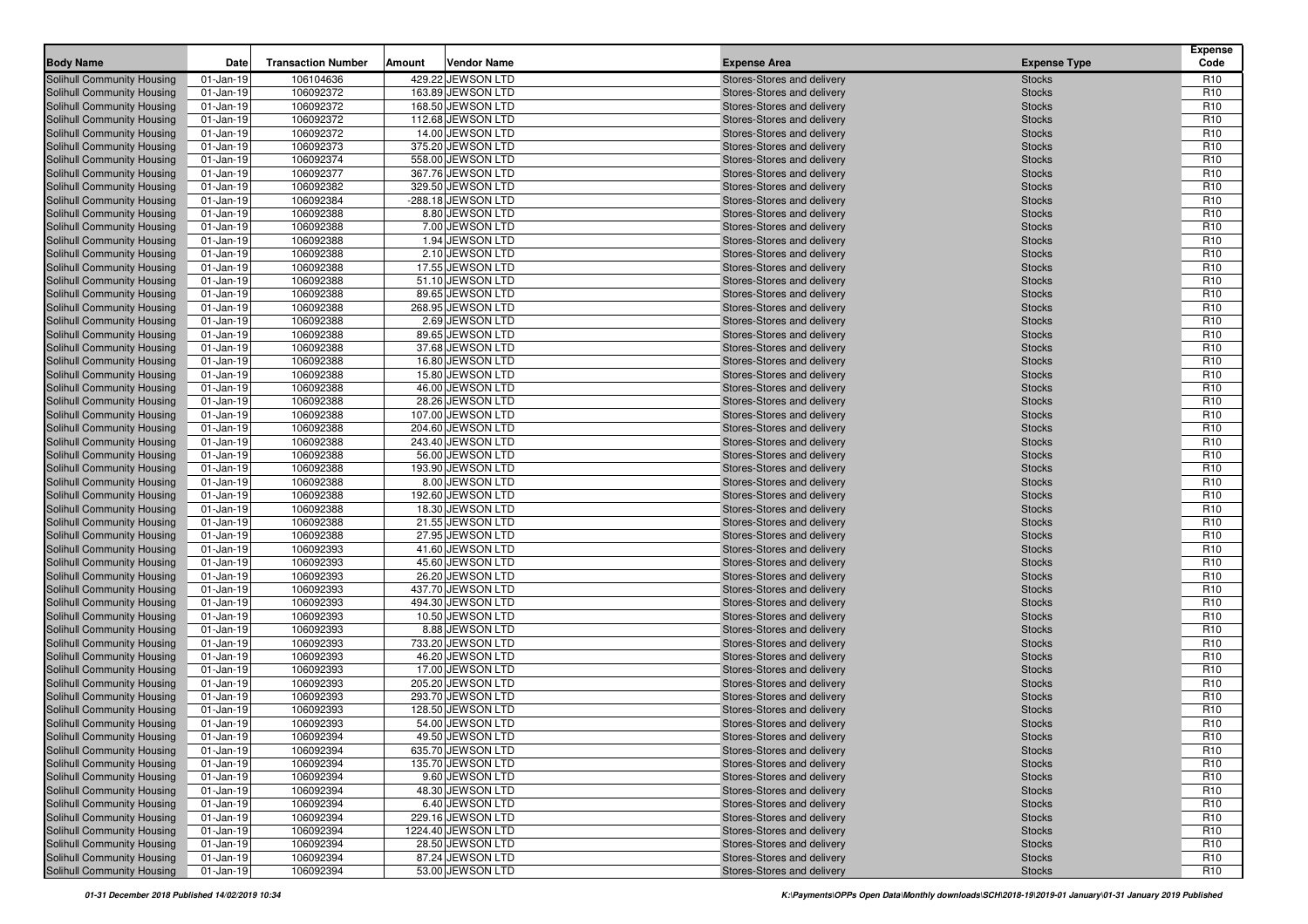| <b>Body Name</b>                                                       | Date                         | <b>Transaction Number</b> | <b>Vendor Name</b><br>Amount           | <b>Expense Area</b>                                      | <b>Expense Type</b>            | <b>Expense</b><br>Code             |
|------------------------------------------------------------------------|------------------------------|---------------------------|----------------------------------------|----------------------------------------------------------|--------------------------------|------------------------------------|
| Solihull Community Housing                                             | $01$ -Jan-19                 | 106092394                 | 103.60 JEWSON LTD                      | Stores-Stores and delivery                               | <b>Stocks</b>                  | R <sub>10</sub>                    |
| Solihull Community Housing                                             | $01$ -Jan-19                 | 106092394                 | 246.50 JEWSON LTD                      | Stores-Stores and delivery                               | <b>Stocks</b>                  | R <sub>10</sub>                    |
| Solihull Community Housing                                             | $01$ -Jan-19                 | 106092394                 | 11.20 JEWSON LTD                       | Stores-Stores and delivery                               | <b>Stocks</b>                  | R <sub>10</sub>                    |
| <b>Solihull Community Housing</b>                                      | $01$ -Jan-19                 | 106092394                 | 6.90 JEWSON LTD                        | Stores-Stores and delivery                               | <b>Stocks</b>                  | R <sub>10</sub>                    |
| Solihull Community Housing                                             | $01$ -Jan-19                 | 106092394                 | 1.60 JEWSON LTD                        | Stores-Stores and delivery                               | <b>Stocks</b>                  | R <sub>10</sub>                    |
| <b>Solihull Community Housing</b>                                      | $01$ -Jan-19                 | 106092394                 | 34.30 JEWSON LTD                       | Stores-Stores and delivery                               | <b>Stocks</b>                  | R <sub>10</sub>                    |
| <b>Solihull Community Housing</b>                                      | 02-Jan-19                    | 106104638                 | 179.14 JEWSON LTD                      | Stores-Stores and delivery                               | <b>Stocks</b>                  | R <sub>10</sub>                    |
| <b>Solihull Community Housing</b>                                      | 02-Jan-19                    | 106104638                 | 793.80 JEWSON LTD                      | Stores-Stores and delivery                               | <b>Stocks</b>                  | R <sub>10</sub>                    |
| <b>Solihull Community Housing</b>                                      | 02-Jan-19                    | 106104638                 | 26.00 JEWSON LTD                       | Stores-Stores and delivery                               | <b>Stocks</b>                  | R <sub>10</sub>                    |
| Solihull Community Housing                                             | 04-Jan-19                    | 106104639                 | 1782.00 JEWSON LTD                     | Stores-Stores and delivery                               | <b>Stocks</b>                  | R <sub>10</sub>                    |
| <b>Solihull Community Housing</b>                                      | 04-Jan-19                    | 106104644                 | 30.20 JEWSON LTD                       | Stores-Stores and delivery                               | <b>Stocks</b>                  | R <sub>10</sub>                    |
| <b>Solihull Community Housing</b>                                      | 04-Jan-19                    | 106104644                 | 92.76 JEWSON LTD                       | Stores-Stores and delivery                               | <b>Stocks</b>                  | R <sub>10</sub>                    |
| Solihull Community Housing                                             | 04-Jan-19                    | 106104644                 | 8.10 JEWSON LTD                        | Stores-Stores and delivery                               | <b>Stocks</b>                  | R <sub>10</sub>                    |
| Solihull Community Housing                                             | 04-Jan-19                    | 106104644                 | 33.90 JEWSON LTD                       | Stores-Stores and delivery                               | <b>Stocks</b>                  | R <sub>10</sub>                    |
| Solihull Community Housing                                             | 04-Jan-19                    | 106104644                 | 7.70 JEWSON LTD                        | Stores-Stores and delivery                               | <b>Stocks</b>                  | R <sub>10</sub>                    |
| <b>Solihull Community Housing</b>                                      | 04-Jan-19                    | 106104644                 | 89.65 JEWSON LTD                       | Stores-Stores and delivery                               | <b>Stocks</b>                  | R <sub>10</sub>                    |
| <b>Solihull Community Housing</b>                                      | 04-Jan-19                    | 106104644                 | 420.00 JEWSON LTD                      | Stores-Stores and delivery                               | <b>Stocks</b>                  | R <sub>10</sub>                    |
| <b>Solihull Community Housing</b>                                      | 04-Jan-19                    | 106104644                 | 75.84 JEWSON LTD                       | Stores-Stores and delivery                               | <b>Stocks</b>                  | R <sub>10</sub>                    |
| <b>Solihull Community Housing</b>                                      | 04-Jan-19                    | 106104644                 | 9.75 JEWSON LTD                        | Stores-Stores and delivery                               | <b>Stocks</b>                  | R <sub>10</sub>                    |
| <b>Solihull Community Housing</b>                                      | 04-Jan-19                    | 106104644                 | 3.60 JEWSON LTD                        | Stores-Stores and delivery                               | <b>Stocks</b>                  | R <sub>10</sub>                    |
| <b>Solihull Community Housing</b>                                      | 04-Jan-19                    | 106104644                 | 55.60 JEWSON LTD                       | Stores-Stores and delivery                               | <b>Stocks</b>                  | R <sub>10</sub>                    |
| <b>Solihull Community Housing</b>                                      | 04-Jan-19                    | 106104644                 | 73.20 JEWSON LTD                       | Stores-Stores and delivery                               | <b>Stocks</b>                  | R <sub>10</sub>                    |
| <b>Solihull Community Housing</b>                                      | 04-Jan-19                    | 106104644                 | 198.40 JEWSON LTD                      | Stores-Stores and delivery                               | <b>Stocks</b>                  | R <sub>10</sub>                    |
| <b>Solihull Community Housing</b>                                      | 04-Jan-19                    | 106104644                 | 5.60 JEWSON LTD                        | Stores-Stores and delivery                               | <b>Stocks</b>                  | R <sub>10</sub>                    |
| <b>Solihull Community Housing</b>                                      | 04-Jan-19                    | 106104644                 | 123.00 JEWSON LTD                      | Stores-Stores and delivery                               | <b>Stocks</b>                  | R <sub>10</sub>                    |
| <b>Solihull Community Housing</b>                                      | 04-Jan-19                    | 106104644                 | 29.41 JEWSON LTD                       | Stores-Stores and delivery                               | <b>Stocks</b>                  | R <sub>10</sub>                    |
| <b>Solihull Community Housing</b>                                      | 04-Jan-19                    | 106104644                 | 60.90 JEWSON LTD                       | Stores-Stores and delivery                               | <b>Stocks</b>                  | R <sub>10</sub>                    |
| Solihull Community Housing                                             | 04-Jan-19                    | 106104644                 | 26.00 JEWSON LTD                       | Stores-Stores and delivery                               | <b>Stocks</b>                  | R <sub>10</sub>                    |
| <b>Solihull Community Housing</b>                                      | 04-Jan-19                    | 106104644                 | 63.90 JEWSON LTD                       | Stores-Stores and delivery                               | <b>Stocks</b>                  | R <sub>10</sub>                    |
| <b>Solihull Community Housing</b>                                      | 04-Jan-19                    | 106104644                 | 216.00 JEWSON LTD                      | Stores-Stores and delivery                               | <b>Stocks</b>                  | R <sub>10</sub>                    |
| <b>Solihull Community Housing</b>                                      | 04-Jan-19                    | 106104644                 | 50.90 JEWSON LTD                       | Stores-Stores and delivery                               | <b>Stocks</b>                  | R <sub>10</sub>                    |
| <b>Solihull Community Housing</b>                                      | 04-Jan-19                    | 106104644                 | 60.00 JEWSON LTD                       | Stores-Stores and delivery                               | <b>Stocks</b>                  | R <sub>10</sub>                    |
| <b>Solihull Community Housing</b>                                      | 04-Jan-19                    | 106104644                 | 222.80 JEWSON LTD                      | Stores-Stores and delivery                               | <b>Stocks</b>                  | R <sub>10</sub>                    |
| <b>Solihull Community Housing</b>                                      | 04-Jan-19                    | 106104644                 | 80.20 JEWSON LTD                       | Stores-Stores and delivery                               | <b>Stocks</b>                  | R <sub>10</sub>                    |
| <b>Solihull Community Housing</b>                                      | 04-Jan-19                    | 106104644                 | 109.20 JEWSON LTD                      | Stores-Stores and delivery                               | <b>Stocks</b>                  | R <sub>10</sub>                    |
| <b>Solihull Community Housing</b>                                      | 04-Jan-19                    | 106104644                 | 88.44 JEWSON LTD                       | Stores-Stores and delivery                               | <b>Stocks</b>                  | R <sub>10</sub>                    |
| Solihull Community Housing                                             | 04-Jan-19                    | 106104644                 | 46.95 JEWSON LTD                       | Stores-Stores and delivery                               | <b>Stocks</b>                  | R <sub>10</sub>                    |
| <b>Solihull Community Housing</b>                                      | 04-Jan-19                    | 106104644                 | 131.24 JEWSON LTD                      | Stores-Stores and delivery                               | <b>Stocks</b>                  | R <sub>10</sub>                    |
| <b>Solihull Community Housing</b>                                      | 04-Jan-19                    | 106104644                 | 26.95 JEWSON LTD                       | Stores-Stores and delivery                               | <b>Stocks</b>                  | R <sub>10</sub>                    |
| <b>Solihull Community Housing</b>                                      | 04-Jan-19                    | 106104644                 | 30.00 JEWSON LTD                       | Stores-Stores and delivery                               | <b>Stocks</b>                  | R <sub>10</sub>                    |
| <b>Solihull Community Housing</b><br><b>Solihull Community Housing</b> | 04-Jan-19                    | 106104644<br>106104646    | 199.20 JEWSON LTD<br>741.80 JEWSON LTD | Stores-Stores and delivery                               | <b>Stocks</b><br><b>Stocks</b> | R <sub>10</sub><br>R <sub>10</sub> |
| <b>Solihull Community Housing</b>                                      | $01$ -Jan-19<br>$01$ -Jan-19 | 106104646                 | 392.00 JEWSON LTD                      | Stores-Stores and delivery<br>Stores-Stores and delivery | <b>Stocks</b>                  | R <sub>10</sub>                    |
| <b>Solihull Community Housing</b>                                      | $01$ -Jan-19                 | 106104646                 | 1038.52 JEWSON LTD                     | Stores-Stores and delivery                               | <b>Stocks</b>                  | R <sub>10</sub>                    |
| <b>Solihull Community Housing</b>                                      | $01$ -Jan-19                 | 106104646                 | 286.00 JEWSON LTD                      | Stores-Stores and delivery                               | <b>Stocks</b>                  | R <sub>10</sub>                    |
| <b>Solihull Community Housing</b>                                      | 07-Jan-19                    | 106094592                 | 1058.84 JLA TOTAL CARE LTD             | <b>Laundry Service</b>                                   | <b>Equipment Rental/Lease</b>  | D18                                |
| <b>Solihull Community Housing</b>                                      | 24-Jan-19                    | 106115485                 | 1606.20 KARTER THOMAS LTD              | <b>Estate Mgmt Team</b>                                  | <b>Agency Staff</b>            | A60                                |
| <b>Solihull Community Housing</b>                                      | 24-Jan-19                    | 106115485                 | -803.10 KARTER THOMAS LTD              | <b>Estate Mgmt Team</b>                                  | <b>Agency Staff</b>            | A60                                |
| Solihull Community Housing                                             | 24-Jan-19                    | 106115492                 | 777.00 KARTER THOMAS LTD               | <b>Estate Mgmt Team</b>                                  | <b>Agency Staff</b>            | A60                                |
| <b>Solihull Community Housing</b>                                      | 24-Jan-19                    | 106115488                 | 756.00 KARTER THOMAS LTD               | <b>Estate Mgmt Team</b>                                  | <b>Agency Staff</b>            | A60                                |
| <b>Solihull Community Housing</b>                                      | 14-Jan-19                    | 106102421                 | 777.00 KARTER THOMAS LTD               | <b>Estate Mgmt Team</b>                                  | <b>Agency Staff</b>            | A60                                |
| Solihull Community Housing                                             | 24-Jan-19                    | 106115494                 | 304.50 KARTER THOMAS LTD               | <b>Estate Mgmt Team</b>                                  | <b>Agency Staff</b>            | A60                                |
| Solihull Community Housing                                             | 25-Jan-19                    | 106117354                 | 766.50 KARTER THOMAS LTD               | <b>Estate Mgmt Team</b>                                  | <b>Agency Staff</b>            | A60                                |
| <b>Solihull Community Housing</b>                                      | 28-Jan-19                    | 106118455                 | 275.28 KILLGERM CHEMICALS LTD          | Anti Graffiti Team                                       | <b>Materials</b>               | D <sub>13</sub>                    |
| <b>Solihull Community Housing</b>                                      | 07-Jan-19                    | 106094380                 | -2359.63 LEGRAND                       | Safe and Sound Operational                               | Equipment Rental/Lease         | D <sub>18</sub>                    |
| <b>Solihull Community Housing</b>                                      | 09-Jan-19                    | 106098545                 | 1001.80 LEGRAND                        | Safe and Sound Operational                               | Equipment Rental/Lease         | D <sub>18</sub>                    |
| <b>Solihull Community Housing</b>                                      | 09-Jan-19                    | 106098547                 | 582.24 LEGRAND                         | Safe and Sound Operational                               | Equipment Rental/Lease         | D <sub>18</sub>                    |
| Solihull Community Housing                                             | 09-Jan-19                    | 106097408                 | 2025.53 LEGRAND                        | Safe and Sound Operational                               | <b>Equipment Rental/Lease</b>  | D18                                |
| <b>Solihull Community Housing</b>                                      | 09-Jan-19                    | 106098548                 | 873.36 LEGRAND                         | Safe and Sound Operational                               | <b>Equipment Rental/Lease</b>  | D <sub>18</sub>                    |
| <b>Solihull Community Housing</b>                                      | 09-Jan-19                    | 106098544                 | 1663.48 LEGRAND                        | Safe and Sound Operational                               | Equipment Rental/Lease         | D18                                |
|                                                                        |                              |                           |                                        |                                                          |                                |                                    |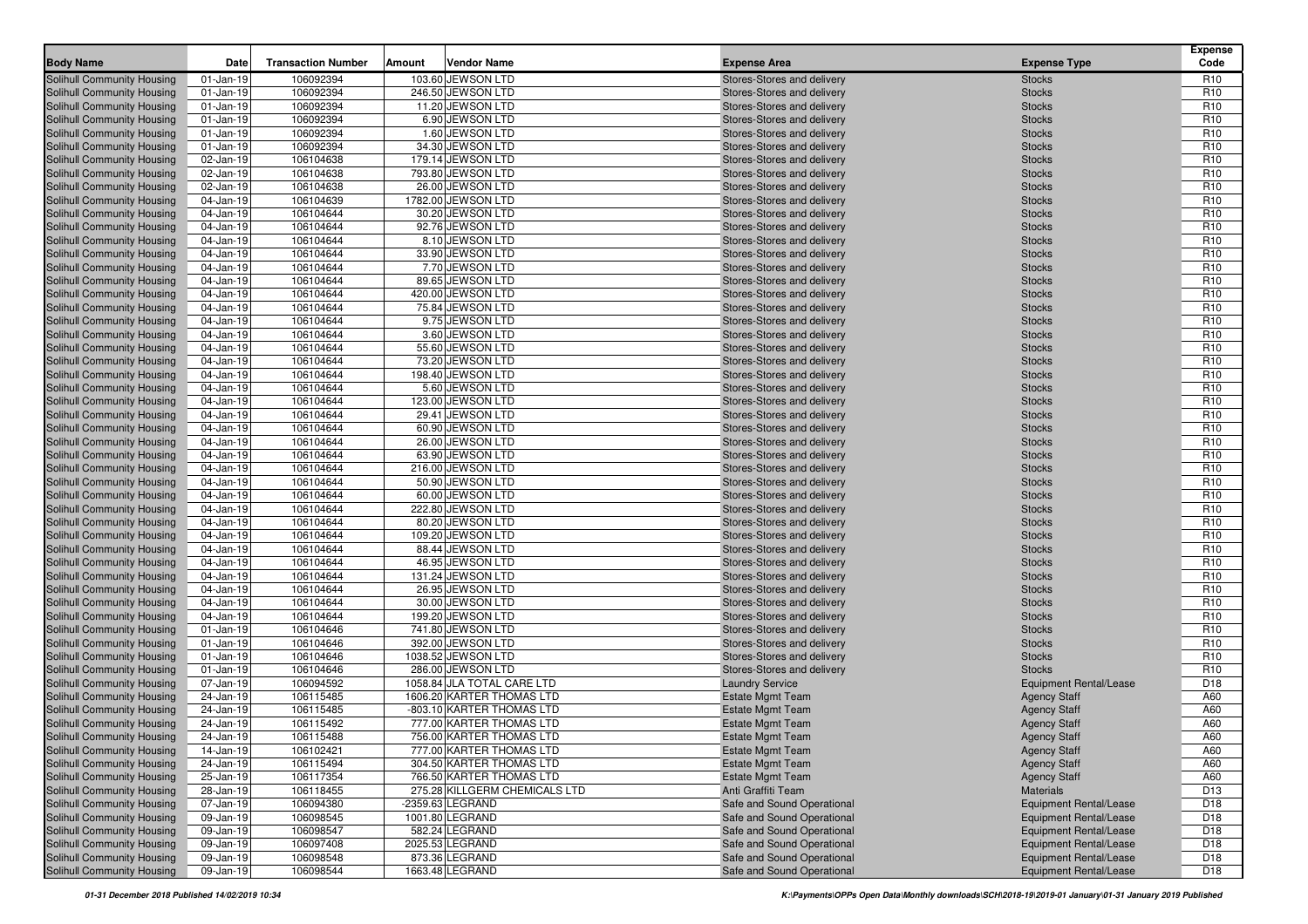| <b>Body Name</b>                  | Date         | <b>Transaction Number</b> | Amount | <b>Vendor Name</b>                        | <b>Expense Area</b>                | <b>Expense Type</b>          | <b>Expense</b><br>Code |
|-----------------------------------|--------------|---------------------------|--------|-------------------------------------------|------------------------------------|------------------------------|------------------------|
| <b>Solihull Community Housing</b> | 14-Jan-19    | 106103184                 |        | -923.53 LEX AUTOLEASE LIMITED             | Client - Fleet Management          | <b>Vehicle Hire</b>          | C30                    |
| Solihull Community Housing        | 02-Jan-19    | 106088353                 |        | 23505.77 LEX AUTOLEASE LIMITED            | Client - Fleet Management          | <b>Vehicle Hire</b>          | C30                    |
| <b>Solihull Community Housing</b> | 25-Jan-19    | 106117384                 |        | 23505.77 LEX AUTOLEASE LIMITED            | Client - Fleet Management          | <b>Vehicle Hire</b>          | C30                    |
| Solihull Community Housing        | 28-Jan-19    | 106118358                 |        | 9577.00 LIBERATA UK LIMITED               | Income Collection Team             | <b>Court Fees</b>            | D <sub>54</sub>        |
| <b>Solihull Community Housing</b> | $01$ -Jan-19 | 106099205                 |        | 1656.75 LIFT & ENGINEERING SERVICES       | <b>Mechanical &amp; Electrical</b> | <b>Utility Related Works</b> | <b>B34</b>             |
| Solihull Community Housing        | $01$ -Jan-19 | 106099206                 |        | 1656.75 LIFT & ENGINEERING SERVICES       | <b>Mechanical &amp; Electrical</b> | <b>Utility Related Works</b> | <b>B34</b>             |
| <b>Solihull Community Housing</b> | $01$ -Jan-19 | 106099207                 |        | 50420.77 LIFT & ENGINEERING SERVICES      | <b>Lift Refurbishment</b>          | <b>Contractor Payments</b>   | <b>B70</b>             |
| <b>Solihull Community Housing</b> | 01-Jan-19    | 106091064                 |        | 374.14 LIFT & ENGINEERING SERVICES        | <b>Mechanical &amp; Electrical</b> | <b>Utility Related Works</b> | <b>B34</b>             |
| <b>Solihull Community Housing</b> | 01-Jan-19    | 106099208                 |        | 585.82 LIFT & ENGINEERING SERVICES        | <b>Mechanical &amp; Electrical</b> | <b>Utility Related Works</b> | <b>B34</b>             |
| <b>Solihull Community Housing</b> | 23-Jan-19    | 106113046                 |        | 230.17 LYRECO UK LTD                      | <b>Endeavour House</b>             | Stationery                   | D <sub>25</sub>        |
| <b>Solihull Community Housing</b> | 23-Jan-19    | 106113047                 |        | 593.11 LYRECO UK LTD                      | <b>Endeavour House</b>             | Stationery                   | D <sub>25</sub>        |
| <b>Solihull Community Housing</b> | 09-Jan-19    | 106099370                 |        | 284.10 LYRECO UK LTD                      | <b>Endeavour House</b>             | Stationery                   | D <sub>25</sub>        |
| <b>Solihull Community Housing</b> | 09-Jan-19    | 106099371                 |        | 406.10 LYRECO UK LTD                      | <b>Endeavour House</b>             | Stationery                   | D <sub>25</sub>        |
| <b>Solihull Community Housing</b> | 09-Jan-19    | 106098552                 |        | 19369.21 MAN COMMERCIAL PROTECTION LTD    | <b>CCTV</b>                        | Security                     | <b>B43</b>             |
| <b>Solihull Community Housing</b> | $01$ -Jan-19 | 106074493                 |        | 3806.21 MITIE PROPERTY SERVICES (UK) LTD  | <b>Planned Maintenance</b>         | <b>Planned Works</b>         | <b>B36</b>             |
| <b>Solihull Community Housing</b> | $01$ -Jan-19 | 106093621                 |        | 3805.90 MITIE PROPERTY SERVICES (UK) LTD  | <b>Planned Maintenance</b>         | <b>Planned Works</b>         | <b>B36</b>             |
| <b>Solihull Community Housing</b> | 01-Jan-19    | 106093622                 |        | 3806.21 MITIE PROPERTY SERVICES (UK) LTD  | <b>Planned Maintenance</b>         | <b>Planned Works</b>         | <b>B36</b>             |
| <b>Solihull Community Housing</b> | 24-Jan-19    | 106119719                 |        | 11200.03 MITIE PROPERTY SERVICES (UK) LTD | <b>Planned Maintenance</b>         | <b>Planned Works</b>         | <b>B36</b>             |
| <b>Solihull Community Housing</b> | 24-Jan-19    | 106119720                 |        | 11200.03 MITIE PROPERTY SERVICES (UK) LTD | <b>Planned Maintenance</b>         | <b>Planned Works</b>         | <b>B36</b>             |
| <b>Solihull Community Housing</b> | 25-Jan-19    | 106117371                 |        | 640.10 MORGAN HUNT PUBLIC SECTOR LTD      | North Property Repairs-Day to day  | <b>Agency Staff</b>          | A60                    |
| <b>Solihull Community Housing</b> | 25-Jan-19    | 106117365                 |        | 641.83 MORGAN HUNT PUBLIC SECTOR LTD      | North Property Repairs-Day to day  | <b>Agency Staff</b>          | A60                    |
| <b>Solihull Community Housing</b> | 25-Jan-19    | 106117360                 |        | 641.83 MORGAN HUNT PUBLIC SECTOR LTD      | North Property Repairs-Day to day  | <b>Agency Staff</b>          | A60                    |
| <b>Solihull Community Housing</b> | 25-Jan-19    | 106117362                 |        | 641.83 MORGAN HUNT PUBLIC SECTOR LTD      | North Property Repairs-Day to day  | <b>Agency Staff</b>          | A60                    |
| <b>Solihull Community Housing</b> | 25-Jan-19    | 106117363                 |        | 513.46 MORGAN HUNT PUBLIC SECTOR LTD      | North Property Repairs-Day to day  | <b>Agency Staff</b>          | A60                    |
| Solihull Community Housing        | 25-Jan-19    | 106117364                 |        | 641.83 MORGAN HUNT PUBLIC SECTOR LTD      | North Property Repairs-Day to day  | <b>Agency Staff</b>          | A60                    |
| <b>Solihull Community Housing</b> | 25-Jan-19    | 106117370                 |        | 359.15 MORGAN HUNT PUBLIC SECTOR LTD      | North Property Repairs-Day to day  | <b>Agency Staff</b>          | A60                    |
| <b>Solihull Community Housing</b> | 25-Jan-19    | 106117369                 |        | 385.10 MORGAN HUNT PUBLIC SECTOR LTD      | North Property Repairs-Day to day  | <b>Agency Staff</b>          | A60                    |
| <b>Solihull Community Housing</b> | 25-Jan-19    | 106117368                 |        | 641.83 MORGAN HUNT PUBLIC SECTOR LTD      | North Property Repairs-Day to day  | <b>Agency Staff</b>          | A60                    |
| Solihull Community Housing        | 25-Jan-19    | 106117367                 |        | 641.83 MORGAN HUNT PUBLIC SECTOR LTD      | North Property Repairs-Day to day  | <b>Agency Staff</b>          | A60                    |
| Solihull Community Housing        | 25-Jan-19    | 106117372                 |        | 552.04 MORGAN HUNT PUBLIC SECTOR LTD      | North Property Repairs-Day to day  | <b>Agency Staff</b>          | A60                    |
| Solihull Community Housing        | 25-Jan-19    | 106117361                 |        | 641.83 MORGAN HUNT PUBLIC SECTOR LTD      | North Property Repairs-Day to day  | <b>Agency Staff</b>          | A60                    |
| Solihull Community Housing        | 25-Jan-19    | 106117366                 |        | 641.83 MORGAN HUNT PUBLIC SECTOR LTD      | North Property Repairs-Day to day  | <b>Agency Staff</b>          | A60                    |
| Solihull Community Housing        | 02-Jan-19    | 106083354                 |        | 256.73 MORGAN HUNT UK LTD                 | North Property Repairs-Day to day  | <b>Agency Staff</b>          | A60                    |
| Solihull Community Housing        | 02-Jan-19    | 106083355                 |        | 256.73 MORGAN HUNT UK LTD                 | North Property Repairs-Day to day  | <b>Agency Staff</b>          | A60                    |
| Solihull Community Housing        | 02-Jan-19    | 106084353                 |        | 310.96 MORGAN HUNT UK LTD                 | <b>MST Management</b>              | <b>Agency Staff</b>          | A60                    |
| Solihull Community Housing        | 09-Jan-19    | 106098889                 |        | 216.38 MORGAN HUNT UK LTD                 | <b>Call Centre</b>                 | <b>Agency Staff</b>          | A60                    |
| Solihull Community Housing        | 09-Jan-19    | 106098883                 |        | 221.00 MORGAN HUNT UK LTD                 | <b>MST Management</b>              | <b>Agency Staff</b>          | A60                    |
| Solihull Community Housing        | 24-Jan-19    | 106115496                 |        | 869.55 MORGAN HUNT UK LTD                 | <b>Call Centre</b>                 | <b>Agency Staff</b>          | A60                    |
| Solihull Community Housing        | 16-Jan-19    | 106107446                 |        | 509.08 MORGAN HUNT UK LTD                 | Saxon Court                        | <b>Agency Staff</b>          | A60                    |
| Solihull Community Housing        | 16-Jan-19    | 106107448                 |        | 481.00 MORGAN HUNT UK LTD                 | <b>Mechanical &amp; Electrical</b> | <b>Agency Staff</b>          | A60                    |
| Solihull Community Housing        | 16-Jan-19    | 106107447                 |        | 481.00 MORGAN HUNT UK LTD                 | <b>MST Management</b>              | <b>Agency Staff</b>          | A60                    |
| Solihull Community Housing        | 28-Jan-19    | 106118551                 |        | 641.83 MORGAN HUNT UK LTD                 | North Property Repairs-Day to day  | <b>Agency Staff</b>          | A60                    |
| Solihull Community Housing        | 23-Jan-19    | 106113101                 |        | 624.78 MORGAN HUNT UK LTD                 | Saxon Court                        | <b>Agency Staff</b>          | A60                    |
| Solihull Community Housing        | 23-Jan-19    | 106113102                 |        | 481.00 MORGAN HUNT UK LTD                 | <b>Mechanical &amp; Electrical</b> | <b>Agency Staff</b>          | A60                    |
| Solihull Community Housing        | 23-Jan-19    | 106114152                 |        | 476.45 MORGAN HUNT UK LTD                 | <b>Call Centre</b>                 | <b>Agency Staff</b>          | A60                    |
| <b>Solihull Community Housing</b> | 23-Jan-19    | 106113103                 |        | 481.00 MORGAN HUNT UK LTD                 | <b>MST Management</b>              | <b>Agency Staff</b>          | A60                    |
| Solihull Community Housing        | 28-Jan-19    | 106118553                 |        | 1053.15 MORGAN HUNT UK LTD                | North Property Repairs-Day to day  | <b>Agency Staff</b>          | A60                    |
| Solihull Community Housing        | 30-Jan-19    | 106125456                 |        | 385.10 MORGAN HUNT UK LTD                 | North Property Repairs-Day to day  | <b>Agency Staff</b>          | A60                    |
| Solihull Community Housing        | 30-Jan-19    | 106125458                 |        | 656.02 MORGAN HUNT UK LTD                 | North Property Repairs-Day to day  | <b>Agency Staff</b>          | A60                    |
| Solihull Community Housing        | 30-Jan-19    | 106125439                 |        | 509.08 MORGAN HUNT UK LTD                 | Saxon Court                        | <b>Agency Staff</b>          | A60                    |
| <b>Solihull Community Housing</b> | 30-Jan-19    | 106125452                 |        | 654.90 MORGAN HUNT UK LTD                 | North Property Repairs-Day to day  | <b>Agency Staff</b>          | A60                    |
| Solihull Community Housing        | 30-Jan-19    | 106125437                 |        | 444.21 MORGAN HUNT UK LTD                 | <b>Mechanical &amp; Electrical</b> | <b>Agency Staff</b>          | A60                    |
| <b>Solihull Community Housing</b> | 31-Jan-19    | 106125963                 |        | 488.62 MORGAN HUNT UK LTD                 | Call Centre                        | <b>Agency Staff</b>          | A60                    |
| <b>Solihull Community Housing</b> | 30-Jan-19    | 106125454                 |        | 641.83 MORGAN HUNT UK LTD                 | North Property Repairs-Day to day  | <b>Agency Staff</b>          | A60                    |
| Solihull Community Housing        | 30-Jan-19    | 106125438                 |        | 481.00 MORGAN HUNT UK LTD                 | <b>MST Management</b>              | <b>Agency Staff</b>          | A60                    |
| Solihull Community Housing        | $01$ -Jan-19 | 106103551                 |        | 301.46 N-CAP FLOORING LTD                 | North Property Repairs-Day to day  | <b>Internal Works</b>        | <b>B31</b>             |
| Solihull Community Housing        | $01$ -Jan-19 | 106119708                 |        | 280.08 N-CAP FLOORING LTD                 | <b>Direct-Adaptations-Showers</b>  | <b>Internal Works</b>        | <b>B31</b>             |
| Solihull Community Housing        | $01$ -Jan-19 | 106119709                 |        | 257.76 N-CAP FLOORING LTD                 | <b>Direct-Adaptations-Showers</b>  | <b>Internal Works</b>        | <b>B31</b>             |
| Solihull Community Housing        | 08-Jan-19    | 106107905                 |        | 288.48 N-CAP FLOORING LTD                 | North Property Repairs-Voids       | Voids                        | <b>B38</b>             |
| Solihull Community Housing        | 11-Jan-19    | 106103552                 |        | 301.46 N-CAP FLOORING LTD                 | North Property Repairs-Day to day  | <b>Internal Works</b>        | <b>B31</b>             |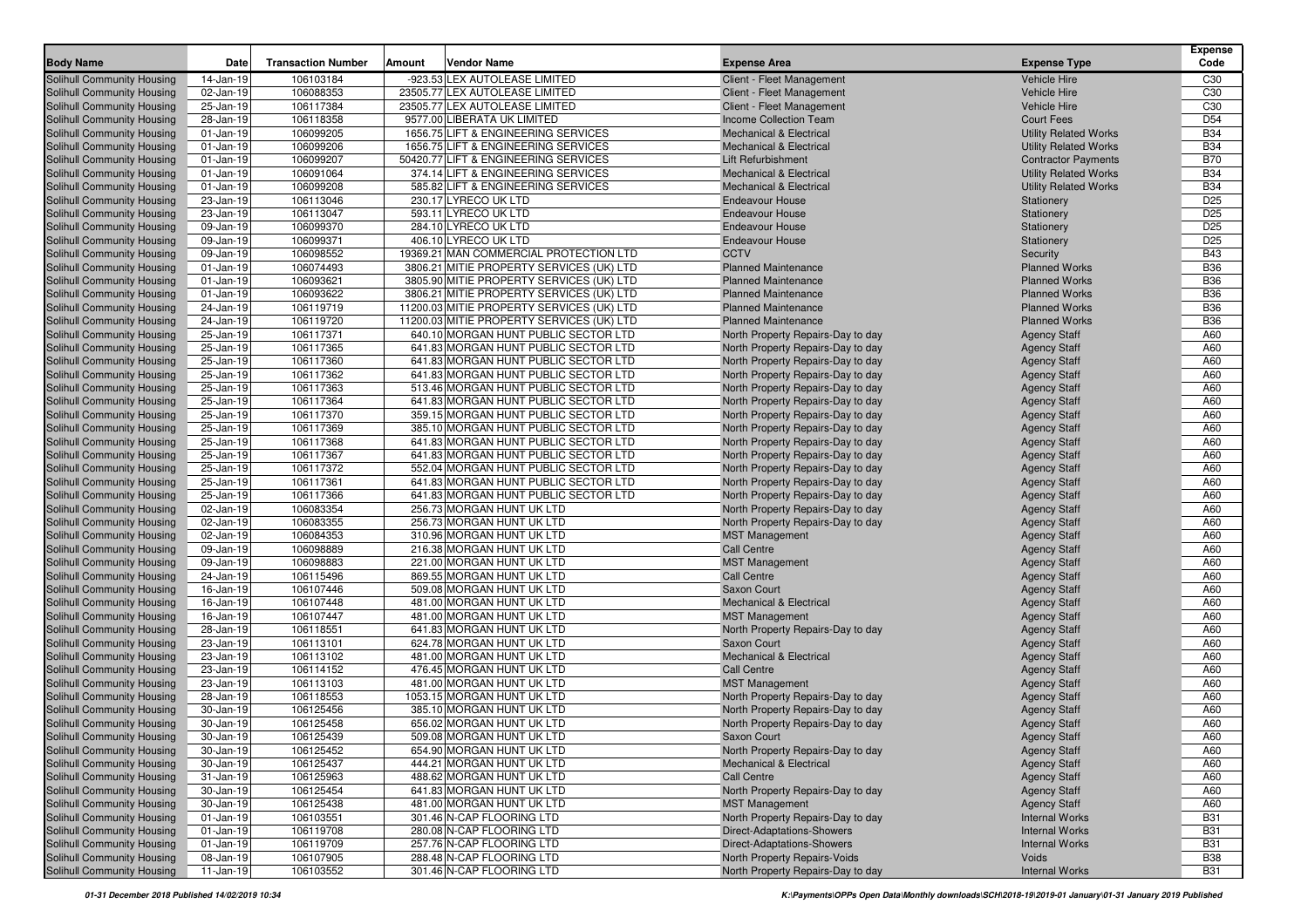| <b>Body Name</b>           | Date         | <b>Transaction Number</b> | Amount | <b>Vendor Name</b>               | <b>Expense Area</b>                         | <b>Expense Type</b>        | <b>Expense</b><br>Code |
|----------------------------|--------------|---------------------------|--------|----------------------------------|---------------------------------------------|----------------------------|------------------------|
| Solihull Community Housing | 11-Jan-19    | 106103556                 |        | 257.76 N-CAP FLOORING LTD        | <b>Public Sector - Major Adaptations</b>    | <b>Contractor Payments</b> | <b>B70</b>             |
| Solihull Community Housing | $11-Jan-19$  | 106103557                 |        | 483.30 N-CAP FLOORING LTD        | Private Sector - Disabled Facilities Grants | <b>Contractor Payments</b> | <b>B70</b>             |
| Solihull Community Housing | 15-Jan-19    | 106119710                 |        | 495.78 N-CAP FLOORING LTD        | North Property Repairs-Day to day           | <b>Internal Works</b>      | <b>B31</b>             |
| Solihull Community Housing | $11-Jan-19$  | 106119712                 |        | 209.76 N-CAP FLOORING LTD        | <b>Public Sector - Major Adaptations</b>    | <b>Contractor Payments</b> | <b>B70</b>             |
| Solihull Community Housing | 18-Jan-19    | 106119714                 |        | 356.64 N-CAP FLOORING LTD        | North Property Repairs-Day to day           | <b>Internal Works</b>      | <b>B31</b>             |
| Solihull Community Housing | 18-Jan-19    | 106119715                 |        | 289.98 N-CAP FLOORING LTD        | Private Sector - Disabled Facilities Grants | <b>Contractor Payments</b> | <b>B70</b>             |
| Solihull Community Housing | 09-Jan-19    | 106098560                 |        | 289.25 NIYAA PEOPLE              | Anti Graffiti Team                          | <b>Agency Staff</b>        | A60                    |
| Solihull Community Housing | 15-Jan-19    | 106103934                 |        | 525.00 NIYAA PEOPLE              | North Property Repairs-Day to day           | <b>Agency Staff</b>        | A60                    |
| Solihull Community Housing | 15-Jan-19    | 106103936                 |        | 308.00 NIYAA PEOPLE              | North Property Repairs-Day to day           | <b>Agency Staff</b>        | A60                    |
| Solihull Community Housing | $11-Jan-19$  | 106101484                 |        | 289.25 NIYAA PEOPLE              | Anti Graffiti Team                          | <b>Agency Staff</b>        | A60                    |
| Solihull Community Housing | $11-Jan-19$  | 106101481                 |        | 289.25 NIYAA PEOPLE              | Anti Graffiti Team                          | <b>Agency Staff</b>        | A60                    |
| Solihull Community Housing | $11-Jan-19$  | 106101482                 |        | 255.00 NIYAA PEOPLE              | <b>Capital Programmes</b>                   | <b>Agency Staff</b>        | A60                    |
| Solihull Community Housing | 09-Jan-19    | 106098561                 |        | 429.25 NIYAA PEOPLE              | North Property Repairs-Day to day           | <b>Agency Staff</b>        | A60                    |
| Solihull Community Housing | $11-Jan-19$  | 106101480                 |        | 382.50 NIYAA PEOPLE              | <b>Executive Team Support</b>               | <b>Agency Staff</b>        | A60                    |
| Solihull Community Housing | $11-Jan-19$  | 106101483                 |        | 331.50 NIYAA PEOPLE              | Business Support - MST Back Office Support  | <b>Agency Staff</b>        | A60                    |
| Solihull Community Housing | 15-Jan-19    | 106103939                 |        | 356.00 NIYAA PEOPLE              | North Property Repairs-Day to day           | <b>Agency Staff</b>        | A60                    |
| Solihull Community Housing | 15-Jan-19    | 106104718                 |        | 420.00 NIYAA PEOPLE              | North Property Repairs-Day to day           | <b>Agency Staff</b>        | A60                    |
| Solihull Community Housing | 15-Jan-19    | 106104720                 |        | 481.00 NIYAA PEOPLE              | Anti Graffiti Team                          | <b>Agency Staff</b>        | A60                    |
| Solihull Community Housing | 15-Jan-19    | 106104728                 |        | 481.00 NIYAA PEOPLE              | Anti Graffiti Team                          | <b>Agency Staff</b>        | A60                    |
| Solihull Community Housing | 15-Jan-19    | 106104734                 |        | 505.75 NIYAA PEOPLE              | North Property Repairs-Day to day           | <b>Agency Staff</b>        | A60                    |
| Solihull Community Housing | 15-Jan-19    | 106104729                 |        | 595.00 NIYAA PEOPLE              | <b>Executive Team Support</b>               | <b>Agency Staff</b>        | A60                    |
| Solihull Community Housing | 15-Jan-19    | 106104716                 |        | 510.00 NIYAA PEOPLE              | Business Support - MST Back Office Support  | <b>Agency Staff</b>        | A60                    |
| Solihull Community Housing | 15-Jan-19    | 106104715                 |        | 472.00 NIYAA PEOPLE              | North Property Repairs-Day to day           | <b>Agency Staff</b>        | A60                    |
| Solihull Community Housing | 22-Jan-19    | 106110943                 |        | 481.00 NIYAA PEOPLE              | Anti Graffiti Team                          | <b>Agency Staff</b>        | A60                    |
| Solihull Community Housing | 22-Jan-19    | 106110944                 |        | 565.25 NIYAA PEOPLE              | <b>Executive Team Support</b>               | <b>Agency Staff</b>        | A60                    |
| Solihull Community Housing | 22-Jan-19    | 106110941                 |        | 595.00 NIYAA PEOPLE              | Business Support - MST Back Office Support  | <b>Agency Staff</b>        | A60                    |
| Solihull Community Housing | 22-Jan-19    | 106110940                 |        | 481.00 NIYAA PEOPLE              | Anti Graffiti Team                          | <b>Agency Staff</b>        | A60                    |
| Solihull Community Housing | 29-Jan-19    | 106119743                 |        | 518.00 NIYAA PEOPLE              | North Property Repairs-Day to day           | <b>Agency Staff</b>        | A60                    |
| Solihull Community Housing | 29-Jan-19    | 106119741                 |        | 455.00 NIYAA PEOPLE              | Anti Graffiti Team                          | <b>Agency Staff</b>        | A60                    |
| Solihull Community Housing | 29-Jan-19    | 106119740                 |        | 448.50 NIYAA PEOPLE              | Anti Graffiti Team                          | <b>Agency Staff</b>        | A60                    |
| Solihull Community Housing | 29-Jan-19    | 106119742                 |        | 629.00 NIYAA PEOPLE              | North Property Repairs-Day to day           | <b>Agency Staff</b>        | A60                    |
| Solihull Community Housing | 29-Jan-19    | 106119739                 |        | 620.50 NIYAA PEOPLE              | <b>Executive Team Support</b>               | <b>Agency Staff</b>        | A60                    |
| Solihull Community Housing | 29-Jan-19    | 106119738                 |        | 510.00 NIYAA PEOPLE              | Business Support - MST Back Office Support  | <b>Agency Staff</b>        | A60                    |
| Solihull Community Housing | $01$ -Jan-19 | 106108523                 |        | 5817.36 NOVUS PROPERTY SOLUTIONS | <b>Cyclical Maintenance</b>                 | <b>Contractor Payments</b> | <b>B70</b>             |
| Solihull Community Housing | 01-Jan-19    | 106108523                 |        | 1094.01 NOVUS PROPERTY SOLUTIONS | <b>Cyclical Maintenance</b>                 | <b>Contractor Payments</b> | <b>B70</b>             |
| Solihull Community Housing | $01$ -Jan-19 | 106108523                 |        | 1008.00 NOVUS PROPERTY SOLUTIONS | <b>Cyclical Maintenance</b>                 | <b>Contractor Payments</b> | <b>B70</b>             |
| Solihull Community Housing | $01$ -Jan-19 | 106108523                 |        | 1805.87 NOVUS PROPERTY SOLUTIONS | <b>Cyclical Maintenance</b>                 | <b>Contractor Payments</b> | <b>B70</b>             |
| Solihull Community Housing | $01$ -Jan-19 | 106108523                 |        | 5076.29 NOVUS PROPERTY SOLUTIONS | <b>Cyclical Maintenance</b>                 | <b>Contractor Payments</b> | <b>B70</b>             |
| Solihull Community Housing | $01$ -Jan-19 | 106108523                 |        | 6328.76 NOVUS PROPERTY SOLUTIONS | <b>Cyclical Maintenance</b>                 | <b>Contractor Payments</b> | <b>B70</b>             |
| Solihull Community Housing | $01$ -Jan-19 | 106108523                 |        | 3264.22 NOVUS PROPERTY SOLUTIONS | <b>Cyclical Maintenance</b>                 | <b>Contractor Payments</b> | <b>B70</b>             |
| Solihull Community Housing | $01$ -Jan-19 | 106108523                 |        | 5684.55 NOVUS PROPERTY SOLUTIONS | <b>Cyclical Maintenance</b>                 | <b>Contractor Payments</b> | <b>B70</b>             |
| Solihull Community Housing | $01$ -Jan-19 | 106108523                 |        | 6923.64 NOVUS PROPERTY SOLUTIONS | <b>Cyclical Maintenance</b>                 | <b>Contractor Payments</b> | <b>B70</b>             |
| Solihull Community Housing | 01-Jan-19    | 106108523                 |        | 5087.84 NOVUS PROPERTY SOLUTIONS | <b>Cyclical Maintenance</b>                 | <b>Contractor Payments</b> | <b>B70</b>             |
| Solihull Community Housing | $01$ -Jan-19 | 106108523                 |        | 4693.24 NOVUS PROPERTY SOLUTIONS | <b>Cyclical Maintenance</b>                 | <b>Contractor Payments</b> | <b>B70</b>             |
| Solihull Community Housing | $01$ -Jan-19 | 106108523                 |        | 5226.71 NOVUS PROPERTY SOLUTIONS | <b>Cyclical Maintenance</b>                 | <b>Contractor Payments</b> | <b>B70</b>             |
| Solihull Community Housing | $01$ -Jan-19 | 106108523                 |        | 3620.85 NOVUS PROPERTY SOLUTIONS | <b>Cyclical Maintenance</b>                 | <b>Contractor Payments</b> | <b>B70</b>             |
| Solihull Community Housing | $01$ -Jan-19 | 106108523                 |        | 3321.96 NOVUS PROPERTY SOLUTIONS | <b>Cyclical Maintenance</b>                 | <b>Contractor Payments</b> | <b>B70</b>             |
| Solihull Community Housing | $01$ -Jan-19 | 106108523                 |        | 2028.13 NOVUS PROPERTY SOLUTIONS | <b>Cyclical Maintenance</b>                 | <b>Contractor Payments</b> | <b>B70</b>             |
| Solihull Community Housing | $01$ -Jan-19 | 106108523                 |        | 2832.68 NOVUS PROPERTY SOLUTIONS | <b>Cyclical Maintenance</b>                 | <b>Contractor Payments</b> | <b>B70</b>             |
| Solihull Community Housing | $01-Jan-19$  | 106108523                 |        | 2838.57 NOVUS PROPERTY SOLUTIONS | Cyclical Maintenance                        | <b>Contractor Payments</b> | <b>B70</b>             |
| Solihull Community Housing | $01$ -Jan-19 | 106108523                 |        | 4489.56 NOVUS PROPERTY SOLUTIONS | <b>Cyclical Maintenance</b>                 | <b>Contractor Payments</b> | <b>B70</b>             |
| Solihull Community Housing | 01-Jan-19    | 106108523                 |        | 181.51 NOVUS PROPERTY SOLUTIONS  | <b>Cyclical Maintenance</b>                 | <b>Contractor Payments</b> | <b>B70</b>             |
| Solihull Community Housing | 01-Jan-19    | 106108523                 |        | 5708.34 NOVUS PROPERTY SOLUTIONS | <b>Cyclical Maintenance</b>                 | <b>Contractor Payments</b> | <b>B70</b>             |
| Solihull Community Housing | 01-Jan-19    | 106108523                 |        | 141.62 NOVUS PROPERTY SOLUTIONS  | <b>Cyclical Maintenance</b>                 | <b>Contractor Payments</b> | <b>B70</b>             |
| Solihull Community Housing | $01$ -Jan-19 | 106108523                 |        | 460.80 NOVUS PROPERTY SOLUTIONS  | <b>Cyclical Maintenance</b>                 | <b>Contractor Payments</b> | <b>B70</b>             |
| Solihull Community Housing | 01-Jan-19    | 106108523                 |        | 3919.97 NOVUS PROPERTY SOLUTIONS | <b>Cyclical Maintenance</b>                 | <b>Contractor Payments</b> | <b>B70</b>             |
| Solihull Community Housing | $01$ -Jan-19 | 106108523                 |        | 385.22 NOVUS PROPERTY SOLUTIONS  | <b>Cyclical Maintenance</b>                 | <b>Contractor Payments</b> | <b>B70</b>             |
| Solihull Community Housing | $01$ -Jan-19 | 106108523                 |        | 1339.18 NOVUS PROPERTY SOLUTIONS | <b>Cyclical Maintenance</b>                 | <b>Contractor Payments</b> | <b>B70</b>             |
| Solihull Community Housing | 30-Jan-19    | 106125429                 |        | 130.29 NPOWER                    | <b>Private Sector Leasing</b>               | Gas                        | <b>B10</b>             |
| Solihull Community Housing | 30-Jan-19    | 106125429                 |        | 166.97 NPOWER                    | <b>Private Sector Leasing</b>               | Electricity                | <b>B11</b>             |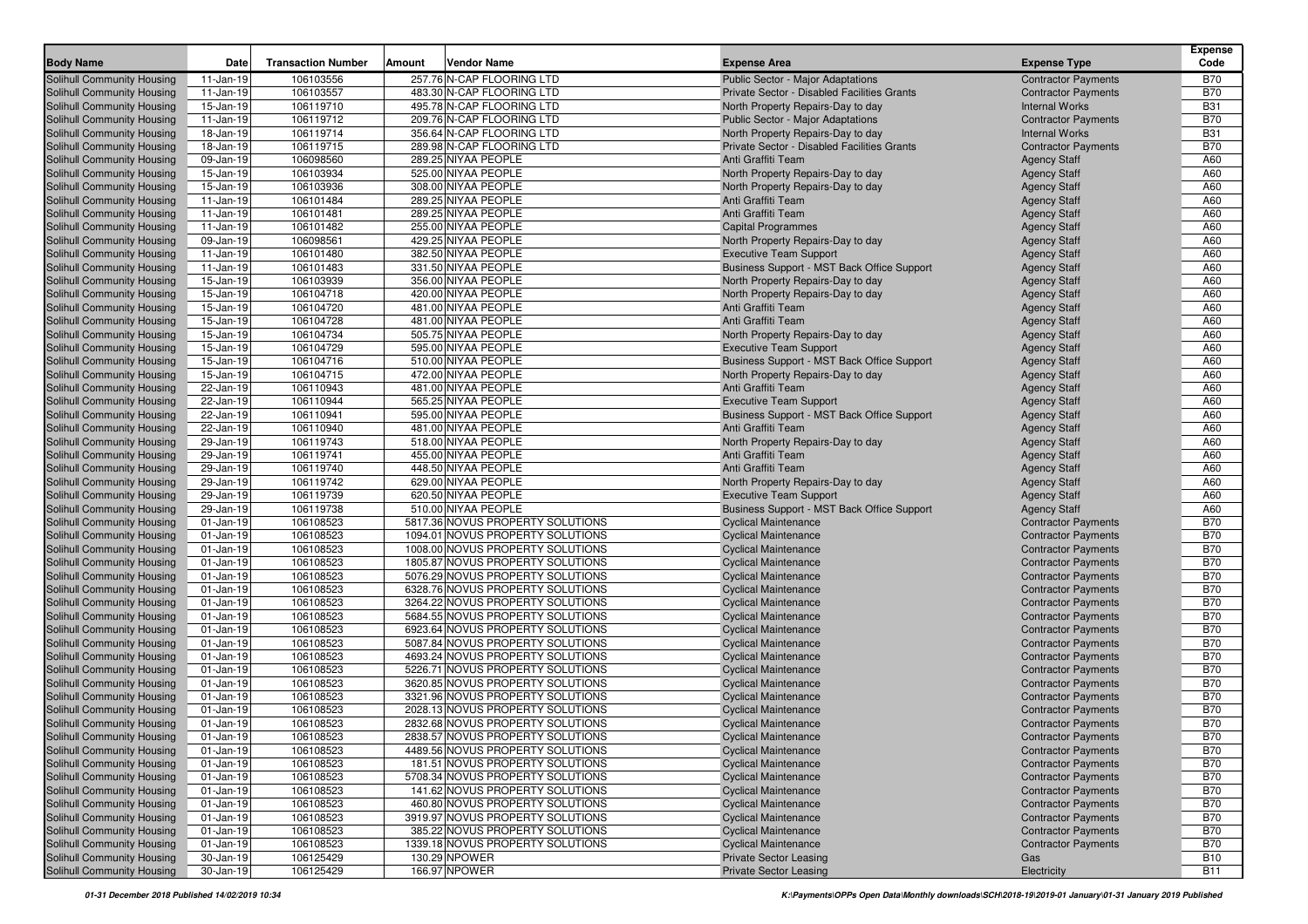| <b>Body Name</b>                  | Date          | <b>Transaction Number</b> | <b>Amount</b> | <b>Vendor Name</b>                      | <b>Expense Area</b>                 | <b>Expense Type</b>          | <b>Expense</b><br>Code |
|-----------------------------------|---------------|---------------------------|---------------|-----------------------------------------|-------------------------------------|------------------------------|------------------------|
| <b>Solihull Community Housing</b> | 01-Jan-19     | 106103537                 |               | 598.50 OAKLEAF COMMERCIAL SERVICES LTD  | North Property Repairs-Day to day   | <b>External Structures</b>   | <b>B33</b>             |
| <b>Solihull Community Housing</b> | 01-Jan-19     | 106103540                 |               | 533.42 OAKLEAF COMMERCIAL SERVICES LTD  | North Property Repairs-Day to day   | <b>Internal Works</b>        | <b>B31</b>             |
| <b>Solihull Community Housing</b> | $01-Jan-19$   | 106103549                 |               | 301.75 OAKLEAF COMMERCIAL SERVICES LTD  | North Property Repairs-Day to day   | <b>Internal Works</b>        | <b>B31</b>             |
| <b>Solihull Community Housing</b> | 01-Jan-19     | 106093472                 |               | 6025.38 OAKLEAF COMMERCIAL SERVICES LTD | Low Rise window Replacement         | <b>Contractor Payments</b>   | <b>B70</b>             |
| Solihull Community Housing        | $01-Jan-19$   | 106093472                 |               | 1442.52 OAKLEAF COMMERCIAL SERVICES LTD | Low Rise window Replacement         | <b>Contractor Payments</b>   | <b>B70</b>             |
| <b>Solihull Community Housing</b> | $01-Jan-19$   | 106093472                 |               | 1442.52 OAKLEAF COMMERCIAL SERVICES LTD | Low Rise window Replacement         | <b>Contractor Payments</b>   | <b>B70</b>             |
| <b>Solihull Community Housing</b> | $01-Jan-19$   | 106093472                 |               | 1563.97 OAKLEAF COMMERCIAL SERVICES LTD | Low Rise window Replacement         | <b>Contractor Payments</b>   | <b>B70</b>             |
| <b>Solihull Community Housing</b> | $01-Jan-19$   | 106093472                 |               | 5743.74 OAKLEAF COMMERCIAL SERVICES LTD | Low Rise window Replacement         | <b>Contractor Payments</b>   | <b>B70</b>             |
| <b>Solihull Community Housing</b> | $01-Jan-19$   | 106093472                 |               | 6628.18 OAKLEAF COMMERCIAL SERVICES LTD | Low Rise window Replacement         | <b>Contractor Payments</b>   | <b>B70</b>             |
| <b>Solihull Community Housing</b> | 01-Jan-19     | 106093472                 |               | 3175.24 OAKLEAF COMMERCIAL SERVICES LTD | Low Rise window Replacement         | <b>Contractor Payments</b>   | <b>B70</b>             |
| <b>Solihull Community Housing</b> | 01-Jan-19     | 106093472                 |               | 5145.24 OAKLEAF COMMERCIAL SERVICES LTD | Low Rise window Replacement         | <b>Contractor Payments</b>   | <b>B70</b>             |
| <b>Solihull Community Housing</b> | 09-Jan-19     | 106099390                 |               | 350.01 OFFICE DEPOT UK LTD              | <b>Endeavour House</b>              | Stationery                   | D <sub>25</sub>        |
| Solihull Community Housing        | 14-Jan-19     | 106102669                 |               | 473.28 ONLINE ERGONOMICS                | <b>Health &amp; Safety</b>          | Furniture                    | D <sub>11</sub>        |
| Solihull Community Housing        | 07-Jan-19     | 106094374                 |               | -576.02 OPENVIEW SECURITY SOLUTIONS LTD | <b>Mechanical &amp; Electrical</b>  | <b>Utility Related Works</b> | <b>B34</b>             |
| <b>Solihull Community Housing</b> | 07-Jan-19     | 106094373                 |               | 576.02 OPENVIEW SECURITY SOLUTIONS LTD  | <b>Mechanical &amp; Electrical</b>  | <b>Utility Related Works</b> | <b>B34</b>             |
| <b>Solihull Community Housing</b> | $01-Jan-19$   | 106103430                 |               | 217.52 ORBIS PROTECT LIMITED            | North Property Repairs-Voids        | <b>Voids</b>                 | <b>B38</b>             |
| <b>Solihull Community Housing</b> | $01-Jan-19$   | 106091126                 |               | 242.69 ORBIS PROTECT LIMITED            | North Property Repairs-Voids        | Voids                        | <b>B38</b>             |
| <b>Solihull Community Housing</b> | $01-Jan-19$   | 106125605                 |               | 219.17 ORBIS PROTECT LIMITED            | North Property Repairs-Voids        | Voids                        | <b>B38</b>             |
| <b>Solihull Community Housing</b> | $01 - Jan-19$ | 106071472                 |               | 450.65 ORBIS PROTECT LIMITED            | North Property Repairs-Voids        | Voids                        | <b>B38</b>             |
| <b>Solihull Community Housing</b> | 01-Jan-19     | 106071473                 |               | 383.39 ORBIS PROTECT LIMITED            | North Property Repairs-Voids        | Voids                        | <b>B38</b>             |
| <b>Solihull Community Housing</b> | $01$ -Jan-19  | 106071474                 |               | 271.07 ORBIS PROTECT LIMITED            | North Property Repairs-Voids        | Voids                        | <b>B38</b>             |
| <b>Solihull Community Housing</b> | $01$ -Jan-19  | 106071475                 |               | 280.92 ORBIS PROTECT LIMITED            | North Property Repairs-Voids        | Voids                        | <b>B38</b>             |
| Solihull Community Housing        | $01-Jan-19$   | 106091128                 |               | 353.74 ORBIS PROTECT LIMITED            | North Property Repairs-Voids        | Voids                        | <b>B38</b>             |
| <b>Solihull Community Housing</b> | $01-Jan-19$   | 106071476                 |               | 333.59 ORBIS PROTECT LIMITED            | North Property Repairs-Voids        | Voids                        | <b>B38</b>             |
| <b>Solihull Community Housing</b> | $01-Jan-19$   | 106071478                 |               | 242.99 ORBIS PROTECT LIMITED            | North Property Repairs-Voids        | Voids                        | <b>B38</b>             |
| <b>Solihull Community Housing</b> | 01-Jan-19     | 106071479                 |               | 348.44 ORBIS PROTECT LIMITED            | North Property Repairs-Voids        | Voids                        | <b>B38</b>             |
| Solihull Community Housing        | 01-Jan-19     | 106071480                 |               | 234.09 ORBIS PROTECT LIMITED            | North Property Repairs-Voids        | Voids                        | <b>B38</b>             |
| <b>Solihull Community Housing</b> | $01-Jan-19$   | 106071482                 |               | 315.74 ORBIS PROTECT LIMITED            | North Property Repairs-Voids        | Voids                        | <b>B38</b>             |
| <b>Solihull Community Housing</b> | $01$ -Jan-19  | 106071483                 |               | 250.06 ORBIS PROTECT LIMITED            | North Property Repairs-Voids        | Voids                        | <b>B38</b>             |
| <b>Solihull Community Housing</b> | $01-Jan-19$   | 106071484                 |               | 320.28 ORBIS PROTECT LIMITED            | North Property Repairs-Voids        | Voids                        | <b>B38</b>             |
| <b>Solihull Community Housing</b> | $01$ -Jan-19  | 106071485                 |               | 311.78 ORBIS PROTECT LIMITED            | North Property Repairs-Voids        | Voids                        | <b>B38</b>             |
| <b>Solihull Community Housing</b> | $01-Jan-19$   | 106071486                 |               | 256.53 ORBIS PROTECT LIMITED            | North Property Repairs-Voids        | Voids                        | <b>B38</b>             |
| <b>Solihull Community Housing</b> | $01-Jan-19$   | 106071487                 |               | 283.39 ORBIS PROTECT LIMITED            | North Property Repairs-Voids        | Voids                        | <b>B38</b>             |
| <b>Solihull Community Housing</b> | $01-Jan-19$   | 106071488                 |               | 289.16 ORBIS PROTECT LIMITED            | North Property Repairs-Voids        | Voids                        | <b>B38</b>             |
| <b>Solihull Community Housing</b> | $01$ -Jan-19  | 106071489                 |               | 234.63 ORBIS PROTECT LIMITED            | North Property Repairs-Voids        | Voids                        | <b>B38</b>             |
| Solihull Community Housing        | 01-Jan-19     | 106071490                 |               | 219.20 ORBIS PROTECT LIMITED            | North Property Repairs-Voids        | Voids                        | <b>B38</b>             |
| Solihull Community Housing        | $01$ -Jan-19  | 106071491                 |               | 264.21 ORBIS PROTECT LIMITED            | North Property Repairs-Voids        | Voids                        | <b>B38</b>             |
| Solihull Community Housing        | $01$ -Jan-19  | 106071492                 |               | 348.10 ORBIS PROTECT LIMITED            | North Property Repairs-Voids        | Voids                        | <b>B38</b>             |
| Solihull Community Housing        | $01$ -Jan-19  | 106071493                 |               | 227.26 ORBIS PROTECT LIMITED            | North Property Repairs-Voids        | Voids                        | <b>B38</b>             |
| Solihull Community Housing        | $01$ -Jan-19  | 106071495                 |               | 275.95 ORBIS PROTECT LIMITED            | North Property Repairs-Voids        | Voids                        | <b>B38</b>             |
| <b>Solihull Community Housing</b> | $01$ -Jan-19  | 106071496                 |               | 487.46 ORBIS PROTECT LIMITED            | North Property Repairs-Voids        | Voids                        | <b>B38</b>             |
| <b>Solihull Community Housing</b> | $01$ -Jan-19  | 106071499                 |               | 318.33 ORBIS PROTECT LIMITED            | North Property Repairs-Voids        | Voids                        | <b>B38</b>             |
| Solihull Community Housing        | 01-Jan-19     | 106071500                 |               | 219.20 ORBIS PROTECT LIMITED            | North Property Repairs-Voids        | Voids                        | <b>B38</b>             |
| <b>Solihull Community Housing</b> | 01-Jan-19     | 106071501                 |               | 245.95 ORBIS PROTECT LIMITED            | North Property Repairs-Voids        | Voids                        | <b>B38</b>             |
| <b>Solihull Community Housing</b> | 01-Jan-19     | 106071502                 |               | 271.06 ORBIS PROTECT LIMITED            | North Property Repairs-Voids        | Voids                        | <b>B38</b>             |
| <b>Solihull Community Housing</b> | $01$ -Jan-19  | 106071503                 |               | 211.68 ORBIS PROTECT LIMITED            | North Property Repairs-Voids        | Voids                        | <b>B38</b>             |
| <b>Solihull Community Housing</b> | $01$ -Jan-19  | 106071504                 |               | 291.63 ORBIS PROTECT LIMITED            | North Property Repairs-Voids        | Voids                        | <b>B38</b>             |
| Solihull Community Housing        | $01$ -Jan-19  | 106071505                 |               | 341.53 ORBIS PROTECT LIMITED            | North Property Repairs-Voids        | Voids                        | <b>B38</b>             |
| <b>Solihull Community Housing</b> | $01$ -Jan-19  | 106071506                 |               | 304.58 ORBIS PROTECT LIMITED            | <b>North Property Repairs-Voids</b> | Voids                        | <b>B38</b>             |
| <b>Solihull Community Housing</b> | 01-Jan-19     | 106099214                 |               | 283.02 ORBIS PROTECT LIMITED            | North Property Repairs-Voids        | Voids                        | <b>B38</b>             |
| Solihull Community Housing        | $01$ -Jan-19  | 106099218                 |               | 450.65 ORBIS PROTECT LIMITED            | North Property Repairs-Voids        | Voids                        | <b>B38</b>             |
| <b>Solihull Community Housing</b> | 01-Jan-19     | 106125606                 |               | 870.53 ORBIS PROTECT LIMITED            | North Property Repairs-Voids        | Voids                        | <b>B38</b>             |
| Solihull Community Housing        | $01$ -Jan-19  | 106099225                 |               | 234.63 ORBIS PROTECT LIMITED            | North Property Repairs-Voids        | Voids                        | <b>B38</b>             |
| Solihull Community Housing        | 01-Jan-19     | 106099240                 |               | 317.06 ORBIS PROTECT LIMITED            | North Property Repairs-Voids        | Voids                        | <b>B38</b>             |
| Solihull Community Housing        | 01-Jan-19     | 106099247                 |               | 251.54 ORBIS PROTECT LIMITED            | North Property Repairs-Voids        | Voids                        | <b>B38</b>             |
| <b>Solihull Community Housing</b> | 01-Jan-19     | 106099260                 |               | 234.63 ORBIS PROTECT LIMITED            | North Property Repairs-Voids        | Voids                        | <b>B38</b>             |
| Solihull Community Housing        | $01$ -Jan-19  | 106099262                 |               | 219.20 ORBIS PROTECT LIMITED            | North Property Repairs-Voids        | Voids                        | <b>B38</b>             |
| <b>Solihull Community Housing</b> | $01$ -Jan-19  | 106099265                 |               | 424.10 ORBIS PROTECT LIMITED            | North Property Repairs-Voids        | Voids                        | <b>B38</b>             |
| Solihull Community Housing        | 01-Jan-19     | 106099267                 |               | 293.74 ORBIS PROTECT LIMITED            | North Property Repairs-Voids        | Voids                        | <b>B38</b>             |
| Solihull Community Housing        | 01-Jan-19     | 106099272                 |               | 327.21 ORBIS PROTECT LIMITED            | North Property Repairs-Voids        | Voids                        | <b>B38</b>             |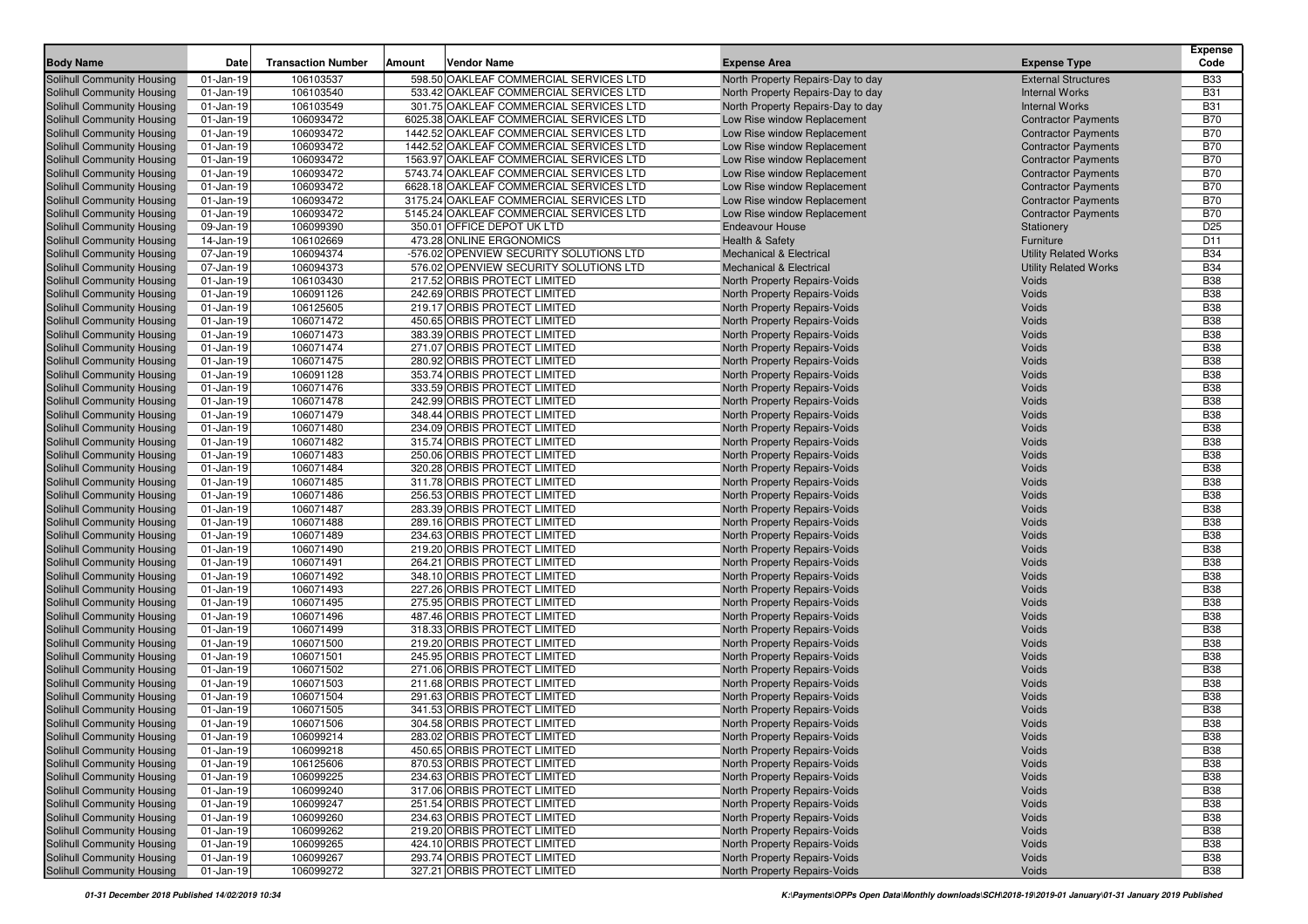| 106118786<br>219.20 ORBIS PROTECT LIMITED<br><b>B38</b><br>Solihull Community Housing<br>North Property Repairs-Voids<br><b>Voids</b><br>01-Jan-19<br><b>B38</b><br><b>Solihull Community Housing</b><br>$01$ -Jan-19<br>106099282<br>342.64 ORBIS PROTECT LIMITED<br>North Property Repairs-Voids<br><b>Voids</b><br>106099292<br><b>B38</b><br><b>Solihull Community Housing</b><br>$01$ -Jan-19<br>450.65 ORBIS PROTECT LIMITED<br>North Property Repairs-Voids<br><b>Voids</b><br><b>B38</b><br><b>Solihull Community Housing</b><br>$01$ -Jan-19<br>106099296<br>392.63 ORBIS PROTECT LIMITED<br>North Property Repairs-Voids<br><b>Voids</b><br>106099302<br>219.20 ORBIS PROTECT LIMITED<br><b>B38</b><br>$01$ -Jan-19<br>North Property Repairs-Voids<br>Voids<br>Solihull Community Housing<br>106099303<br>219.20 ORBIS PROTECT LIMITED<br><b>B38</b><br><b>Solihull Community Housing</b><br>$01$ -Jan-19<br>North Property Repairs-Voids<br>Voids<br>106099311<br><b>B38</b><br><b>Solihull Community Housing</b><br>$01$ -Jan-19<br>283.21 ORBIS PROTECT LIMITED<br>North Property Repairs-Voids<br>Voids<br><b>B38</b><br><b>Solihull Community Housing</b><br>$01$ -Jan-19<br>106099316<br>394.70 ORBIS PROTECT LIMITED<br>North Property Repairs-Voids<br>Voids<br><b>B38</b><br>$01$ -Jan-19<br>106099318<br>373.50 ORBIS PROTECT LIMITED<br>North Property Repairs-Voids<br>Voids<br><b>Solihull Community Housing</b><br>106099322<br><b>B38</b><br>$01-Jan-19$<br>297.29 ORBIS PROTECT LIMITED<br>North Property Repairs-Voids<br>Voids<br><b>Solihull Community Housing</b><br>106099324<br>329.92 ORBIS PROTECT LIMITED<br><b>B38</b><br><b>Solihull Community Housing</b><br>$01$ -Jan-19<br>North Property Repairs-Voids<br>Voids<br>106099325<br><b>B38</b><br>Solihull Community Housing<br>$01$ -Jan-19<br>333.59 ORBIS PROTECT LIMITED<br>North Property Repairs-Voids<br>Voids<br><b>B38</b><br><b>Solihull Community Housing</b><br>$01$ -Jan-19<br>106099327<br>481.51 ORBIS PROTECT LIMITED<br>North Property Repairs-Voids<br><b>Voids</b><br>106099329<br>261.77 ORBIS PROTECT LIMITED<br><b>B38</b><br><b>Solihull Community Housing</b><br>$01$ -Jan-19<br>North Property Repairs-Voids<br>Voids<br><b>B38</b><br><b>Solihull Community Housing</b><br>$01-Jan-19$<br>106099339<br>239.20 ORBIS PROTECT LIMITED<br>North Property Repairs-Voids<br><b>Voids</b><br><b>B38</b><br><b>Solihull Community Housing</b><br>$01-Jan-19$<br>106103440<br>273.52 ORBIS PROTECT LIMITED<br>North Property Repairs-Voids<br><b>Voids</b><br>106093640<br><b>B50</b><br>04-Jan-19<br>777.40 ORBIS PROTECT LIMITED<br>Cleaning<br>Ipswich House<br>240.00 ORBIS PROTECT LIMITED<br><b>B38</b><br>$01-Jan-19$<br>106118788<br>North Property Repairs-Voids<br><b>Voids</b><br>106091329<br>3366.51 ORBIS PROTECT LIMITED<br>D <sub>59</sub><br>03-Jan-19<br><b>Call Centre</b><br>Other Fees & Charges<br>$01-Jan-19$<br>106092401<br>5007.96 PACE PETROLEUM LTD<br>Stores-Stores and delivery<br><b>Stocks</b><br>R <sub>10</sub><br>106107871<br>E20<br>17-Jan-19<br>310.13 PAKAWASTE LTD<br>Stores-Stores and delivery<br><b>Waste Disposal</b><br>106100664<br>850.00 PARTRIDGE HOMES<br><b>B22</b><br>10-Jan-19<br><b>Syrian Family Properties</b><br>Rents<br>106099415<br>D <sub>59</sub><br>09-Jan-19<br>1682.16 PENNINGTON CHOICE LTD<br><b>Energy Performance Certificates</b><br>Other Fees & Charges<br>D <sub>59</sub><br>09-Jan-19<br>106099416<br>352.08 PENNINGTON CHOICE LTD<br><b>Energy Performance Certificates</b><br>Other Fees & Charges<br>106093619<br><b>B70</b><br>$01-Jan-19$<br>4432.91 R J HARTWELL LTD<br><b>Tarmac &amp; Resurfacing Works</b><br><b>Contractor Payments</b><br>106093619<br>S02<br>-354.63 R J HARTWELL LTD<br>Sub Contractors Tax<br><b>Creditor: Inland Revenue</b><br>$01$ -Jan-19<br>106093474<br><b>B70</b><br>$01-Jan-19$<br>3598.00 R S MILLER ROOFING(WOLVERHAMPTON) LTD<br><b>Pitched Re-roofing</b><br><b>Contractor Payments</b><br>106093474<br><b>B70</b><br>$01-Jan-19$<br>3598.00 R S MILLER ROOFING (WOLVERHAMPTON) LTD<br><b>Pitched Re-roofing</b><br><b>Contractor Payments</b><br>106093474<br>3598.00 R S MILLER ROOFING(WOLVERHAMPTON) LTD<br><b>B70</b><br>$01-Jan-19$<br><b>Pitched Re-roofing</b><br><b>Contractor Payments</b><br>106093474<br><b>B70</b><br>$01-Jan-19$<br>3674.00 R S MILLER ROOFING (WOLVERHAMPTON) LTD<br><b>Pitched Re-roofing</b><br><b>Contractor Payments</b><br>106093474<br><b>B70</b><br>$01-Jan-19$<br>3674.00 R S MILLER ROOFING (WOLVERHAMPTON) LTD<br><b>Pitched Re-roofing</b><br><b>Contractor Payments</b><br>106093474<br><b>B70</b><br><b>Solihull Community Housing</b><br>$01-Jan-19$<br>3674.00 R S MILLER ROOFING (WOLVERHAMPTON) LTD<br><b>Pitched Re-roofing</b><br><b>Contractor Payments</b><br>106093474<br><b>B70</b><br><b>Solihull Community Housing</b><br>$01-Jan-19$<br>3674.00 R S MILLER ROOFING (WOLVERHAMPTON) LTD<br><b>Pitched Re-roofing</b><br><b>Contractor Payments</b><br>106093474<br><b>B70</b><br><b>Solihull Community Housing</b><br>$01-Jan-19$<br>3674.00 R S MILLER ROOFING (WOLVERHAMPTON) LTD<br><b>Pitched Re-roofing</b><br><b>Contractor Payments</b><br>106093474<br><b>B70</b><br>Solihull Community Housing<br>$01-Jan-19$<br>3674.00 R S MILLER ROOFING (WOLVERHAMPTON) LTD<br><b>Pitched Re-roofing</b><br><b>Contractor Payments</b><br>106108695<br><b>B22</b><br><b>Solihull Community Housing</b><br>18-Jan-19<br>650.00 REDACTED PERSONAL INFORMATION<br><b>Private Sector Leasing</b><br>Rents<br><b>B22</b><br><b>Solihull Community Housing</b><br>106100665<br>3195.42 REDACTED PERSONAL INFORMATION<br><b>Private Sector Leasing</b><br>10-Jan-19<br>Rents<br>10000.00 REDACTED PERSONAL INFORMATION<br><b>B70</b><br><b>Solihull Community Housing</b><br>10-Jan-19<br>106100501<br>Private Sector - Disabled Facilities Grants<br><b>Contractor Payments</b><br>106110936<br>3441.42 REDACTED PERSONAL INFORMATION<br><b>B22</b><br><b>Solihull Community Housing</b><br>22-Jan-19<br><b>Private Sector Leasing</b><br>Rents<br>5000.00 REDACTED PERSONAL INFORMATION<br><b>B70</b><br><b>Solihull Community Housing</b><br>21-Jan-19<br>106109951<br>Private Sector - Disabled Facilities Grants<br><b>Contractor Payments</b><br><b>B70</b><br><b>Solihull Community Housing</b><br>18-Jan-19<br>106108885<br>5000.00 REDACTED PERSONAL INFORMATION<br>Private Sector - Disabled Facilities Grants<br><b>Contractor Payments</b><br>106100544<br>D61<br><b>Solihull Community Housing</b><br>10-Jan-19<br>250.00 REDACTED PERSONAL INFORMATION<br><b>Income Collection Team</b><br><b>Tenant Expenses</b><br>6000.00 REDACTED PERSONAL INFORMATION<br><b>B70</b><br><b>Solihull Community Housing</b><br>22-Jan-19<br>106111910<br>Private Sector - Disabled Facilities Grants<br><b>Contractor Payments</b><br>106100546<br>250.00 REDACTED PERSONAL INFORMATION<br>D61<br><b>Solihull Community Housing</b><br>10-Jan-19<br><b>Income Collection Team</b><br><b>Tenant Expenses</b><br>10000.00 REDACTED PERSONAL INFORMATION<br><b>B70</b><br><b>Solihull Community Housing</b><br>106100504<br>Private Sector - Disabled Facilities Grants<br><b>Contractor Payments</b><br>10-Jan-19<br>106103927<br>375.11 REED<br>A60<br>15-Jan-19<br><b>Call Centre</b><br><b>Solihull Community Housing</b><br><b>Agency Staff</b><br>106091043<br>419.24 REED<br>A60<br>Solihull Community Housing<br>03-Jan-19<br><b>Call Centre</b><br><b>Agency Staff</b><br>338.33 REED<br><b>Solihull Community Housing</b><br>11-Jan-19<br>106101466<br><b>Call Centre</b><br>A60<br><b>Agency Staff</b><br>A60<br>Solihull Community Housing<br>18-Jan-19<br>106108700<br>272.14 REED<br><b>Call Centre</b><br><b>Agency Staff</b><br>389.82 REED<br>A60<br>Solihull Community Housing<br>$25 - Jan-19$<br>106117357<br><b>Call Centre</b><br><b>Agency Staff</b><br>1193.00 RESOURCE PRINT SOLUTIONS<br>D83<br><b>Solihull Community Housing</b><br>09-Jan-19<br>106099409<br>Marketing<br>Saxon Court<br>106092404<br>370.00 RESOURCE PRINT SOLUTIONS<br><b>Solihull Community Housing</b><br>03-Jan-19<br>Customer, Communication & Information Team<br>Printing<br>D80<br>106096181<br><b>Solihull Community Housing</b><br>08-Jan-19<br>250.00 RESOURCE PRINT SOLUTIONS<br>Customer, Communication & Information Team<br>Printing<br>D80<br>D80<br><b>Solihull Community Housing</b><br>106096183<br>5940.00 RESOURCE PRINT SOLUTIONS<br>Customer, Communication & Information Team<br>Printing<br>08-Jan-19<br>106075157<br>1725.00 RESOURCING GROUP<br>Solihull Community Housing<br>02-Jan-19<br><b>MST Management</b><br><b>Agency Staff</b><br>A60<br>Solihull Community Housing<br>106102665<br>1295.00 RESOURCING GROUP<br><b>Agency Staff</b><br>14-Jan-19<br><b>MST Management</b><br>A60<br>106089354<br>480.00 RESOURCING GROUP<br>Solihull Community Housing<br>02-Jan-19<br>Procurement<br><b>Agency Staff</b><br>A60<br>Solihull Community Housing<br>02-Jan-19<br>106089353<br>690.00 RESOURCING GROUP<br><b>MST Management</b><br><b>Agency Staff</b><br>A60<br>1035.00 RESOURCING GROUP<br>09-Jan-19<br>106099061<br><b>MST Management</b><br><b>Agency Staff</b><br>A60<br>720.00 RESOURCING GROUP<br>106100497<br>Procurement<br><b>Agency Staff</b><br>A60<br>10-Jan-19 | <b>Body Name</b>                  | Date | <b>Transaction Number</b> | Amount | <b>Vendor Name</b> | <b>Expense Area</b> | <b>Expense Type</b> | <b>Expense</b><br>Code |
|-----------------------------------------------------------------------------------------------------------------------------------------------------------------------------------------------------------------------------------------------------------------------------------------------------------------------------------------------------------------------------------------------------------------------------------------------------------------------------------------------------------------------------------------------------------------------------------------------------------------------------------------------------------------------------------------------------------------------------------------------------------------------------------------------------------------------------------------------------------------------------------------------------------------------------------------------------------------------------------------------------------------------------------------------------------------------------------------------------------------------------------------------------------------------------------------------------------------------------------------------------------------------------------------------------------------------------------------------------------------------------------------------------------------------------------------------------------------------------------------------------------------------------------------------------------------------------------------------------------------------------------------------------------------------------------------------------------------------------------------------------------------------------------------------------------------------------------------------------------------------------------------------------------------------------------------------------------------------------------------------------------------------------------------------------------------------------------------------------------------------------------------------------------------------------------------------------------------------------------------------------------------------------------------------------------------------------------------------------------------------------------------------------------------------------------------------------------------------------------------------------------------------------------------------------------------------------------------------------------------------------------------------------------------------------------------------------------------------------------------------------------------------------------------------------------------------------------------------------------------------------------------------------------------------------------------------------------------------------------------------------------------------------------------------------------------------------------------------------------------------------------------------------------------------------------------------------------------------------------------------------------------------------------------------------------------------------------------------------------------------------------------------------------------------------------------------------------------------------------------------------------------------------------------------------------------------------------------------------------------------------------------------------------------------------------------------------------------------------------------------------------------------------------------------------------------------------------------------------------------------------------------------------------------------------------------------------------------------------------------------------------------------------------------------------------------------------------------------------------------------------------------------------------------------------------------------------------------------------------------------------------------------------------------------------------------------------------------------------------------------------------------------------------------------------------------------------------------------------------------------------------------------------------------------------------------------------------------------------------------------------------------------------------------------------------------------------------------------------------------------------------------------------------------------------------------------------------------------------------------------------------------------------------------------------------------------------------------------------------------------------------------------------------------------------------------------------------------------------------------------------------------------------------------------------------------------------------------------------------------------------------------------------------------------------------------------------------------------------------------------------------------------------------------------------------------------------------------------------------------------------------------------------------------------------------------------------------------------------------------------------------------------------------------------------------------------------------------------------------------------------------------------------------------------------------------------------------------------------------------------------------------------------------------------------------------------------------------------------------------------------------------------------------------------------------------------------------------------------------------------------------------------------------------------------------------------------------------------------------------------------------------------------------------------------------------------------------------------------------------------------------------------------------------------------------------------------------------------------------------------------------------------------------------------------------------------------------------------------------------------------------------------------------------------------------------------------------------------------------------------------------------------------------------------------------------------------------------------------------------------------------------------------------------------------------------------------------------------------------------------------------------------------------------------------------------------------------------------------------------------------------------------------------------------------------------------------------------------------------------------------------------------------------------------------------------------------------------------------------------------------------------------------------------------------------------------------------------------------------------------------------------------------------------------------------------------------------------------------------------------------------------------------------------------------------------------------------------------------------------------------------------------------------------------------------------------------------------------------------------------------------------------------------------------------------------------------------------------------------------------------------------------------------------------------------------------------------------------------------------------------------------------------------------------------------------------------------------------------------------------------------------------------------------------------------------------------------------------------------------------------------------------------------------------------------------------------------------------------------------------------------------------------------------------------------------------------------------------------------------------------------------------------------------------------------------------------------------------------------------------------------------------------------------------------------------------------------------------------------------------------------------------------------------------------------------------------------------------------------------------------------------------------------------------------------------------------------------------------------------------------------------------------------------------------------------------------------------------------------------------------------------------------------------------------------------------------------------------------------------------------------|-----------------------------------|------|---------------------------|--------|--------------------|---------------------|---------------------|------------------------|
|                                                                                                                                                                                                                                                                                                                                                                                                                                                                                                                                                                                                                                                                                                                                                                                                                                                                                                                                                                                                                                                                                                                                                                                                                                                                                                                                                                                                                                                                                                                                                                                                                                                                                                                                                                                                                                                                                                                                                                                                                                                                                                                                                                                                                                                                                                                                                                                                                                                                                                                                                                                                                                                                                                                                                                                                                                                                                                                                                                                                                                                                                                                                                                                                                                                                                                                                                                                                                                                                                                                                                                                                                                                                                                                                                                                                                                                                                                                                                                                                                                                                                                                                                                                                                                                                                                                                                                                                                                                                                                                                                                                                                                                                                                                                                                                                                                                                                                                                                                                                                                                                                                                                                                                                                                                                                                                                                                                                                                                                                                                                                                                                                                                                                                                                                                                                                                                                                                                                                                                                                                                                                                                                                                                                                                                                                                                                                                                                                                                                                                                                                                                                                                                                                                                                                                                                                                                                                                                                                                                                                                                                                                                                                                                                                                                                                                                                                                                                                                                                                                                                                                                                                                                                                                                                                                                                                                                                                                                                                                                                                                                                                                                                                                                                                                                                                                                                                                                                                                                                                                                                                                                                                                                                                                                                                                                                                                                                                                                                                                                                                                                                                                                                                                                                                                                                                                                                                                                   |                                   |      |                           |        |                    |                     |                     |                        |
|                                                                                                                                                                                                                                                                                                                                                                                                                                                                                                                                                                                                                                                                                                                                                                                                                                                                                                                                                                                                                                                                                                                                                                                                                                                                                                                                                                                                                                                                                                                                                                                                                                                                                                                                                                                                                                                                                                                                                                                                                                                                                                                                                                                                                                                                                                                                                                                                                                                                                                                                                                                                                                                                                                                                                                                                                                                                                                                                                                                                                                                                                                                                                                                                                                                                                                                                                                                                                                                                                                                                                                                                                                                                                                                                                                                                                                                                                                                                                                                                                                                                                                                                                                                                                                                                                                                                                                                                                                                                                                                                                                                                                                                                                                                                                                                                                                                                                                                                                                                                                                                                                                                                                                                                                                                                                                                                                                                                                                                                                                                                                                                                                                                                                                                                                                                                                                                                                                                                                                                                                                                                                                                                                                                                                                                                                                                                                                                                                                                                                                                                                                                                                                                                                                                                                                                                                                                                                                                                                                                                                                                                                                                                                                                                                                                                                                                                                                                                                                                                                                                                                                                                                                                                                                                                                                                                                                                                                                                                                                                                                                                                                                                                                                                                                                                                                                                                                                                                                                                                                                                                                                                                                                                                                                                                                                                                                                                                                                                                                                                                                                                                                                                                                                                                                                                                                                                                                                                   |                                   |      |                           |        |                    |                     |                     |                        |
|                                                                                                                                                                                                                                                                                                                                                                                                                                                                                                                                                                                                                                                                                                                                                                                                                                                                                                                                                                                                                                                                                                                                                                                                                                                                                                                                                                                                                                                                                                                                                                                                                                                                                                                                                                                                                                                                                                                                                                                                                                                                                                                                                                                                                                                                                                                                                                                                                                                                                                                                                                                                                                                                                                                                                                                                                                                                                                                                                                                                                                                                                                                                                                                                                                                                                                                                                                                                                                                                                                                                                                                                                                                                                                                                                                                                                                                                                                                                                                                                                                                                                                                                                                                                                                                                                                                                                                                                                                                                                                                                                                                                                                                                                                                                                                                                                                                                                                                                                                                                                                                                                                                                                                                                                                                                                                                                                                                                                                                                                                                                                                                                                                                                                                                                                                                                                                                                                                                                                                                                                                                                                                                                                                                                                                                                                                                                                                                                                                                                                                                                                                                                                                                                                                                                                                                                                                                                                                                                                                                                                                                                                                                                                                                                                                                                                                                                                                                                                                                                                                                                                                                                                                                                                                                                                                                                                                                                                                                                                                                                                                                                                                                                                                                                                                                                                                                                                                                                                                                                                                                                                                                                                                                                                                                                                                                                                                                                                                                                                                                                                                                                                                                                                                                                                                                                                                                                                                                   |                                   |      |                           |        |                    |                     |                     |                        |
|                                                                                                                                                                                                                                                                                                                                                                                                                                                                                                                                                                                                                                                                                                                                                                                                                                                                                                                                                                                                                                                                                                                                                                                                                                                                                                                                                                                                                                                                                                                                                                                                                                                                                                                                                                                                                                                                                                                                                                                                                                                                                                                                                                                                                                                                                                                                                                                                                                                                                                                                                                                                                                                                                                                                                                                                                                                                                                                                                                                                                                                                                                                                                                                                                                                                                                                                                                                                                                                                                                                                                                                                                                                                                                                                                                                                                                                                                                                                                                                                                                                                                                                                                                                                                                                                                                                                                                                                                                                                                                                                                                                                                                                                                                                                                                                                                                                                                                                                                                                                                                                                                                                                                                                                                                                                                                                                                                                                                                                                                                                                                                                                                                                                                                                                                                                                                                                                                                                                                                                                                                                                                                                                                                                                                                                                                                                                                                                                                                                                                                                                                                                                                                                                                                                                                                                                                                                                                                                                                                                                                                                                                                                                                                                                                                                                                                                                                                                                                                                                                                                                                                                                                                                                                                                                                                                                                                                                                                                                                                                                                                                                                                                                                                                                                                                                                                                                                                                                                                                                                                                                                                                                                                                                                                                                                                                                                                                                                                                                                                                                                                                                                                                                                                                                                                                                                                                                                                                   |                                   |      |                           |        |                    |                     |                     |                        |
|                                                                                                                                                                                                                                                                                                                                                                                                                                                                                                                                                                                                                                                                                                                                                                                                                                                                                                                                                                                                                                                                                                                                                                                                                                                                                                                                                                                                                                                                                                                                                                                                                                                                                                                                                                                                                                                                                                                                                                                                                                                                                                                                                                                                                                                                                                                                                                                                                                                                                                                                                                                                                                                                                                                                                                                                                                                                                                                                                                                                                                                                                                                                                                                                                                                                                                                                                                                                                                                                                                                                                                                                                                                                                                                                                                                                                                                                                                                                                                                                                                                                                                                                                                                                                                                                                                                                                                                                                                                                                                                                                                                                                                                                                                                                                                                                                                                                                                                                                                                                                                                                                                                                                                                                                                                                                                                                                                                                                                                                                                                                                                                                                                                                                                                                                                                                                                                                                                                                                                                                                                                                                                                                                                                                                                                                                                                                                                                                                                                                                                                                                                                                                                                                                                                                                                                                                                                                                                                                                                                                                                                                                                                                                                                                                                                                                                                                                                                                                                                                                                                                                                                                                                                                                                                                                                                                                                                                                                                                                                                                                                                                                                                                                                                                                                                                                                                                                                                                                                                                                                                                                                                                                                                                                                                                                                                                                                                                                                                                                                                                                                                                                                                                                                                                                                                                                                                                                                                   |                                   |      |                           |        |                    |                     |                     |                        |
|                                                                                                                                                                                                                                                                                                                                                                                                                                                                                                                                                                                                                                                                                                                                                                                                                                                                                                                                                                                                                                                                                                                                                                                                                                                                                                                                                                                                                                                                                                                                                                                                                                                                                                                                                                                                                                                                                                                                                                                                                                                                                                                                                                                                                                                                                                                                                                                                                                                                                                                                                                                                                                                                                                                                                                                                                                                                                                                                                                                                                                                                                                                                                                                                                                                                                                                                                                                                                                                                                                                                                                                                                                                                                                                                                                                                                                                                                                                                                                                                                                                                                                                                                                                                                                                                                                                                                                                                                                                                                                                                                                                                                                                                                                                                                                                                                                                                                                                                                                                                                                                                                                                                                                                                                                                                                                                                                                                                                                                                                                                                                                                                                                                                                                                                                                                                                                                                                                                                                                                                                                                                                                                                                                                                                                                                                                                                                                                                                                                                                                                                                                                                                                                                                                                                                                                                                                                                                                                                                                                                                                                                                                                                                                                                                                                                                                                                                                                                                                                                                                                                                                                                                                                                                                                                                                                                                                                                                                                                                                                                                                                                                                                                                                                                                                                                                                                                                                                                                                                                                                                                                                                                                                                                                                                                                                                                                                                                                                                                                                                                                                                                                                                                                                                                                                                                                                                                                                                   |                                   |      |                           |        |                    |                     |                     |                        |
|                                                                                                                                                                                                                                                                                                                                                                                                                                                                                                                                                                                                                                                                                                                                                                                                                                                                                                                                                                                                                                                                                                                                                                                                                                                                                                                                                                                                                                                                                                                                                                                                                                                                                                                                                                                                                                                                                                                                                                                                                                                                                                                                                                                                                                                                                                                                                                                                                                                                                                                                                                                                                                                                                                                                                                                                                                                                                                                                                                                                                                                                                                                                                                                                                                                                                                                                                                                                                                                                                                                                                                                                                                                                                                                                                                                                                                                                                                                                                                                                                                                                                                                                                                                                                                                                                                                                                                                                                                                                                                                                                                                                                                                                                                                                                                                                                                                                                                                                                                                                                                                                                                                                                                                                                                                                                                                                                                                                                                                                                                                                                                                                                                                                                                                                                                                                                                                                                                                                                                                                                                                                                                                                                                                                                                                                                                                                                                                                                                                                                                                                                                                                                                                                                                                                                                                                                                                                                                                                                                                                                                                                                                                                                                                                                                                                                                                                                                                                                                                                                                                                                                                                                                                                                                                                                                                                                                                                                                                                                                                                                                                                                                                                                                                                                                                                                                                                                                                                                                                                                                                                                                                                                                                                                                                                                                                                                                                                                                                                                                                                                                                                                                                                                                                                                                                                                                                                                                                   |                                   |      |                           |        |                    |                     |                     |                        |
|                                                                                                                                                                                                                                                                                                                                                                                                                                                                                                                                                                                                                                                                                                                                                                                                                                                                                                                                                                                                                                                                                                                                                                                                                                                                                                                                                                                                                                                                                                                                                                                                                                                                                                                                                                                                                                                                                                                                                                                                                                                                                                                                                                                                                                                                                                                                                                                                                                                                                                                                                                                                                                                                                                                                                                                                                                                                                                                                                                                                                                                                                                                                                                                                                                                                                                                                                                                                                                                                                                                                                                                                                                                                                                                                                                                                                                                                                                                                                                                                                                                                                                                                                                                                                                                                                                                                                                                                                                                                                                                                                                                                                                                                                                                                                                                                                                                                                                                                                                                                                                                                                                                                                                                                                                                                                                                                                                                                                                                                                                                                                                                                                                                                                                                                                                                                                                                                                                                                                                                                                                                                                                                                                                                                                                                                                                                                                                                                                                                                                                                                                                                                                                                                                                                                                                                                                                                                                                                                                                                                                                                                                                                                                                                                                                                                                                                                                                                                                                                                                                                                                                                                                                                                                                                                                                                                                                                                                                                                                                                                                                                                                                                                                                                                                                                                                                                                                                                                                                                                                                                                                                                                                                                                                                                                                                                                                                                                                                                                                                                                                                                                                                                                                                                                                                                                                                                                                                                   |                                   |      |                           |        |                    |                     |                     |                        |
|                                                                                                                                                                                                                                                                                                                                                                                                                                                                                                                                                                                                                                                                                                                                                                                                                                                                                                                                                                                                                                                                                                                                                                                                                                                                                                                                                                                                                                                                                                                                                                                                                                                                                                                                                                                                                                                                                                                                                                                                                                                                                                                                                                                                                                                                                                                                                                                                                                                                                                                                                                                                                                                                                                                                                                                                                                                                                                                                                                                                                                                                                                                                                                                                                                                                                                                                                                                                                                                                                                                                                                                                                                                                                                                                                                                                                                                                                                                                                                                                                                                                                                                                                                                                                                                                                                                                                                                                                                                                                                                                                                                                                                                                                                                                                                                                                                                                                                                                                                                                                                                                                                                                                                                                                                                                                                                                                                                                                                                                                                                                                                                                                                                                                                                                                                                                                                                                                                                                                                                                                                                                                                                                                                                                                                                                                                                                                                                                                                                                                                                                                                                                                                                                                                                                                                                                                                                                                                                                                                                                                                                                                                                                                                                                                                                                                                                                                                                                                                                                                                                                                                                                                                                                                                                                                                                                                                                                                                                                                                                                                                                                                                                                                                                                                                                                                                                                                                                                                                                                                                                                                                                                                                                                                                                                                                                                                                                                                                                                                                                                                                                                                                                                                                                                                                                                                                                                                                                   |                                   |      |                           |        |                    |                     |                     |                        |
|                                                                                                                                                                                                                                                                                                                                                                                                                                                                                                                                                                                                                                                                                                                                                                                                                                                                                                                                                                                                                                                                                                                                                                                                                                                                                                                                                                                                                                                                                                                                                                                                                                                                                                                                                                                                                                                                                                                                                                                                                                                                                                                                                                                                                                                                                                                                                                                                                                                                                                                                                                                                                                                                                                                                                                                                                                                                                                                                                                                                                                                                                                                                                                                                                                                                                                                                                                                                                                                                                                                                                                                                                                                                                                                                                                                                                                                                                                                                                                                                                                                                                                                                                                                                                                                                                                                                                                                                                                                                                                                                                                                                                                                                                                                                                                                                                                                                                                                                                                                                                                                                                                                                                                                                                                                                                                                                                                                                                                                                                                                                                                                                                                                                                                                                                                                                                                                                                                                                                                                                                                                                                                                                                                                                                                                                                                                                                                                                                                                                                                                                                                                                                                                                                                                                                                                                                                                                                                                                                                                                                                                                                                                                                                                                                                                                                                                                                                                                                                                                                                                                                                                                                                                                                                                                                                                                                                                                                                                                                                                                                                                                                                                                                                                                                                                                                                                                                                                                                                                                                                                                                                                                                                                                                                                                                                                                                                                                                                                                                                                                                                                                                                                                                                                                                                                                                                                                                                                   |                                   |      |                           |        |                    |                     |                     |                        |
|                                                                                                                                                                                                                                                                                                                                                                                                                                                                                                                                                                                                                                                                                                                                                                                                                                                                                                                                                                                                                                                                                                                                                                                                                                                                                                                                                                                                                                                                                                                                                                                                                                                                                                                                                                                                                                                                                                                                                                                                                                                                                                                                                                                                                                                                                                                                                                                                                                                                                                                                                                                                                                                                                                                                                                                                                                                                                                                                                                                                                                                                                                                                                                                                                                                                                                                                                                                                                                                                                                                                                                                                                                                                                                                                                                                                                                                                                                                                                                                                                                                                                                                                                                                                                                                                                                                                                                                                                                                                                                                                                                                                                                                                                                                                                                                                                                                                                                                                                                                                                                                                                                                                                                                                                                                                                                                                                                                                                                                                                                                                                                                                                                                                                                                                                                                                                                                                                                                                                                                                                                                                                                                                                                                                                                                                                                                                                                                                                                                                                                                                                                                                                                                                                                                                                                                                                                                                                                                                                                                                                                                                                                                                                                                                                                                                                                                                                                                                                                                                                                                                                                                                                                                                                                                                                                                                                                                                                                                                                                                                                                                                                                                                                                                                                                                                                                                                                                                                                                                                                                                                                                                                                                                                                                                                                                                                                                                                                                                                                                                                                                                                                                                                                                                                                                                                                                                                                                                   |                                   |      |                           |        |                    |                     |                     |                        |
|                                                                                                                                                                                                                                                                                                                                                                                                                                                                                                                                                                                                                                                                                                                                                                                                                                                                                                                                                                                                                                                                                                                                                                                                                                                                                                                                                                                                                                                                                                                                                                                                                                                                                                                                                                                                                                                                                                                                                                                                                                                                                                                                                                                                                                                                                                                                                                                                                                                                                                                                                                                                                                                                                                                                                                                                                                                                                                                                                                                                                                                                                                                                                                                                                                                                                                                                                                                                                                                                                                                                                                                                                                                                                                                                                                                                                                                                                                                                                                                                                                                                                                                                                                                                                                                                                                                                                                                                                                                                                                                                                                                                                                                                                                                                                                                                                                                                                                                                                                                                                                                                                                                                                                                                                                                                                                                                                                                                                                                                                                                                                                                                                                                                                                                                                                                                                                                                                                                                                                                                                                                                                                                                                                                                                                                                                                                                                                                                                                                                                                                                                                                                                                                                                                                                                                                                                                                                                                                                                                                                                                                                                                                                                                                                                                                                                                                                                                                                                                                                                                                                                                                                                                                                                                                                                                                                                                                                                                                                                                                                                                                                                                                                                                                                                                                                                                                                                                                                                                                                                                                                                                                                                                                                                                                                                                                                                                                                                                                                                                                                                                                                                                                                                                                                                                                                                                                                                                                   |                                   |      |                           |        |                    |                     |                     |                        |
|                                                                                                                                                                                                                                                                                                                                                                                                                                                                                                                                                                                                                                                                                                                                                                                                                                                                                                                                                                                                                                                                                                                                                                                                                                                                                                                                                                                                                                                                                                                                                                                                                                                                                                                                                                                                                                                                                                                                                                                                                                                                                                                                                                                                                                                                                                                                                                                                                                                                                                                                                                                                                                                                                                                                                                                                                                                                                                                                                                                                                                                                                                                                                                                                                                                                                                                                                                                                                                                                                                                                                                                                                                                                                                                                                                                                                                                                                                                                                                                                                                                                                                                                                                                                                                                                                                                                                                                                                                                                                                                                                                                                                                                                                                                                                                                                                                                                                                                                                                                                                                                                                                                                                                                                                                                                                                                                                                                                                                                                                                                                                                                                                                                                                                                                                                                                                                                                                                                                                                                                                                                                                                                                                                                                                                                                                                                                                                                                                                                                                                                                                                                                                                                                                                                                                                                                                                                                                                                                                                                                                                                                                                                                                                                                                                                                                                                                                                                                                                                                                                                                                                                                                                                                                                                                                                                                                                                                                                                                                                                                                                                                                                                                                                                                                                                                                                                                                                                                                                                                                                                                                                                                                                                                                                                                                                                                                                                                                                                                                                                                                                                                                                                                                                                                                                                                                                                                                                                   |                                   |      |                           |        |                    |                     |                     |                        |
|                                                                                                                                                                                                                                                                                                                                                                                                                                                                                                                                                                                                                                                                                                                                                                                                                                                                                                                                                                                                                                                                                                                                                                                                                                                                                                                                                                                                                                                                                                                                                                                                                                                                                                                                                                                                                                                                                                                                                                                                                                                                                                                                                                                                                                                                                                                                                                                                                                                                                                                                                                                                                                                                                                                                                                                                                                                                                                                                                                                                                                                                                                                                                                                                                                                                                                                                                                                                                                                                                                                                                                                                                                                                                                                                                                                                                                                                                                                                                                                                                                                                                                                                                                                                                                                                                                                                                                                                                                                                                                                                                                                                                                                                                                                                                                                                                                                                                                                                                                                                                                                                                                                                                                                                                                                                                                                                                                                                                                                                                                                                                                                                                                                                                                                                                                                                                                                                                                                                                                                                                                                                                                                                                                                                                                                                                                                                                                                                                                                                                                                                                                                                                                                                                                                                                                                                                                                                                                                                                                                                                                                                                                                                                                                                                                                                                                                                                                                                                                                                                                                                                                                                                                                                                                                                                                                                                                                                                                                                                                                                                                                                                                                                                                                                                                                                                                                                                                                                                                                                                                                                                                                                                                                                                                                                                                                                                                                                                                                                                                                                                                                                                                                                                                                                                                                                                                                                                                                   |                                   |      |                           |        |                    |                     |                     |                        |
|                                                                                                                                                                                                                                                                                                                                                                                                                                                                                                                                                                                                                                                                                                                                                                                                                                                                                                                                                                                                                                                                                                                                                                                                                                                                                                                                                                                                                                                                                                                                                                                                                                                                                                                                                                                                                                                                                                                                                                                                                                                                                                                                                                                                                                                                                                                                                                                                                                                                                                                                                                                                                                                                                                                                                                                                                                                                                                                                                                                                                                                                                                                                                                                                                                                                                                                                                                                                                                                                                                                                                                                                                                                                                                                                                                                                                                                                                                                                                                                                                                                                                                                                                                                                                                                                                                                                                                                                                                                                                                                                                                                                                                                                                                                                                                                                                                                                                                                                                                                                                                                                                                                                                                                                                                                                                                                                                                                                                                                                                                                                                                                                                                                                                                                                                                                                                                                                                                                                                                                                                                                                                                                                                                                                                                                                                                                                                                                                                                                                                                                                                                                                                                                                                                                                                                                                                                                                                                                                                                                                                                                                                                                                                                                                                                                                                                                                                                                                                                                                                                                                                                                                                                                                                                                                                                                                                                                                                                                                                                                                                                                                                                                                                                                                                                                                                                                                                                                                                                                                                                                                                                                                                                                                                                                                                                                                                                                                                                                                                                                                                                                                                                                                                                                                                                                                                                                                                                                   |                                   |      |                           |        |                    |                     |                     |                        |
|                                                                                                                                                                                                                                                                                                                                                                                                                                                                                                                                                                                                                                                                                                                                                                                                                                                                                                                                                                                                                                                                                                                                                                                                                                                                                                                                                                                                                                                                                                                                                                                                                                                                                                                                                                                                                                                                                                                                                                                                                                                                                                                                                                                                                                                                                                                                                                                                                                                                                                                                                                                                                                                                                                                                                                                                                                                                                                                                                                                                                                                                                                                                                                                                                                                                                                                                                                                                                                                                                                                                                                                                                                                                                                                                                                                                                                                                                                                                                                                                                                                                                                                                                                                                                                                                                                                                                                                                                                                                                                                                                                                                                                                                                                                                                                                                                                                                                                                                                                                                                                                                                                                                                                                                                                                                                                                                                                                                                                                                                                                                                                                                                                                                                                                                                                                                                                                                                                                                                                                                                                                                                                                                                                                                                                                                                                                                                                                                                                                                                                                                                                                                                                                                                                                                                                                                                                                                                                                                                                                                                                                                                                                                                                                                                                                                                                                                                                                                                                                                                                                                                                                                                                                                                                                                                                                                                                                                                                                                                                                                                                                                                                                                                                                                                                                                                                                                                                                                                                                                                                                                                                                                                                                                                                                                                                                                                                                                                                                                                                                                                                                                                                                                                                                                                                                                                                                                                                                   |                                   |      |                           |        |                    |                     |                     |                        |
|                                                                                                                                                                                                                                                                                                                                                                                                                                                                                                                                                                                                                                                                                                                                                                                                                                                                                                                                                                                                                                                                                                                                                                                                                                                                                                                                                                                                                                                                                                                                                                                                                                                                                                                                                                                                                                                                                                                                                                                                                                                                                                                                                                                                                                                                                                                                                                                                                                                                                                                                                                                                                                                                                                                                                                                                                                                                                                                                                                                                                                                                                                                                                                                                                                                                                                                                                                                                                                                                                                                                                                                                                                                                                                                                                                                                                                                                                                                                                                                                                                                                                                                                                                                                                                                                                                                                                                                                                                                                                                                                                                                                                                                                                                                                                                                                                                                                                                                                                                                                                                                                                                                                                                                                                                                                                                                                                                                                                                                                                                                                                                                                                                                                                                                                                                                                                                                                                                                                                                                                                                                                                                                                                                                                                                                                                                                                                                                                                                                                                                                                                                                                                                                                                                                                                                                                                                                                                                                                                                                                                                                                                                                                                                                                                                                                                                                                                                                                                                                                                                                                                                                                                                                                                                                                                                                                                                                                                                                                                                                                                                                                                                                                                                                                                                                                                                                                                                                                                                                                                                                                                                                                                                                                                                                                                                                                                                                                                                                                                                                                                                                                                                                                                                                                                                                                                                                                                                                   | <b>Solihull Community Housing</b> |      |                           |        |                    |                     |                     |                        |
|                                                                                                                                                                                                                                                                                                                                                                                                                                                                                                                                                                                                                                                                                                                                                                                                                                                                                                                                                                                                                                                                                                                                                                                                                                                                                                                                                                                                                                                                                                                                                                                                                                                                                                                                                                                                                                                                                                                                                                                                                                                                                                                                                                                                                                                                                                                                                                                                                                                                                                                                                                                                                                                                                                                                                                                                                                                                                                                                                                                                                                                                                                                                                                                                                                                                                                                                                                                                                                                                                                                                                                                                                                                                                                                                                                                                                                                                                                                                                                                                                                                                                                                                                                                                                                                                                                                                                                                                                                                                                                                                                                                                                                                                                                                                                                                                                                                                                                                                                                                                                                                                                                                                                                                                                                                                                                                                                                                                                                                                                                                                                                                                                                                                                                                                                                                                                                                                                                                                                                                                                                                                                                                                                                                                                                                                                                                                                                                                                                                                                                                                                                                                                                                                                                                                                                                                                                                                                                                                                                                                                                                                                                                                                                                                                                                                                                                                                                                                                                                                                                                                                                                                                                                                                                                                                                                                                                                                                                                                                                                                                                                                                                                                                                                                                                                                                                                                                                                                                                                                                                                                                                                                                                                                                                                                                                                                                                                                                                                                                                                                                                                                                                                                                                                                                                                                                                                                                                                   | <b>Solihull Community Housing</b> |      |                           |        |                    |                     |                     |                        |
|                                                                                                                                                                                                                                                                                                                                                                                                                                                                                                                                                                                                                                                                                                                                                                                                                                                                                                                                                                                                                                                                                                                                                                                                                                                                                                                                                                                                                                                                                                                                                                                                                                                                                                                                                                                                                                                                                                                                                                                                                                                                                                                                                                                                                                                                                                                                                                                                                                                                                                                                                                                                                                                                                                                                                                                                                                                                                                                                                                                                                                                                                                                                                                                                                                                                                                                                                                                                                                                                                                                                                                                                                                                                                                                                                                                                                                                                                                                                                                                                                                                                                                                                                                                                                                                                                                                                                                                                                                                                                                                                                                                                                                                                                                                                                                                                                                                                                                                                                                                                                                                                                                                                                                                                                                                                                                                                                                                                                                                                                                                                                                                                                                                                                                                                                                                                                                                                                                                                                                                                                                                                                                                                                                                                                                                                                                                                                                                                                                                                                                                                                                                                                                                                                                                                                                                                                                                                                                                                                                                                                                                                                                                                                                                                                                                                                                                                                                                                                                                                                                                                                                                                                                                                                                                                                                                                                                                                                                                                                                                                                                                                                                                                                                                                                                                                                                                                                                                                                                                                                                                                                                                                                                                                                                                                                                                                                                                                                                                                                                                                                                                                                                                                                                                                                                                                                                                                                                                   | <b>Solihull Community Housing</b> |      |                           |        |                    |                     |                     |                        |
|                                                                                                                                                                                                                                                                                                                                                                                                                                                                                                                                                                                                                                                                                                                                                                                                                                                                                                                                                                                                                                                                                                                                                                                                                                                                                                                                                                                                                                                                                                                                                                                                                                                                                                                                                                                                                                                                                                                                                                                                                                                                                                                                                                                                                                                                                                                                                                                                                                                                                                                                                                                                                                                                                                                                                                                                                                                                                                                                                                                                                                                                                                                                                                                                                                                                                                                                                                                                                                                                                                                                                                                                                                                                                                                                                                                                                                                                                                                                                                                                                                                                                                                                                                                                                                                                                                                                                                                                                                                                                                                                                                                                                                                                                                                                                                                                                                                                                                                                                                                                                                                                                                                                                                                                                                                                                                                                                                                                                                                                                                                                                                                                                                                                                                                                                                                                                                                                                                                                                                                                                                                                                                                                                                                                                                                                                                                                                                                                                                                                                                                                                                                                                                                                                                                                                                                                                                                                                                                                                                                                                                                                                                                                                                                                                                                                                                                                                                                                                                                                                                                                                                                                                                                                                                                                                                                                                                                                                                                                                                                                                                                                                                                                                                                                                                                                                                                                                                                                                                                                                                                                                                                                                                                                                                                                                                                                                                                                                                                                                                                                                                                                                                                                                                                                                                                                                                                                                                                   | <b>Solihull Community Housing</b> |      |                           |        |                    |                     |                     |                        |
|                                                                                                                                                                                                                                                                                                                                                                                                                                                                                                                                                                                                                                                                                                                                                                                                                                                                                                                                                                                                                                                                                                                                                                                                                                                                                                                                                                                                                                                                                                                                                                                                                                                                                                                                                                                                                                                                                                                                                                                                                                                                                                                                                                                                                                                                                                                                                                                                                                                                                                                                                                                                                                                                                                                                                                                                                                                                                                                                                                                                                                                                                                                                                                                                                                                                                                                                                                                                                                                                                                                                                                                                                                                                                                                                                                                                                                                                                                                                                                                                                                                                                                                                                                                                                                                                                                                                                                                                                                                                                                                                                                                                                                                                                                                                                                                                                                                                                                                                                                                                                                                                                                                                                                                                                                                                                                                                                                                                                                                                                                                                                                                                                                                                                                                                                                                                                                                                                                                                                                                                                                                                                                                                                                                                                                                                                                                                                                                                                                                                                                                                                                                                                                                                                                                                                                                                                                                                                                                                                                                                                                                                                                                                                                                                                                                                                                                                                                                                                                                                                                                                                                                                                                                                                                                                                                                                                                                                                                                                                                                                                                                                                                                                                                                                                                                                                                                                                                                                                                                                                                                                                                                                                                                                                                                                                                                                                                                                                                                                                                                                                                                                                                                                                                                                                                                                                                                                                                                   | <b>Solihull Community Housing</b> |      |                           |        |                    |                     |                     |                        |
|                                                                                                                                                                                                                                                                                                                                                                                                                                                                                                                                                                                                                                                                                                                                                                                                                                                                                                                                                                                                                                                                                                                                                                                                                                                                                                                                                                                                                                                                                                                                                                                                                                                                                                                                                                                                                                                                                                                                                                                                                                                                                                                                                                                                                                                                                                                                                                                                                                                                                                                                                                                                                                                                                                                                                                                                                                                                                                                                                                                                                                                                                                                                                                                                                                                                                                                                                                                                                                                                                                                                                                                                                                                                                                                                                                                                                                                                                                                                                                                                                                                                                                                                                                                                                                                                                                                                                                                                                                                                                                                                                                                                                                                                                                                                                                                                                                                                                                                                                                                                                                                                                                                                                                                                                                                                                                                                                                                                                                                                                                                                                                                                                                                                                                                                                                                                                                                                                                                                                                                                                                                                                                                                                                                                                                                                                                                                                                                                                                                                                                                                                                                                                                                                                                                                                                                                                                                                                                                                                                                                                                                                                                                                                                                                                                                                                                                                                                                                                                                                                                                                                                                                                                                                                                                                                                                                                                                                                                                                                                                                                                                                                                                                                                                                                                                                                                                                                                                                                                                                                                                                                                                                                                                                                                                                                                                                                                                                                                                                                                                                                                                                                                                                                                                                                                                                                                                                                                                   | <b>Solihull Community Housing</b> |      |                           |        |                    |                     |                     |                        |
|                                                                                                                                                                                                                                                                                                                                                                                                                                                                                                                                                                                                                                                                                                                                                                                                                                                                                                                                                                                                                                                                                                                                                                                                                                                                                                                                                                                                                                                                                                                                                                                                                                                                                                                                                                                                                                                                                                                                                                                                                                                                                                                                                                                                                                                                                                                                                                                                                                                                                                                                                                                                                                                                                                                                                                                                                                                                                                                                                                                                                                                                                                                                                                                                                                                                                                                                                                                                                                                                                                                                                                                                                                                                                                                                                                                                                                                                                                                                                                                                                                                                                                                                                                                                                                                                                                                                                                                                                                                                                                                                                                                                                                                                                                                                                                                                                                                                                                                                                                                                                                                                                                                                                                                                                                                                                                                                                                                                                                                                                                                                                                                                                                                                                                                                                                                                                                                                                                                                                                                                                                                                                                                                                                                                                                                                                                                                                                                                                                                                                                                                                                                                                                                                                                                                                                                                                                                                                                                                                                                                                                                                                                                                                                                                                                                                                                                                                                                                                                                                                                                                                                                                                                                                                                                                                                                                                                                                                                                                                                                                                                                                                                                                                                                                                                                                                                                                                                                                                                                                                                                                                                                                                                                                                                                                                                                                                                                                                                                                                                                                                                                                                                                                                                                                                                                                                                                                                                                   | Solihull Community Housing        |      |                           |        |                    |                     |                     |                        |
|                                                                                                                                                                                                                                                                                                                                                                                                                                                                                                                                                                                                                                                                                                                                                                                                                                                                                                                                                                                                                                                                                                                                                                                                                                                                                                                                                                                                                                                                                                                                                                                                                                                                                                                                                                                                                                                                                                                                                                                                                                                                                                                                                                                                                                                                                                                                                                                                                                                                                                                                                                                                                                                                                                                                                                                                                                                                                                                                                                                                                                                                                                                                                                                                                                                                                                                                                                                                                                                                                                                                                                                                                                                                                                                                                                                                                                                                                                                                                                                                                                                                                                                                                                                                                                                                                                                                                                                                                                                                                                                                                                                                                                                                                                                                                                                                                                                                                                                                                                                                                                                                                                                                                                                                                                                                                                                                                                                                                                                                                                                                                                                                                                                                                                                                                                                                                                                                                                                                                                                                                                                                                                                                                                                                                                                                                                                                                                                                                                                                                                                                                                                                                                                                                                                                                                                                                                                                                                                                                                                                                                                                                                                                                                                                                                                                                                                                                                                                                                                                                                                                                                                                                                                                                                                                                                                                                                                                                                                                                                                                                                                                                                                                                                                                                                                                                                                                                                                                                                                                                                                                                                                                                                                                                                                                                                                                                                                                                                                                                                                                                                                                                                                                                                                                                                                                                                                                                                                   | Solihull Community Housing        |      |                           |        |                    |                     |                     |                        |
|                                                                                                                                                                                                                                                                                                                                                                                                                                                                                                                                                                                                                                                                                                                                                                                                                                                                                                                                                                                                                                                                                                                                                                                                                                                                                                                                                                                                                                                                                                                                                                                                                                                                                                                                                                                                                                                                                                                                                                                                                                                                                                                                                                                                                                                                                                                                                                                                                                                                                                                                                                                                                                                                                                                                                                                                                                                                                                                                                                                                                                                                                                                                                                                                                                                                                                                                                                                                                                                                                                                                                                                                                                                                                                                                                                                                                                                                                                                                                                                                                                                                                                                                                                                                                                                                                                                                                                                                                                                                                                                                                                                                                                                                                                                                                                                                                                                                                                                                                                                                                                                                                                                                                                                                                                                                                                                                                                                                                                                                                                                                                                                                                                                                                                                                                                                                                                                                                                                                                                                                                                                                                                                                                                                                                                                                                                                                                                                                                                                                                                                                                                                                                                                                                                                                                                                                                                                                                                                                                                                                                                                                                                                                                                                                                                                                                                                                                                                                                                                                                                                                                                                                                                                                                                                                                                                                                                                                                                                                                                                                                                                                                                                                                                                                                                                                                                                                                                                                                                                                                                                                                                                                                                                                                                                                                                                                                                                                                                                                                                                                                                                                                                                                                                                                                                                                                                                                                                                   | <b>Solihull Community Housing</b> |      |                           |        |                    |                     |                     |                        |
|                                                                                                                                                                                                                                                                                                                                                                                                                                                                                                                                                                                                                                                                                                                                                                                                                                                                                                                                                                                                                                                                                                                                                                                                                                                                                                                                                                                                                                                                                                                                                                                                                                                                                                                                                                                                                                                                                                                                                                                                                                                                                                                                                                                                                                                                                                                                                                                                                                                                                                                                                                                                                                                                                                                                                                                                                                                                                                                                                                                                                                                                                                                                                                                                                                                                                                                                                                                                                                                                                                                                                                                                                                                                                                                                                                                                                                                                                                                                                                                                                                                                                                                                                                                                                                                                                                                                                                                                                                                                                                                                                                                                                                                                                                                                                                                                                                                                                                                                                                                                                                                                                                                                                                                                                                                                                                                                                                                                                                                                                                                                                                                                                                                                                                                                                                                                                                                                                                                                                                                                                                                                                                                                                                                                                                                                                                                                                                                                                                                                                                                                                                                                                                                                                                                                                                                                                                                                                                                                                                                                                                                                                                                                                                                                                                                                                                                                                                                                                                                                                                                                                                                                                                                                                                                                                                                                                                                                                                                                                                                                                                                                                                                                                                                                                                                                                                                                                                                                                                                                                                                                                                                                                                                                                                                                                                                                                                                                                                                                                                                                                                                                                                                                                                                                                                                                                                                                                                                   | Solihull Community Housing        |      |                           |        |                    |                     |                     |                        |
|                                                                                                                                                                                                                                                                                                                                                                                                                                                                                                                                                                                                                                                                                                                                                                                                                                                                                                                                                                                                                                                                                                                                                                                                                                                                                                                                                                                                                                                                                                                                                                                                                                                                                                                                                                                                                                                                                                                                                                                                                                                                                                                                                                                                                                                                                                                                                                                                                                                                                                                                                                                                                                                                                                                                                                                                                                                                                                                                                                                                                                                                                                                                                                                                                                                                                                                                                                                                                                                                                                                                                                                                                                                                                                                                                                                                                                                                                                                                                                                                                                                                                                                                                                                                                                                                                                                                                                                                                                                                                                                                                                                                                                                                                                                                                                                                                                                                                                                                                                                                                                                                                                                                                                                                                                                                                                                                                                                                                                                                                                                                                                                                                                                                                                                                                                                                                                                                                                                                                                                                                                                                                                                                                                                                                                                                                                                                                                                                                                                                                                                                                                                                                                                                                                                                                                                                                                                                                                                                                                                                                                                                                                                                                                                                                                                                                                                                                                                                                                                                                                                                                                                                                                                                                                                                                                                                                                                                                                                                                                                                                                                                                                                                                                                                                                                                                                                                                                                                                                                                                                                                                                                                                                                                                                                                                                                                                                                                                                                                                                                                                                                                                                                                                                                                                                                                                                                                                                                   | <b>Solihull Community Housing</b> |      |                           |        |                    |                     |                     |                        |
|                                                                                                                                                                                                                                                                                                                                                                                                                                                                                                                                                                                                                                                                                                                                                                                                                                                                                                                                                                                                                                                                                                                                                                                                                                                                                                                                                                                                                                                                                                                                                                                                                                                                                                                                                                                                                                                                                                                                                                                                                                                                                                                                                                                                                                                                                                                                                                                                                                                                                                                                                                                                                                                                                                                                                                                                                                                                                                                                                                                                                                                                                                                                                                                                                                                                                                                                                                                                                                                                                                                                                                                                                                                                                                                                                                                                                                                                                                                                                                                                                                                                                                                                                                                                                                                                                                                                                                                                                                                                                                                                                                                                                                                                                                                                                                                                                                                                                                                                                                                                                                                                                                                                                                                                                                                                                                                                                                                                                                                                                                                                                                                                                                                                                                                                                                                                                                                                                                                                                                                                                                                                                                                                                                                                                                                                                                                                                                                                                                                                                                                                                                                                                                                                                                                                                                                                                                                                                                                                                                                                                                                                                                                                                                                                                                                                                                                                                                                                                                                                                                                                                                                                                                                                                                                                                                                                                                                                                                                                                                                                                                                                                                                                                                                                                                                                                                                                                                                                                                                                                                                                                                                                                                                                                                                                                                                                                                                                                                                                                                                                                                                                                                                                                                                                                                                                                                                                                                                   | <b>Solihull Community Housing</b> |      |                           |        |                    |                     |                     |                        |
|                                                                                                                                                                                                                                                                                                                                                                                                                                                                                                                                                                                                                                                                                                                                                                                                                                                                                                                                                                                                                                                                                                                                                                                                                                                                                                                                                                                                                                                                                                                                                                                                                                                                                                                                                                                                                                                                                                                                                                                                                                                                                                                                                                                                                                                                                                                                                                                                                                                                                                                                                                                                                                                                                                                                                                                                                                                                                                                                                                                                                                                                                                                                                                                                                                                                                                                                                                                                                                                                                                                                                                                                                                                                                                                                                                                                                                                                                                                                                                                                                                                                                                                                                                                                                                                                                                                                                                                                                                                                                                                                                                                                                                                                                                                                                                                                                                                                                                                                                                                                                                                                                                                                                                                                                                                                                                                                                                                                                                                                                                                                                                                                                                                                                                                                                                                                                                                                                                                                                                                                                                                                                                                                                                                                                                                                                                                                                                                                                                                                                                                                                                                                                                                                                                                                                                                                                                                                                                                                                                                                                                                                                                                                                                                                                                                                                                                                                                                                                                                                                                                                                                                                                                                                                                                                                                                                                                                                                                                                                                                                                                                                                                                                                                                                                                                                                                                                                                                                                                                                                                                                                                                                                                                                                                                                                                                                                                                                                                                                                                                                                                                                                                                                                                                                                                                                                                                                                                                   | <b>Solihull Community Housing</b> |      |                           |        |                    |                     |                     |                        |
|                                                                                                                                                                                                                                                                                                                                                                                                                                                                                                                                                                                                                                                                                                                                                                                                                                                                                                                                                                                                                                                                                                                                                                                                                                                                                                                                                                                                                                                                                                                                                                                                                                                                                                                                                                                                                                                                                                                                                                                                                                                                                                                                                                                                                                                                                                                                                                                                                                                                                                                                                                                                                                                                                                                                                                                                                                                                                                                                                                                                                                                                                                                                                                                                                                                                                                                                                                                                                                                                                                                                                                                                                                                                                                                                                                                                                                                                                                                                                                                                                                                                                                                                                                                                                                                                                                                                                                                                                                                                                                                                                                                                                                                                                                                                                                                                                                                                                                                                                                                                                                                                                                                                                                                                                                                                                                                                                                                                                                                                                                                                                                                                                                                                                                                                                                                                                                                                                                                                                                                                                                                                                                                                                                                                                                                                                                                                                                                                                                                                                                                                                                                                                                                                                                                                                                                                                                                                                                                                                                                                                                                                                                                                                                                                                                                                                                                                                                                                                                                                                                                                                                                                                                                                                                                                                                                                                                                                                                                                                                                                                                                                                                                                                                                                                                                                                                                                                                                                                                                                                                                                                                                                                                                                                                                                                                                                                                                                                                                                                                                                                                                                                                                                                                                                                                                                                                                                                                                   | <b>Solihull Community Housing</b> |      |                           |        |                    |                     |                     |                        |
|                                                                                                                                                                                                                                                                                                                                                                                                                                                                                                                                                                                                                                                                                                                                                                                                                                                                                                                                                                                                                                                                                                                                                                                                                                                                                                                                                                                                                                                                                                                                                                                                                                                                                                                                                                                                                                                                                                                                                                                                                                                                                                                                                                                                                                                                                                                                                                                                                                                                                                                                                                                                                                                                                                                                                                                                                                                                                                                                                                                                                                                                                                                                                                                                                                                                                                                                                                                                                                                                                                                                                                                                                                                                                                                                                                                                                                                                                                                                                                                                                                                                                                                                                                                                                                                                                                                                                                                                                                                                                                                                                                                                                                                                                                                                                                                                                                                                                                                                                                                                                                                                                                                                                                                                                                                                                                                                                                                                                                                                                                                                                                                                                                                                                                                                                                                                                                                                                                                                                                                                                                                                                                                                                                                                                                                                                                                                                                                                                                                                                                                                                                                                                                                                                                                                                                                                                                                                                                                                                                                                                                                                                                                                                                                                                                                                                                                                                                                                                                                                                                                                                                                                                                                                                                                                                                                                                                                                                                                                                                                                                                                                                                                                                                                                                                                                                                                                                                                                                                                                                                                                                                                                                                                                                                                                                                                                                                                                                                                                                                                                                                                                                                                                                                                                                                                                                                                                                                                   | <b>Solihull Community Housing</b> |      |                           |        |                    |                     |                     |                        |
|                                                                                                                                                                                                                                                                                                                                                                                                                                                                                                                                                                                                                                                                                                                                                                                                                                                                                                                                                                                                                                                                                                                                                                                                                                                                                                                                                                                                                                                                                                                                                                                                                                                                                                                                                                                                                                                                                                                                                                                                                                                                                                                                                                                                                                                                                                                                                                                                                                                                                                                                                                                                                                                                                                                                                                                                                                                                                                                                                                                                                                                                                                                                                                                                                                                                                                                                                                                                                                                                                                                                                                                                                                                                                                                                                                                                                                                                                                                                                                                                                                                                                                                                                                                                                                                                                                                                                                                                                                                                                                                                                                                                                                                                                                                                                                                                                                                                                                                                                                                                                                                                                                                                                                                                                                                                                                                                                                                                                                                                                                                                                                                                                                                                                                                                                                                                                                                                                                                                                                                                                                                                                                                                                                                                                                                                                                                                                                                                                                                                                                                                                                                                                                                                                                                                                                                                                                                                                                                                                                                                                                                                                                                                                                                                                                                                                                                                                                                                                                                                                                                                                                                                                                                                                                                                                                                                                                                                                                                                                                                                                                                                                                                                                                                                                                                                                                                                                                                                                                                                                                                                                                                                                                                                                                                                                                                                                                                                                                                                                                                                                                                                                                                                                                                                                                                                                                                                                                                   |                                   |      |                           |        |                    |                     |                     |                        |
|                                                                                                                                                                                                                                                                                                                                                                                                                                                                                                                                                                                                                                                                                                                                                                                                                                                                                                                                                                                                                                                                                                                                                                                                                                                                                                                                                                                                                                                                                                                                                                                                                                                                                                                                                                                                                                                                                                                                                                                                                                                                                                                                                                                                                                                                                                                                                                                                                                                                                                                                                                                                                                                                                                                                                                                                                                                                                                                                                                                                                                                                                                                                                                                                                                                                                                                                                                                                                                                                                                                                                                                                                                                                                                                                                                                                                                                                                                                                                                                                                                                                                                                                                                                                                                                                                                                                                                                                                                                                                                                                                                                                                                                                                                                                                                                                                                                                                                                                                                                                                                                                                                                                                                                                                                                                                                                                                                                                                                                                                                                                                                                                                                                                                                                                                                                                                                                                                                                                                                                                                                                                                                                                                                                                                                                                                                                                                                                                                                                                                                                                                                                                                                                                                                                                                                                                                                                                                                                                                                                                                                                                                                                                                                                                                                                                                                                                                                                                                                                                                                                                                                                                                                                                                                                                                                                                                                                                                                                                                                                                                                                                                                                                                                                                                                                                                                                                                                                                                                                                                                                                                                                                                                                                                                                                                                                                                                                                                                                                                                                                                                                                                                                                                                                                                                                                                                                                                                                   |                                   |      |                           |        |                    |                     |                     |                        |
|                                                                                                                                                                                                                                                                                                                                                                                                                                                                                                                                                                                                                                                                                                                                                                                                                                                                                                                                                                                                                                                                                                                                                                                                                                                                                                                                                                                                                                                                                                                                                                                                                                                                                                                                                                                                                                                                                                                                                                                                                                                                                                                                                                                                                                                                                                                                                                                                                                                                                                                                                                                                                                                                                                                                                                                                                                                                                                                                                                                                                                                                                                                                                                                                                                                                                                                                                                                                                                                                                                                                                                                                                                                                                                                                                                                                                                                                                                                                                                                                                                                                                                                                                                                                                                                                                                                                                                                                                                                                                                                                                                                                                                                                                                                                                                                                                                                                                                                                                                                                                                                                                                                                                                                                                                                                                                                                                                                                                                                                                                                                                                                                                                                                                                                                                                                                                                                                                                                                                                                                                                                                                                                                                                                                                                                                                                                                                                                                                                                                                                                                                                                                                                                                                                                                                                                                                                                                                                                                                                                                                                                                                                                                                                                                                                                                                                                                                                                                                                                                                                                                                                                                                                                                                                                                                                                                                                                                                                                                                                                                                                                                                                                                                                                                                                                                                                                                                                                                                                                                                                                                                                                                                                                                                                                                                                                                                                                                                                                                                                                                                                                                                                                                                                                                                                                                                                                                                                                   |                                   |      |                           |        |                    |                     |                     |                        |
|                                                                                                                                                                                                                                                                                                                                                                                                                                                                                                                                                                                                                                                                                                                                                                                                                                                                                                                                                                                                                                                                                                                                                                                                                                                                                                                                                                                                                                                                                                                                                                                                                                                                                                                                                                                                                                                                                                                                                                                                                                                                                                                                                                                                                                                                                                                                                                                                                                                                                                                                                                                                                                                                                                                                                                                                                                                                                                                                                                                                                                                                                                                                                                                                                                                                                                                                                                                                                                                                                                                                                                                                                                                                                                                                                                                                                                                                                                                                                                                                                                                                                                                                                                                                                                                                                                                                                                                                                                                                                                                                                                                                                                                                                                                                                                                                                                                                                                                                                                                                                                                                                                                                                                                                                                                                                                                                                                                                                                                                                                                                                                                                                                                                                                                                                                                                                                                                                                                                                                                                                                                                                                                                                                                                                                                                                                                                                                                                                                                                                                                                                                                                                                                                                                                                                                                                                                                                                                                                                                                                                                                                                                                                                                                                                                                                                                                                                                                                                                                                                                                                                                                                                                                                                                                                                                                                                                                                                                                                                                                                                                                                                                                                                                                                                                                                                                                                                                                                                                                                                                                                                                                                                                                                                                                                                                                                                                                                                                                                                                                                                                                                                                                                                                                                                                                                                                                                                                                   |                                   |      |                           |        |                    |                     |                     |                        |
|                                                                                                                                                                                                                                                                                                                                                                                                                                                                                                                                                                                                                                                                                                                                                                                                                                                                                                                                                                                                                                                                                                                                                                                                                                                                                                                                                                                                                                                                                                                                                                                                                                                                                                                                                                                                                                                                                                                                                                                                                                                                                                                                                                                                                                                                                                                                                                                                                                                                                                                                                                                                                                                                                                                                                                                                                                                                                                                                                                                                                                                                                                                                                                                                                                                                                                                                                                                                                                                                                                                                                                                                                                                                                                                                                                                                                                                                                                                                                                                                                                                                                                                                                                                                                                                                                                                                                                                                                                                                                                                                                                                                                                                                                                                                                                                                                                                                                                                                                                                                                                                                                                                                                                                                                                                                                                                                                                                                                                                                                                                                                                                                                                                                                                                                                                                                                                                                                                                                                                                                                                                                                                                                                                                                                                                                                                                                                                                                                                                                                                                                                                                                                                                                                                                                                                                                                                                                                                                                                                                                                                                                                                                                                                                                                                                                                                                                                                                                                                                                                                                                                                                                                                                                                                                                                                                                                                                                                                                                                                                                                                                                                                                                                                                                                                                                                                                                                                                                                                                                                                                                                                                                                                                                                                                                                                                                                                                                                                                                                                                                                                                                                                                                                                                                                                                                                                                                                                                   |                                   |      |                           |        |                    |                     |                     |                        |
|                                                                                                                                                                                                                                                                                                                                                                                                                                                                                                                                                                                                                                                                                                                                                                                                                                                                                                                                                                                                                                                                                                                                                                                                                                                                                                                                                                                                                                                                                                                                                                                                                                                                                                                                                                                                                                                                                                                                                                                                                                                                                                                                                                                                                                                                                                                                                                                                                                                                                                                                                                                                                                                                                                                                                                                                                                                                                                                                                                                                                                                                                                                                                                                                                                                                                                                                                                                                                                                                                                                                                                                                                                                                                                                                                                                                                                                                                                                                                                                                                                                                                                                                                                                                                                                                                                                                                                                                                                                                                                                                                                                                                                                                                                                                                                                                                                                                                                                                                                                                                                                                                                                                                                                                                                                                                                                                                                                                                                                                                                                                                                                                                                                                                                                                                                                                                                                                                                                                                                                                                                                                                                                                                                                                                                                                                                                                                                                                                                                                                                                                                                                                                                                                                                                                                                                                                                                                                                                                                                                                                                                                                                                                                                                                                                                                                                                                                                                                                                                                                                                                                                                                                                                                                                                                                                                                                                                                                                                                                                                                                                                                                                                                                                                                                                                                                                                                                                                                                                                                                                                                                                                                                                                                                                                                                                                                                                                                                                                                                                                                                                                                                                                                                                                                                                                                                                                                                                                   |                                   |      |                           |        |                    |                     |                     |                        |
|                                                                                                                                                                                                                                                                                                                                                                                                                                                                                                                                                                                                                                                                                                                                                                                                                                                                                                                                                                                                                                                                                                                                                                                                                                                                                                                                                                                                                                                                                                                                                                                                                                                                                                                                                                                                                                                                                                                                                                                                                                                                                                                                                                                                                                                                                                                                                                                                                                                                                                                                                                                                                                                                                                                                                                                                                                                                                                                                                                                                                                                                                                                                                                                                                                                                                                                                                                                                                                                                                                                                                                                                                                                                                                                                                                                                                                                                                                                                                                                                                                                                                                                                                                                                                                                                                                                                                                                                                                                                                                                                                                                                                                                                                                                                                                                                                                                                                                                                                                                                                                                                                                                                                                                                                                                                                                                                                                                                                                                                                                                                                                                                                                                                                                                                                                                                                                                                                                                                                                                                                                                                                                                                                                                                                                                                                                                                                                                                                                                                                                                                                                                                                                                                                                                                                                                                                                                                                                                                                                                                                                                                                                                                                                                                                                                                                                                                                                                                                                                                                                                                                                                                                                                                                                                                                                                                                                                                                                                                                                                                                                                                                                                                                                                                                                                                                                                                                                                                                                                                                                                                                                                                                                                                                                                                                                                                                                                                                                                                                                                                                                                                                                                                                                                                                                                                                                                                                                                   |                                   |      |                           |        |                    |                     |                     |                        |
|                                                                                                                                                                                                                                                                                                                                                                                                                                                                                                                                                                                                                                                                                                                                                                                                                                                                                                                                                                                                                                                                                                                                                                                                                                                                                                                                                                                                                                                                                                                                                                                                                                                                                                                                                                                                                                                                                                                                                                                                                                                                                                                                                                                                                                                                                                                                                                                                                                                                                                                                                                                                                                                                                                                                                                                                                                                                                                                                                                                                                                                                                                                                                                                                                                                                                                                                                                                                                                                                                                                                                                                                                                                                                                                                                                                                                                                                                                                                                                                                                                                                                                                                                                                                                                                                                                                                                                                                                                                                                                                                                                                                                                                                                                                                                                                                                                                                                                                                                                                                                                                                                                                                                                                                                                                                                                                                                                                                                                                                                                                                                                                                                                                                                                                                                                                                                                                                                                                                                                                                                                                                                                                                                                                                                                                                                                                                                                                                                                                                                                                                                                                                                                                                                                                                                                                                                                                                                                                                                                                                                                                                                                                                                                                                                                                                                                                                                                                                                                                                                                                                                                                                                                                                                                                                                                                                                                                                                                                                                                                                                                                                                                                                                                                                                                                                                                                                                                                                                                                                                                                                                                                                                                                                                                                                                                                                                                                                                                                                                                                                                                                                                                                                                                                                                                                                                                                                                                                   |                                   |      |                           |        |                    |                     |                     |                        |
|                                                                                                                                                                                                                                                                                                                                                                                                                                                                                                                                                                                                                                                                                                                                                                                                                                                                                                                                                                                                                                                                                                                                                                                                                                                                                                                                                                                                                                                                                                                                                                                                                                                                                                                                                                                                                                                                                                                                                                                                                                                                                                                                                                                                                                                                                                                                                                                                                                                                                                                                                                                                                                                                                                                                                                                                                                                                                                                                                                                                                                                                                                                                                                                                                                                                                                                                                                                                                                                                                                                                                                                                                                                                                                                                                                                                                                                                                                                                                                                                                                                                                                                                                                                                                                                                                                                                                                                                                                                                                                                                                                                                                                                                                                                                                                                                                                                                                                                                                                                                                                                                                                                                                                                                                                                                                                                                                                                                                                                                                                                                                                                                                                                                                                                                                                                                                                                                                                                                                                                                                                                                                                                                                                                                                                                                                                                                                                                                                                                                                                                                                                                                                                                                                                                                                                                                                                                                                                                                                                                                                                                                                                                                                                                                                                                                                                                                                                                                                                                                                                                                                                                                                                                                                                                                                                                                                                                                                                                                                                                                                                                                                                                                                                                                                                                                                                                                                                                                                                                                                                                                                                                                                                                                                                                                                                                                                                                                                                                                                                                                                                                                                                                                                                                                                                                                                                                                                                                   |                                   |      |                           |        |                    |                     |                     |                        |
|                                                                                                                                                                                                                                                                                                                                                                                                                                                                                                                                                                                                                                                                                                                                                                                                                                                                                                                                                                                                                                                                                                                                                                                                                                                                                                                                                                                                                                                                                                                                                                                                                                                                                                                                                                                                                                                                                                                                                                                                                                                                                                                                                                                                                                                                                                                                                                                                                                                                                                                                                                                                                                                                                                                                                                                                                                                                                                                                                                                                                                                                                                                                                                                                                                                                                                                                                                                                                                                                                                                                                                                                                                                                                                                                                                                                                                                                                                                                                                                                                                                                                                                                                                                                                                                                                                                                                                                                                                                                                                                                                                                                                                                                                                                                                                                                                                                                                                                                                                                                                                                                                                                                                                                                                                                                                                                                                                                                                                                                                                                                                                                                                                                                                                                                                                                                                                                                                                                                                                                                                                                                                                                                                                                                                                                                                                                                                                                                                                                                                                                                                                                                                                                                                                                                                                                                                                                                                                                                                                                                                                                                                                                                                                                                                                                                                                                                                                                                                                                                                                                                                                                                                                                                                                                                                                                                                                                                                                                                                                                                                                                                                                                                                                                                                                                                                                                                                                                                                                                                                                                                                                                                                                                                                                                                                                                                                                                                                                                                                                                                                                                                                                                                                                                                                                                                                                                                                                                   |                                   |      |                           |        |                    |                     |                     |                        |
|                                                                                                                                                                                                                                                                                                                                                                                                                                                                                                                                                                                                                                                                                                                                                                                                                                                                                                                                                                                                                                                                                                                                                                                                                                                                                                                                                                                                                                                                                                                                                                                                                                                                                                                                                                                                                                                                                                                                                                                                                                                                                                                                                                                                                                                                                                                                                                                                                                                                                                                                                                                                                                                                                                                                                                                                                                                                                                                                                                                                                                                                                                                                                                                                                                                                                                                                                                                                                                                                                                                                                                                                                                                                                                                                                                                                                                                                                                                                                                                                                                                                                                                                                                                                                                                                                                                                                                                                                                                                                                                                                                                                                                                                                                                                                                                                                                                                                                                                                                                                                                                                                                                                                                                                                                                                                                                                                                                                                                                                                                                                                                                                                                                                                                                                                                                                                                                                                                                                                                                                                                                                                                                                                                                                                                                                                                                                                                                                                                                                                                                                                                                                                                                                                                                                                                                                                                                                                                                                                                                                                                                                                                                                                                                                                                                                                                                                                                                                                                                                                                                                                                                                                                                                                                                                                                                                                                                                                                                                                                                                                                                                                                                                                                                                                                                                                                                                                                                                                                                                                                                                                                                                                                                                                                                                                                                                                                                                                                                                                                                                                                                                                                                                                                                                                                                                                                                                                                                   |                                   |      |                           |        |                    |                     |                     |                        |
|                                                                                                                                                                                                                                                                                                                                                                                                                                                                                                                                                                                                                                                                                                                                                                                                                                                                                                                                                                                                                                                                                                                                                                                                                                                                                                                                                                                                                                                                                                                                                                                                                                                                                                                                                                                                                                                                                                                                                                                                                                                                                                                                                                                                                                                                                                                                                                                                                                                                                                                                                                                                                                                                                                                                                                                                                                                                                                                                                                                                                                                                                                                                                                                                                                                                                                                                                                                                                                                                                                                                                                                                                                                                                                                                                                                                                                                                                                                                                                                                                                                                                                                                                                                                                                                                                                                                                                                                                                                                                                                                                                                                                                                                                                                                                                                                                                                                                                                                                                                                                                                                                                                                                                                                                                                                                                                                                                                                                                                                                                                                                                                                                                                                                                                                                                                                                                                                                                                                                                                                                                                                                                                                                                                                                                                                                                                                                                                                                                                                                                                                                                                                                                                                                                                                                                                                                                                                                                                                                                                                                                                                                                                                                                                                                                                                                                                                                                                                                                                                                                                                                                                                                                                                                                                                                                                                                                                                                                                                                                                                                                                                                                                                                                                                                                                                                                                                                                                                                                                                                                                                                                                                                                                                                                                                                                                                                                                                                                                                                                                                                                                                                                                                                                                                                                                                                                                                                                                   |                                   |      |                           |        |                    |                     |                     |                        |
|                                                                                                                                                                                                                                                                                                                                                                                                                                                                                                                                                                                                                                                                                                                                                                                                                                                                                                                                                                                                                                                                                                                                                                                                                                                                                                                                                                                                                                                                                                                                                                                                                                                                                                                                                                                                                                                                                                                                                                                                                                                                                                                                                                                                                                                                                                                                                                                                                                                                                                                                                                                                                                                                                                                                                                                                                                                                                                                                                                                                                                                                                                                                                                                                                                                                                                                                                                                                                                                                                                                                                                                                                                                                                                                                                                                                                                                                                                                                                                                                                                                                                                                                                                                                                                                                                                                                                                                                                                                                                                                                                                                                                                                                                                                                                                                                                                                                                                                                                                                                                                                                                                                                                                                                                                                                                                                                                                                                                                                                                                                                                                                                                                                                                                                                                                                                                                                                                                                                                                                                                                                                                                                                                                                                                                                                                                                                                                                                                                                                                                                                                                                                                                                                                                                                                                                                                                                                                                                                                                                                                                                                                                                                                                                                                                                                                                                                                                                                                                                                                                                                                                                                                                                                                                                                                                                                                                                                                                                                                                                                                                                                                                                                                                                                                                                                                                                                                                                                                                                                                                                                                                                                                                                                                                                                                                                                                                                                                                                                                                                                                                                                                                                                                                                                                                                                                                                                                                                   |                                   |      |                           |        |                    |                     |                     |                        |
|                                                                                                                                                                                                                                                                                                                                                                                                                                                                                                                                                                                                                                                                                                                                                                                                                                                                                                                                                                                                                                                                                                                                                                                                                                                                                                                                                                                                                                                                                                                                                                                                                                                                                                                                                                                                                                                                                                                                                                                                                                                                                                                                                                                                                                                                                                                                                                                                                                                                                                                                                                                                                                                                                                                                                                                                                                                                                                                                                                                                                                                                                                                                                                                                                                                                                                                                                                                                                                                                                                                                                                                                                                                                                                                                                                                                                                                                                                                                                                                                                                                                                                                                                                                                                                                                                                                                                                                                                                                                                                                                                                                                                                                                                                                                                                                                                                                                                                                                                                                                                                                                                                                                                                                                                                                                                                                                                                                                                                                                                                                                                                                                                                                                                                                                                                                                                                                                                                                                                                                                                                                                                                                                                                                                                                                                                                                                                                                                                                                                                                                                                                                                                                                                                                                                                                                                                                                                                                                                                                                                                                                                                                                                                                                                                                                                                                                                                                                                                                                                                                                                                                                                                                                                                                                                                                                                                                                                                                                                                                                                                                                                                                                                                                                                                                                                                                                                                                                                                                                                                                                                                                                                                                                                                                                                                                                                                                                                                                                                                                                                                                                                                                                                                                                                                                                                                                                                                                                   |                                   |      |                           |        |                    |                     |                     |                        |
|                                                                                                                                                                                                                                                                                                                                                                                                                                                                                                                                                                                                                                                                                                                                                                                                                                                                                                                                                                                                                                                                                                                                                                                                                                                                                                                                                                                                                                                                                                                                                                                                                                                                                                                                                                                                                                                                                                                                                                                                                                                                                                                                                                                                                                                                                                                                                                                                                                                                                                                                                                                                                                                                                                                                                                                                                                                                                                                                                                                                                                                                                                                                                                                                                                                                                                                                                                                                                                                                                                                                                                                                                                                                                                                                                                                                                                                                                                                                                                                                                                                                                                                                                                                                                                                                                                                                                                                                                                                                                                                                                                                                                                                                                                                                                                                                                                                                                                                                                                                                                                                                                                                                                                                                                                                                                                                                                                                                                                                                                                                                                                                                                                                                                                                                                                                                                                                                                                                                                                                                                                                                                                                                                                                                                                                                                                                                                                                                                                                                                                                                                                                                                                                                                                                                                                                                                                                                                                                                                                                                                                                                                                                                                                                                                                                                                                                                                                                                                                                                                                                                                                                                                                                                                                                                                                                                                                                                                                                                                                                                                                                                                                                                                                                                                                                                                                                                                                                                                                                                                                                                                                                                                                                                                                                                                                                                                                                                                                                                                                                                                                                                                                                                                                                                                                                                                                                                                                                   |                                   |      |                           |        |                    |                     |                     |                        |
|                                                                                                                                                                                                                                                                                                                                                                                                                                                                                                                                                                                                                                                                                                                                                                                                                                                                                                                                                                                                                                                                                                                                                                                                                                                                                                                                                                                                                                                                                                                                                                                                                                                                                                                                                                                                                                                                                                                                                                                                                                                                                                                                                                                                                                                                                                                                                                                                                                                                                                                                                                                                                                                                                                                                                                                                                                                                                                                                                                                                                                                                                                                                                                                                                                                                                                                                                                                                                                                                                                                                                                                                                                                                                                                                                                                                                                                                                                                                                                                                                                                                                                                                                                                                                                                                                                                                                                                                                                                                                                                                                                                                                                                                                                                                                                                                                                                                                                                                                                                                                                                                                                                                                                                                                                                                                                                                                                                                                                                                                                                                                                                                                                                                                                                                                                                                                                                                                                                                                                                                                                                                                                                                                                                                                                                                                                                                                                                                                                                                                                                                                                                                                                                                                                                                                                                                                                                                                                                                                                                                                                                                                                                                                                                                                                                                                                                                                                                                                                                                                                                                                                                                                                                                                                                                                                                                                                                                                                                                                                                                                                                                                                                                                                                                                                                                                                                                                                                                                                                                                                                                                                                                                                                                                                                                                                                                                                                                                                                                                                                                                                                                                                                                                                                                                                                                                                                                                                                   |                                   |      |                           |        |                    |                     |                     |                        |
|                                                                                                                                                                                                                                                                                                                                                                                                                                                                                                                                                                                                                                                                                                                                                                                                                                                                                                                                                                                                                                                                                                                                                                                                                                                                                                                                                                                                                                                                                                                                                                                                                                                                                                                                                                                                                                                                                                                                                                                                                                                                                                                                                                                                                                                                                                                                                                                                                                                                                                                                                                                                                                                                                                                                                                                                                                                                                                                                                                                                                                                                                                                                                                                                                                                                                                                                                                                                                                                                                                                                                                                                                                                                                                                                                                                                                                                                                                                                                                                                                                                                                                                                                                                                                                                                                                                                                                                                                                                                                                                                                                                                                                                                                                                                                                                                                                                                                                                                                                                                                                                                                                                                                                                                                                                                                                                                                                                                                                                                                                                                                                                                                                                                                                                                                                                                                                                                                                                                                                                                                                                                                                                                                                                                                                                                                                                                                                                                                                                                                                                                                                                                                                                                                                                                                                                                                                                                                                                                                                                                                                                                                                                                                                                                                                                                                                                                                                                                                                                                                                                                                                                                                                                                                                                                                                                                                                                                                                                                                                                                                                                                                                                                                                                                                                                                                                                                                                                                                                                                                                                                                                                                                                                                                                                                                                                                                                                                                                                                                                                                                                                                                                                                                                                                                                                                                                                                                                                   |                                   |      |                           |        |                    |                     |                     |                        |
|                                                                                                                                                                                                                                                                                                                                                                                                                                                                                                                                                                                                                                                                                                                                                                                                                                                                                                                                                                                                                                                                                                                                                                                                                                                                                                                                                                                                                                                                                                                                                                                                                                                                                                                                                                                                                                                                                                                                                                                                                                                                                                                                                                                                                                                                                                                                                                                                                                                                                                                                                                                                                                                                                                                                                                                                                                                                                                                                                                                                                                                                                                                                                                                                                                                                                                                                                                                                                                                                                                                                                                                                                                                                                                                                                                                                                                                                                                                                                                                                                                                                                                                                                                                                                                                                                                                                                                                                                                                                                                                                                                                                                                                                                                                                                                                                                                                                                                                                                                                                                                                                                                                                                                                                                                                                                                                                                                                                                                                                                                                                                                                                                                                                                                                                                                                                                                                                                                                                                                                                                                                                                                                                                                                                                                                                                                                                                                                                                                                                                                                                                                                                                                                                                                                                                                                                                                                                                                                                                                                                                                                                                                                                                                                                                                                                                                                                                                                                                                                                                                                                                                                                                                                                                                                                                                                                                                                                                                                                                                                                                                                                                                                                                                                                                                                                                                                                                                                                                                                                                                                                                                                                                                                                                                                                                                                                                                                                                                                                                                                                                                                                                                                                                                                                                                                                                                                                                                                   |                                   |      |                           |        |                    |                     |                     |                        |
|                                                                                                                                                                                                                                                                                                                                                                                                                                                                                                                                                                                                                                                                                                                                                                                                                                                                                                                                                                                                                                                                                                                                                                                                                                                                                                                                                                                                                                                                                                                                                                                                                                                                                                                                                                                                                                                                                                                                                                                                                                                                                                                                                                                                                                                                                                                                                                                                                                                                                                                                                                                                                                                                                                                                                                                                                                                                                                                                                                                                                                                                                                                                                                                                                                                                                                                                                                                                                                                                                                                                                                                                                                                                                                                                                                                                                                                                                                                                                                                                                                                                                                                                                                                                                                                                                                                                                                                                                                                                                                                                                                                                                                                                                                                                                                                                                                                                                                                                                                                                                                                                                                                                                                                                                                                                                                                                                                                                                                                                                                                                                                                                                                                                                                                                                                                                                                                                                                                                                                                                                                                                                                                                                                                                                                                                                                                                                                                                                                                                                                                                                                                                                                                                                                                                                                                                                                                                                                                                                                                                                                                                                                                                                                                                                                                                                                                                                                                                                                                                                                                                                                                                                                                                                                                                                                                                                                                                                                                                                                                                                                                                                                                                                                                                                                                                                                                                                                                                                                                                                                                                                                                                                                                                                                                                                                                                                                                                                                                                                                                                                                                                                                                                                                                                                                                                                                                                                                                   |                                   |      |                           |        |                    |                     |                     |                        |
|                                                                                                                                                                                                                                                                                                                                                                                                                                                                                                                                                                                                                                                                                                                                                                                                                                                                                                                                                                                                                                                                                                                                                                                                                                                                                                                                                                                                                                                                                                                                                                                                                                                                                                                                                                                                                                                                                                                                                                                                                                                                                                                                                                                                                                                                                                                                                                                                                                                                                                                                                                                                                                                                                                                                                                                                                                                                                                                                                                                                                                                                                                                                                                                                                                                                                                                                                                                                                                                                                                                                                                                                                                                                                                                                                                                                                                                                                                                                                                                                                                                                                                                                                                                                                                                                                                                                                                                                                                                                                                                                                                                                                                                                                                                                                                                                                                                                                                                                                                                                                                                                                                                                                                                                                                                                                                                                                                                                                                                                                                                                                                                                                                                                                                                                                                                                                                                                                                                                                                                                                                                                                                                                                                                                                                                                                                                                                                                                                                                                                                                                                                                                                                                                                                                                                                                                                                                                                                                                                                                                                                                                                                                                                                                                                                                                                                                                                                                                                                                                                                                                                                                                                                                                                                                                                                                                                                                                                                                                                                                                                                                                                                                                                                                                                                                                                                                                                                                                                                                                                                                                                                                                                                                                                                                                                                                                                                                                                                                                                                                                                                                                                                                                                                                                                                                                                                                                                                                   |                                   |      |                           |        |                    |                     |                     |                        |
|                                                                                                                                                                                                                                                                                                                                                                                                                                                                                                                                                                                                                                                                                                                                                                                                                                                                                                                                                                                                                                                                                                                                                                                                                                                                                                                                                                                                                                                                                                                                                                                                                                                                                                                                                                                                                                                                                                                                                                                                                                                                                                                                                                                                                                                                                                                                                                                                                                                                                                                                                                                                                                                                                                                                                                                                                                                                                                                                                                                                                                                                                                                                                                                                                                                                                                                                                                                                                                                                                                                                                                                                                                                                                                                                                                                                                                                                                                                                                                                                                                                                                                                                                                                                                                                                                                                                                                                                                                                                                                                                                                                                                                                                                                                                                                                                                                                                                                                                                                                                                                                                                                                                                                                                                                                                                                                                                                                                                                                                                                                                                                                                                                                                                                                                                                                                                                                                                                                                                                                                                                                                                                                                                                                                                                                                                                                                                                                                                                                                                                                                                                                                                                                                                                                                                                                                                                                                                                                                                                                                                                                                                                                                                                                                                                                                                                                                                                                                                                                                                                                                                                                                                                                                                                                                                                                                                                                                                                                                                                                                                                                                                                                                                                                                                                                                                                                                                                                                                                                                                                                                                                                                                                                                                                                                                                                                                                                                                                                                                                                                                                                                                                                                                                                                                                                                                                                                                                                   |                                   |      |                           |        |                    |                     |                     |                        |
|                                                                                                                                                                                                                                                                                                                                                                                                                                                                                                                                                                                                                                                                                                                                                                                                                                                                                                                                                                                                                                                                                                                                                                                                                                                                                                                                                                                                                                                                                                                                                                                                                                                                                                                                                                                                                                                                                                                                                                                                                                                                                                                                                                                                                                                                                                                                                                                                                                                                                                                                                                                                                                                                                                                                                                                                                                                                                                                                                                                                                                                                                                                                                                                                                                                                                                                                                                                                                                                                                                                                                                                                                                                                                                                                                                                                                                                                                                                                                                                                                                                                                                                                                                                                                                                                                                                                                                                                                                                                                                                                                                                                                                                                                                                                                                                                                                                                                                                                                                                                                                                                                                                                                                                                                                                                                                                                                                                                                                                                                                                                                                                                                                                                                                                                                                                                                                                                                                                                                                                                                                                                                                                                                                                                                                                                                                                                                                                                                                                                                                                                                                                                                                                                                                                                                                                                                                                                                                                                                                                                                                                                                                                                                                                                                                                                                                                                                                                                                                                                                                                                                                                                                                                                                                                                                                                                                                                                                                                                                                                                                                                                                                                                                                                                                                                                                                                                                                                                                                                                                                                                                                                                                                                                                                                                                                                                                                                                                                                                                                                                                                                                                                                                                                                                                                                                                                                                                                                   |                                   |      |                           |        |                    |                     |                     |                        |
|                                                                                                                                                                                                                                                                                                                                                                                                                                                                                                                                                                                                                                                                                                                                                                                                                                                                                                                                                                                                                                                                                                                                                                                                                                                                                                                                                                                                                                                                                                                                                                                                                                                                                                                                                                                                                                                                                                                                                                                                                                                                                                                                                                                                                                                                                                                                                                                                                                                                                                                                                                                                                                                                                                                                                                                                                                                                                                                                                                                                                                                                                                                                                                                                                                                                                                                                                                                                                                                                                                                                                                                                                                                                                                                                                                                                                                                                                                                                                                                                                                                                                                                                                                                                                                                                                                                                                                                                                                                                                                                                                                                                                                                                                                                                                                                                                                                                                                                                                                                                                                                                                                                                                                                                                                                                                                                                                                                                                                                                                                                                                                                                                                                                                                                                                                                                                                                                                                                                                                                                                                                                                                                                                                                                                                                                                                                                                                                                                                                                                                                                                                                                                                                                                                                                                                                                                                                                                                                                                                                                                                                                                                                                                                                                                                                                                                                                                                                                                                                                                                                                                                                                                                                                                                                                                                                                                                                                                                                                                                                                                                                                                                                                                                                                                                                                                                                                                                                                                                                                                                                                                                                                                                                                                                                                                                                                                                                                                                                                                                                                                                                                                                                                                                                                                                                                                                                                                                                   |                                   |      |                           |        |                    |                     |                     |                        |
|                                                                                                                                                                                                                                                                                                                                                                                                                                                                                                                                                                                                                                                                                                                                                                                                                                                                                                                                                                                                                                                                                                                                                                                                                                                                                                                                                                                                                                                                                                                                                                                                                                                                                                                                                                                                                                                                                                                                                                                                                                                                                                                                                                                                                                                                                                                                                                                                                                                                                                                                                                                                                                                                                                                                                                                                                                                                                                                                                                                                                                                                                                                                                                                                                                                                                                                                                                                                                                                                                                                                                                                                                                                                                                                                                                                                                                                                                                                                                                                                                                                                                                                                                                                                                                                                                                                                                                                                                                                                                                                                                                                                                                                                                                                                                                                                                                                                                                                                                                                                                                                                                                                                                                                                                                                                                                                                                                                                                                                                                                                                                                                                                                                                                                                                                                                                                                                                                                                                                                                                                                                                                                                                                                                                                                                                                                                                                                                                                                                                                                                                                                                                                                                                                                                                                                                                                                                                                                                                                                                                                                                                                                                                                                                                                                                                                                                                                                                                                                                                                                                                                                                                                                                                                                                                                                                                                                                                                                                                                                                                                                                                                                                                                                                                                                                                                                                                                                                                                                                                                                                                                                                                                                                                                                                                                                                                                                                                                                                                                                                                                                                                                                                                                                                                                                                                                                                                                                                   |                                   |      |                           |        |                    |                     |                     |                        |
|                                                                                                                                                                                                                                                                                                                                                                                                                                                                                                                                                                                                                                                                                                                                                                                                                                                                                                                                                                                                                                                                                                                                                                                                                                                                                                                                                                                                                                                                                                                                                                                                                                                                                                                                                                                                                                                                                                                                                                                                                                                                                                                                                                                                                                                                                                                                                                                                                                                                                                                                                                                                                                                                                                                                                                                                                                                                                                                                                                                                                                                                                                                                                                                                                                                                                                                                                                                                                                                                                                                                                                                                                                                                                                                                                                                                                                                                                                                                                                                                                                                                                                                                                                                                                                                                                                                                                                                                                                                                                                                                                                                                                                                                                                                                                                                                                                                                                                                                                                                                                                                                                                                                                                                                                                                                                                                                                                                                                                                                                                                                                                                                                                                                                                                                                                                                                                                                                                                                                                                                                                                                                                                                                                                                                                                                                                                                                                                                                                                                                                                                                                                                                                                                                                                                                                                                                                                                                                                                                                                                                                                                                                                                                                                                                                                                                                                                                                                                                                                                                                                                                                                                                                                                                                                                                                                                                                                                                                                                                                                                                                                                                                                                                                                                                                                                                                                                                                                                                                                                                                                                                                                                                                                                                                                                                                                                                                                                                                                                                                                                                                                                                                                                                                                                                                                                                                                                                                                   |                                   |      |                           |        |                    |                     |                     |                        |
|                                                                                                                                                                                                                                                                                                                                                                                                                                                                                                                                                                                                                                                                                                                                                                                                                                                                                                                                                                                                                                                                                                                                                                                                                                                                                                                                                                                                                                                                                                                                                                                                                                                                                                                                                                                                                                                                                                                                                                                                                                                                                                                                                                                                                                                                                                                                                                                                                                                                                                                                                                                                                                                                                                                                                                                                                                                                                                                                                                                                                                                                                                                                                                                                                                                                                                                                                                                                                                                                                                                                                                                                                                                                                                                                                                                                                                                                                                                                                                                                                                                                                                                                                                                                                                                                                                                                                                                                                                                                                                                                                                                                                                                                                                                                                                                                                                                                                                                                                                                                                                                                                                                                                                                                                                                                                                                                                                                                                                                                                                                                                                                                                                                                                                                                                                                                                                                                                                                                                                                                                                                                                                                                                                                                                                                                                                                                                                                                                                                                                                                                                                                                                                                                                                                                                                                                                                                                                                                                                                                                                                                                                                                                                                                                                                                                                                                                                                                                                                                                                                                                                                                                                                                                                                                                                                                                                                                                                                                                                                                                                                                                                                                                                                                                                                                                                                                                                                                                                                                                                                                                                                                                                                                                                                                                                                                                                                                                                                                                                                                                                                                                                                                                                                                                                                                                                                                                                                                   |                                   |      |                           |        |                    |                     |                     |                        |
|                                                                                                                                                                                                                                                                                                                                                                                                                                                                                                                                                                                                                                                                                                                                                                                                                                                                                                                                                                                                                                                                                                                                                                                                                                                                                                                                                                                                                                                                                                                                                                                                                                                                                                                                                                                                                                                                                                                                                                                                                                                                                                                                                                                                                                                                                                                                                                                                                                                                                                                                                                                                                                                                                                                                                                                                                                                                                                                                                                                                                                                                                                                                                                                                                                                                                                                                                                                                                                                                                                                                                                                                                                                                                                                                                                                                                                                                                                                                                                                                                                                                                                                                                                                                                                                                                                                                                                                                                                                                                                                                                                                                                                                                                                                                                                                                                                                                                                                                                                                                                                                                                                                                                                                                                                                                                                                                                                                                                                                                                                                                                                                                                                                                                                                                                                                                                                                                                                                                                                                                                                                                                                                                                                                                                                                                                                                                                                                                                                                                                                                                                                                                                                                                                                                                                                                                                                                                                                                                                                                                                                                                                                                                                                                                                                                                                                                                                                                                                                                                                                                                                                                                                                                                                                                                                                                                                                                                                                                                                                                                                                                                                                                                                                                                                                                                                                                                                                                                                                                                                                                                                                                                                                                                                                                                                                                                                                                                                                                                                                                                                                                                                                                                                                                                                                                                                                                                                                                   | <b>Solihull Community Housing</b> |      |                           |        |                    |                     |                     |                        |
|                                                                                                                                                                                                                                                                                                                                                                                                                                                                                                                                                                                                                                                                                                                                                                                                                                                                                                                                                                                                                                                                                                                                                                                                                                                                                                                                                                                                                                                                                                                                                                                                                                                                                                                                                                                                                                                                                                                                                                                                                                                                                                                                                                                                                                                                                                                                                                                                                                                                                                                                                                                                                                                                                                                                                                                                                                                                                                                                                                                                                                                                                                                                                                                                                                                                                                                                                                                                                                                                                                                                                                                                                                                                                                                                                                                                                                                                                                                                                                                                                                                                                                                                                                                                                                                                                                                                                                                                                                                                                                                                                                                                                                                                                                                                                                                                                                                                                                                                                                                                                                                                                                                                                                                                                                                                                                                                                                                                                                                                                                                                                                                                                                                                                                                                                                                                                                                                                                                                                                                                                                                                                                                                                                                                                                                                                                                                                                                                                                                                                                                                                                                                                                                                                                                                                                                                                                                                                                                                                                                                                                                                                                                                                                                                                                                                                                                                                                                                                                                                                                                                                                                                                                                                                                                                                                                                                                                                                                                                                                                                                                                                                                                                                                                                                                                                                                                                                                                                                                                                                                                                                                                                                                                                                                                                                                                                                                                                                                                                                                                                                                                                                                                                                                                                                                                                                                                                                                                   | <b>Solihull Community Housing</b> |      |                           |        |                    |                     |                     |                        |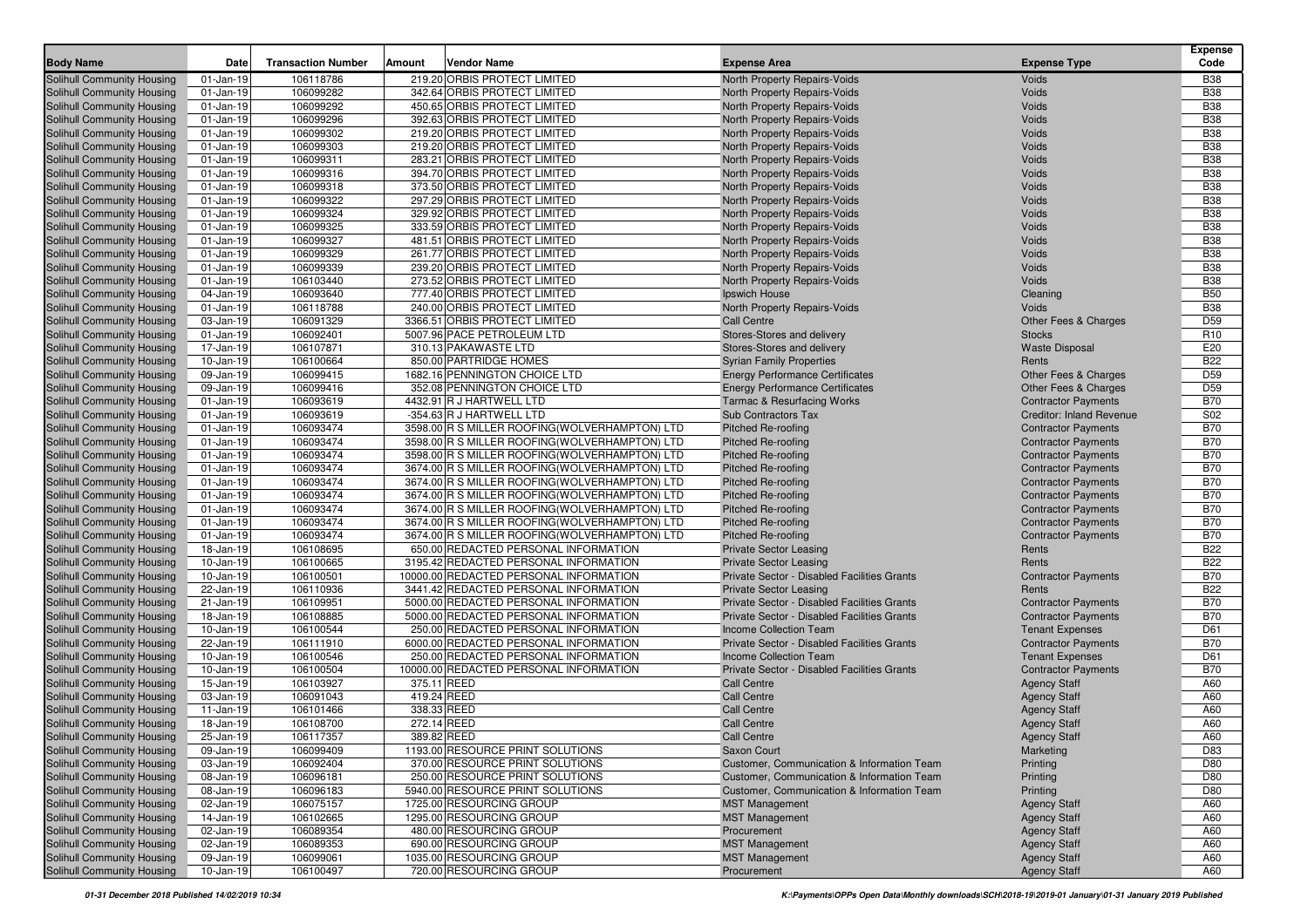|                                   |           |                           |              |                                     |                                               |                                  | <b>Expense</b>  |
|-----------------------------------|-----------|---------------------------|--------------|-------------------------------------|-----------------------------------------------|----------------------------------|-----------------|
| <b>Body Name</b>                  | Date      | <b>Transaction Number</b> | Amount       | <b>Vendor Name</b>                  | <b>Expense Area</b>                           | <b>Expense Type</b>              | Code            |
| Solihull Community Housing        | 10-Jan-19 | 106100496                 |              | 780.50 RESOURCING GROUP             | <b>MST Management</b>                         | <b>Agency Staff</b>              | A60             |
| Solihull Community Housing        | 17-Jan-19 | 106107876                 |              | 1184.00 RESOURCING GROUP            | Procurement                                   | <b>Agency Staff</b>              | A60             |
| Solihull Community Housing        | 17-Jan-19 | 106107879                 |              | 1725.00 RESOURCING GROUP            | <b>MST Management</b>                         | <b>Agency Staff</b>              | A60             |
| Solihull Community Housing        | 17-Jan-19 | 106107881                 |              | 1295.00 RESOURCING GROUP            | <b>MST Management</b>                         | <b>Agency Staff</b>              | A60             |
| Solihull Community Housing        | 24-Jan-19 | 106115499                 |              | 1184.00 RESOURCING GROUP            | Procurement                                   | <b>Agency Staff</b>              | A60             |
| Solihull Community Housing        | 24-Jan-19 | 106115498                 |              | 1725.00 RESOURCING GROUP            | <b>MST Management</b>                         | <b>Agency Staff</b>              | A60             |
| Solihull Community Housing        | 31-Jan-19 | 106125579                 |              | 1184.00 RESOURCING GROUP            | Procurement                                   | <b>Agency Staff</b>              | A60             |
| Solihull Community Housing        | 31-Jan-19 | 106125581                 |              | 1725.00 RESOURCING GROUP            | <b>MST Management</b>                         | <b>Agency Staff</b>              | A60             |
| <b>Solihull Community Housing</b> | 14-Jan-19 | 106103134                 |              | 968.36 RESTORE DOCUMENT MANAGEMENT  | <b>Endeavour House</b>                        | File Storage                     | D <sub>26</sub> |
| Solihull Community Housing        | 11-Jan-19 | 106101472                 | 3750.00 RG+P |                                     | New Build - Coleshill Heath School Extra Care | <b>Contractor Payments</b>       | <b>B70</b>      |
| Solihull Community Housing        | 11-Jan-19 | 106101476                 | 1925.00 RG+P |                                     | <b>Feasibility Works</b>                      | <b>Contractor Payments</b>       | <b>B70</b>      |
| Solihull Community Housing        | 11-Jan-19 | 106101477                 | 2475.00 RG+P |                                     | <b>Feasibility Works</b>                      | <b>Contractor Payments</b>       | <b>B70</b>      |
| Solihull Community Housing        | 11-Jan-19 | 106101475                 | 2040.00 RG+P |                                     | <b>Feasibility Works</b>                      | <b>Contractor Payments</b>       | <b>B70</b>      |
| Solihull Community Housing        | 11-Jan-19 | 106101474                 | 2475.00 RG+P |                                     | <b>Feasibility Works</b>                      | <b>Contractor Payments</b>       | <b>B70</b>      |
| Solihull Community Housing        | 11-Jan-19 | 106101473                 | 1250.00 RG+P |                                     | <b>Feasibility Works</b>                      | <b>Contractor Payments</b>       | <b>B70</b>      |
| Solihull Community Housing        | 17-Jan-19 | 106108604                 | 5700.00 RG+P |                                     | New Build - Coleshill Heath School Extra Care | <b>Contractor Payments</b>       | <b>B70</b>      |
| Solihull Community Housing        | 09-Jan-19 | 106099362                 |              | 1121.40 ROYAL MAIL                  | <b>Endeavour House</b>                        | Postages                         | D <sub>21</sub> |
| Solihull Community Housing        | 22-Jan-19 | 106111896                 |              | 1254.50 ROYAL MAIL                  | <b>Endeavour House</b>                        | Postages                         | D <sub>21</sub> |
| Solihull Community Housing        | 30-Jan-19 | 106121205                 |              | 1450.00 RSM UK TAX & ACCOUNTING LTD | <b>SMBC Support Services</b>                  | <b>Audit Fees</b>                | D <sub>51</sub> |
| Solihull Community Housing        | 25-Jan-19 | 106117355                 |              | 368.00 SELLICK PARTNERSHIP LTD      | North Property Repairs-Day to day             | <b>Agency Staff</b>              | A60             |
| Solihull Community Housing        | 25-Jan-19 | 106117356                 |              | 368.00 SELLICK PARTNERSHIP LTD      | North Property Repairs-Day to day             | <b>Agency Staff</b>              | A60             |
| Solihull Community Housing        | 16-Jan-19 | 106104774                 |              | 395.55 SELLICK PARTNERSHIP LTD      | North Property Repairs-Day to day             | <b>Agency Staff</b>              | A60             |
| Solihull Community Housing        | 16-Jan-19 | 106104774                 |              | 233.45 SELLICK PARTNERSHIP LTD      | North Property Repairs-Day to day             | <b>Agency Staff</b>              | A60             |
| Solihull Community Housing        | 16-Jan-19 | 106104775                 |              | 629.00 SELLICK PARTNERSHIP LTD      | North Property Repairs-Day to day             | <b>Agency Staff</b>              | A60             |
| Solihull Community Housing        | 16-Jan-19 | 106104776                 |              | 629.00 SELLICK PARTNERSHIP LTD      | North Property Repairs-Day to day             | <b>Agency Staff</b>              | A60             |
| <b>Solihull Community Housing</b> | 16-Jan-19 | 106104777                 |              | 629.00 SELLICK PARTNERSHIP LTD      | North Property Repairs-Day to day             | <b>Agency Staff</b>              | A60             |
| Solihull Community Housing        | 16-Jan-19 | 106104778                 |              | 629.00 SELLICK PARTNERSHIP LTD      | North Property Repairs-Day to day             | <b>Agency Staff</b>              | A60             |
| Solihull Community Housing        | 28-Jan-19 | 106118441                 |              | 390.00 SELLICK PARTNERSHIP LTD      | Welfare Reform Work                           | Pay: APT & C                     | A10             |
| Solihull Community Housing        | 15-Jan-19 | 106103477                 |              | 446.60 SELLICK PARTNERSHIP LTD      | Welfare Reform Work                           | Pay: APT & C                     | A10             |
| Solihull Community Housing        | 16-Jan-19 | 106104779                 |              | 255.00 SELLICK PARTNERSHIP LTD      | North Property Repairs-Day to day             | <b>Agency Staff</b>              | A60             |
| Solihull Community Housing        | 16-Jan-19 | 106104780                 |              | 382.50 SELLICK PARTNERSHIP LTD      | North Property Repairs-Day to day             | <b>Agency Staff</b>              | A60             |
| Solihull Community Housing        | 15-Jan-19 | 106103476                 |              | 521.90 SELLICK PARTNERSHIP LTD      | <b>Welfare Reform Work</b>                    | Pay: APT & C                     | A10             |
| Solihull Community Housing        | 16-Jan-19 | 106107343                 |              | 480.00 SELLICK PARTNERSHIP LTD      | Welfare Reform Work                           | Pay: APT & C                     | A10             |
| Solihull Community Housing        | 16-Jan-19 | 106104781                 |              | 629.00 SELLICK PARTNERSHIP LTD      | North Property Repairs-Day to day             | <b>Agency Staff</b>              | A60             |
| Solihull Community Housing        | 24-Jan-19 | 106115497                 |              | 480.00 SELLICK PARTNERSHIP LTD      | <b>Welfare Reform Work</b>                    | Pay: APT & C                     | A10             |
| Solihull Community Housing        | 25-Jan-19 | 106117389                 |              | 629.00 SELLICK PARTNERSHIP LTD      | North Property Repairs-Day to day             | <b>Agency Staff</b>              | A60             |
| Solihull Community Housing        | 29-Jan-19 | 106119747                 |              | 476.80 SELLICK PARTNERSHIP LTD      | Welfare Reform Work                           | Pay: APT & C                     | A10             |
| Solihull Community Housing        | 30-Jan-19 | 106124099                 |              | 484.00 SELLICK PARTNERSHIP LTD      | Welfare Reform Work                           | <b>Agency Staff</b>              | A60             |
| Solihull Community Housing        | 28-Jan-19 | 106118807                 |              | 629.00 SELLICK PARTNERSHIP LTD      | North Property Repairs-Day to day             | <b>Agency Staff</b>              | A60             |
| Solihull Community Housing        | 14-Jan-19 | 106102367                 |              | 3805.00 SENSORY PLUS                | Public Sector - Major Adaptations             | <b>Contractor Payments</b>       | <b>B70</b>      |
| Solihull Community Housing        | 16-Jan-19 | 106104771                 |              | 600.00 SERVICE CARE SOLUTIONS       | North Property Repairs-Day to day             | <b>Agency Staff</b>              | A60             |
| Solihull Community Housing        | 16-Jan-19 | 106104772                 |              | 360.00 SERVICE CARE SOLUTIONS       | North Property Repairs-Day to day             | <b>Agency Staff</b>              | A60             |
| Solihull Community Housing        | 16-Jan-19 | 106104773                 |              | 372.00 SERVICE CARE SOLUTIONS       | North Property Repairs-Day to day             | <b>Agency Staff</b>              | A60             |
| Solihull Community Housing        | 10-Jan-19 | 106100487                 |              | 1061.25 SERVICE CARE SOLUTIONS      | <b>Estate Mgmt Team</b>                       | <b>Agency Staff</b>              | A60             |
| Solihull Community Housing        | 09-Jan-19 | 106098555                 |              | 814.80 SERVICE CARE SOLUTIONS       | <b>Estate Mgmt Team</b>                       | <b>Agency Staff</b>              | A60             |
| Solihull Community Housing        | 09-Jan-19 | 106098554                 |              | 777.00 SERVICE CARE SOLUTIONS       | <b>Estate Mgmt Team</b>                       | <b>Agency Staff</b>              | A60             |
| Solihull Community Housing        | 11-Jan-19 | 106101468                 |              | 307.45 SERVICE CARE SOLUTIONS       | <b>Estate Mgmt Team</b>                       | <b>Agency Staff</b>              | A60             |
| Solihull Community Housing        | 11-Jan-19 | 106101468                 |              | 469.55 SERVICE CARE SOLUTIONS       | <b>Estate Mgmt Team</b>                       | <b>Agency Staff</b>              | A60             |
| Solihull Community Housing        | 24-Jan-19 | 106115495                 |              | 777.00 SERVICE CARE SOLUTIONS       | <b>Estate Mgmt Team</b>                       | <b>Agency Staff</b>              | A60             |
| Solihull Community Housing        | 28-Jan-19 | 106118402                 |              | 777.00 SERVICE CARE SOLUTIONS       | Estate Mgmt Team                              | <b>Agency Staff</b>              | A60             |
| <b>Solihull Community Housing</b> | 08-Jan-19 | 106096166                 |              | 4499.94 SF PROPERTIES               | <b>Private Sector Leasing</b>                 | Rents                            | <b>B22</b>      |
| Solihull Community Housing        | 28-Jan-19 | 106118808                 |              | 3038.31 SF PROPERTIES               | <b>Private Sector Leasing</b>                 | Rents                            | <b>B22</b>      |
| <b>Solihull Community Housing</b> | 11-Jan-19 | 106101459                 |              | 370.00 SOLIHULL COMMUNITY HOUSING   | Homelessness                                  | Electricity                      | <b>B11</b>      |
| <b>Solihull Community Housing</b> | 11-Jan-19 | 106101459                 |              | 122.65 SOLIHULL COMMUNITY HOUSING   | <b>Private Sector Leasing</b>                 | <b>Other Works</b>               | <b>B32</b>      |
| <b>Solihull Community Housing</b> | 28-Jan-19 | 106118357                 |              | 51199.00 SOLIHULL MBC               | <b>Mechanical &amp; Electrical</b>            | <b>Other Contracted Services</b> | E90             |
| Solihull Community Housing        | 18-Jan-19 | 106108698                 |              | 526.50 SOLIHULL MBC                 | <b>Customer Involvement Team</b>              | <b>Catering Provisions</b>       | D75             |
| Solihull Community Housing        | 23-Jan-19 | 106113048                 |              | 12936.00 SOLIHULL MBC               | <b>Feasibility Works</b>                      | <b>Contractor Payments</b>       | <b>B70</b>      |
| Solihull Community Housing        | 14-Jan-19 | 106102366                 |              | 3850.64 SOLIHULL MBC                | Payroll - Payable to SMBC                     | <b>Creditor: Solihull MBC</b>    | S09             |
| Solihull Community Housing        | 22-Jan-19 | 106110835                 |              | 1125.30 SOLIHULL MBC (COUNCIL TAX)  | North Property Repairs-Voids                  | Council Tax                      | <b>B21</b>      |
| <b>Solihull Community Housing</b> | 22-Jan-19 | 106110817                 |              | 427.14 SOLIHULL MBC (COUNCIL TAX)   | North Property Repairs-Voids                  | Council Tax                      | <b>B21</b>      |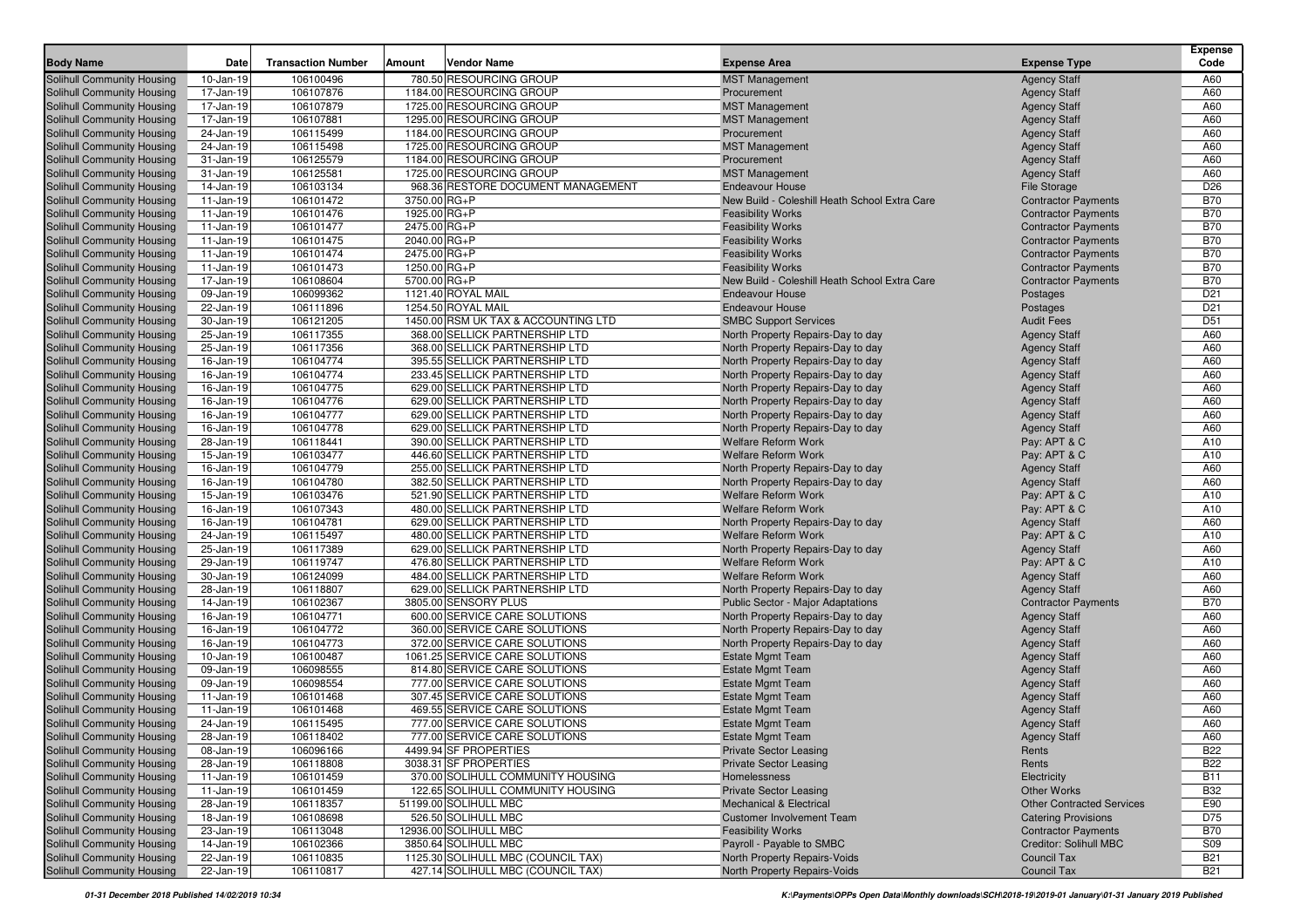| <b>Body Name</b>                                                       | Date                       | <b>Transaction Number</b> | Amount | <b>Vendor Name</b>                             | <b>Expense Area</b>                                                    | <b>Expense Type</b>                                      | <b>Expense</b><br>Code   |
|------------------------------------------------------------------------|----------------------------|---------------------------|--------|------------------------------------------------|------------------------------------------------------------------------|----------------------------------------------------------|--------------------------|
| Solihull Community Housing                                             | 22-Jan-19                  | 106110877                 |        | 393.59 SOLIHULL MBC (COUNCIL TAX)              | North Property Repairs-Voids                                           | <b>Council Tax</b>                                       | B21                      |
| Solihull Community Housing                                             | 11-Jan-19                  | 106102178                 |        | 750.00 SOLIHULL UNITED REFORMED CHURCH         | <b>Syrian Family Properties</b>                                        | Rents                                                    | <b>B22</b>               |
| <b>Solihull Community Housing</b>                                      | 03-Jan-19                  | 106104661                 |        | 2517.60 SUPRA UK LTD                           | Stores-Stores and delivery                                             | <b>Stocks</b>                                            | R <sub>10</sub>          |
| <b>Solihull Community Housing</b>                                      | 22-Jan-19                  | 106110945                 |        | 5011.80 TELETRAC NAVMAN (UK) LTD               | Client - Fleet Management                                              | <b>Vehicle Hire</b>                                      | C30                      |
| <b>Solihull Community Housing</b>                                      | 16-Jan-19                  | 106107334                 |        | 12246.46 TOTAL GAS & POWER LTD                 | Low Rise (inc. Safe & Sound)                                           | Electricity                                              | <b>B11</b>               |
| <b>Solihull Community Housing</b>                                      | 17-Jan-19                  | 106107928                 |        | 43.23 TOTAL GAS & POWER LTD                    | <b>Endeavour House</b>                                                 | Gas                                                      | <b>B10</b>               |
| <b>Solihull Community Housing</b>                                      | 17-Jan-19                  | 106107928                 |        | 2489.39 TOTAL GAS & POWER LTD                  | Safe and Sound General                                                 | Gas                                                      | <b>B10</b>               |
| Solihull Community Housing                                             | 17-Jan-19                  | 106107928                 |        | 37.88 TOTAL GAS & POWER LTD                    | <b>Crabtree Hall</b>                                                   | Gas                                                      | <b>B10</b>               |
| <b>Solihull Community Housing</b>                                      | 17-Jan-19                  | 106107928                 |        | 58.45 TOTAL GAS & POWER LTD                    | Whar Hall Farm Community Hall                                          | Gas                                                      | <b>B10</b>               |
| <b>Solihull Community Housing</b>                                      | 17-Jan-19                  | 106107928                 |        | 133.16 TOTAL GAS & POWER LTD                   | Homelessness                                                           | Gas                                                      | <b>B10</b>               |
| Solihull Community Housing                                             | 17-Jan-19                  | 106107928                 |        | 176.56 TOTAL GAS & POWER LTD                   | <b>Frontline Offices</b>                                               | Gas                                                      | <b>B10</b>               |
| Solihull Community Housing                                             | 17-Jan-19                  | 106107928                 |        | 367.79 TOTAL GAS & POWER LTD                   | Business Support - MST Back Office Support                             | Gas                                                      | <b>B10</b>               |
| Solihull Community Housing                                             | 22-Jan-19                  | 106111174                 |        | 1607.32 TOTAL GAS & POWER LTD                  | <b>Endeavour House</b>                                                 | Electricity                                              | <b>B11</b>               |
| Solihull Community Housing                                             | 22-Jan-19                  | 106111174                 |        | 98.80 TOTAL GAS & POWER LTD                    | 137-139 Warwick Rd (Social Rent)                                       | Electricity                                              | <b>B11</b>               |
| Solihull Community Housing                                             | 22-Jan-19                  | 106111174                 |        | 755.75 TOTAL GAS & POWER LTD                   | <b>CCTV</b>                                                            | Electricity                                              | <b>B11</b>               |
| <b>Solihull Community Housing</b>                                      | 22-Jan-19                  | 106111174                 |        | 496.53 TOTAL GAS & POWER LTD                   | <b>Biomass System</b>                                                  | Electricity                                              | <b>B11</b>               |
| <b>Solihull Community Housing</b>                                      | 22-Jan-19                  | 106111174                 |        | 837.57 TOTAL GAS & POWER LTD                   | Ipswich House                                                          | Electricity                                              | <b>B11</b>               |
| <b>Solihull Community Housing</b>                                      | 22-Jan-19                  | 106111174                 |        | 41521.70 TOTAL GAS & POWER LTD                 | Low Rise (inc. Safe & Sound)                                           | Electricity                                              | <b>B11</b>               |
| <b>Solihull Community Housing</b>                                      | 22-Jan-19                  | 106111174                 |        | 377.81 TOTAL GAS & POWER LTD                   | Lakeside                                                               | Electricity                                              | <b>B11</b>               |
| <b>Solihull Community Housing</b>                                      | 22-Jan-19                  | 106111174                 |        | 115.25 TOTAL GAS & POWER LTD                   | <b>Auckland Hall</b>                                                   | Electricity                                              | <b>B11</b>               |
| <b>Solihull Community Housing</b>                                      | 22-Jan-19                  | 106111174                 |        | 59.40 TOTAL GAS & POWER LTD                    | <b>Crabtree Hall</b>                                                   | Electricity                                              | <b>B11</b>               |
| <b>Solihull Community Housing</b>                                      | 22-Jan-19                  | 106111174                 |        | 55.05 TOTAL GAS & POWER LTD                    | Whar Hall Farm Community Hall                                          | Electricity                                              | <b>B11</b>               |
| <b>Solihull Community Housing</b>                                      | 22-Jan-19                  | 106111174                 |        | 1280.95 TOTAL GAS & POWER LTD                  | Homelessness                                                           | Electricity                                              | <b>B11</b>               |
| Solihull Community Housing                                             | 22-Jan-19                  | 106111174                 |        | 710.98 TOTAL GAS & POWER LTD                   | <b>Frontline Offices</b>                                               | Electricity                                              | <b>B11</b>               |
| <b>Solihull Community Housing</b>                                      | 22-Jan-19                  | 106111174                 |        | 350.76 TOTAL GAS & POWER LTD                   | Kingshurst Office                                                      | Electricity                                              | <b>B11</b>               |
| <b>Solihull Community Housing</b>                                      | 22-Jan-19                  | 106111174                 |        | 197.49 TOTAL GAS & POWER LTD                   | <b>Cesspool Emptying</b>                                               | Electricity                                              | <b>B11</b>               |
| <b>Solihull Community Housing</b>                                      | 22-Jan-19                  | 106111174                 |        | 1346.77 TOTAL GAS & POWER LTD                  | Business Support - MST Back Office Support                             | Electricity                                              | <b>B11</b>               |
| Solihull Community Housing                                             | 18-Jan-19                  | 106108696                 |        | 825.00 TOUCHWOOD LETTINGS                      | <b>Syrian Family Properties</b>                                        | Rents                                                    | <b>B22</b>               |
| <b>Solihull Community Housing</b>                                      | 16-Jan-19                  | 106107507                 |        | 3014.98 TRAVELODGE                             | Housing Aid & Homelessness                                             | <b>B&amp;B</b> Accommodation                             | <b>B23</b>               |
| Solihull Community Housing                                             | $01$ -Jan-19               | 106119722                 |        | 15555.51 TYRER BUILDING CONTRACTORS            | North Property Repairs-Voids                                           | Voids                                                    | <b>B38</b>               |
| <b>Solihull Community Housing</b>                                      | $01-Jan-19$                | 106119723                 |        | 1269.25 TYRER BUILDING CONTRACTORS             | North Property Repairs-Voids                                           | Voids                                                    | <b>B38</b>               |
| <b>Solihull Community Housing</b>                                      | $01-Jan-19$                | 106119724                 |        | 2939.30 TYRER BUILDING CONTRACTORS             | Public Sector - Major Adaptations                                      | <b>Contractor Payments</b>                               | <b>B70</b>               |
| <b>Solihull Community Housing</b>                                      | 11-Jan-19                  | 106107909                 |        | 653.71 TYRER BUILDING CONTRACTORS              | <b>MST</b> -Structural Works                                           | <b>Contractor Payments</b>                               | <b>B70</b>               |
| <b>Solihull Community Housing</b>                                      | 21-Jan-19                  | 106119726                 |        | 1080.26 TYRER BUILDING CONTRACTORS             | <b>MST</b> -Structural Works                                           | <b>Contractor Payments</b>                               | <b>B70</b>               |
| <b>Solihull Community Housing</b>                                      | 21-Jan-19                  | 106119727                 |        | 21016.44 TYRER BUILDING CONTRACTORS            | <b>MST</b> - Structural Works                                          | <b>Contractor Payments</b>                               | <b>B70</b>               |
| <b>Solihull Community Housing</b>                                      | $01$ -Jan-19               | 106093631                 |        | 4789.33 UNITED LIVING                          | Public Sector - Major Adaptations                                      | <b>Contractor Payments</b>                               | <b>B70</b>               |
| <b>Solihull Community Housing</b>                                      | $01-Jan-19$                | 106093631                 |        | 2115.84 UNITED LIVING                          | Public Sector - Major Adaptations                                      | <b>Contractor Payments</b>                               | <b>B70</b><br><b>B70</b> |
| <b>Solihull Community Housing</b>                                      | $01-Jan-19$                | 106093631<br>106093631    |        | 2116.06 UNITED LIVING                          | Public Sector - Major Adaptations                                      | <b>Contractor Payments</b>                               | <b>B70</b>               |
| <b>Solihull Community Housing</b><br><b>Solihull Community Housing</b> | $01-Jan-19$<br>$01-Jan-19$ | 106093631                 |        | 2681.36 UNITED LIVING<br>4584.04 UNITED LIVING | Public Sector - Major Adaptations<br>Public Sector - Major Adaptations | <b>Contractor Payments</b><br><b>Contractor Payments</b> | <b>B70</b>               |
| <b>Solihull Community Housing</b>                                      | $01-Jan-19$                | 106093631                 |        | 3039.93 UNITED LIVING                          | Public Sector - Major Adaptations                                      | <b>Contractor Payments</b>                               | <b>B70</b>               |
| <b>Solihull Community Housing</b>                                      | $01-Jan-19$                | 106093631                 |        | 2635.45 UNITED LIVING                          | Kitchens                                                               | <b>Contractor Payments</b>                               | <b>B70</b>               |
| <b>Solihull Community Housing</b>                                      | $01-Jan-19$                | 106093631                 |        | 2635.40 UNITED LIVING                          | Kitchens                                                               | <b>Contractor Payments</b>                               | <b>B70</b>               |
| <b>Solihull Community Housing</b>                                      | $01-Jan-19$                | 106093631                 |        | 2635.40 UNITED LIVING                          | Kitchens                                                               | <b>Contractor Payments</b>                               | <b>B70</b>               |
| Solihull Community Housing                                             | $01-Jan-19$                | 106093631                 |        | 2919.03 UNITED LIVING                          | Kitchens                                                               | <b>Contractor Payments</b>                               | <b>B70</b>               |
| <b>Solihull Community Housing</b>                                      | $01-Jan-19$                | 106093631                 |        | 2635.40 UNITED LIVING                          | Kitchens                                                               | <b>Contractor Payments</b>                               | <b>B70</b>               |
| Solihull Community Housing                                             | $01-Jan-19$                | 106093631                 |        | 2635.40 UNITED LIVING                          | Kitchens                                                               | <b>Contractor Payments</b>                               | <b>B70</b>               |
| <b>Solihull Community Housing</b>                                      | $01-Jan-19$                | 106093631                 |        | 2635.40 UNITED LIVING                          | Kitchens                                                               | <b>Contractor Payments</b>                               | <b>B70</b>               |
| <b>Solihull Community Housing</b>                                      | $01-Jan-19$                | 106093631                 |        | 2635.40 UNITED LIVING                          | Kitchens                                                               | <b>Contractor Payments</b>                               | <b>B70</b>               |
| Solihull Community Housing                                             | 01-Jan-19                  | 106093631                 |        | 2635.40 UNITED LIVING                          | Kitchens                                                               | <b>Contractor Payments</b>                               | <b>B70</b>               |
| <b>Solihull Community Housing</b>                                      | $01$ -Jan-19               | 106093631                 |        | 2804.46 UNITED LIVING                          | Kitchens                                                               | <b>Contractor Payments</b>                               | <b>B70</b>               |
| Solihull Community Housing                                             | 01-Jan-19                  | 106093631                 |        | 2919.03 UNITED LIVING                          | Kitchens                                                               | <b>Contractor Payments</b>                               | <b>B70</b>               |
| Solihull Community Housing                                             | $01$ -Jan-19               | 106093631                 |        | 2635.40 UNITED LIVING                          | Kitchens                                                               | <b>Contractor Payments</b>                               | <b>B70</b>               |
| Solihull Community Housing                                             | $01$ -Jan-19               | 106093631                 |        | 2635.40 UNITED LIVING                          | Kitchens                                                               | <b>Contractor Payments</b>                               | <b>B70</b>               |
| Solihull Community Housing                                             | $01$ -Jan-19               | 106093631                 |        | 2635.40 UNITED LIVING                          | Kitchens                                                               | <b>Contractor Payments</b>                               | <b>B70</b>               |
| Solihull Community Housing                                             | $01$ -Jan-19               | 106093620                 |        | 2904.35 UNITED LIVING                          | <b>Public Sector - Major Adaptations</b>                               | <b>Contractor Payments</b>                               | <b>B70</b>               |
| <b>Solihull Community Housing</b>                                      | $01$ -Jan-19               | 106093620                 |        | 1754.92 UNITED LIVING                          | Private Sector - Disabled Facilities Grants                            | <b>Contractor Payments</b>                               | <b>B70</b>               |
| Solihull Community Housing                                             | $01$ -Jan-19               | 106093620                 |        | 2233.46 UNITED LIVING                          | Private Sector - Disabled Facilities Grants                            | <b>Contractor Payments</b>                               | <b>B70</b>               |
| <b>Solihull Community Housing</b>                                      | $01$ -Jan-19               | 106093620                 |        | 2069.02 UNITED LIVING                          | Private Sector - Disabled Facilities Grants                            | <b>Contractor Payments</b>                               | <b>B70</b>               |
| Solihull Community Housing                                             | $01 - Jan-19$              | 106093620                 |        | 2732.85 UNITED LIVING                          | Private Sector - Disabled Facilities Grants                            | <b>Contractor Payments</b>                               | <b>B70</b>               |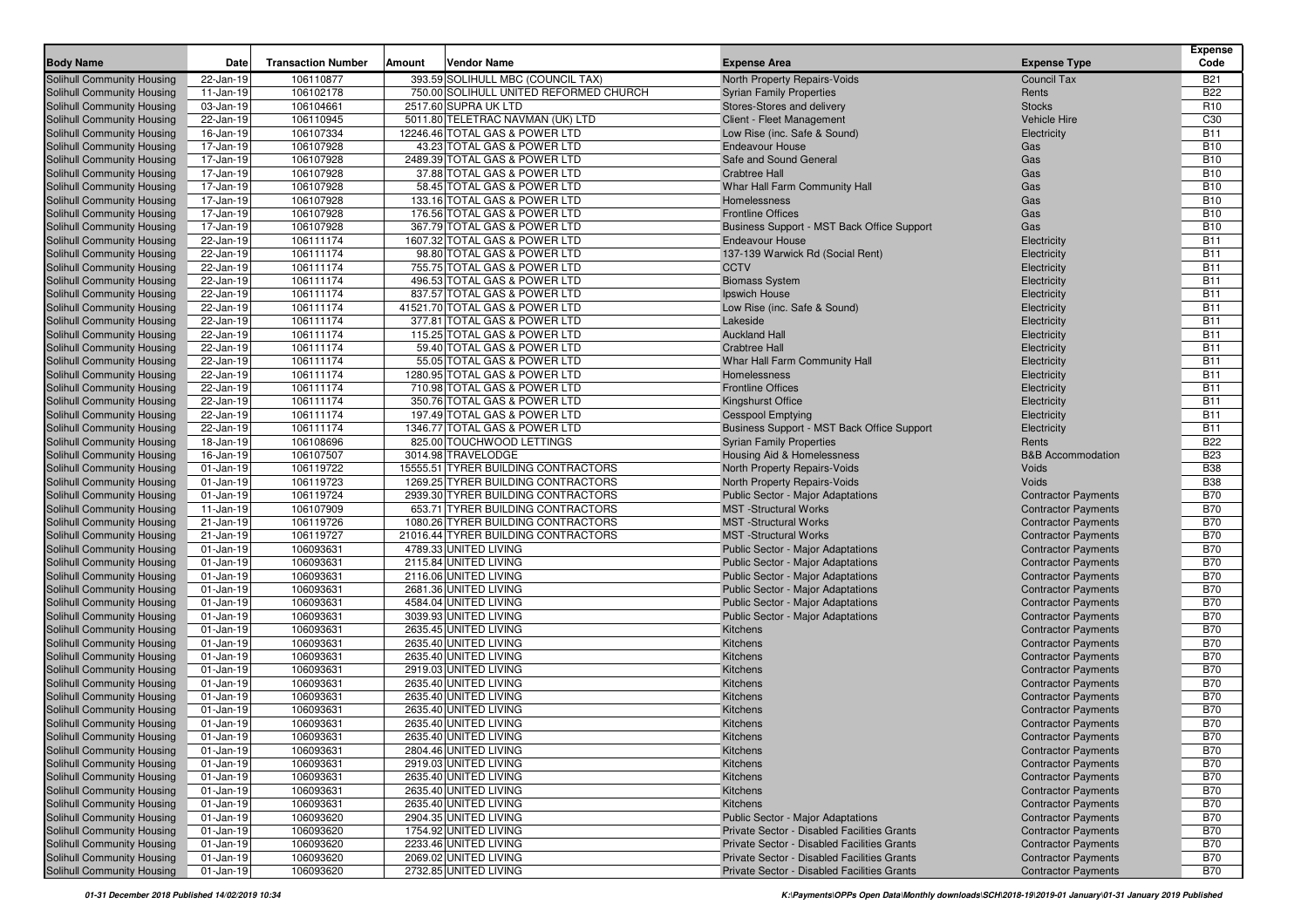|                                                                        |                        |                           |        |                                                |                                                                                            |                                                          | <b>Expense</b>           |
|------------------------------------------------------------------------|------------------------|---------------------------|--------|------------------------------------------------|--------------------------------------------------------------------------------------------|----------------------------------------------------------|--------------------------|
| <b>Body Name</b>                                                       | Date                   | <b>Transaction Number</b> | Amount | <b>Vendor Name</b>                             | <b>Expense Area</b>                                                                        | <b>Expense Type</b>                                      | Code                     |
| Solihull Community Housing                                             | $01$ -Jan-19           | 106093620                 |        | 2158.98 UNITED LIVING                          | Private Sector - Disabled Facilities Grants                                                | <b>Contractor Payments</b>                               | <b>B70</b>               |
| <b>Solihull Community Housing</b>                                      | 09-Jan-19              | 106112931                 |        | 2365.87 UNITED LIVING                          | Private Sector - Disabled Facilities Grants                                                | <b>Contractor Payments</b>                               | <b>B70</b>               |
| <b>Solihull Community Housing</b>                                      | 09-Jan-19              | 106112931                 |        | 2603.47 UNITED LIVING                          | Private Sector - Disabled Facilities Grants                                                | <b>Contractor Payments</b>                               | <b>B70</b>               |
| <b>Solihull Community Housing</b>                                      | 09-Jan-19              | 106112931<br>106112931    |        | 3586.36 UNITED LIVING                          | Private Sector - Disabled Facilities Grants                                                | <b>Contractor Payments</b>                               | <b>B70</b><br><b>B70</b> |
| <b>Solihull Community Housing</b>                                      | 09-Jan-19              |                           |        | 3510.94 UNITED LIVING<br>2549.89 UNITED LIVING | Private Sector - Disabled Facilities Grants<br>Private Sector - Disabled Facilities Grants | <b>Contractor Payments</b>                               | <b>B70</b>               |
| <b>Solihull Community Housing</b>                                      | 09-Jan-19              | 106112931                 |        |                                                |                                                                                            | <b>Contractor Payments</b>                               | <b>B70</b>               |
| <b>Solihull Community Housing</b><br><b>Solihull Community Housing</b> | 09-Jan-19<br>09-Jan-19 | 106114612<br>106114612    |        | 1768.49 UNITED LIVING<br>3257.78 UNITED LIVING | <b>Public Sector - Major Adaptations</b><br>Private Sector - Disabled Facilities Grants    | <b>Contractor Payments</b><br><b>Contractor Payments</b> | <b>B70</b>               |
| <b>Solihull Community Housing</b>                                      | 09-Jan-19              | 106114612                 |        | 3229.34 UNITED LIVING                          | Kitchens                                                                                   | <b>Contractor Payments</b>                               | <b>B70</b>               |
| <b>Solihull Community Housing</b>                                      | 09-Jan-19              | 106114612                 |        | 3229.34 UNITED LIVING                          | Kitchens                                                                                   | <b>Contractor Payments</b>                               | <b>B70</b>               |
| Solihull Community Housing                                             |                        | 106114612                 |        | 2842.28 UNITED LIVING                          | Kitchens                                                                                   |                                                          | <b>B70</b>               |
|                                                                        | 09-Jan-19              |                           |        |                                                | Kitchens                                                                                   | <b>Contractor Payments</b>                               |                          |
| <b>Solihull Community Housing</b><br>Solihull Community Housing        | 09-Jan-19<br>09-Jan-19 | 106114612<br>106114612    |        | 3229.34 UNITED LIVING<br>3229.34 UNITED LIVING | Kitchens                                                                                   | <b>Contractor Payments</b><br><b>Contractor Payments</b> | <b>B70</b><br><b>B70</b> |
| <b>Solihull Community Housing</b>                                      | 09-Jan-19              | 106114612                 |        | 3038.27 UNITED LIVING                          | Kitchens                                                                                   | <b>Contractor Payments</b>                               | <b>B70</b>               |
| <b>Solihull Community Housing</b>                                      | 09-Jan-19              | 106114612                 |        | 2842.28 UNITED LIVING                          | Kitchens                                                                                   | <b>Contractor Payments</b>                               | <b>B70</b>               |
| <b>Solihull Community Housing</b>                                      | 09-Jan-19              | 106114612                 |        | 1687.59 UNITED LIVING                          | Kitchens                                                                                   | <b>Contractor Payments</b>                               | <b>B70</b>               |
| <b>Solihull Community Housing</b>                                      | 11-Jan-19              | 106102252                 |        | 2429.71 UTILITA ENERGY LTD                     | <b>Private Sector Leasing</b>                                                              | Electricity                                              | <b>B11</b>               |
| <b>Solihull Community Housing</b>                                      | 11-Jan-19              | 106102233                 |        | 858.69 UTILITA ENERGY LTD                      | <b>Private Sector Leasing</b>                                                              | Electricity                                              | <b>B11</b>               |
| <b>Solihull Community Housing</b>                                      | 11-Jan-19              | 106102241                 |        | 391.27 UTILITA ENERGY LTD                      | <b>Private Sector Leasing</b>                                                              | Electricity                                              | <b>B11</b>               |
| <b>Solihull Community Housing</b>                                      | 11-Jan-19              | 106102251                 |        | 737.24 UTILITA ENERGY LTD                      | <b>Private Sector Leasing</b>                                                              | Electricity                                              | <b>B11</b>               |
| Solihull Community Housing                                             | 11-Jan-19              | 106102253                 |        | 876.53 UTILITA ENERGY LTD                      | <b>Private Sector Leasing</b>                                                              | Electricity                                              | <b>B11</b>               |
| <b>Solihull Community Housing</b>                                      | 11-Jan-19              | 106102254                 |        | 630.22 UTILITA ENERGY LTD                      | <b>Private Sector Leasing</b>                                                              | Electricity                                              | <b>B11</b>               |
| Solihull Community Housing                                             | 11-Jan-19              | 106102242                 |        | 578.06 UTILITA ENERGY LTD                      | <b>Private Sector Leasing</b>                                                              | Electricity                                              | <b>B11</b>               |
| <b>Solihull Community Housing</b>                                      | 11-Jan-19              | 106102255                 |        | 312.70 UTILITA ENERGY LTD                      | <b>Private Sector Leasing</b>                                                              | Electricity                                              | <b>B11</b>               |
| <b>Solihull Community Housing</b>                                      | 10-Jan-19              | 106100489                 |        | 970.82 WALKER COTTER                           | New Build - Green Hill Way                                                                 | <b>Contractor Payments</b>                               | <b>B70</b>               |
| <b>Solihull Community Housing</b>                                      | 10-Jan-19              | 106100488                 |        | 1658.34 WALKER COTTER                          | New Build - Cambridge Drive                                                                | <b>Contractor Payments</b>                               | <b>B70</b>               |
| <b>Solihull Community Housing</b>                                      | 11-Jan-19              | 106101485                 |        | 662.50 WALKER TROUP                            | New Build - Cambridge Drive                                                                | <b>Contractor Payments</b>                               | <b>B70</b>               |
| Solihull Community Housing                                             | 22-Jan-19              | 106111892                 |        | 1432.44 WATER PLUS LTD                         | Whar Hall Farm Community Hall                                                              | Water                                                    | <b>B12</b>               |
| Solihull Community Housing                                             | 22-Jan-19              | 106111892                 |        | -1074.33 WATER PLUS LTD                        | Whar Hall Farm Community Hall                                                              | Water                                                    | <b>B12</b>               |
| <b>Solihull Community Housing</b>                                      | $01-Jan-19$            | 106119608                 |        | 8784.10 WESSEX LIFT CO LTD                     | Private Sector - Disabled Facilities Grants                                                | <b>Contractor Payments</b>                               | <b>B70</b>               |
| <b>Solihull Community Housing</b>                                      | 15-Jan-19              | 106103443                 |        | 240.84 WETTONS CLEANING SERVICES LTD           | <b>Private Sector Leasing</b>                                                              | Cleaning                                                 | <b>B50</b>               |
| <b>Solihull Community Housing</b>                                      | 11-Jan-19              | 106101463                 |        | 4387.55 WETTONS CLEANING SERVICES LTD          | Low Rise (inc. Safe & Sound)                                                               | Cleaning                                                 | <b>B50</b>               |
| Solihull Community Housing                                             | 24-Jan-19              | 106115489                 |        | 396.61 WETTONS CLEANING SERVICES LTD           | Saxon Court                                                                                | Cleaning                                                 | <b>B50</b>               |
| <b>Solihull Community Housing</b>                                      | 18-Jan-19              | 106108878                 |        | 256.23 WETTONS CLEANING SERVICES LTD           | <b>Private Sector Leasing</b>                                                              | Cleaning                                                 | <b>B50</b>               |
| Solihull Community Housing                                             | 02-Jan-19              | 106076353                 |        | 58625.53 WETTONS CLEANING SERVICES LTD         | Low Rise (inc. Safe & Sound)                                                               | Cleaning                                                 | <b>B50</b>               |
| <b>Solihull Community Housing</b>                                      | 08-Jan-19              | 106096168                 |        | 2406.08 WETTONS CLEANING SERVICES LTD          | Saxon Court                                                                                | Cleaning                                                 | <b>B50</b>               |
| <b>Solihull Community Housing</b>                                      | 23-Jan-19              | 106113086                 |        | 275.81 WIRELESS INNOVATION LTD                 | <b>Mechanical &amp; Electrical</b>                                                         | <b>Utility Related Works</b>                             | <b>B34</b>               |
| <b>Solihull Community Housing</b>                                      | $01$ -Jan-19           | 106125926                 |        | 761.20 WOODHULL ROOFING LTD                    | North Property Repairs-Day to day                                                          | <b>External Structures</b>                               | <b>B33</b>               |
| <b>Solihull Community Housing</b>                                      | $01-Jan-19$            | 106074446                 |        | 928.69 WOODHULL ROOFING LTD                    | North Property Repairs-Day to day                                                          | <b>External Structures</b>                               | <b>B33</b>               |
| <b>Solihull Community Housing</b>                                      | $01-Jan-19$            | 106074448                 |        | 557.91 WOODHULL ROOFING LTD                    | North Property Repairs-Day to day                                                          | <b>External Structures</b>                               | <b>B33</b>               |
| <b>Solihull Community Housing</b>                                      | $01-Jan-19$            | 106074450                 |        | 784.51 WOODHULL ROOFING LTD                    | North Property Repairs-Day to day                                                          | <b>External Structures</b>                               | <b>B33</b>               |
| <b>Solihull Community Housing</b>                                      | $01-Jan-19$            | 106074455                 |        | 1086.46 WOODHULL ROOFING LTD                   | North Property Repairs-Day to day                                                          | <b>External Structures</b>                               | <b>B33</b>               |
| <b>Solihull Community Housing</b>                                      | $01-Jan-19$            | 106074459                 |        | 219.20 WOODHULL ROOFING LTD                    | North Property Repairs-Day to day                                                          | <b>External Structures</b>                               | <b>B33</b>               |
| <b>Solihull Community Housing</b>                                      | $01-Jan-19$            | 106100413                 |        | 523.52 WOODHULL ROOFING LTD                    | North Property Repairs-Day to day                                                          | <b>External Structures</b>                               | <b>B33</b>               |
| <b>Solihull Community Housing</b>                                      | $01-Jan-19$            | 106100415                 |        | 572.54 WOODHULL ROOFING LTD                    | North Property Repairs-Day to day                                                          | <b>External Structures</b>                               | <b>B33</b>               |
| Solihull Community Housing                                             | $01-Jan-19$            | 106100416                 |        | 248.72 WOODHULL ROOFING LTD                    | North Property Repairs-Day to day                                                          | <b>External Structures</b>                               | <b>B33</b>               |
| <b>Solihull Community Housing</b>                                      | $01-Jan-19$            | 106100417                 |        | 259.64 WOODHULL ROOFING LTD                    | North Property Repairs-Day to day                                                          | <b>External Structures</b>                               | <b>B33</b>               |
| Solihull Community Housing                                             | $01$ -Jan-19           | 106100418                 |        | 280.10 WOODHULL ROOFING LTD                    | North Property Repairs-Day to day                                                          | <b>External Structures</b>                               | <b>B33</b>               |
| Solihull Community Housing                                             | $01-Jan-19$            | 106100419                 |        | 280.10 WOODHULL ROOFING LTD                    | North Property Repairs-Day to day                                                          | <b>External Structures</b>                               | <b>B33</b>               |
| Solihull Community Housing                                             | $01$ -Jan-19           | 106100421                 |        | 1192.29 WOODHULL ROOFING LTD                   | North Property Repairs-Day to day                                                          | <b>External Structures</b>                               | <b>B33</b>               |
| <b>Solihull Community Housing</b>                                      | $01 - Jan-19$          | 106103507                 |        | 1599.95 WOODHULL ROOFING LTD                   | North Property Repairs-Day to day                                                          | <b>External Structures</b>                               | <b>B33</b>               |
| <b>Solihull Community Housing</b>                                      | 03-Jan-19              | 106103508                 |        | 1033.83 WOODHULL ROOFING LTD                   | North Property Repairs-Day to day                                                          | <b>External Structures</b>                               | <b>B33</b>               |
| Solihull Community Housing                                             | $01-Jan-19$            | 106107892                 |        | 1164.24 WOODHULL ROOFING LTD                   | North Property Repairs-Day to day                                                          | <b>External Structures</b>                               | <b>B33</b>               |
| <b>Solihull Community Housing</b>                                      | 01-Jan-19              | 106103510                 |        | 741.47 WOODHULL ROOFING LTD                    | North Property Repairs-Day to day                                                          | <b>External Structures</b>                               | <b>B33</b>               |
| Solihull Community Housing                                             | $01 - Jan-19$          | 106103511                 |        | 871.87 WOODHULL ROOFING LTD                    | North Property Repairs-Day to day                                                          | <b>External Structures</b>                               | <b>B33</b>               |
| <b>Solihull Community Housing</b>                                      | $01-Jan-19$            | 106103512                 |        | 722.23 WOODHULL ROOFING LTD                    | North Property Repairs-Day to day                                                          | <b>External Structures</b>                               | <b>B33</b>               |
| <b>Solihull Community Housing</b>                                      | $01$ -Jan-19           | 106107893                 |        | 431.07 WOODHULL ROOFING LTD                    | North Property Repairs-Day to day                                                          | <b>External Structures</b>                               | <b>B33</b>               |
| Solihull Community Housing                                             | $01$ -Jan-19           | 106103514                 |        | 226.69 WOODHULL ROOFING LTD                    | North Property Repairs-Day to day                                                          | <b>External Structures</b>                               | <b>B33</b>               |
| Solihull Community Housing                                             | $01$ -Jan-19           | 106103515                 |        | 502.53 WOODHULL ROOFING LTD                    | North Property Repairs-Day to day                                                          | <b>External Structures</b>                               | <b>B33</b>               |
| <b>Solihull Community Housing</b>                                      | $01 - Jan - 19$        | 106103516                 |        | 485.22 WOODHULL ROOFING LTD                    | North Property Repairs-Day to day                                                          | <b>External Structures</b>                               | <b>B33</b>               |